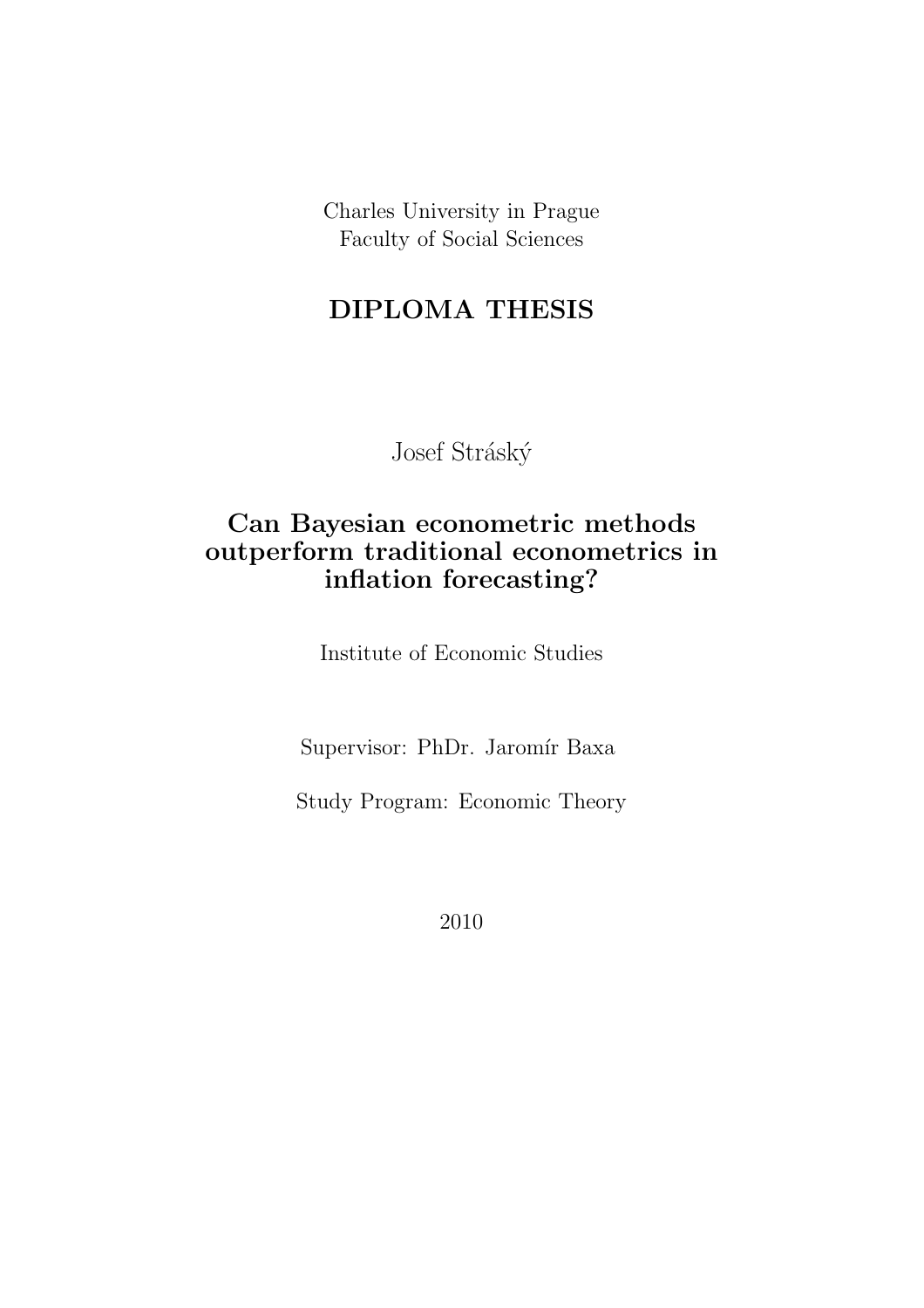## Acknowledgement

I would like to thank my supervisor Jaromír Baxa for the idea to write diploma thesis on the topic of Bayesian econometrics applied on inflation forecasting. I would also like to thank him for sharing his experience, leading me throughout the entire work and for giving me enough freedom to complete my thesis at my own pace. I would like to thank especially for his infinite patience during the completion of the thesis.

I would also like to thank Prof. Miloslav Vošvrda for letting me present the results of the diploma thesis on the doctoral seminar at Institute of Informaton Theory and Automaation (Academy of Sciences of te Cech Republic).

The author gratefully acknowledges Grant Agency of Charles University (GAUK) for supporting the research on Bayesian econometrics and Monetary policy through the grant no. 91110.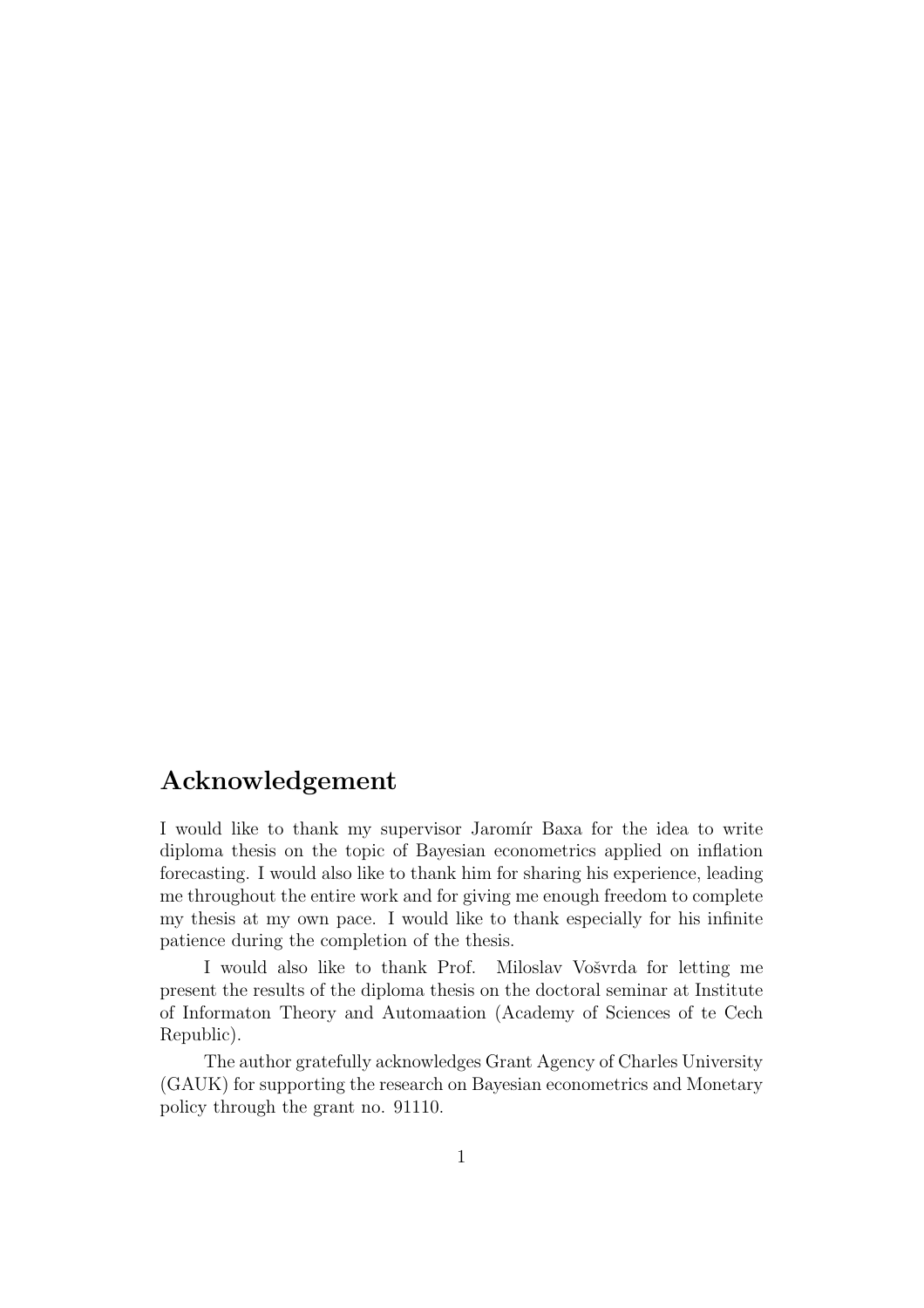# Prohlášení

Prohlašuji, že jsem svou diplomovou práci vypracoval samostatně a použil jsem pouze podklady uvedené v přiloženém seznamu.

Nemám závažný důvod proti užití tohoto školního díla ve smyslu §60 Zákona č. 121/2000 Sb., o právu autorském, o právech souvisejících s právem autorským a o změně některých zákonů (autorský zákon).

V Praze dne 20.5.2010 . . . . . . . . . . . . . . . . . . . . . . . . . . . . . . . . . . . . . . . . . . . . . . . . . . . . . . . . . . . . .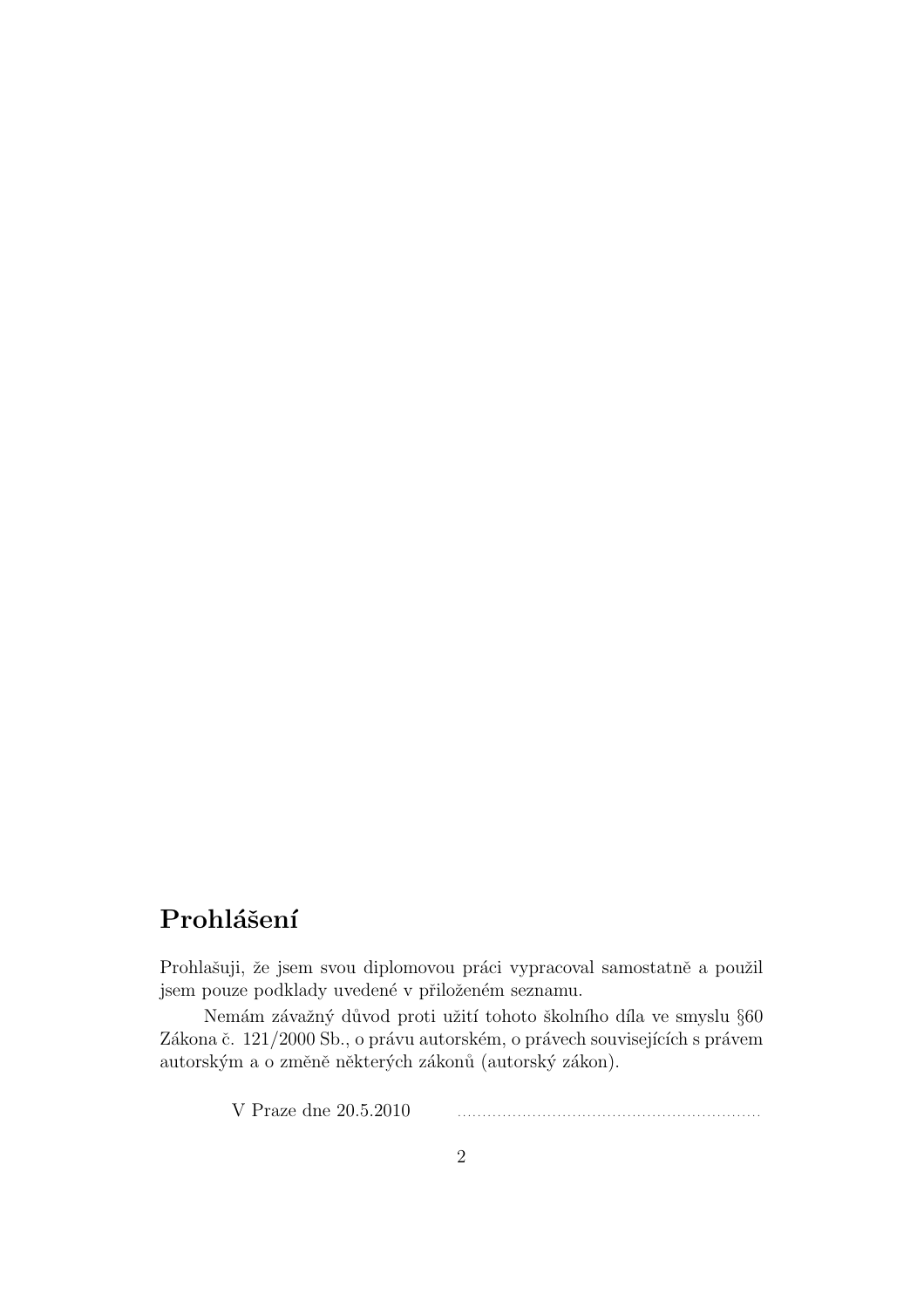# Abstract

Forecasting of inflation rates has become crucial for both policy makers and private agents who try to understand and react to Central Bank decisions since many Central Banks implemented inflation targeting rules instead of control of monetary aggregates. Inflation forecasting is considered to be very complicated issue because univariate regression models and structural macroeconomic models are usually outperformed by naive random walk model. This work is intended for forecasting inflation in the Czech Republic by employing Bayesian econometric method (namely Bayesian Vector autoregression - BVAR). Bayesian methods proved to be useful in inflation forecasting in developed countries (Fabio Canova: G-7 Inflation Forecasts: Random Walk, Phillips Curve or What Else?, 2007 [\[1\]](#page-78-0)).

Bayesian econometrics is one of the most developing fields of econometrics for past two decades. In the centre of the approach is Bayesian probabilistic theory based on conditional probabilities. This probabilistic approach is, however, computationally demanding. Fast computer evolution enables wide applications of Bayesian models. Model estimations are based on combining information from some prior beliefs and from the data. Many different sorts of models have their Bayesian variants (e.g. OLS) but the emphasis in this work is on Bayesian Vector autoregression (BVAR). One of the aims of the thesis is to become familiar with principles of Bayesian econometric and be able to use Bayesian approach in various models.

In this thesis, I compared the forecasting performance of various models by applying the Theil U-statistics. Since VAR models were able to outperform Random Walk in pseudo out-of-sample forecasts, I undertook an experiment with the aim to identify the best inflation predictors, that should be included within the VAR model. For this purpose I employed a set of almost 80 time series covering various economic indicators including forward looking variables extracted from surveys.

I have found that unemployment is never in the set of best predictors (rejection of Phillips curve as useful relationship), GDP measure appears only in the long term forecast, whereas forward looking indicators are important for shorter forecast horizons. Employing of BVAR models instead of VAR have brought mixed results. Out of sample predictions for years 2010 and 2011 are also provided. Variants of future research are briefly discussed.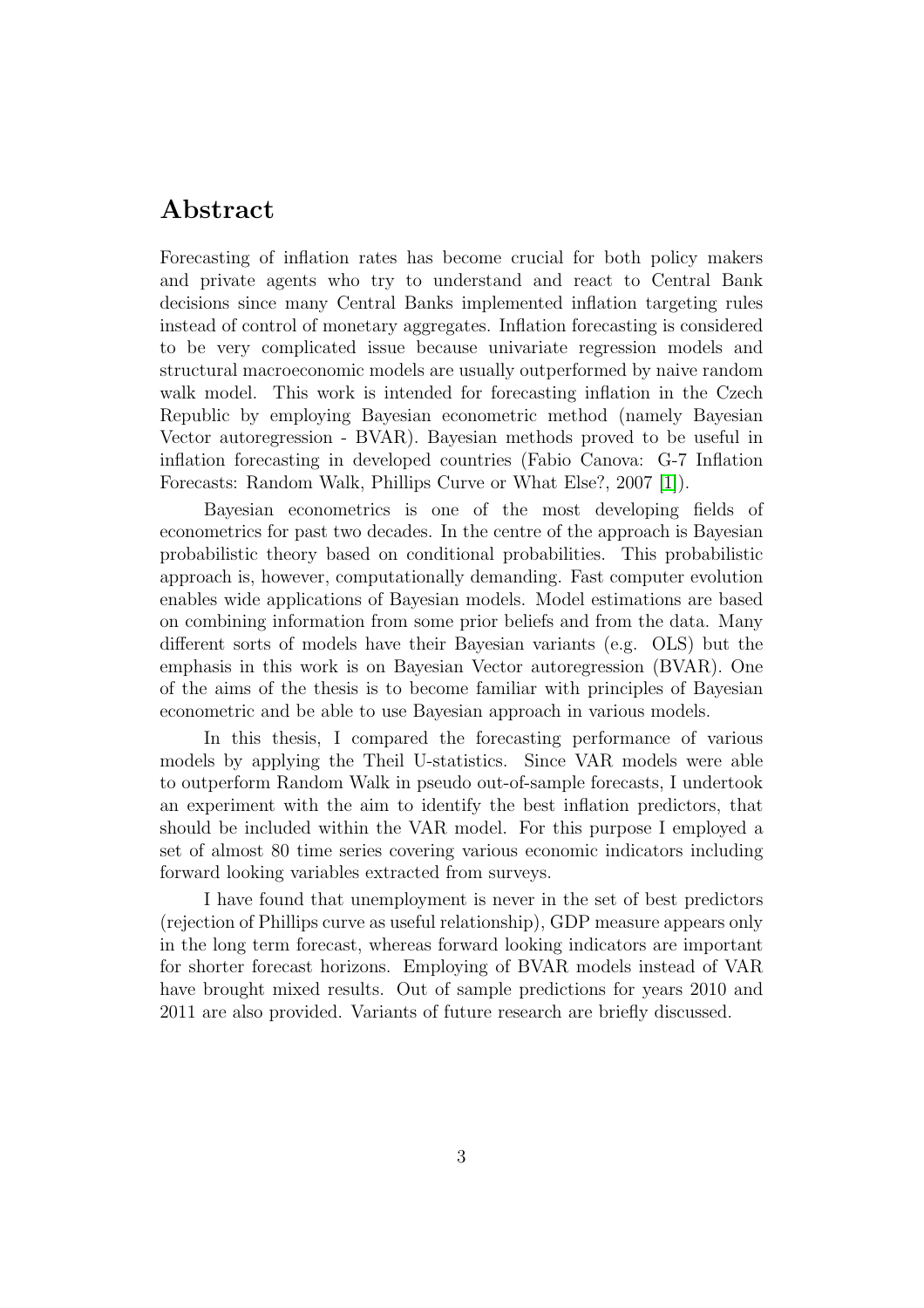# Abstrakt

Vzhledem k tomu, že mnoho centrálních bank opustilo režim cílování peněžní zásoby a přešlo k režimu cílování inflace, stalo se předpovídání inflace zásadním, jak pro politické rozhodování, tak pro soukromé aktéry, kteří se snaží rozpoznat rozhodnutí centrální banky a reagovat na něj. Předpovídání inflace není jednoduché, neboť modely zahrnující jednu proměnnou, stejně jako strukturální makroekonomické modely, jsou, pokud se týká schopnosti předpovědi, překonávány naivní předpovědí, která je výsledkem modelu náhodné procházky. Cílem této práce je předpovídat inflaci v České republice použitím bayesovského ekonometrického modelu (konkrétně bayesovské vektorové autoregrese - BVAR). Bayesovské modely se osvědčily při předpovídání inflace ve vyspělých zemích (Fabio Canova: G-7 Inflation Forecasts: Random Walk, Phillips Curve or What Else?, 2007 [\[1\]](#page-78-0)).

Bayesovská ekonometrie je jednou z nejrychleji se rozvíjejících oblastí ekonometrie za poslední dvě desetiletí. Ve středu bayesovského přístupu leží bayesovská pravděpodobnostní teorie, která je založena na konceptu podmíněné pravděpodobnosti. Tento přístup je ovšem vpýočetně poměrně náročný a jeho praktické využití bylo umožněno teprve díky rychlému rozvoji výpočetní techniky. Odhady modelů jsou založené na kombinaci určitých předpokladů (priors) spolu s informací pocházející z naměřených dat. Většina ekonometrických modelů má dnes i svou bayesovské variantě (včetně metody nejmenších čtverců), ovšem v této práci je využívána především bayesovská vektorová autoregrese (BVAR). Jedním z cílů této diplomové práce je seznámit se s principy bayesovské ekonometrie a osvojit si používání bayesovského přístupu v různých modelech.

V diplomové práci jsem porovnal předpovědi různých modelů dle Theilovy U-statistiky. Vzhledem k tomu, že modely typu VAR předčily model založený na náhodné procházce, jsem provedl experiment, jehož cílem bylo určit nejlepší prediktory pro předpověd inflace, které by měly být zahrnuty ve VAR modelech. Použil jsem proto rozsáhlý soubor čítající téměř 80 časových řad, které zachycují důležité ekonomické indikátory, včetně vpřed hledících indikátorů získaných na základě průzkumů.

Výsledkem hledání vhodných prediktorů je, že nezaměstnanost mezi ně nikdy nepatří (Phillipsova křivka se tudíž nepotvrdila jako praktický vztah), statistiky zachycující HDP jsou použity pouze pro dlouhodobé předpovídání inflace, zatímco vpřed hledící indikátory jsou důležité pro krátkodobé předpovědi. Použití modelů typu BVAR místo VAR modelů přináší smíšené výsledky. Uvedeny jsou též předpovědi inflace pro roky 2010 a 2011 a krátce jsou diskutovány možnosti dalšího výzkumu.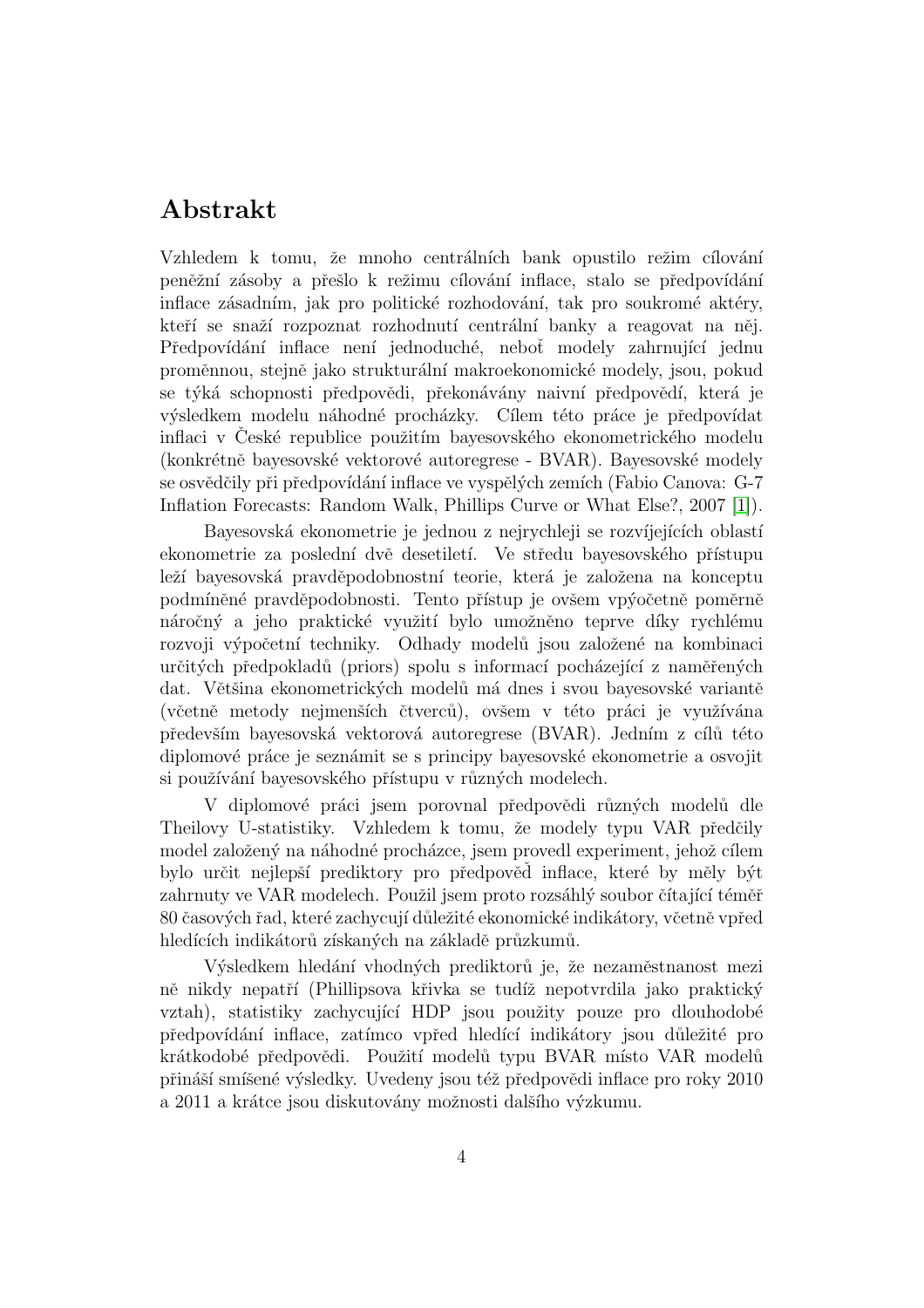# Table of contents

| 1              |                                        | Introduction                                                            |                                                                         | 8  |  |  |  |
|----------------|----------------------------------------|-------------------------------------------------------------------------|-------------------------------------------------------------------------|----|--|--|--|
| $\overline{2}$ | <b>Bayesian Econometrics</b><br>10     |                                                                         |                                                                         |    |  |  |  |
|                | Introduction to Bayesian Theory<br>2.1 |                                                                         |                                                                         | 10 |  |  |  |
|                | 2.2                                    | Simple regression model - an illustration $\ldots \ldots \ldots \ldots$ | 12                                                                      |    |  |  |  |
|                |                                        | 2.2.1                                                                   |                                                                         | 13 |  |  |  |
|                |                                        | 2.2.2                                                                   | The prior $\dots \dots \dots \dots \dots \dots \dots \dots \dots \dots$ | 14 |  |  |  |
|                |                                        | 2.2.3                                                                   | The posterior $\dots \dots \dots \dots \dots \dots \dots \dots \dots$   | 14 |  |  |  |
|                |                                        | 2.2.4                                                                   |                                                                         | 16 |  |  |  |
|                |                                        | 2.2.5                                                                   | Extension $1$ - Many explanatory variables $\ldots \ldots$              | 16 |  |  |  |
|                |                                        | 2.2.6                                                                   | Extension $2$ - Other priors                                            | 17 |  |  |  |
|                |                                        | 2.2.7                                                                   | Extension $3$ - Inequality constraints $\ldots \ldots \ldots \ldots$    | 17 |  |  |  |
|                | 2.3                                    |                                                                         |                                                                         | 17 |  |  |  |
|                |                                        | 2.3.1                                                                   | Monte Carlo integration                                                 | 19 |  |  |  |
|                |                                        | 2.3.2                                                                   |                                                                         | 19 |  |  |  |
|                |                                        | 2.3.3                                                                   |                                                                         | 21 |  |  |  |
|                |                                        | 2.3.4                                                                   |                                                                         | 22 |  |  |  |
|                |                                        | 2.3.5                                                                   | Metropolis-Hastings algorithm                                           | 24 |  |  |  |
|                | 2.4                                    |                                                                         |                                                                         | 26 |  |  |  |
|                | 2.5                                    | 27                                                                      |                                                                         |    |  |  |  |
|                | 2.6                                    |                                                                         |                                                                         | 28 |  |  |  |
|                |                                        | 2.6.1                                                                   |                                                                         | 28 |  |  |  |
|                |                                        | 2.6.2                                                                   |                                                                         | 30 |  |  |  |
|                |                                        | 2.6.3                                                                   |                                                                         | 31 |  |  |  |
|                |                                        | 2.6.4                                                                   | Weight parameter under matrix notation $\ldots \ldots \ldots$           | 32 |  |  |  |
|                |                                        | 2.6.5                                                                   | Structural restrictions in BVAR                                         | 33 |  |  |  |
|                |                                        | 2.6.6                                                                   | VAR as a spiecial case of BVAR                                          | 33 |  |  |  |
|                |                                        | 2.6.7                                                                   |                                                                         | 34 |  |  |  |
|                |                                        | 2.6.8                                                                   | Bayesian computer software $\ldots \ldots \ldots \ldots \ldots$         | 35 |  |  |  |
| 3 <sup>1</sup> | <b>Inflation Forecasting</b><br>37     |                                                                         |                                                                         |    |  |  |  |
|                | 3.1                                    |                                                                         |                                                                         | 37 |  |  |  |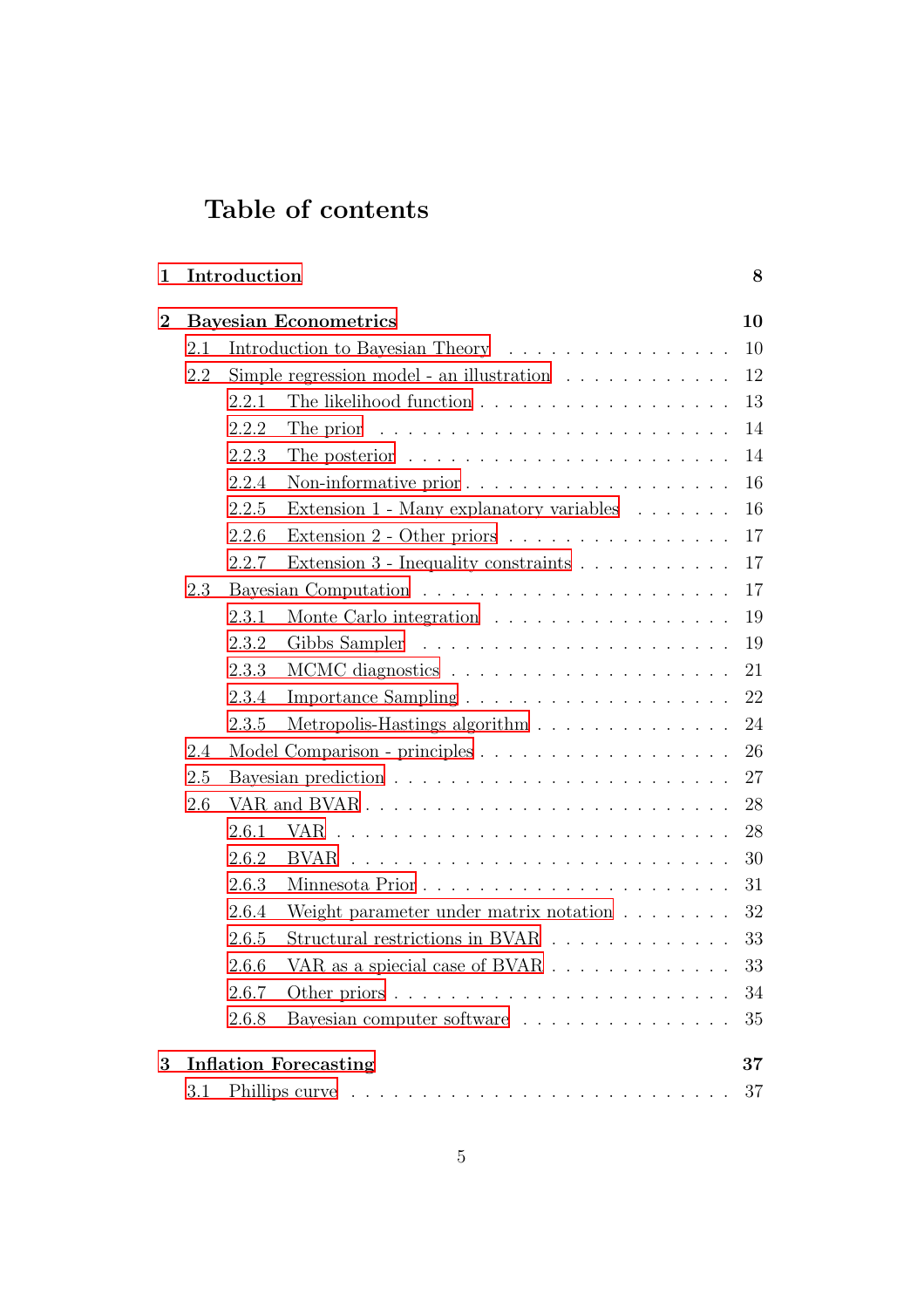|          | 3.2 | 37                                                                               |  |  |  |  |  |  |
|----------|-----|----------------------------------------------------------------------------------|--|--|--|--|--|--|
|          | 3.3 | 38                                                                               |  |  |  |  |  |  |
|          | 3.4 | 38                                                                               |  |  |  |  |  |  |
|          | 3.5 | Forecasting and vector autoregression $\ldots \ldots \ldots \ldots \ldots$<br>39 |  |  |  |  |  |  |
|          | 3.6 | 39                                                                               |  |  |  |  |  |  |
| 4        |     | Data<br>42                                                                       |  |  |  |  |  |  |
|          | 4.1 | 42                                                                               |  |  |  |  |  |  |
|          |     | 42<br>4.1.1                                                                      |  |  |  |  |  |  |
|          |     | 43<br>4.1.2                                                                      |  |  |  |  |  |  |
|          | 4.2 | 44                                                                               |  |  |  |  |  |  |
| $\bf{5}$ |     | Methodology<br>45                                                                |  |  |  |  |  |  |
|          | 5.1 | 45                                                                               |  |  |  |  |  |  |
|          | 5.2 | 46                                                                               |  |  |  |  |  |  |
|          |     | 46<br>5.2.1                                                                      |  |  |  |  |  |  |
|          |     | 47<br>Theil statistics<br>5.2.2                                                  |  |  |  |  |  |  |
|          | 5.3 | VAR and BVAR - pseudo out-of-sample forecast $\ldots \ldots$<br>48               |  |  |  |  |  |  |
|          | 5.4 | VAR and BVAR - finding good predictors<br>49                                     |  |  |  |  |  |  |
|          | 5.5 | 50                                                                               |  |  |  |  |  |  |
|          | 5.6 | Direction of forecast $\ldots \ldots \ldots \ldots \ldots \ldots \ldots$<br>50   |  |  |  |  |  |  |
|          | 5.7 | 51                                                                               |  |  |  |  |  |  |
| 6        |     | Results<br>52                                                                    |  |  |  |  |  |  |
|          | 6.1 | 52                                                                               |  |  |  |  |  |  |
|          | 6.2 | 56                                                                               |  |  |  |  |  |  |
|          |     | 56<br>6.2.1                                                                      |  |  |  |  |  |  |
|          |     | 6.2.2<br>Optimization of BVAR models<br>57                                       |  |  |  |  |  |  |
|          |     | 6.2.3<br>58                                                                      |  |  |  |  |  |  |
|          |     | 6.2.4<br>Forecasting horizon - one quarter $\ldots \ldots \ldots \ldots$<br>59   |  |  |  |  |  |  |
|          |     | 6.2.5<br>63<br>Forecasting horizon - one year $\ldots \ldots \ldots \ldots$      |  |  |  |  |  |  |
|          |     | 6.2.6<br>67<br>Forecasting horizon - two years                                   |  |  |  |  |  |  |
| 7        |     | <b>Discussion</b><br>72                                                          |  |  |  |  |  |  |
|          | 7.1 | 72<br>Data $\ldots$<br>and a complete service of the complete service of the     |  |  |  |  |  |  |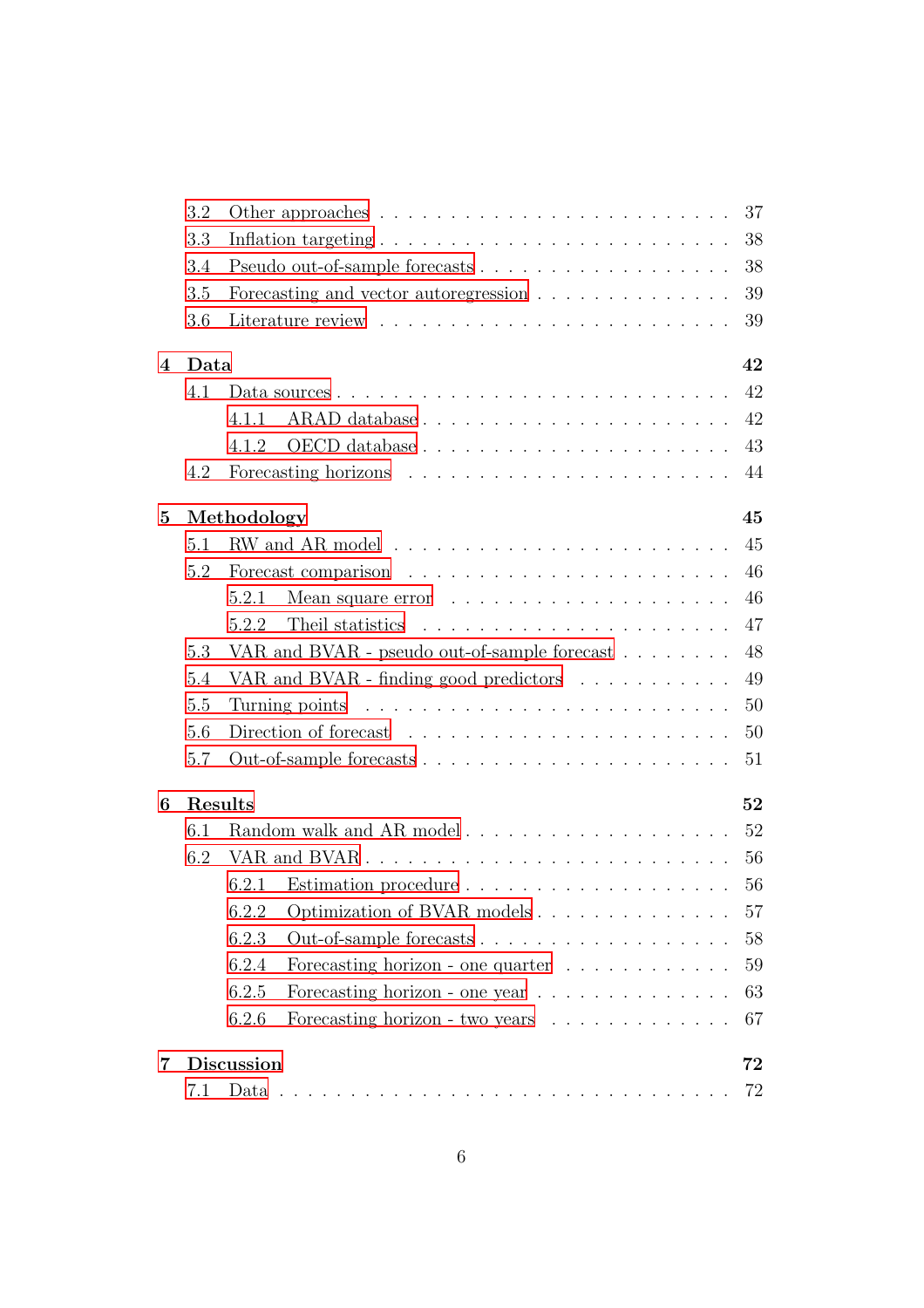| 8 Conclusion                                |  |  |  |  |  |  |  |
|---------------------------------------------|--|--|--|--|--|--|--|
| 9 Bibliography                              |  |  |  |  |  |  |  |
| 10 Appendix A - List of used functions      |  |  |  |  |  |  |  |
| 11 Appendix B - Contents of the enclosed CD |  |  |  |  |  |  |  |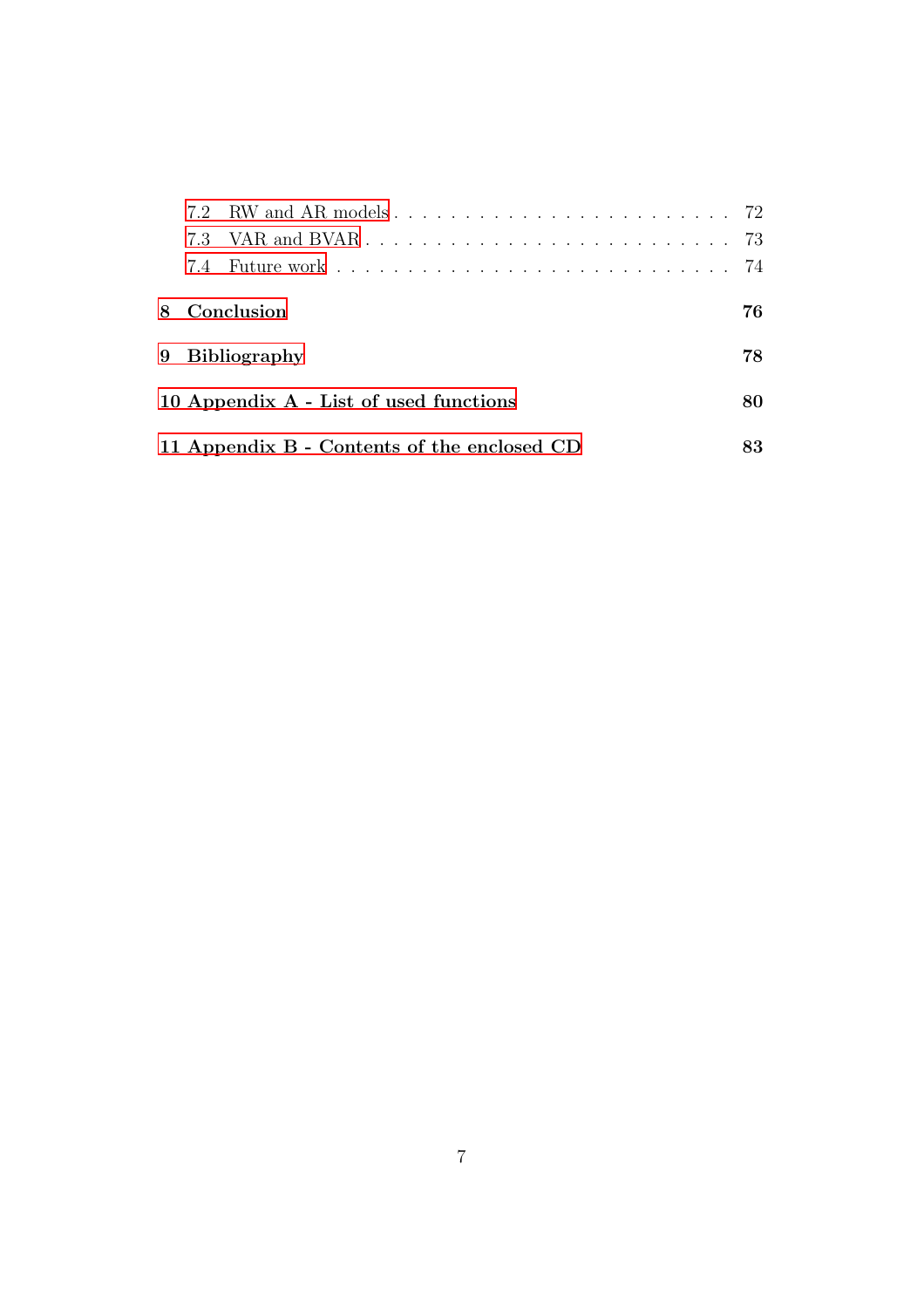# <span id="page-8-0"></span>1 Introduction

Forecasting of inflation rates has become crucial for both policy makers and private agents who try to understand and react to Central Bank decisions since many Central Banks implemented inflation targeting rules instead of control of monetary aggregates. Inflation forecasting is considered to be very complicated issue because univariate regression models and structural macroeconomic models are usually outperformed in inflation forecasting by naive Random walk model. This work is intended for forecasting inflation in the Czech Republic by employing Bayesian econometric method (namely Bayesian Vector autoregression - BVAR). Bayesian methods proved to be useful in inflation forecasting [\[1\]](#page-78-0).

Bayesian econometrics is the developing field of econometrics for past two decades. Bayesian approach can be expressed by saying that anything that is unknown can be expressed by theory of probability. Bayesian econometrics views variables in econometric models as a realization of random variable. Prior restrictions can be imposed to these random variables (= parameters that represent final solution of econometric problem) and actualization principle is used: updating of the likelihood of a parameter from prior belief to posterior belief given the data. Many different sorts of models have their Bayesian variants (e.g. OLS) but the ephasis in this work is on Bayesian vector autoregression (BVAR). Basic theoretical concepts of Bayesian econometrics and BVAR are described in the following chapter.

Bayesian methods are nowadays often used for inflation forecasting since other models (e.g. structural models or ARMA) are usually outperformed by naive Random walk forecast. Brief survey of literature can be found in the section [3.6.](#page-39-1)

In this thesis, I compared the forecasting performance of various models by applying the Theil U-statistics. Since VAR models were able to outperform Random walk in pseudo out-of-sample forecasts, I undertook an experiment with the aim to identify the best inflation predictors, that should be included within the VAR model. For this purpose I employed a set of almost 80 time series covering various economic indicators including forward looking variables extracted from surveys. Anticipating the results, I have found that unemployment is never in the set of best predictors (rejection of Phillips curve as useful relationship), GDP measure appears only in the long term forecast, whereas forward looking indicators are important for shorter forecast horizons. Employing of BVAR models instead of VAR brings mixed results.

Estimation procedure is based on Matlab environment including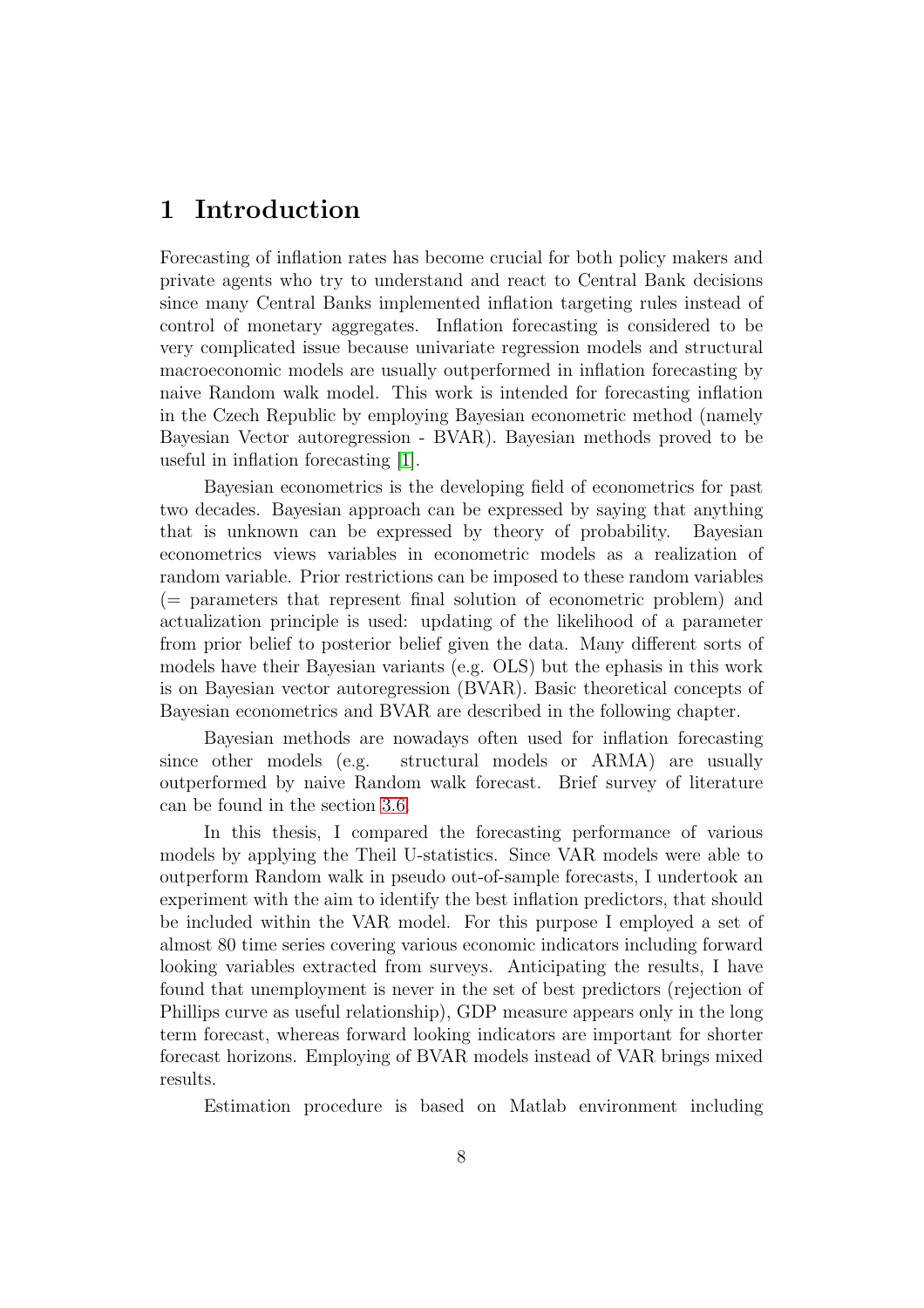Econometric Toolbox by James P. LeSage [\[2\]](#page-78-2). The best inflation predictors of the time series are sorted out and VAR and BVAR forecast performances are compared. The contribution of BVAR models is discussed and the prospects for future work are outlined.

This thesis is organized as follows. Firstly Bayesian econometrics and BVAR concept are introduced. Introduction to inflation forecasting and literature review is provided in the next chapter. The estimation procedure is explained in detail in the chapter concerning the methodology. Chapter Results provides all the results including graphical output. Las two chapters discuss the results, raise the issues of future work and conclude.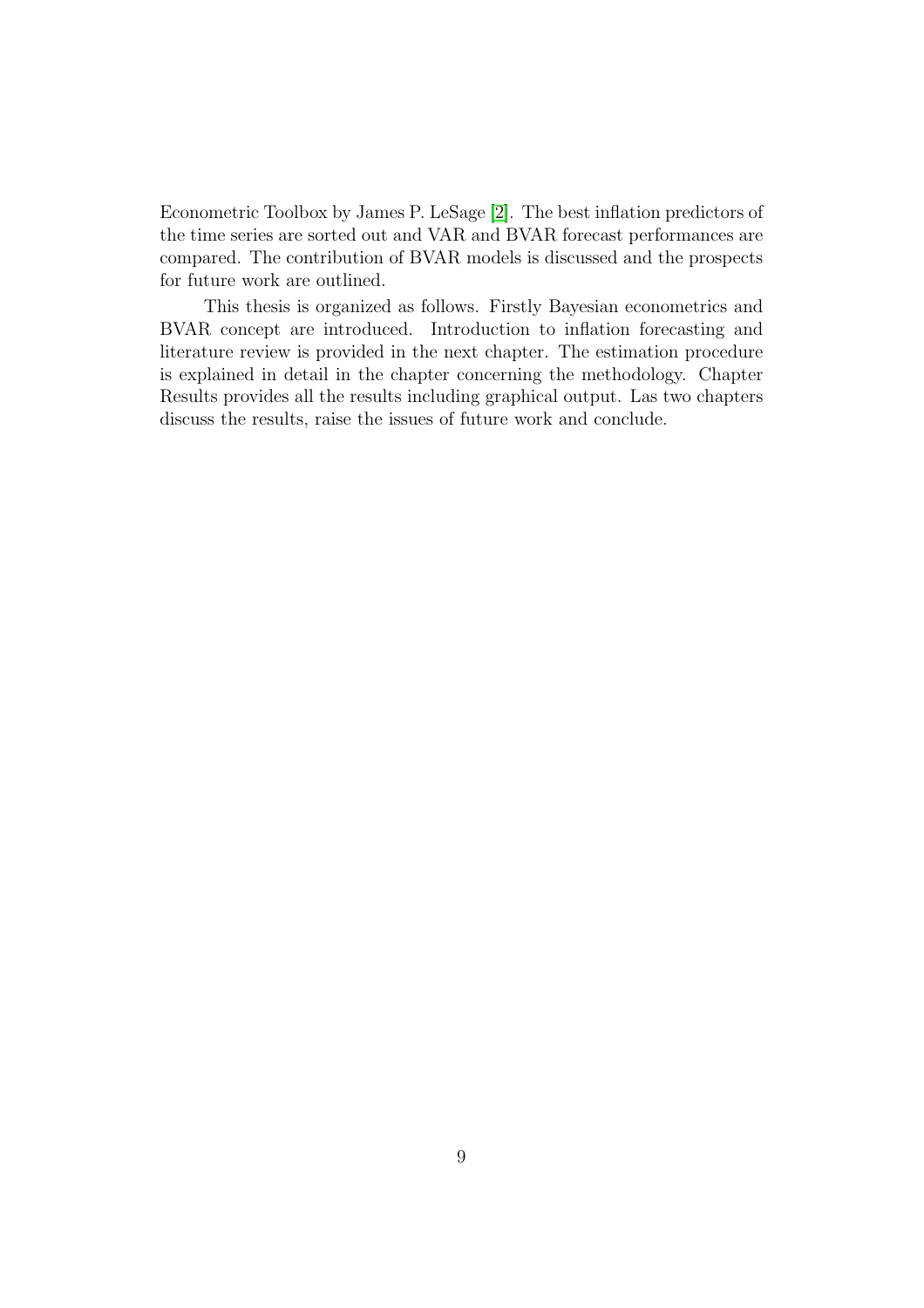## <span id="page-10-0"></span>2 Bayesian Econometrics

The most controversial issue of Bayesian Econometrics is that parameters of models are treated as random variables. We should deal with this controversy right in the beginning. The chief competitors to Bayesian econometrics is often called *frequentist econometrics*.<sup>[1](#page-10-2)</sup> Frequentist econometricians say that parameters are not random but real. And econometric estimation is trying to approach this real value of parameter. Here frequentists silently (or loudly) assume that there exist some 'true' model with real parameters, probably given by nature or God. I argue that there is only one precise model of reality and this is reality itself. In this reality model of reality could parameters be 'true' (quantum physicists might not agree - thus I will leave this topic to them). But in any model we necesarrily omit some relationships. And these omitted relationships can and do influence our model relations. Thus we have 'only' some estimate of parameter that is not real in any meaning. On the other hand Bayesian econometrics does not assume anything like 'true' parameters. It is based on a subjective view of probability, which argues that our uncertainty about anything unknown can be expressed using the rules of probability. I feel this view onto econometrics as a far more realistic and I would like to support also its usefulness. This does not mean that frequentist econometrics is automatically worse I only argue that it also is not the other way round.

Following sections comprise of comprehensive introduction to Bayesian econometrics. This part follows Gary Koop's Bayesian Econometrics [\[3\]](#page-78-3) and should serve as a brief overview of important concepts of Bayesian econometrics for interested readers. For understanding methodology and results of the thesis it might be particularly useful to read introductory section and section concerning Bayesian vector autoregression (BVAR). Readers familiar with the concept might skip whole chapter.

### <span id="page-10-1"></span>2.1 Introduction to Bayesian Theory

Main advantage of Bayesian approach is that Bayesian econometrics is based on a few simple rules of probability. Literaly all the things we wish to do (estimate the parameters of the model, obtain prediction from the model or compare different models) involve the same, universal rules of probability.

<span id="page-10-2"></span><sup>&</sup>lt;sup>1</sup>This distinction comes from how probability can be regarded as. Frequentists consider probability to be the frequency of occurence of some outcome of random event. On the other hand, form Bayesians' point of view, probability of some outcome captures all the information we have about the event.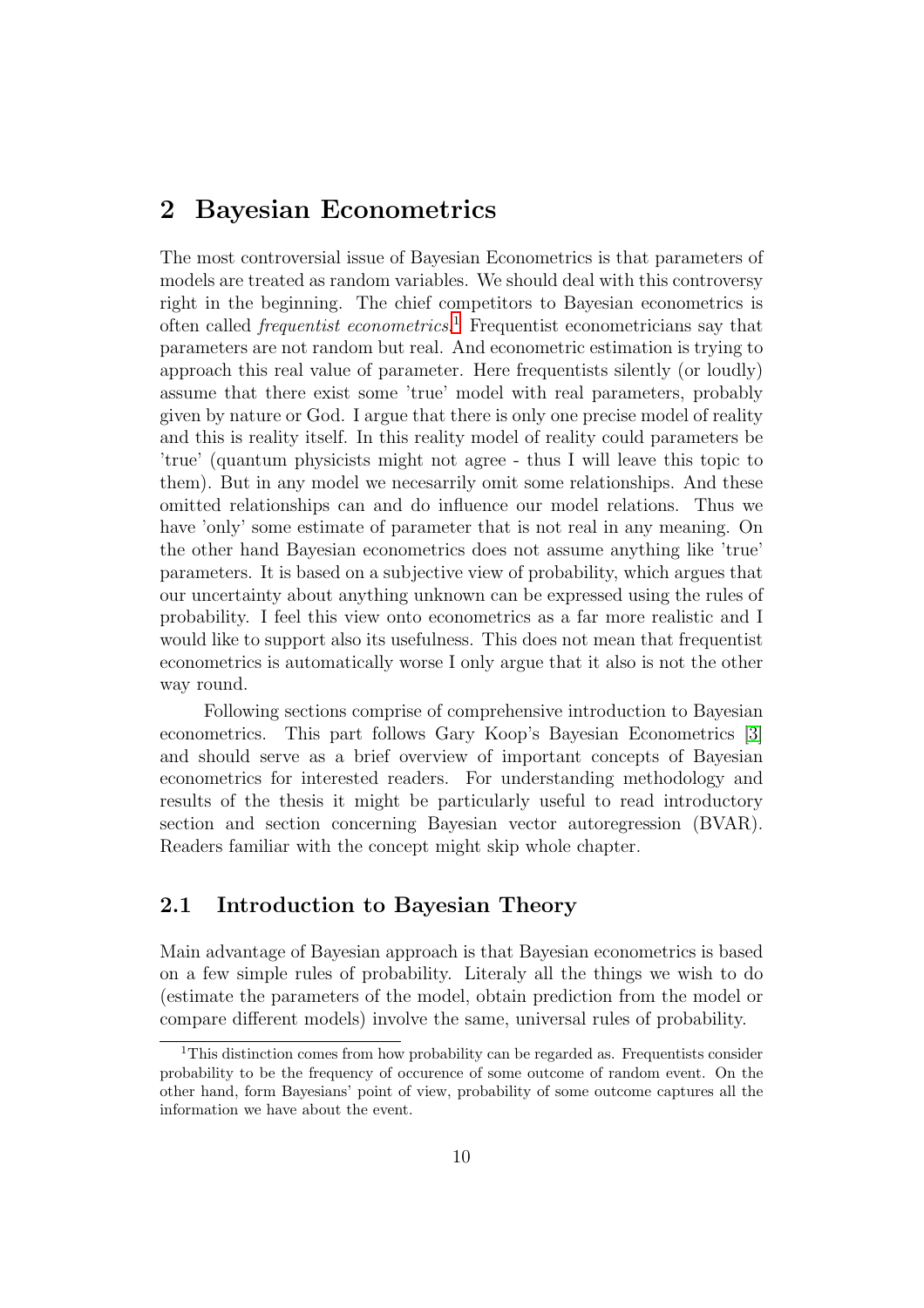Let us consider two random variables  $A$  and  $B$ . From the rules of probability:

$$
p(A,B) = p(A|B)p(B)
$$
\n<sup>(2.1)</sup>

where  $p(A, B)$  is the *joint probability* of A and B ocuring,  $p(A|B)$  is the conditional probability of A given B, and  $p(B)$  is the marginal probability of B. Now we can reverse the roles and rewrite the equation:

$$
p(A,B) = p(B|A)p(A)
$$
\n(2.2)

Putting these two equations together we get well-known Bayes' rule:

<span id="page-11-0"></span>
$$
p(B|A) = \frac{p(A|B)p(B)}{p(A)}
$$
\n
$$
(2.3)
$$

In econometrics we typically work with models which depend upon parameters and we are usually interested in estimating these parameters (e.g. coefficients in regression model). Now, we move on in a little bit abstract manner. Let y be a vector or matrix of data and  $\theta$  be a vector of matrix which contains the parameters of a model that tries to explain  $\gamma$ . We have the data y and we are interested in estimating  $\theta$ . As Bayesians, we use Bayes' *rule.* In other words, we replace B by  $\theta$  and A by y in equation [\(2.3\)](#page-11-0):

<span id="page-11-3"></span>
$$
p(\theta|y) = \frac{p(y|\theta)p(\theta)}{p(y)}
$$
\n(2.4)

We treat  $p(\theta|y)$  as being of fundamental interest. It directly adresses the question what do we know about the parameters if we have got the data. Here we imply the treatment of  $\theta$  as a random variable. Under this treatment the conditional probability of the unknown given the known is the best way of summarizing what we have learned. We are thus only instrested in learning about  $\theta$  so we reduce preceding equation since term  $p(y)$  does not involve  $\theta^2$  $\theta^2$ .

<span id="page-11-2"></span>
$$
p(\theta|y) \propto p(y|\theta)p(\theta) \tag{2.5}
$$

The term  $p(\theta|y)$  is reffered to as the *posterior density*; the probability density function for the data given the parameters  $p(y|\theta)$  as the *likelihood* function and  $p(\theta)$  as the prior density, symbol  $\alpha$  means 'is proportional to'. Let us put it like lemma: posterior is proportional to likelihood times prior.

<span id="page-11-1"></span><sup>&</sup>lt;sup>2</sup>Term  $p(y)$  is of no particular importance and serves only as the normalization constant to preserve  $p(\theta|y)$  to be probability measure.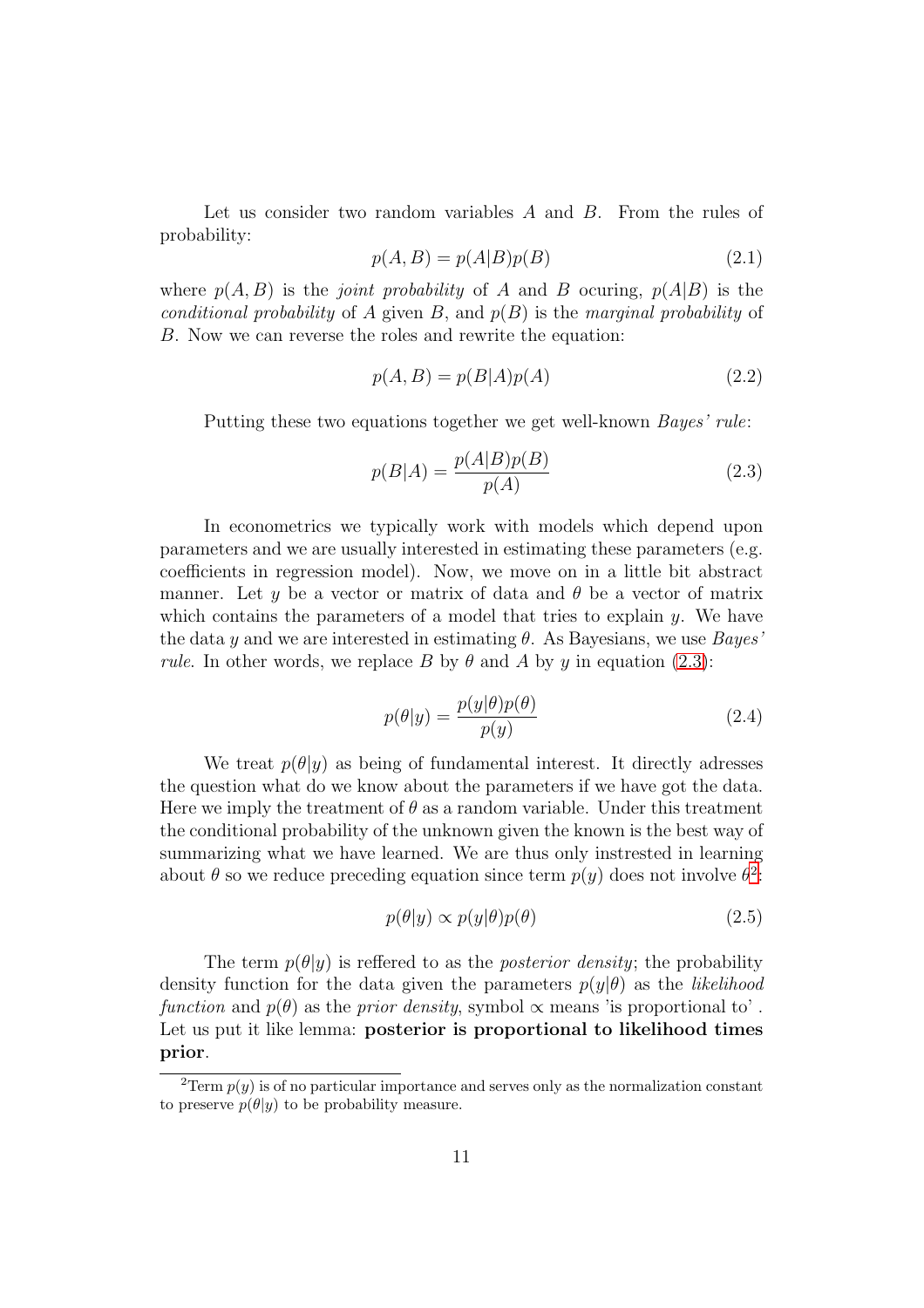The prior  $p(\theta)$  does not depend on data. Accordingly it contains any non-data information, in other words it contains all we know about  $\theta$  before we see the data. Prior is another controversial aspect of Bayesian methods. Some technical econometricians would argue that this is cheating that we employ some information that does not come of the data. But if we design any model we employ some knowledge or presumptions that do not origin from the data. Then we have to think of setting the priors as a part of designing the model (see the discussion about SVAR later on). In fact, compared to other methods, priors are useful for incomporating into model some prior idea about value of some parameters or structure of the model in an exact and transparent way.

Priors can be divided into informative, non-informative and empirical. Those informative are the "rigorous" priors that employ some prior information. Non-informative priors deal with the controversy about preliminary information and do not use any prior information. Finally empirical priors employ already into priors some information from data. These priors violate the basic premise of Bayesian methods (that prior  $p(\theta)$ ) is indpendent on the data) however work surprisingly well in practice.

The likelihood function  $p(y|\theta)$  is the density of the data conditional on the parameters of the model. This can be seen as the data generating process (compare to common maximum likelihood estimation). For example, in the linear regression model we usually assume that errors are normally distributed. Thus, under Bayesian approach, it implies that  $p(y|\theta)$  is normally distributed and depends upon regression coefficients and the error variance.

The posterior  $p(\theta|y)$  summarizes all we know about patameters  $\theta$  after seeing the data. We can thought about equation [\(2.5\)](#page-11-2) as of an updating rule, where the data allows us to update our prior information about  $\theta$ . The result is the posterior which combines both data and non-data information in a transparent way.

### <span id="page-12-0"></span>2.2 Simple regression model - an illustration

The aim of this section is to show how natural conjugate prior can be built, how posterior is estimated and how the Bayesian econometrics combines the information from prior and data. All on the very simple regression model thus qutie easy to understand. Let us consider the simplest regression model (single parameter - single explanatory variable, no constant term):

$$
y_i = \beta x_i + \varepsilon_i \tag{2.6}
$$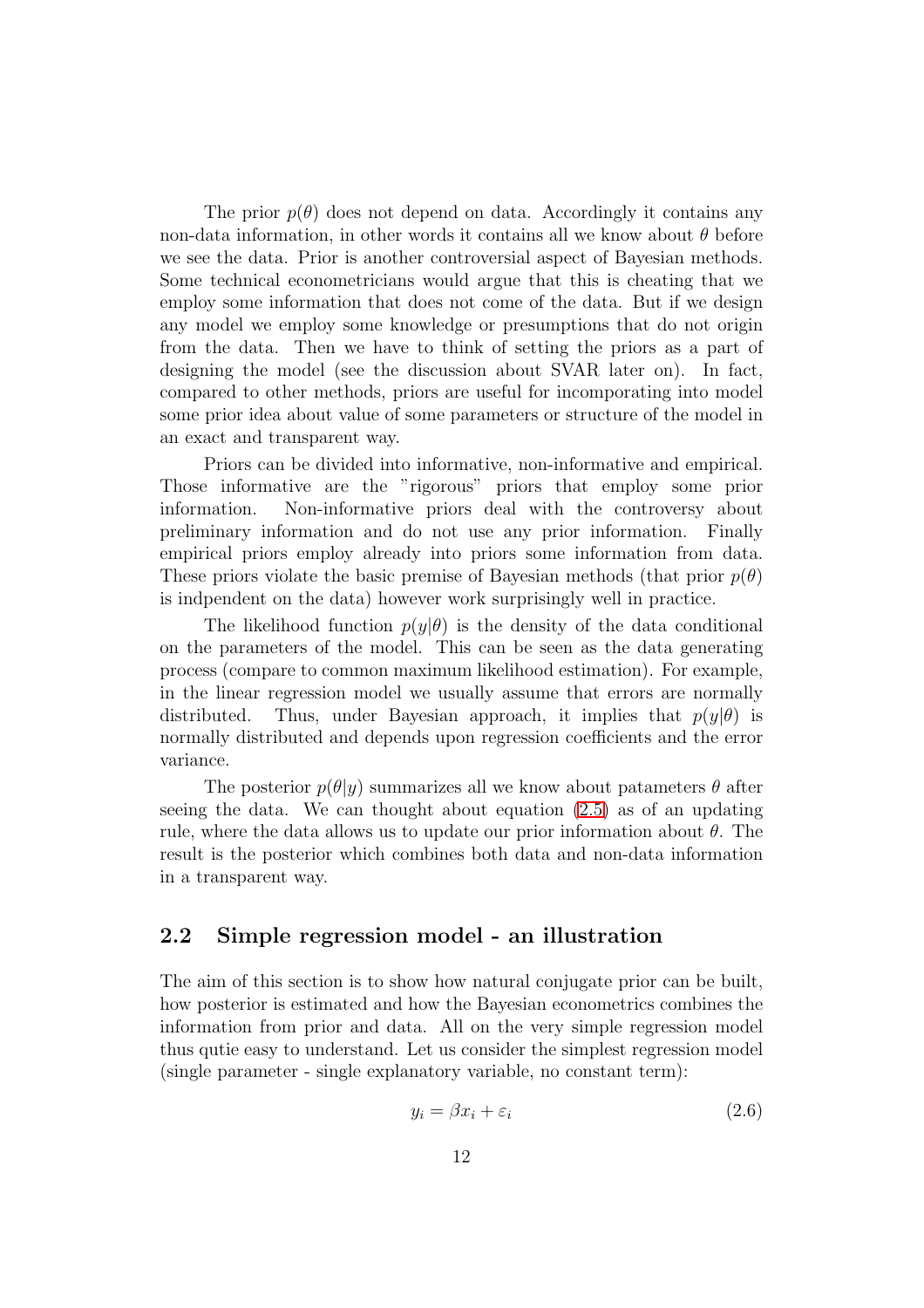for  $i = 1, ..., N$ , where  $\varepsilon_i$  is an error term. Inclusion of error term can reflect measurement error (not often case in economics, but in physics), or it can reflect the fact that the model relationship is only an approximation of the true (real) relationship. Since no model can completely describe reality (no model can be fitted through all data points - except trivial cases), error term is inevitable.

#### <span id="page-13-0"></span>2.2.1 The likelihood function

Assumptions about  $\varepsilon_i$  and  $x_i$  determine the form of the likelihood function. The standard assumptions are:

- 1.  $\varepsilon_i$  is i.i.d.  $N(0, \sigma^2)$
- 2.  $x_i$  are either fixed (not random this is conventional situation since we usually think that we have 'measured' data  $x_i$ ) or, if they are random variables, they are independent of  $\varepsilon_i$ . In any case, these  $x_i$  are said to be dependent on some vector of parameters  $\lambda$ <sup>[3](#page-13-1)</sup> Potentially random  $x_i$ is thus given by probability density  $p(x_i|\lambda)$ . Mind that parameters  $\lambda$ must be independent of  $\beta$  and  $\sigma^2$ .

Under these assumptions we allow  $x_i$  to be realization of random variable. Likelihood function is joint probability density function for the data conditional on the parameters (see [\(2.5\)](#page-11-2)):

$$
p(y_i, x_i | \beta, \sigma^2, \lambda) = p(y_i | x_i, \beta, \sigma^2) p(x_i | \lambda)
$$
\n(2.7)

The distribution of  $x_i$  is not of interest and we will not explicitly include x and  $\lambda$  in our conditioning, thus we are interested in likelihood fucntion  $p(y_i|\beta, \sigma^2)$ . From the assumptions made about the errors we can build likelihood function. Firstly from assumption of the normality of errors  $\varepsilon_i$ :

<span id="page-13-2"></span>
$$
p(y_i|\beta, \sigma^2) = \frac{1}{\sqrt{2\pi\sigma^2}} exp\left[-\frac{(y_i - \beta x_i)^2}{2\sigma^2}\right]
$$
 (2.8)

which is normal distribution with mean  $E(y_i|\beta, \sigma^2) = \beta x_i$  and variance  $var(y_i, \beta, \sigma^2) = \sigma^2$ . Now we use assumption of  $\varepsilon_i$  being independent of  $\varepsilon_j$  for  $i \neq j$ . Thus  $p(y|\beta, \sigma^2) = \prod_{i=1}^{N} p(y_i|\beta, \sigma^2)$ , hence:

$$
p(y|\beta, \sigma^2) = \frac{1}{(2\pi)^{\frac{N}{2}\sigma^N}} exp\left[-\frac{1}{2\sigma^2} \sum_{i=1}^N (y_i - \beta x_i)^2\right]
$$
 (2.9)

<span id="page-13-1"></span><sup>&</sup>lt;sup>3</sup>We artificially create random variable  $x_i$  dependent on some  $\lambda$  from 'measured' values  $x_i$ .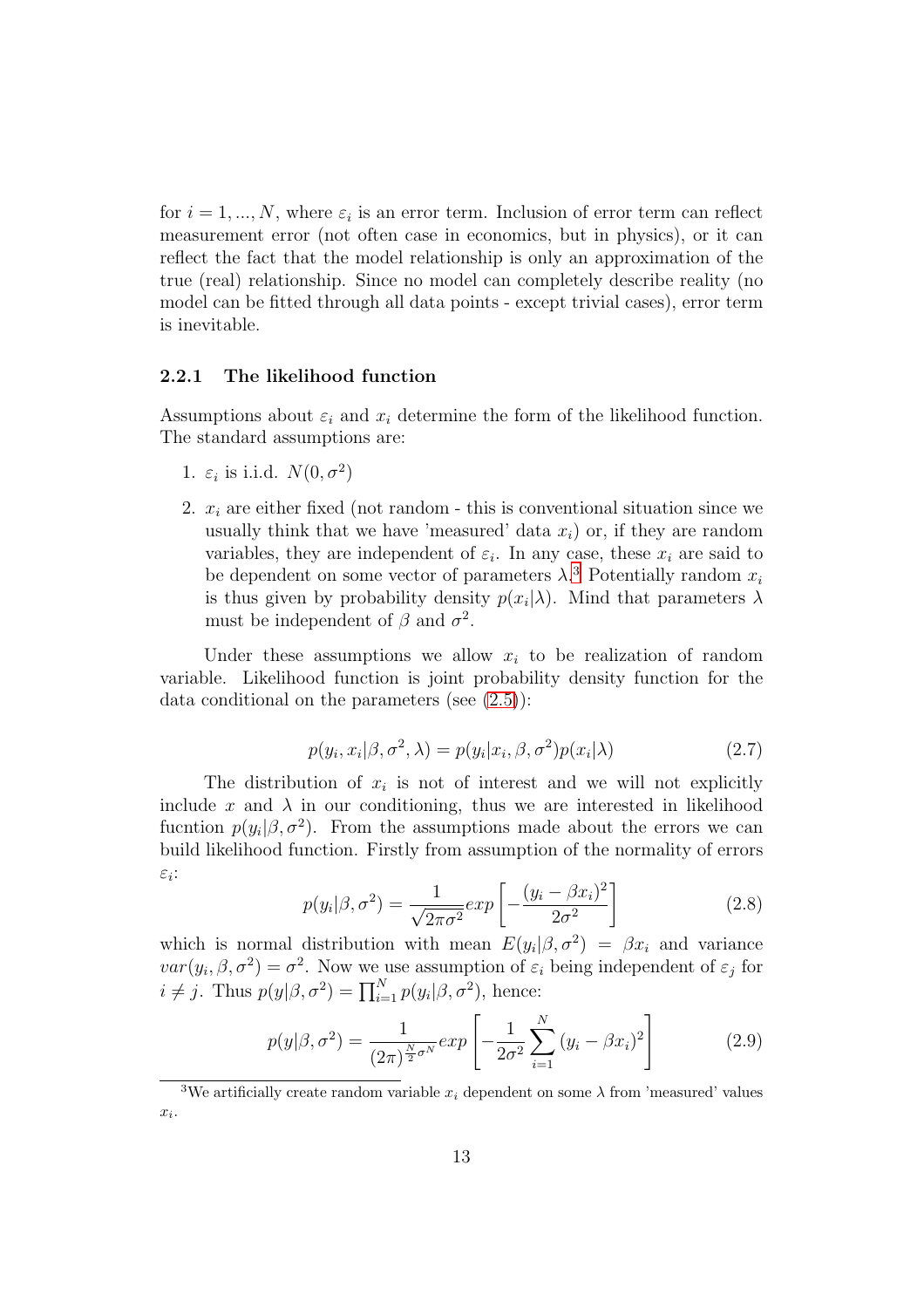To see the similarity between Bayesian and common OLS estimation we can write this explicit likelihood function in a following form [\[3\]](#page-78-3). Derivation is straightforward though sizeable and messy:

<span id="page-14-2"></span>
$$
p(y|\beta, \sigma^2) = \frac{1}{(2\pi)^{\frac{N}{2}}} \left\{ \exp\left[ -\frac{h}{2} (\beta - \hat{\beta})^2 \sum_{i=1}^N x_i^2 \right] \right\} \left\{ h^{\frac{\nu}{2}} \exp\left[ -\frac{h\nu}{2s^{-2}} \right] \right\} \tag{2.10}
$$

where  $\hat{\beta}$ ,  $s^2$  and  $\nu$  are the OLS estimator for  $\beta$ , standard error and degrees of freedom, respecitvely. h is the error precision  $h = \frac{1}{\sigma^2}$ . Let us note that equation [\(2.10\)](#page-14-2) is a product of normal distribution for  $\beta$  and so called gamma distribution for h.

#### <span id="page-14-0"></span>2.2.2 The prior

In this simple model we must elicit prior for  $\beta$  and h which we denote  $p(\beta, h)$ and which will be determined in the form  $p(\beta, h) = p(\beta|h)p(h)$ . We search for natural conjugate prior that is defined by having the same form as the likelihood function. The importance of *natural conjugate prior* is that once both prior and likelihood function have the same form (the same probability distribution), the posterior is also of this distribution. <sup>[4](#page-14-3)</sup> Thus we need  $p(\beta|h)$ to be normal distribution and  $p(h)$  to be gamma distribution. Priors can then be written in a form:

$$
\beta | h \sim N(\underline{\beta}, h^{-1}, \underline{V}) \tag{2.11}
$$

$$
h \sim G(\underline{s^{-2}}, \underline{\nu})\tag{2.12}
$$

*Prior hyperparameters*  $\beta$ ,  $\underline{V}$ ,  $\underline{s^{-2}}$ ,  $\underline{\nu}$  reflect researchers prior information. These new symbols - hyperparameters represent just numbers and their interpretation becomes clear from following section the posterior. Note only that bars under parameters (e.g.  $\beta$ ) denote parameters of prior density whereas bars over parameters (e.g.  $\overline{\beta}$ ) denote parameters of posterior density.

#### <span id="page-14-1"></span>2.2.3 The posterior

Since we used natural conjugate prior we have a posterior of the same form:

$$
\beta, h|y \sim NG(\bar{\beta}, \bar{V}, s^{-2}, \bar{\nu})
$$
\n(2.13)

<span id="page-14-3"></span><sup>4</sup>The importance lies in the fact that natural conjugate prior ensures that posterior is of some well-defined probability distributions whose important properties (mean, variance etc.) can be (mostly) calculated analytically. Hence no posterior simulation (see below) is needed.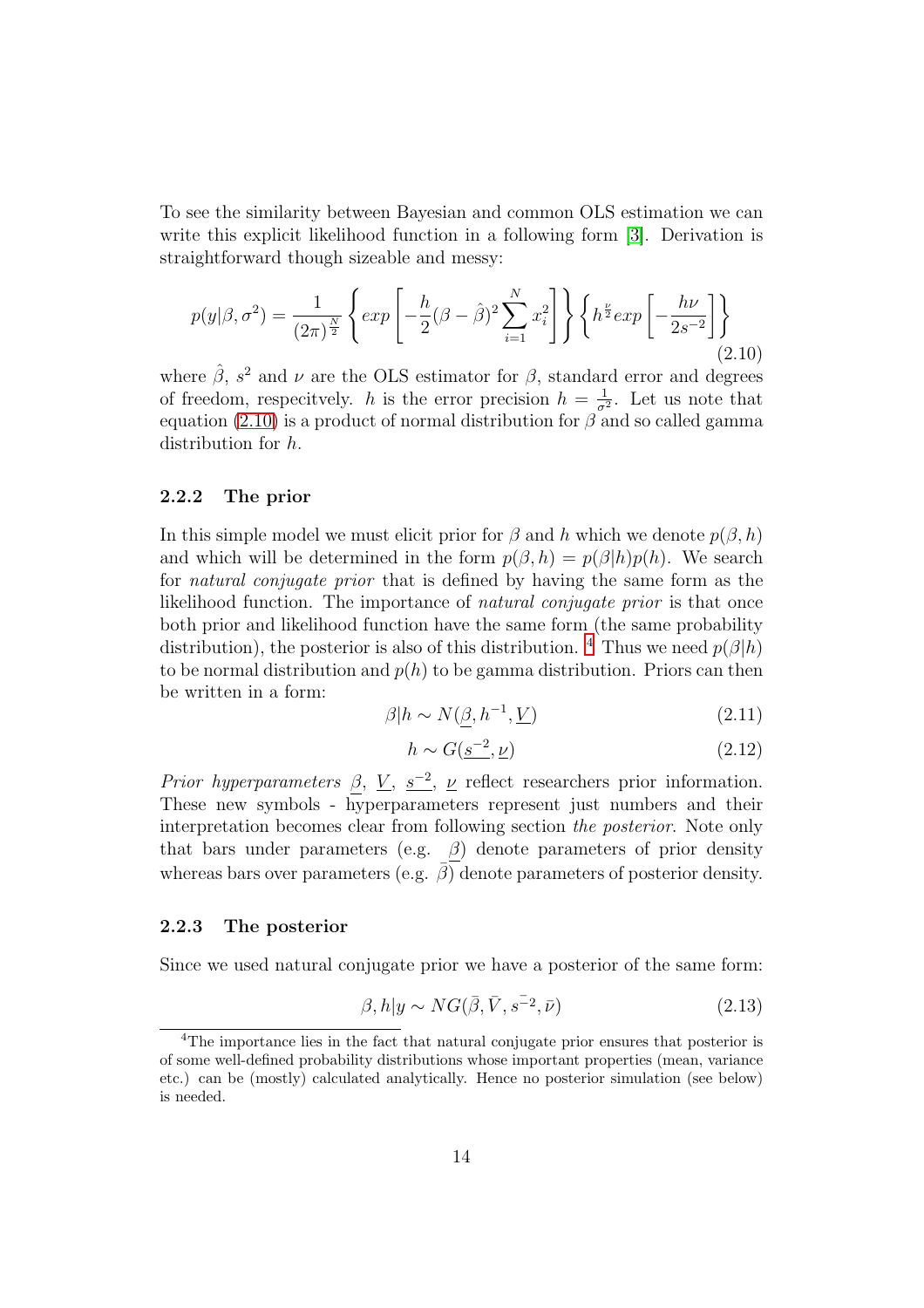where

<span id="page-15-0"></span>
$$
\bar{V} = \frac{1}{\underline{V}^{-1} + \sum x_i^2} \tag{2.14}
$$

$$
\bar{\beta} = \bar{V} \left( \underline{V}^{-1} \underline{\beta} + \hat{\beta} \sum x_i^2 \right) \tag{2.15}
$$

$$
\bar{\nu} = \underline{\nu} + N \tag{2.16}
$$

and  $\bar{s}^{-2}$  is defined through

<span id="page-15-1"></span>
$$
\bar{\nu s}^2 = \underline{\nu s}^2 + \nu s^2 + \frac{(\hat{\beta} - \underline{\beta})^2}{\underline{V} + (\frac{1}{\sum x_i^2})}
$$
(2.17)

From equations [\(2.14\)](#page-15-0)-[\(2.17\)](#page-15-1) we can see how Bayesian methods combine prior and data information in a very simple model. Common Bayesian estimate for  $\beta$  is  $\bar{\beta}$ , which is a weighted average of the OLS estimate  $\bar{\beta}$  and the prior mean  $\beta$ . The weights are proportional to  $\sum x_i^2$  and  $\underline{V}^{-1}$ , respectively. Where  $\underline{V}^{-1}$ is the confidence in the prior. The higher  $\underline{V}$  the less certain we are about the values of  $\beta$  before seeing the data and consequently the little weight is given to the prior information in the posterior. On the other hand term  $\sum x_i^2$  is proportional to variance of the data and reflects the confidence of data's best guess for  $\beta$ , OLS estimator  $\beta$ . Similarly we can interpret (eq. [2.17\)](#page-15-1) posterior sum of squares  $(\bar{\nu}s^2)$  to be the sum of prior sum of squares  $(\nu s^2)$ , OLS sum of squares  $(\nu s^2)$  and a term which measures the conflict between prior and data information.<sup>[5](#page-15-2)</sup> Equation  $(2.14)$  can be interpreted as saying that posterior precision is an average of prior presicion  $(\underline{V}^{-1})$  and data precision  $(\sum x_i^2)$ . Thus posterior variance of  $\beta$  incoroporates transparently both prior and data information. Now, using some algebra (namely integrating out the dependency on  $h$  from the posterior distribution) we can count some important properties of posterior that allow for continuing comparison to common OLS model:

$$
E(\beta|y) = \bar{\beta} \tag{2.18}
$$

$$
var(\beta|y) = \frac{\bar{\nu}s^2}{\bar{\nu} - 2}\bar{V}
$$
\n(2.19)

$$
E(h|y) = \bar{s}^{-2}
$$
 (2.20)

$$
var(h|y) = \frac{2\bar{s}^{-2}}{\bar{\nu}}\tag{2.21}
$$

Note that in this simple example we do not need any numerical integration nor posterior simulation. These equations also illustrate how Bayesian

<span id="page-15-2"></span><sup>5</sup>Note that natural conjugate prior can be interpreted as arising from fictious data set, thus we can interpret  $\underline{\nu}$  as a prior sample size since it plays the same role as N.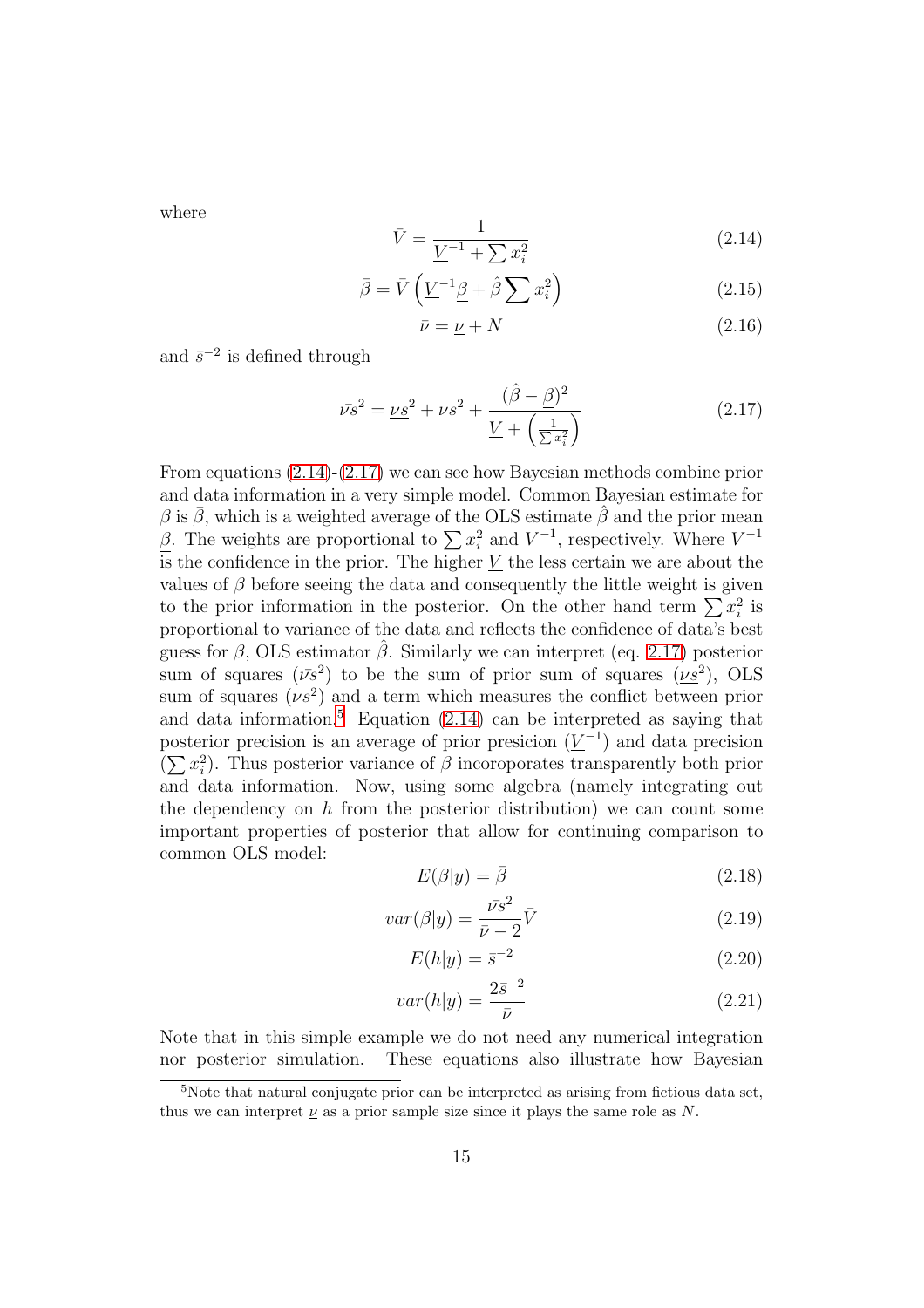approach combines data and non-data information. We emphasized similarities between Bayesian approach and OLS estimation. But two differences are remarkable. Firstly Bayesian approach incorporates prior, non-data information. And secondly Bayesians treat  $\beta$  as a random variable, whereas frequentists interpret  $\hat{\beta}$  as a random variable.

#### <span id="page-16-0"></span>2.2.4 Non-informative prior

Natural conjugate prior, used in last section, ensures that prior information enters in the same manner as data information and this hepls with prosterior elicitation. In many cases resarchers may be able to agree on what a sensible prior might be (e.g. from economic theory). However, sometimes very different priors can be tenable. Two Bayesian strategies adressing these problem can be carried out.

- 1. Prior sensivity analysis can reveal the dependency of result on different priors. Special case is extreme bound analysis that analyses the bound of results with any sensible prior taken.
- 2. Noninformative prior is to set  $\underline{\nu} = 0$  and  $\underline{V}^{-1} = 0$  in our simple case. Results of Bayesian estimation are equal to OLS estimation. This approach has undesirable propoerty that such prior is improper since its density is not valid because does not integrate to one. Unfortunately non-informative priors are improper in most models. Loosely speaking, such non-informative prior takes the form of uniform density and such density integrates to infinity over  $(-\infty,\infty)$ . Thus such non-informative prior is improper.

#### <span id="page-16-1"></span>2.2.5 Extension 1 - Many explanatory variables

It is straightforward (and for skillful econometricians even easy) to extend previous one parameter model to many parameters model. The only magic is matrix notation. If we use again natural conjugate prior we get qualitatively identic results. Particularly important is that our posterior is again well known distribution - in this case it is multivariate  $t$  distribution. For computational issues, we note that it is easy to take random draws from this distribution.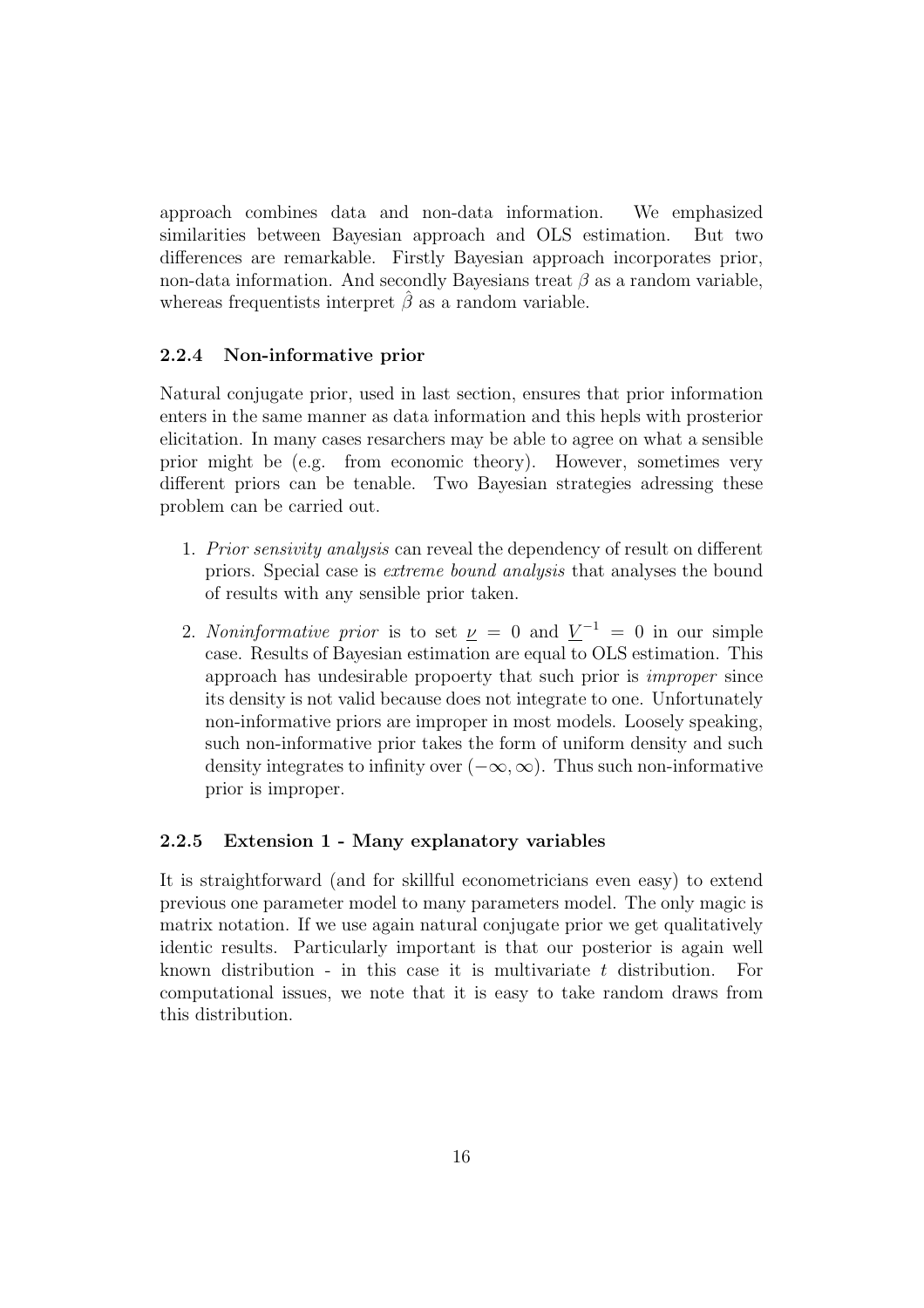#### <span id="page-17-0"></span>2.2.6 Extension 2 - Other priors

Until now we used natural conjugate prior with two *conditionals*  $p(\beta, h)$  =  $p(\beta|h)p(h)$  with normal and gamma distributions, respectively. Now, let us assume prior  $p(\beta, h) = p(\beta) \cdot p(h)$  with  $p(\beta)$  being normal and  $p(h)$  gamma distribution. Likelihood remains the same as before and thus posterior can be evaluated. Algebra is not so different and I will not write it explicitly since in the center of the debate are qualitative considerations.

If we create our posterior we find out that the joint posterior density  $(p(\beta, h|y))$  does not take the form of any well-known density and hence, cannot be directly used in a simple way for posterior inference. The cannot be directly used in a simple way for posterior inference. conditionals of the posterior are, however, simple.  $p(\beta | y, h)$  and  $p(h | \beta, y)$ remain normal and gamma distributions, respectively. It must be stressed that  $p(\beta, h|y) \neq p(\beta |y, h) \cdot p(h|\beta, y)$  and thus even from 'nice' conditionals we do not have information we need ('nice' posterior). In fact posterior simulator must be used. However this is already part of Bayesian Computation.

#### <span id="page-17-1"></span>2.2.7 Extension 3 - Inequality constraints

Imposing inequality constraints on the parameters (e.g. coefficients in the linear regression model) is something that the researcher may often wish to do. Of a particular importance might be imposing stationarity into model with autocorrelated errors. These cases can be all written in the form  $\beta \in A$ , where A is relevant region. Under Bayesian analysis we can impose these constraints simply through the prior. When constructing the prior, statement  $\beta \in A$  is equivalent to statement that all other regions of parameter space are a priori excluded, thus they receive a prior probability weight of 0. Such prior information can be combined with any other prior information (e.g. with natural conjugate prior as we did before). As a result we usually get posterior that is truncated to the region where  $\beta \in A$ . In linear regression we get posterior  $p(\beta|y)$  as a multivariate t distribution truncated to the region  $\beta \in A$ . As a result of innequality restriction we might get posterior that is not of any analytical form. It is common that posterior simulation called importance sampling must be employed (see below).

### <span id="page-17-2"></span>2.3 Bayesian Computation

Historically, the computation issues are the reason for the minority status of Bayesian econometrics. The computing revolution has led to a sharp growth of using of Bayesian methods in many fields. In the previous very simple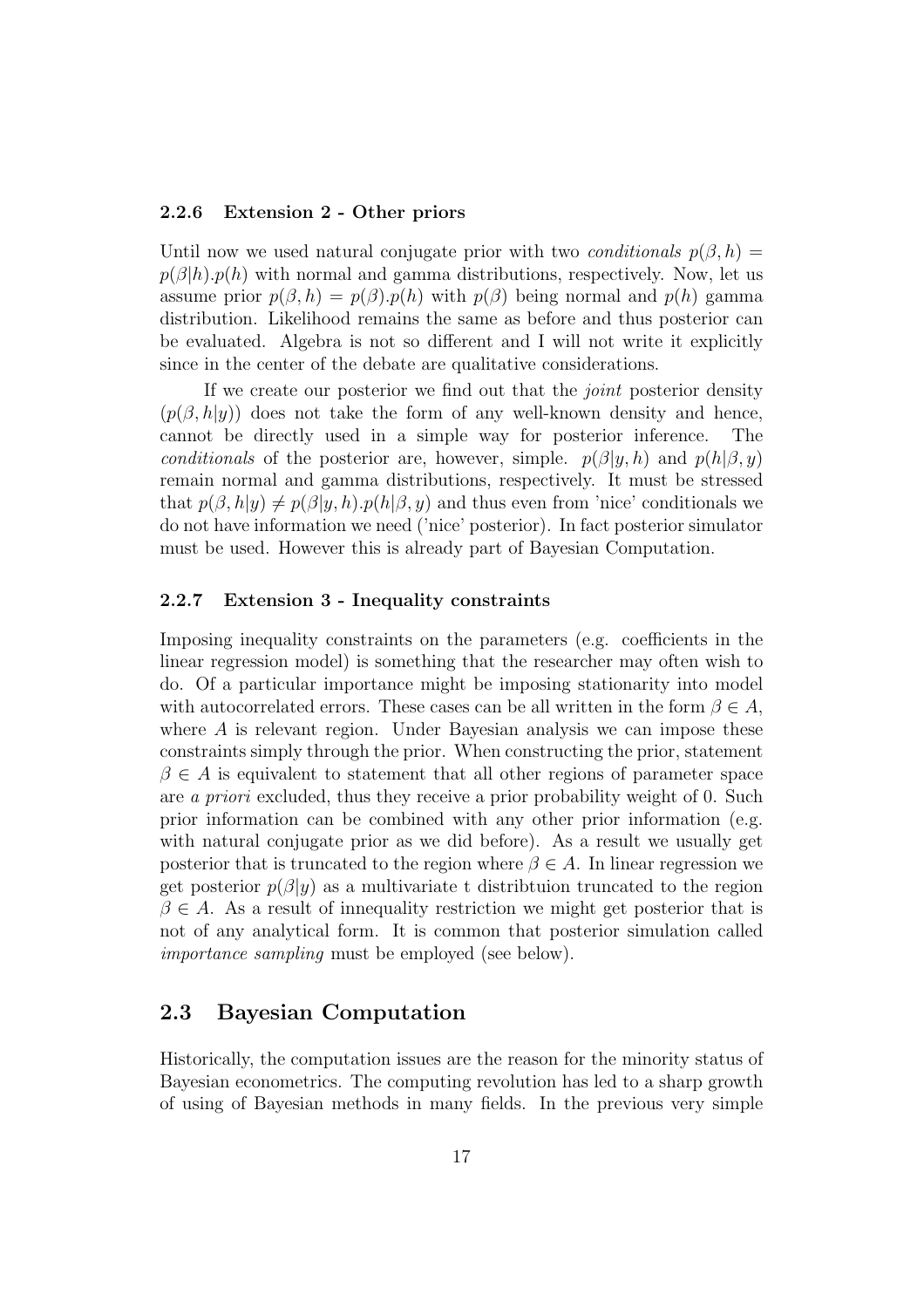example we could calculate all integrals analyticaly. This is a very rare case. In fact we often need to estimate some integrals numerically. In this section we will discuss in detail methods based on *Monte Carlo integration*, namely the Gibbs sampler and the Metropolis-Hastings algorithm.

Equation [\(2.5\)](#page-11-2) defines the posterior and, importantly enough, does not contain any integral. Moreover posterior density  $p(\theta|y)$  summarizes all information about parameters. However, it is rarely possible to present all the information about  $p(\theta|y)$  in a compact form. And (more importantly) numerical summaries that we might wish to present usually involves integration. This numerical summary can be for instance point estimate with few various plausible options (in particular mean and median). The posterior mean of any element is calculated as:

<span id="page-18-0"></span>
$$
E(\theta_i|y) = \int \theta_i p(\theta|y) d\theta \qquad (2.22)
$$

This integral can be evaluated analytically only in few simple cases (one of these was presented in the illustrative OLS example), otherwise it must be eveluated by some numerical method.

We are also interested in measure of the degree of uncertainty associated with the point estimate. The most common such measure is the *posterior* standard deviation, which is the square root of the posterior variance, that is calculated:

$$
var((\theta_i|y)) = E(\theta_i^2|y) - [E(\theta_i|y)]^2
$$
\n(2.23)

This formula requires to integrate [\(2.22\)](#page-18-0) and moreover:

$$
E(\theta_i^2|y) = \int \theta_i^2 p(\theta|y) d\theta \qquad (2.24)
$$

Similarly we can be interested whether some parameter is positive:

$$
p(\theta_i \le 0 | y) = \int_0^\infty p(\theta | y) d\theta^i \tag{2.25}
$$

Generaly, all these calculations have the form:

<span id="page-18-1"></span>
$$
E(g(\theta)|y) = \int g(\theta)p(\theta|y)d\theta
$$
 (2.26)

where  $q(\theta)$  is a function of interest. Even the predictive density falls in this framework if we set  $g(\theta) = p(y^*, y, \theta)$ . The main exception are the marginal likelihood and quantiles of the posterior density. These are not evaluated using this form and usually easier to obtain. Certain problem arises that  $E(g(\theta)|y)$  might not exist (e.g. mean of cauchy distribution).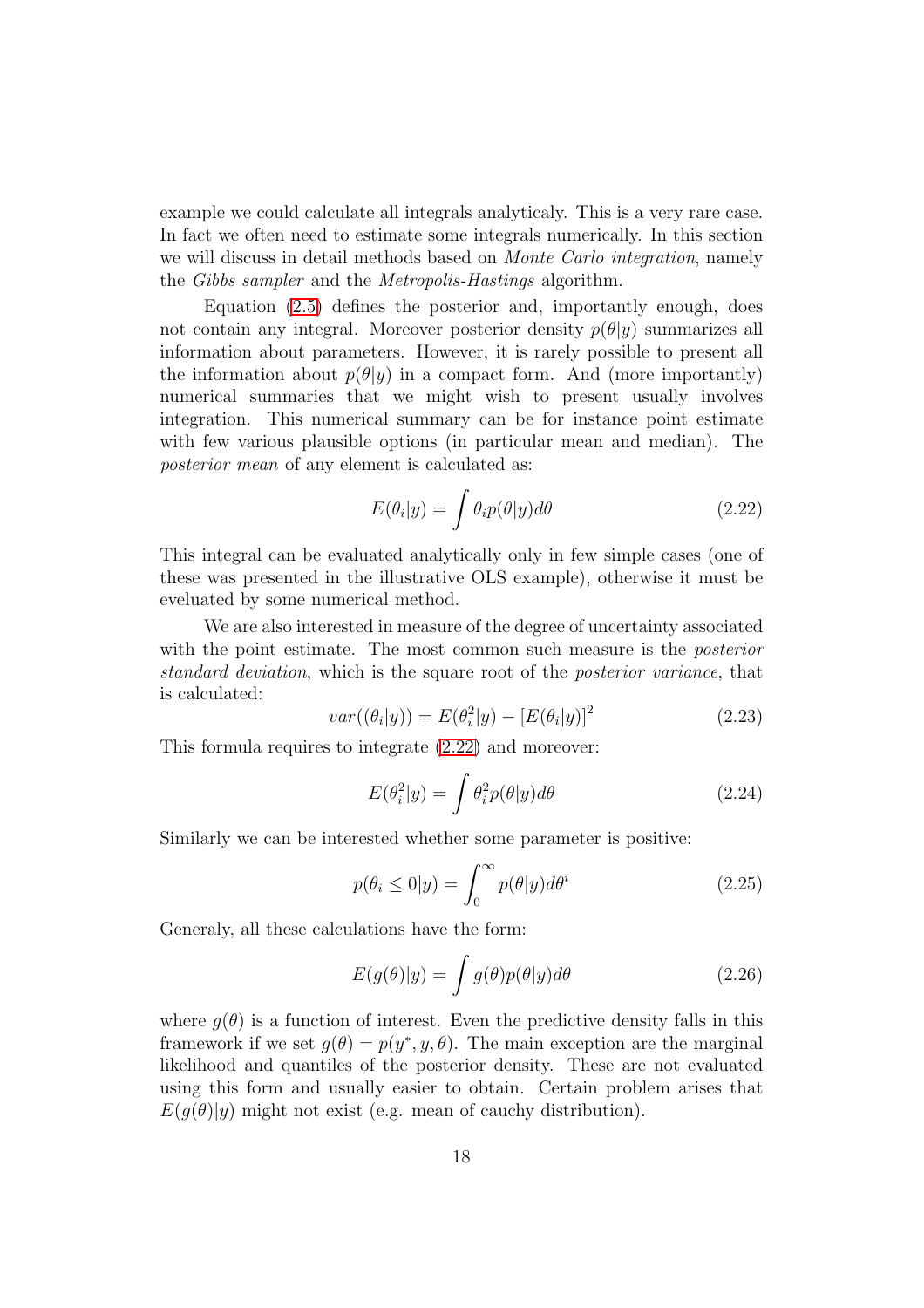#### <span id="page-19-0"></span>2.3.1 Monte Carlo integration

There are several methods for evaluating [\(2.26\)](#page-18-1), but the dominant aproach is posterior simulation. This approach allows to approximate the value of  $E(g(\theta)|y)$  by sequence of some computationally manageable steps.

There exist many posterior simulators and these are all applications of laws of large numers and central limit theorem.

Monte Carlo integration:

Let  $\theta^{(s)}$  for  $s = 1, ..., S$  be a random sample from  $p(\theta|y)$ , and define

$$
\hat{g}_S = \frac{1}{S} \sum_{s=1}^{S} g\left(\theta^{(s)}\right)
$$
\n(2.27)

then  $\hat{g}_S$  converges to  $E(g(\theta)|y)$  as S goes to infinity.

This approach allows us to approximate  $E[q(\theta)|y]$  by taking random draws from the posterior.  $\theta^{(s)}$  is reffered to as a *draw* or *replication.*  $\hat{g}_S$ is a good approximation of  $E(q(\theta)|y)$  only if S is sufficiently large. Using central limit theorem and properties of normal distribution we can get the approximate result

<span id="page-19-3"></span>
$$
Pr\left[-1.96\frac{\sigma_g}{\sqrt{S}} \le \hat{g}_S - E(g(\theta)|y) \le 1.96\frac{\sigma_g}{\sqrt{S}}\right] = 0.95\tag{2.28}
$$

where  $\sigma_q = var[g(\theta)|y]$ , which is in practice unknown but can be approximated by Monte Carlo integration procedure. The term  $\frac{\sigma_g}{\sqrt{g}}$  $\frac{g}{\overline{S}}$  is known as the *numerical standard error*. Unfortunately, it is not always possible to do Monte Carlo integration since algorithms for taking random draws do not exist for any probability density.

#### <span id="page-19-1"></span>2.3.2 Gibbs Sampler

Let us remind that in the extension 2 of our illustrative model (section [2.2.6\)](#page-17-0) we have posterior  $(p(\beta, h|y))$  that does not take form of any well-known density whereas its conditionals  $(p(\beta|y, h)$  and  $p(h|y, \beta))$  are of defined distributions. Thus we are interested to simulate random draws from Thus we are interested to simulate random draws from posterior (this is what we want but cannot directly do) using random draws from conditionals (these are often perfectly available).

We have vector of parameters  $\theta$  (in illustrative model  $\theta = (\beta, h)^6$  $\theta = (\beta, h)^6$ ). Let us divide  $\theta$  into various *blocks* as:  $\theta = (\theta_1, \theta_2, ..., \theta_B)$ , where each  $\theta_j$  is scalar

<span id="page-19-2"></span><sup>&</sup>lt;sup>6</sup>More precisely  $\theta$  equals transpose of  $(\beta, h)$ , since  $\theta$  is vector.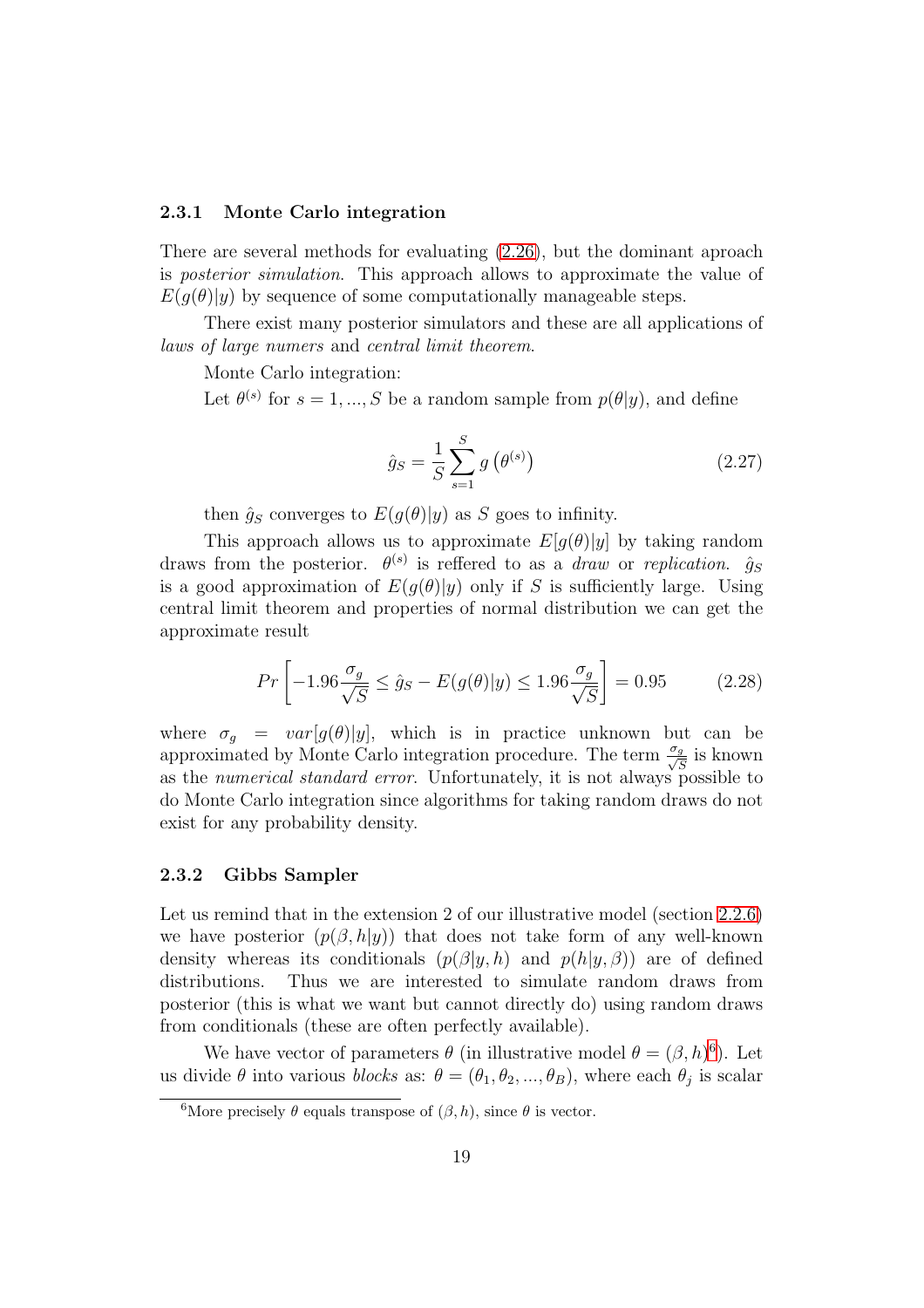or vector of paramters. (In illustrative model it is convenient to set  $\theta_1 = \beta$ and  $\theta_2 = h$ .

Following the motivation of our example of having 'nice' conditionals we now define generally *full conditional posterior distributions*:

$$
p(\theta_1|y, \theta_2, ..., \theta_B), p(\theta_2|y, \theta_1, \theta_3, ..., \theta_B), ... p(\theta_B|y, \theta_1, \theta_2, ..., \theta_{B-1}).
$$
 (2.29)

(In regression model with independent priors these conditionals are normal distribution  $p(\beta | y, h)$  and gamma distribution  $p(h|y, \beta)$ .)

Let us consider now case  $B = 2$ . Suppose that we have initial random draw  $\theta_2^0$  from  $p(\theta_2|y)$ .<sup>[7](#page-20-0)</sup> Now we make a draw  $\theta_1^1$  from (well known) conditional  $p(\theta_1|y, \theta_2)^8$  $p(\theta_1|y, \theta_2)^8$ . From properties of marginal and joint densities it follows that this  $\theta_1^1$  is a valid draw of  $\theta_1$  from whole posterior  $p(\theta|y)$ . This we got employing  $p(\theta|y) = p(\theta_1|y, \theta_2)p(\theta_2|y)$ . Anlogously we can write:  $p(\theta|y) = p(\theta_2|y, \theta_1)p(\theta_1|y)$ . Thus having draw  $\theta_1^1$  we can draw new  $\theta_2^1$  from conditional  $p(\theta_2|y, \theta_1)$ . Hence we have first complete valid draw  $\theta_1 = (\theta_1^1, \theta_2^1)$ from full posterior  $p(\theta | y)$ . Moreover we can use  $\theta_2^1$  to make a new draw  $\theta_1^2$  and continue indefinitely. This procedure of sequantially drawing from conditinal posterior distributions is called Gibbs sampling.

The problem arises that sometimes it is hard to find initial draw  $\theta_2^0$ . Usually we choose  $\theta_2^0$  just 'somehow' and then hope (or test or proove) that this particular choice of initial draw does not contamine our draws from  $p(\theta|y)$ . Moreover it is common, after having our set of S draws, to discard first  $S_0$  draws to eliminate effect of the initial draw. Remaining  $S_1$  draws can be used to create estimates of posterior features of interest:

$$
\hat{g}_{S_1} = \frac{1}{S_1} \sum_{s=S_0+1}^{S} g\left(\theta^{(s)}\right) \tag{2.30}
$$

where  $\hat{g}_{S_1}$  converges to  $E[g(\theta)|y]$  for  $S_1$  going to infinity.

We employ here Monte Carlo integration but we need to note that its assumption of random draws is not fulfilled. Particularly our draws  $\theta^s$  is not independent from  $\theta^{s-1}$ . This dependency on last value means that sequence is a Markov Chain. There are many posterior simulators with this property. Such posterior simulators have the general name of Markov Chain Monte Carlo algorithms (MCMC).

<span id="page-20-0"></span><sup>&</sup>lt;sup>7</sup>Lower index represents ordinal number of parameter - second parameter (would be  $h$ in the example). Upper index represents ordinal number of the draw (zero draw - initial draw). This number, in principal, runs to very high values through the procedure.

<span id="page-20-1"></span><sup>8</sup>Thus we have first draw of first parameter.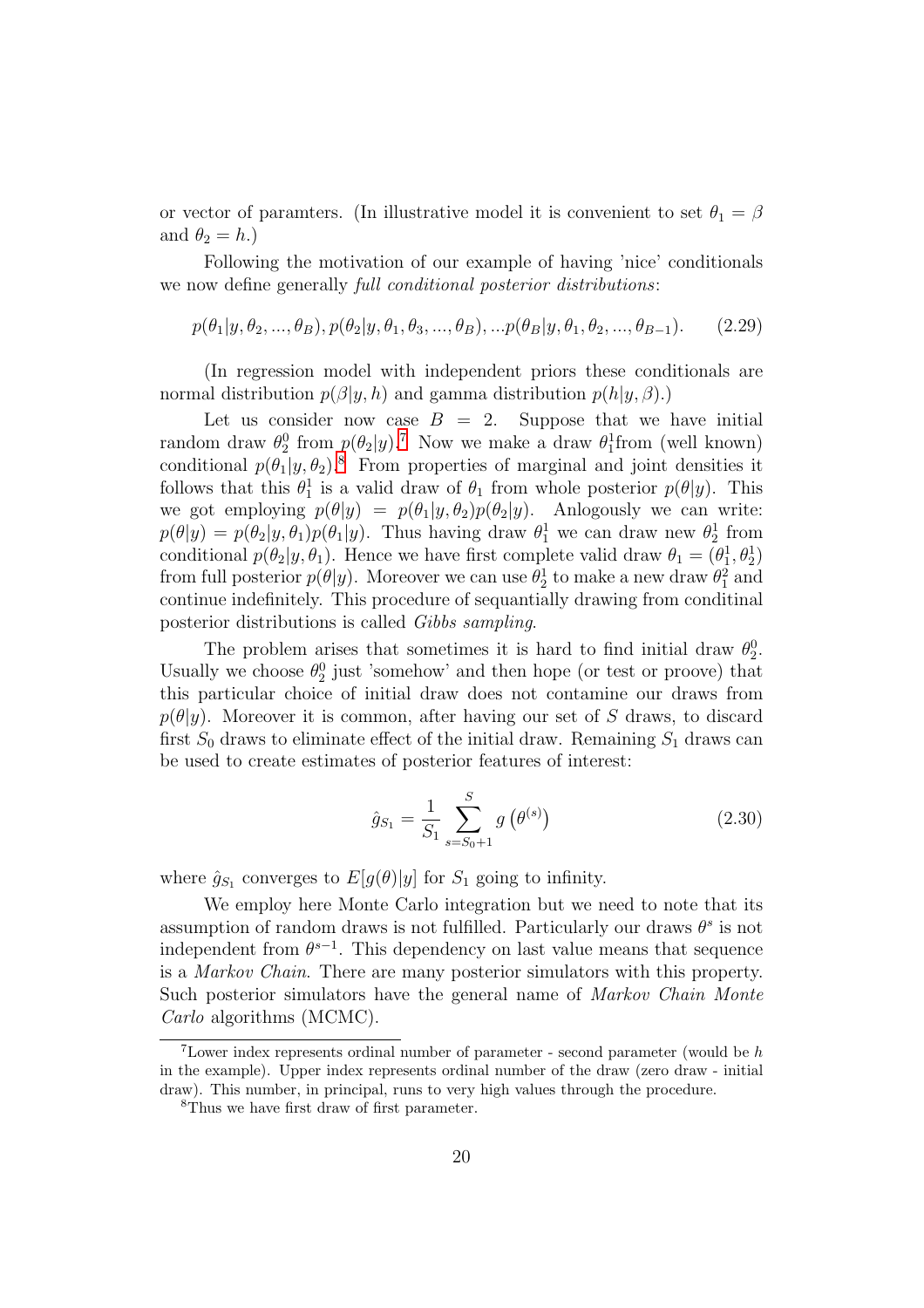#### <span id="page-21-0"></span>2.3.3 MCMC diagnostics

We use various diagnotistics to see whether estimated results of MCMC algorithms are reliable. Common MCMC diagnaostic is numerical standard error. We can employ central limit theorem (similarly to [2.28\)](#page-19-3) and get numerical standard error being equal to  $\frac{\sigma_g}{\sqrt{S}}$  $\frac{g_g}{S_1}$ . But our new  $\sigma_g$  is higher than in the case of original Monte Carlo integration because it has to compensate the fact that  $\theta^s$  is a correlated sequence.

Another diagnostic is based on the intuition that if the sufficiently large number of draws have been taken, the estimate of  $q(\theta)$  based on the first half of draws should be the same as the estimate based on the second half. More precisely we can divide our  $S_1$  of draws into first set  $S_A$ , middle set  $S_B$  and last set  $S_C$ . After discarding middle set we can construct so called *convergence* diagnostic (CD) that compares estimates based on sets of draws  $S_A$  and  $S_C$ .

$$
CD = \frac{\hat{g}_{S_A} - \hat{g}_{S_C}}{\frac{\sigma_A}{\sqrt{S_A}} + \frac{\sigma_C}{\sqrt{S_B}}} \to N(0, 1)
$$
\n(2.31)

In words, convergence diagnostic is the difference between the estimates divided by the sum of numerical standard errors. Moreover this converges to normal distribution thus critical values of normal distribution can be used. Large values of this diagnostic suggests that estimates are quite different form each other and hence we have not taken enough replications  $(S_1$  is too small).

MCMC diagnostics are usually quite informative though two exceptions must be expressed.

- 1. When posterior is bimodal (e.g. comprises of two distinct normal distributions that are located far from each other in parameter space) then Gibbs sampler may not switch from one of these to the other. All the result would be missing one of the two normals that comprise the posterior. Unfortunately, MCMC diagnostics will not explore this.
- 2. When initial draw  $\theta^0$  is too far from the region of the parameter space where most of the probability lies then this region might not be found and MCMC diagnostics might even not realize this. Both these cases occur because of effect of the initial draw has not worn off. Common practise is to run Gibbs Sampler several times using a different values for  $\theta^0$ .

To be more precise, let us take  $m$  different initial values from very different regions of the parameter space  $\theta^{0,i}$ , in the jargon *overdispersed*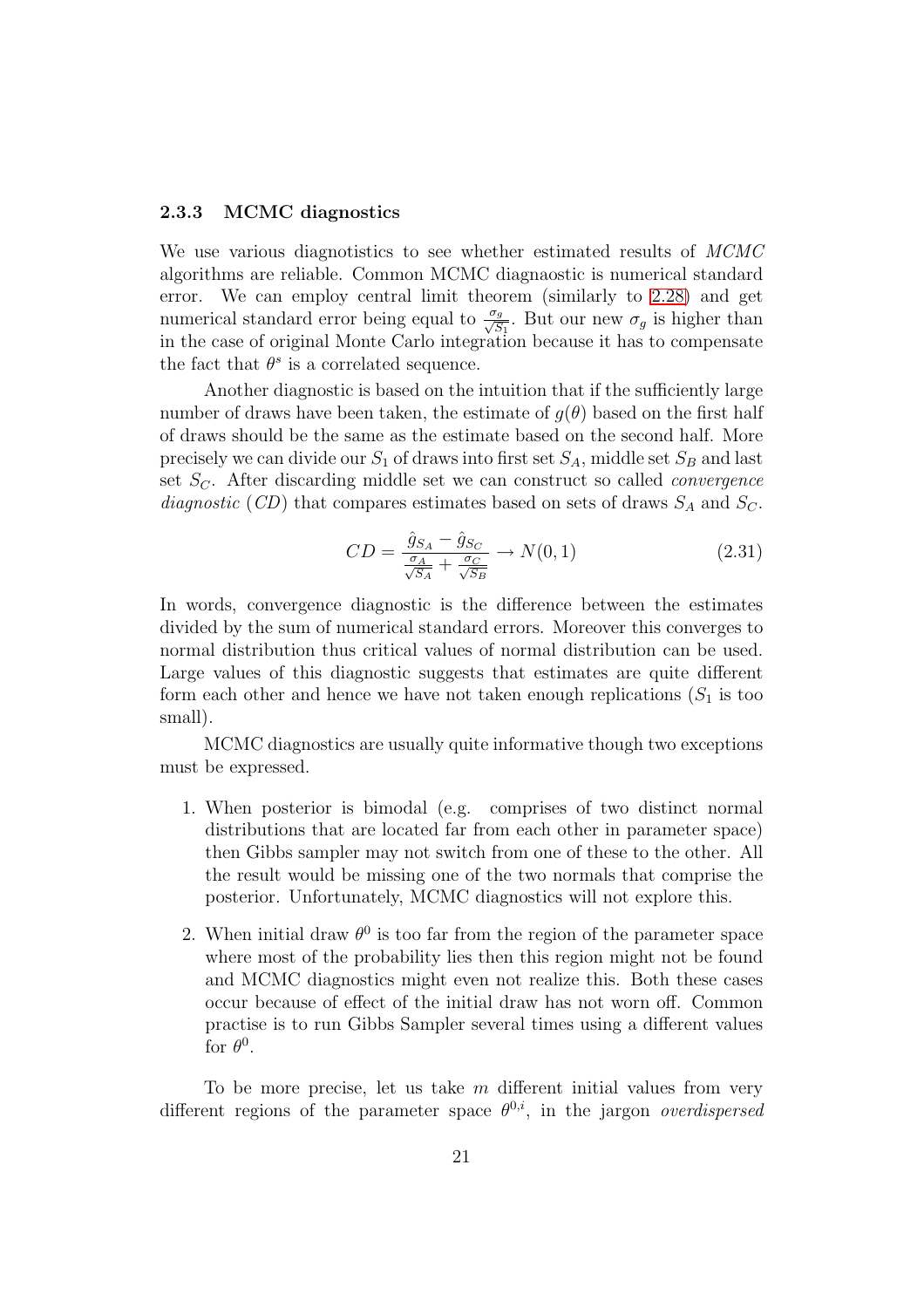starting values. Now we can run Gibbs sampler  $m$  times and get  $m$  sequences  $g(\theta^{s,i})$ . From these we can count within sequence variance that represents the variance of Gibbs sampler sequence with using one particular initial value. The average of these is average within sequence variance:

$$
W = \frac{1}{m} \frac{1}{S_1 - 1} \sum_{i=1}^{m} \sum_{s=S_0 + 1}^{S} \left[ g(\theta^{s,i}) - \hat{g}_{S_1}^i \right]^2
$$
 (2.32)

We can also compute *between sequence variance*:

$$
B = \frac{S_1}{m-1} \sum_{i=1}^{m} \left( \hat{g}_{S_1}^i - \sum_{i=1}^{m} \hat{g}_{S_1}^i \right)^2
$$
 (2.33)

Note that W is an estimate of  $var[g(\theta)|y]$  but heavily underestimate this variance in two considered problematic cases (because some - or many sequences just does not find some part of posterior probability in parameter space). On the other hand, B is based on overdispersed starting values and efficiently cures our problematic examples. B overestimates  $var(g(\theta)|y)$ . It can be shown that

$$
var(\hat{g(\theta)}|y) = \frac{S_1 - 1}{S_1}W + \frac{1}{S_1}B
$$
\n(2.34)

is a good estimate of  $var(q(\theta)|y)$ . Finally we get commonly presented MCMC convergence diagnostic:

$$
\hat{R} = \frac{var(\hat{g}(\theta)|y)}{W} \tag{2.35}
$$

Values of  $\hat{R}$  near one indicates that the Gibbs sampler has successfully converged. Role of thumb suggests that values greater than 1.2 indicate poor convergence.  $\sqrt{\hat{R}}$  is called the *estimated potential scale reduction*.

#### <span id="page-22-0"></span>2.3.4 Importance Sampling

When we employed Gibbs Sampler we did not need analytic form of whole posterior but we needed 'nice' conditionals. Unfortunately we often get such posterior that even its conditionals are not of any analytical form. Extension 3 of our illustrative linear regression model (section [2.2.7\)](#page-17-1) might serve as a motivation exapmle.

Firstly let us introduce the distribution function of parameters called *importance function*  $q(\theta)$ . We can construct this distribution in prinicple anyhow but we seek for two main features. First is that it must be easy to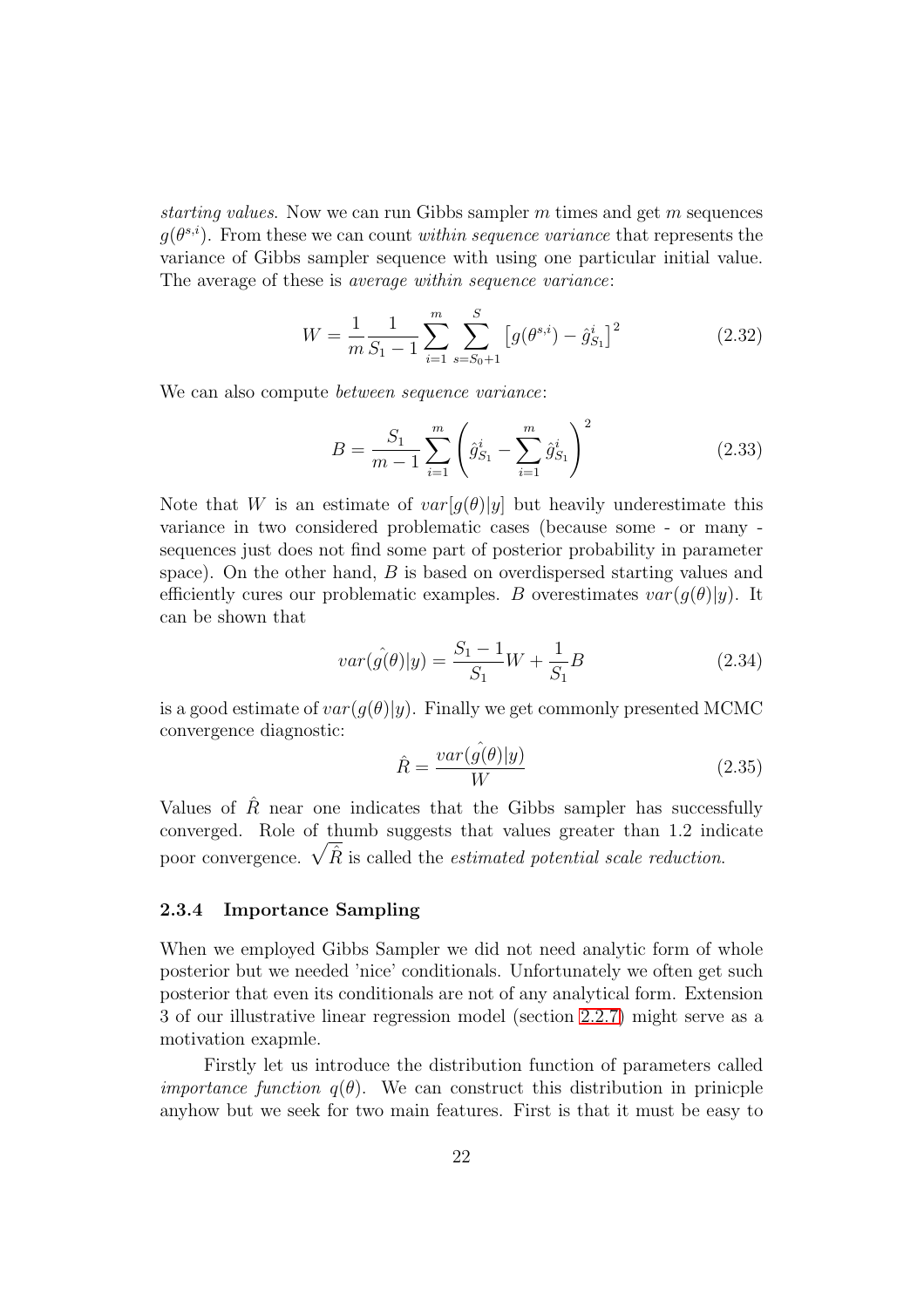take random draws from this distribution and second  $q(\theta)$  must approximate  $p(\theta|y)$  reasonably well (particularly  $q(\theta) > p(\theta|y)$  for any  $\theta$ ). After having importance function we employ this posterior simulator:

Importance sampling

Let  $\theta^s$  for  $s = 1, ..., S$  be a random sample from  $q(\theta)$  and define

$$
\hat{g}_S = \frac{\sum_{s=1}^S w(\theta^s) g(\theta^s)}{\sum_{s=1}^S w(\theta^s)}
$$
(2.36)

where

$$
w(\theta^s) = \frac{p(\theta = \theta^s | y)}{q(\theta = \theta^s)}
$$
\n(2.37)

then  $\hat{q}_S$  converges to  $E[q(\theta)|y]$  as S goes to infinity (under weak assumptions). In words, instead of simple averaging we use weighted averaging where weight always describes how well importance function approximates posterior in a particular point of randomly chosen parameter. We got rid of necessity of taking random draws form posterior since we only take random draws from importance functions and compare value of this importance function with the computed value of posterior (we just put into the posterior function actual random draw from importance function).

Main advantage of importance sapmling are very weak assumptions on posterior (loosely saying we need only  $p(\beta|y)$  and  $E[q(\theta)|y]$  existing). Its biggest disadvantage is a need of careful choice of  $q(\theta)$ . Unless  $q(\theta)$  does not approximate the posterior well, then weight  $w(\theta^s)$  is virtually zero for almost every draw, thus S may need to be enourmous. As a result importance sampling is far less popular than e.g. Gibbs sampler, because it usually involves hunting for, justifying and fine tuning of convenient importance functions.

Fortunately, in some cases, choosing importance function is quite natural. In Extension 3 of our illustrative OLS model (section [2.2.7\)](#page-17-1) we imposed inequality restrictions on parameters ( $\beta \in A$ ). As a result we got truncated posterior that have lost its analytical form. Under framework of importance sampling it is natural (and successfull) to define importance function  $q(\theta)$  as unrestricted posterior and weights being equal to 1 if particular draw from parameters fullfils imposed restrictions, zero otherwise:  $w(\theta^s) = 1(\beta^s \in A)$ . This strategy simply involves drawing from the unrestricted posterior and discarding draws which violate the inequality restrictions.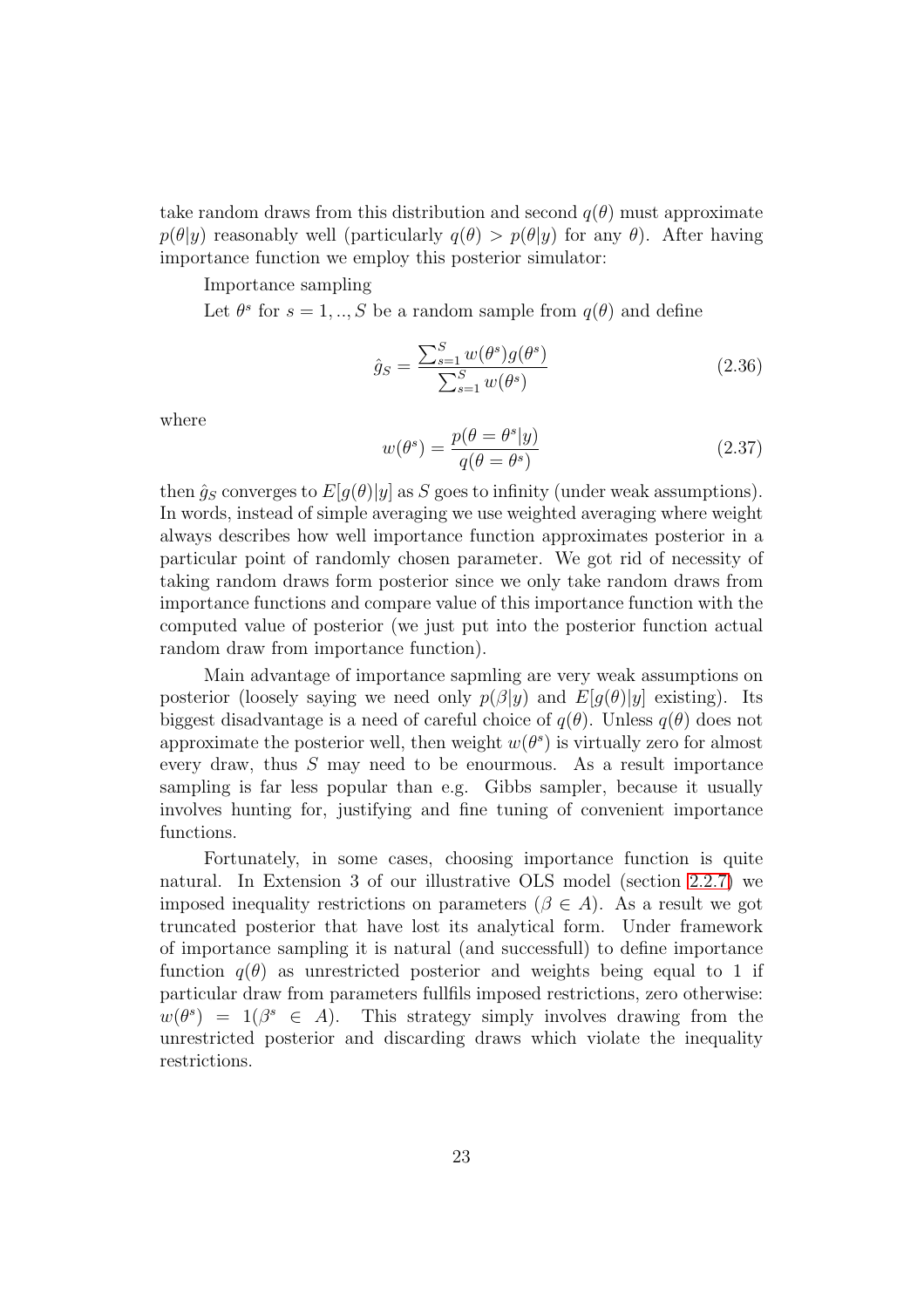#### <span id="page-24-0"></span>2.3.5 Metropolis-Hastings algorithm

Metropolis-Hastings algorithm can be be viewed as a whole class of algorithms. It combines importance sampling with its genreality and Gibbs sampler including its cook-book fashion.

What we called importance function in section Importance sampling will now be called *candidate generating density*,  $q(\theta^{s-1}; \theta)$ . This notation indicates that *candidate draw*  $\theta^*$  is taken of the random variable  $\theta$  whose density depends on 'previous' density  $\theta^{s-1}$ . As with the Gibbs sampler current draw depends on previous draw (unlike importance sampling). Thus Metropolis-Hastings algorithm is a MCMC algorithm and the drawn values are often reffered to as a chain.

With Metropolis-Hastings algorithm, we weight all draws equally (on the contrary from importance sampling), but not all candidate draws are accepted. New steps in this cookbook algorithm are that after taking candidate draw we count *acceptance probability*  $\alpha(\theta^{s-1}, \theta^*)$ . And now we set  $\theta^s = \theta^*$  with probability  $\alpha(\theta^{s-1}, \theta^*)$  and we set  $\theta^s = \theta^{s-1}$  (refuse new draw) with probability  $1 - \alpha(\theta^{s-1}, \theta^*)$ .

Acceptance probability is chosen to be highest in areas where posterior probability is highest. This ensures that if current  $\theta^{s-1}$  is in an area of high posterior probability it will tend to stay here whereas if  $\theta^{s-1}$  is in an area with low posterior probability the algorithm will tend to move quickly away. Under this intuition we want a candidate draw  $(\theta^*)$  to be accepted with high probability if it is in a region of higher posterior probability than  $\theta^{s-1}$ . In other words we want the algorithm to stay longer in high probability regions but still it must be able to visit the areas of low probability as well. Following choice has these desirable properties:

$$
\alpha(\theta^{s-1}, \theta^*) = \min \left[ \frac{p(\theta = \theta^* | y) q(\theta^*; \theta = \theta^{s-1})}{p(\theta = \theta^{s-1} | y) q(\theta^{s-1}; \theta = \theta^*)}, 1 \right]
$$
(2.38)

We must stress that equally as this algorithm combines advantages of importance sampling and Gibbs sampler it also contains disadvantages of both. From Gibbs sampler arises the need to find good initial draw  $\theta^0$  since each draw is dependent on the previous. And, more importantly, from importance sampling arises the problem of searching for convenient generating density  $q(\theta^{s-1}; \theta)$ . There is a myriad of possible strategies to choose candidate generating density. I will comment two of the common.

#### The Independence Chain Metropolis Hastings Algorithm

The name suggests that we use candidate generating density that is independent on the previous draw  $q(\theta^{s-1}; \theta) = q^*(\theta)$ . The algorithm is then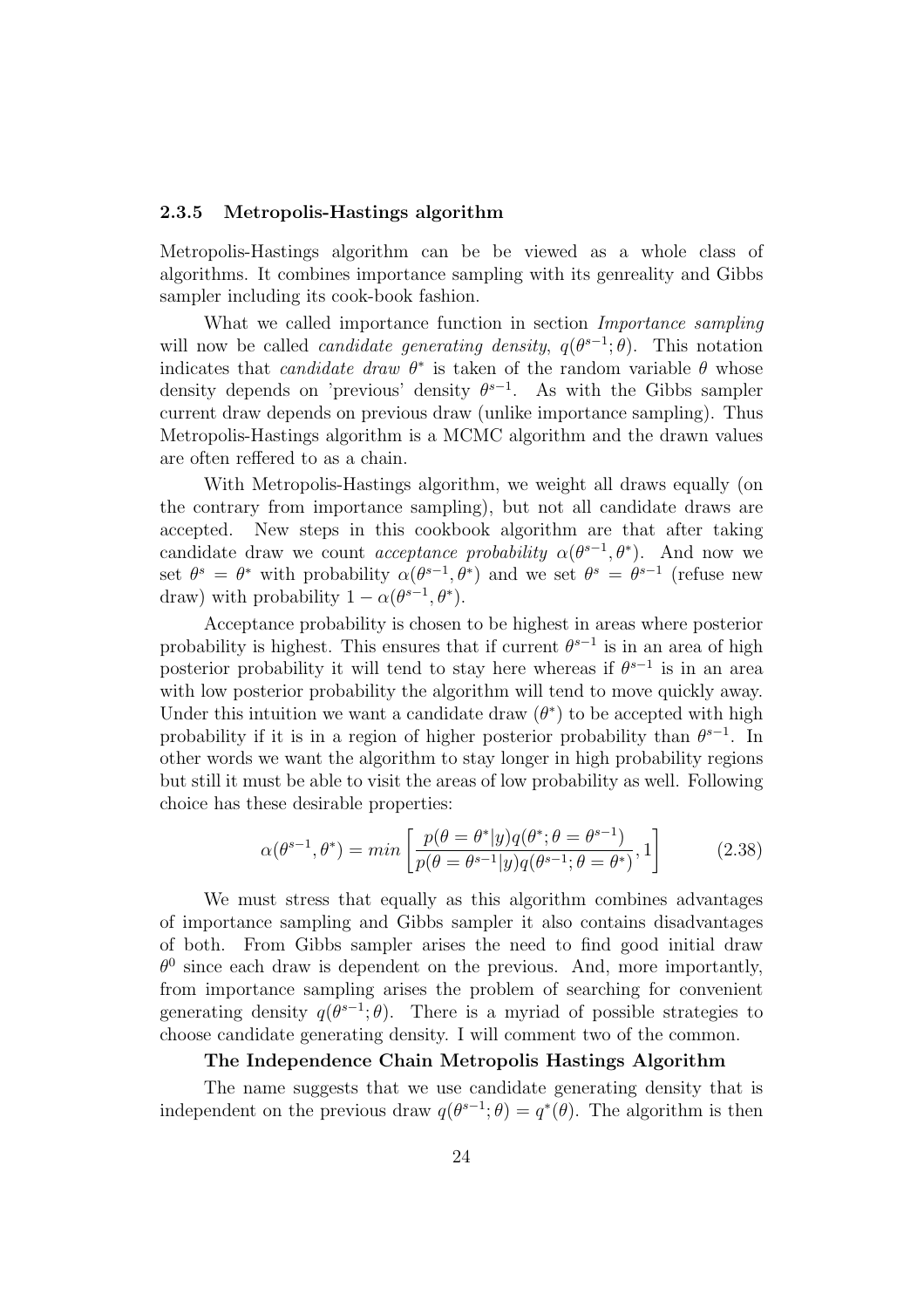very similar to importance sampling. We also need good approximation to the posterior. The only difference is that instead of different weighting under importance sampling, we now use acceptance probability whether to stay (thus similar to higher weight) or to quickly move on (similar to low weight). Under notation from importance sampling we can rewrite acceptance probability in simple and understandable form:

$$
\alpha(\theta^{s-1}, \theta^*) = \min\left[\frac{w(\theta = \theta^*)}{w(\theta = \theta^{s-1})}, 1\right]
$$
\n(2.39)

In words, the acceptance probability is the ratio of importance sampling weights evaluated at the old and candidate draws.

The most important issue remains in choosing candidate density. For regression (even nonlinear) we know that maximum likelihood estimator is asymptotically normal thus we can create a hint that, if sample size is reasonably large the posterior might be approximately normal with mean  $\hat{\theta}_{ML}$  and variance  $var\hat{\theta}_{ML}$ . However it is more common to use t-distribution because it has been found that it is important for the candidate generating density to have tails which are at least as fat as those of the posterior.

#### The Random Walk Chain Metropolis-Hastings Algorithm

With Random Walk Chain Metropolis-Hastings Algorithm we make no attempt (we do not need) to approximate the posterior. Candidate generating density is chosen to wander widely. Formally we generate candidate draws according to random walk:

$$
\theta^* = \theta^{s-1} + z \tag{2.40}
$$

where z is *increment random variable*. The acceptance probability ensures that the 'random' walk chain moves in the appropriate direction:

$$
\alpha(\theta^{s-1}, \theta^*) = \min\left[\frac{p(\theta = \theta^*|y)}{p(\theta = \theta^{s-1}|y)}, 1\right]
$$
\n(2.41)

The choice of density for z determines the precise form of the candidate generatign density. A convenient choice is the multivariate normal distribution. Thus  $q(\theta^{s-1};\theta)$  is normal distribution with mean  $\theta^{s-1}$  and variance-covariance matrix  $\Sigma$ . All we then need is to choose  $\Sigma$  in order to get optimal acceptance rate. Rule of the thumb says that optimal acceptance rate for univariate problem is 0.45 and with higher dimensions decreases asymptotically to 0.23.

Metropolis-within-Gibbs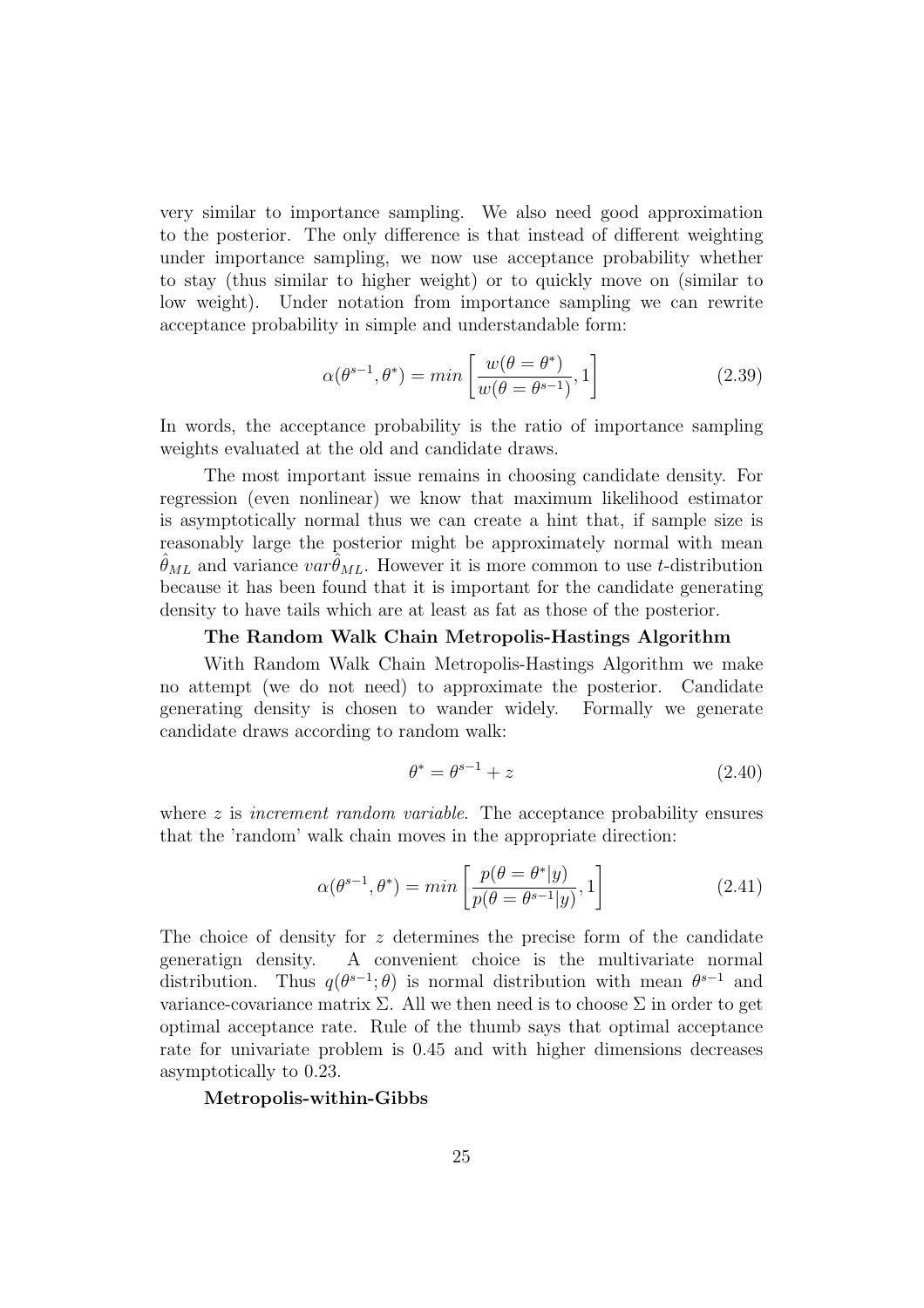We showed Gibbs Sampler as a simple method how to sequantially combine random draws from posterior conditionals to get random draws form posterior. Moreover we showed that Metropolis-Hastings algorithm allows us to take efficiently draws from posterior even without having posterior of any analytic form. Metropolis-within-Gibbs algorithm uses Metropolis-Hastings algorithm to provide draws from some (or one or all) posterior conditionals and then involves all Gibbs Sampler procedure. This method is very common since many models have posterior where most of the conditionals are easy to draw from, but few of them do not have convenient form.

### <span id="page-26-0"></span>2.4 Model Comparison - principles

Suppose we have m different models,  $M_i$  for  $i = 1, ..., m$ , which all seek to explain y. The posterior for the parameters is then written as in  $(2.4)$ :

<span id="page-26-1"></span>
$$
p(\theta^i | y, M_i) = \frac{p(y | \theta^i, M_i) p(\theta^i, M_i)}{p(y, M_i)}
$$
(2.42)

Now, we thus have posterior, likelihood and prior for each model  $M_i$ .

We use, of course, the Bayes' rule to derive a probability statement about we do not know (whether model  $M_i$  is good or not) conditional on what we know (data y). We thus count posterior model probability  $p(M_i|y)$ using  $(2.3)$ :

$$
p(M_i|y) = \frac{p(y|M_i)p(M_i)}{p(y)}
$$
\n(2.43)

 $p(M<sub>i</sub>)$  is prior model probability, it does not contain information from the data so it measures how likely we believe that  $M_i$  is correct before we see the data.  $p(y|M_i)$  is the *marginal likelihood*. We can integrate [\(2.42\)](#page-26-1) over  $\theta^i$  and use  $\int p(\theta^i | y, M_i) d\theta^i = 1$  so we get  $p(y|M_i)$ :

$$
p(y|M_i) = \int p(y|\theta^i, M_i)p(\theta^i, M_i)d\theta^i
$$
 (2.44)

For comparing two models directly we usually use *posterior odds ration*:

$$
PO_{ij} = \frac{p(M_i|y)}{p(M_j|y)} = \frac{p(y|M_i)p(M_i)}{p(y|M_j)p(M_j)}
$$
(2.45)

We thus get rid of  $p(y)$  that is usually hard to compute directly. The noninformative choice  $p(M_i) = p(M_j) = \frac{1}{2}$  is commonly made. In this case we speak about Bayes factor, defined as:

$$
PO_{ij} = \frac{p(y|M_i)}{p(y|M_j)}
$$
 (2.46)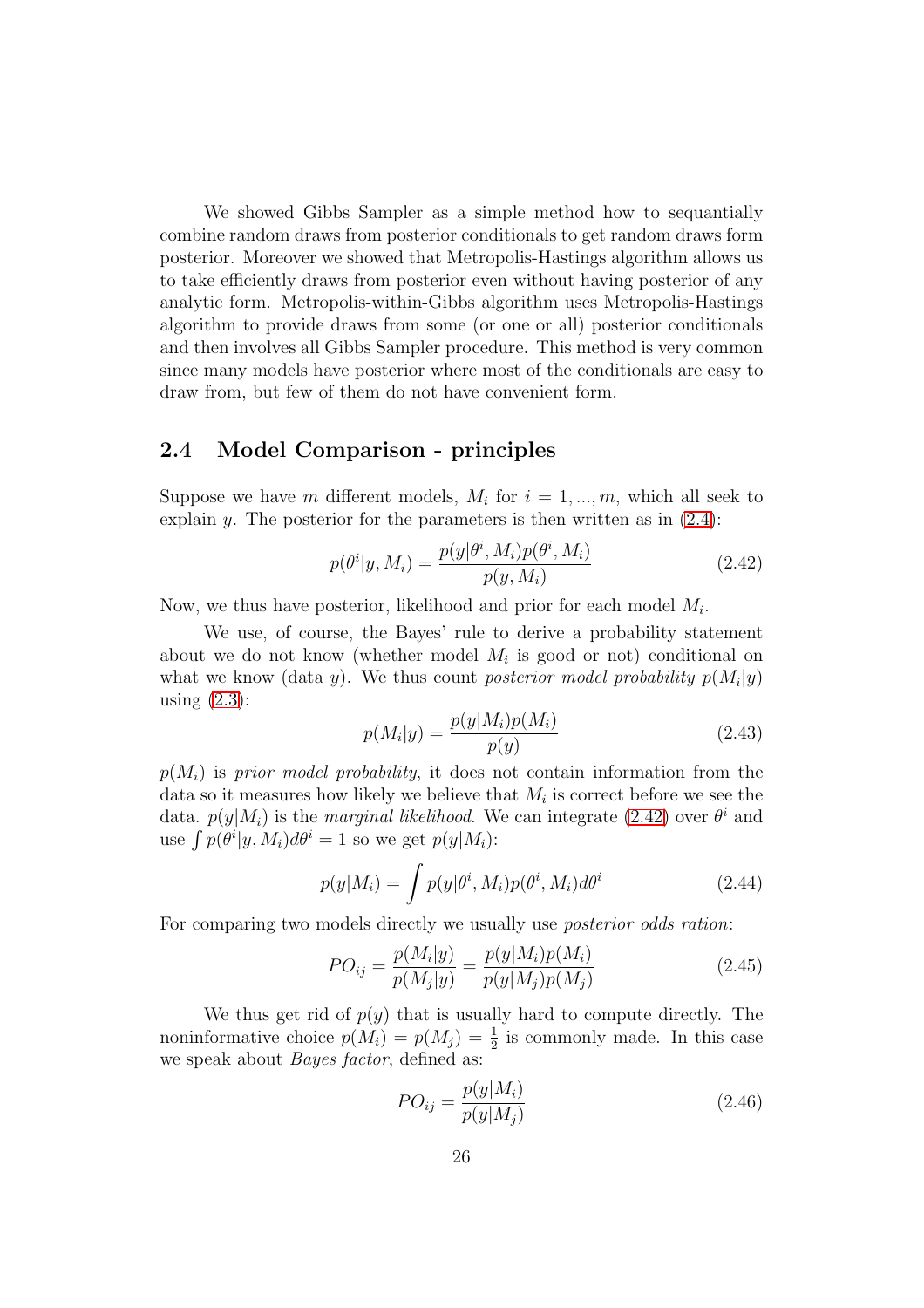These principles are developed in many different ways to be applicable to different types of models. Details concerning highest posterior density intervals, Savage-Dickey density ratio, Gelfland-Dey method, posterior predictive p-value or Bayesian model averaging can be found in [\[3\]](#page-78-3).

### <span id="page-27-0"></span>2.5 Bayesian prediction

We might be interested in predicting some future, unobserved data  $y^*$  given the observed data  $\gamma$ . As usual Bayesian reasoning sugests to use probability of what we do not know  $(y^*)$  conditional on what we know  $(y)$ . That is predictive density  $p(y^*|y)$ . It is known from probabilistic and statistical rules that we can obtain marginal density from joint density through integration:

$$
p(y^*|y) = \int p(y^*, \theta|y) d\theta \qquad (2.47)
$$

We can now rewrite term term inside the integral using another known rule about conditional probability and get:

$$
p(y^*|y) = \int p(y^*|y,\theta)p(\theta|y)d\theta
$$
 (2.48)

This form is particularly favorable since it involves posterior. Let us assume the case of simple regression model, we then need to assume that some new values of explanatory variable  $(x^*)$  are known. We rewrite last equation:

<span id="page-27-1"></span>
$$
p(y^*|y) = \int \int p(y^*|y,\beta,h)p(\beta,h|y)d\beta dh \qquad (2.49)
$$

Since  $\varepsilon^*$  is independent of any  $\varepsilon_i$ , y and  $y^*$  are independent and thus  $p(y^*|y, \beta, h) = p(y^*|\beta, h)$ . This is likelihood function (see [2.8\)](#page-13-2). Remaining term is theposterior. Both these term are of well known analytical form in this OLS case. Thus we can also solve equation [\(2.49\)](#page-27-1) analytically and we find that  $p(y^*|y)$  is t distribution with mean  $\beta x^*$ , variance  $\frac{\bar{v}\bar{s}^2}{\bar{v}}$  $\frac{\bar{s}^2}{\bar{\nu}}(1+\bar{V}x^{*2}), \text{and}$ degrees of freedom  $\bar{\nu}$ . This result provides point predictions and measures of uncertainty associated with the point prediction.

New issues arise when  $p(y^*|y)$  is not of analytical form. We then cannot get complete  $p(y^*|y)$  similarly as we cannot get precise form of posterior. But in the same manner as we extract information from posterior by simulation (see eq. [2.26\)](#page-18-1) we can extract virtually any predictive feature of interest in the form  $E[g(y^*)|y]$ . For instance, calculating the predictive mean of  $y^*$  implies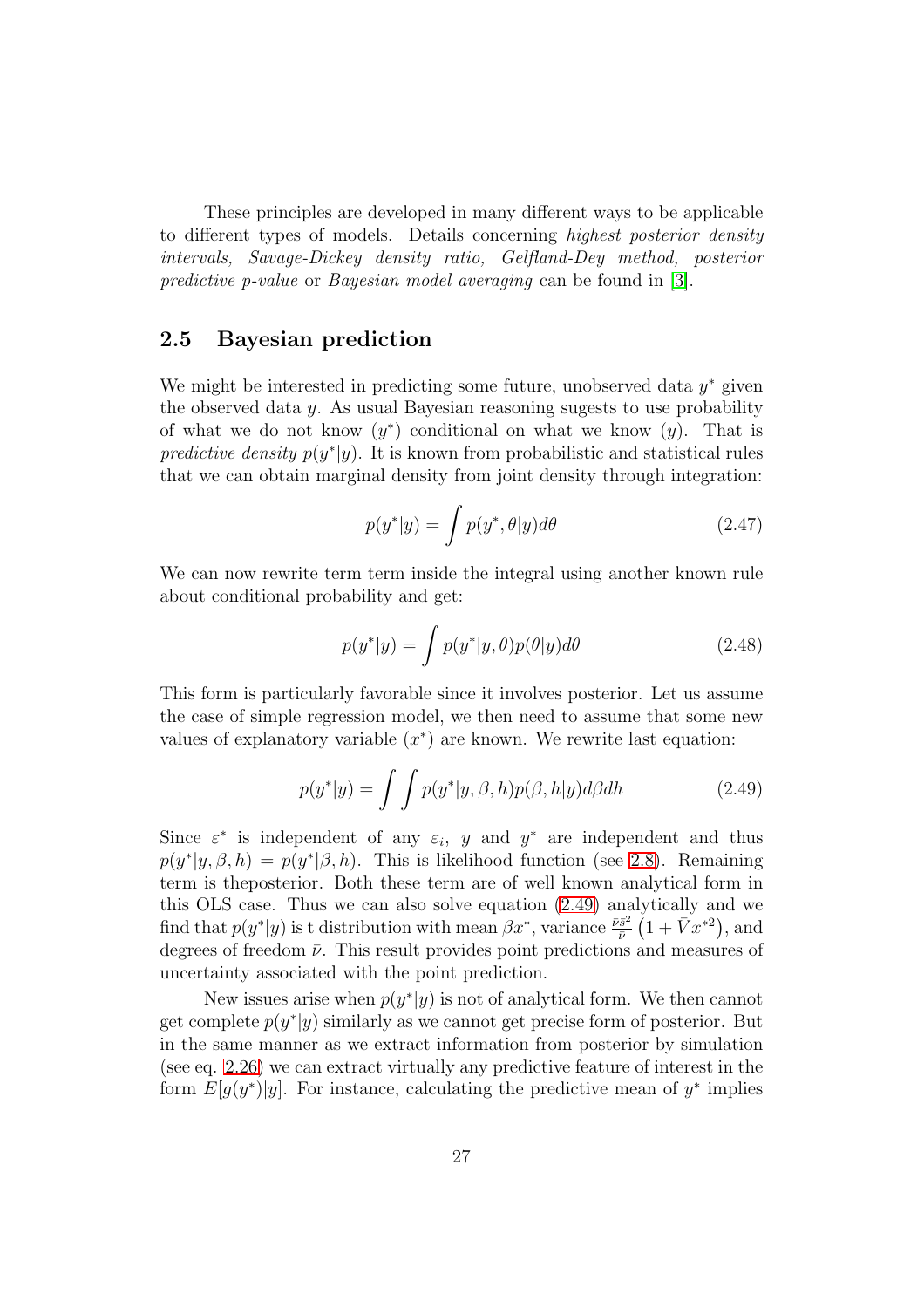setting  $g(y^*) = y^*$ , calculating the predictive variance  $g(y^*) = y^{*2}$ . We are thus interested in calculating:

$$
E[g(y^*)|y] = \int g(y^*)p(y^*|y)dy^*
$$
\n(2.50)

From its similarity to posterior simulation [\(2.26\)](#page-18-1) we can repeat Monte Carlo integration theorem:

Let  $y^{*(s)}$  for  $s = 1, ..., S$  be a random sample from  $p(y^*|y)$ , and define

$$
\hat{g}_Y = \frac{1}{S} \sum_{s=1}^{S} g\left(y^{*(s)}\right) \tag{2.51}
$$

then  $\hat{g}_Y$  converges to  $E(g(y^*)|y)$  as S goes to infinity.

Using this formula, following strategy can be employed. We take a draw  $\theta^s$  (or in our particular regression  $\beta^s$  and  $h^s$ ) from posterior using posterior simulator (e.g. Gibbs sampler, Importance sampling, Metropolois-Hastings algorithm). After that we can finally compute  $y^*$  from  $p(y * |\beta^s h^s)$ , which is counted as likelihood function and is often of analytical form. Thus small generalization of posterior simulator can provide also information about any predictive feature of interest.

#### <span id="page-28-0"></span>2.6 VAR and BVAR

Before we analyze BVAR approach we shortly revise the vector autoregression (VAR) to adress its main advantages and problems.

### <span id="page-28-1"></span>2.6.1 VAR

Vector autoregression is an *n*-equation, *n*-variable linear model in which each varaible is explained by its own lagged values, current values of the remaining  $n - 1$  variables and their past values. Under this framework rich dynamics in multiple time series can be caputred. VAR is coherent and credible approach to data description, forecasting, strucutral inference and policy analysis. However, structural inference and policy analysis are more difficult due to identification problem between causation and correlation.

Reduced form VAR expresses each variable as a linear function of its own past values and the past values of all other variables plus serially uncorrelated error term. Each equation is estimated by OLS and the number of included lags can be determined by different methods. Unfortunately, if the different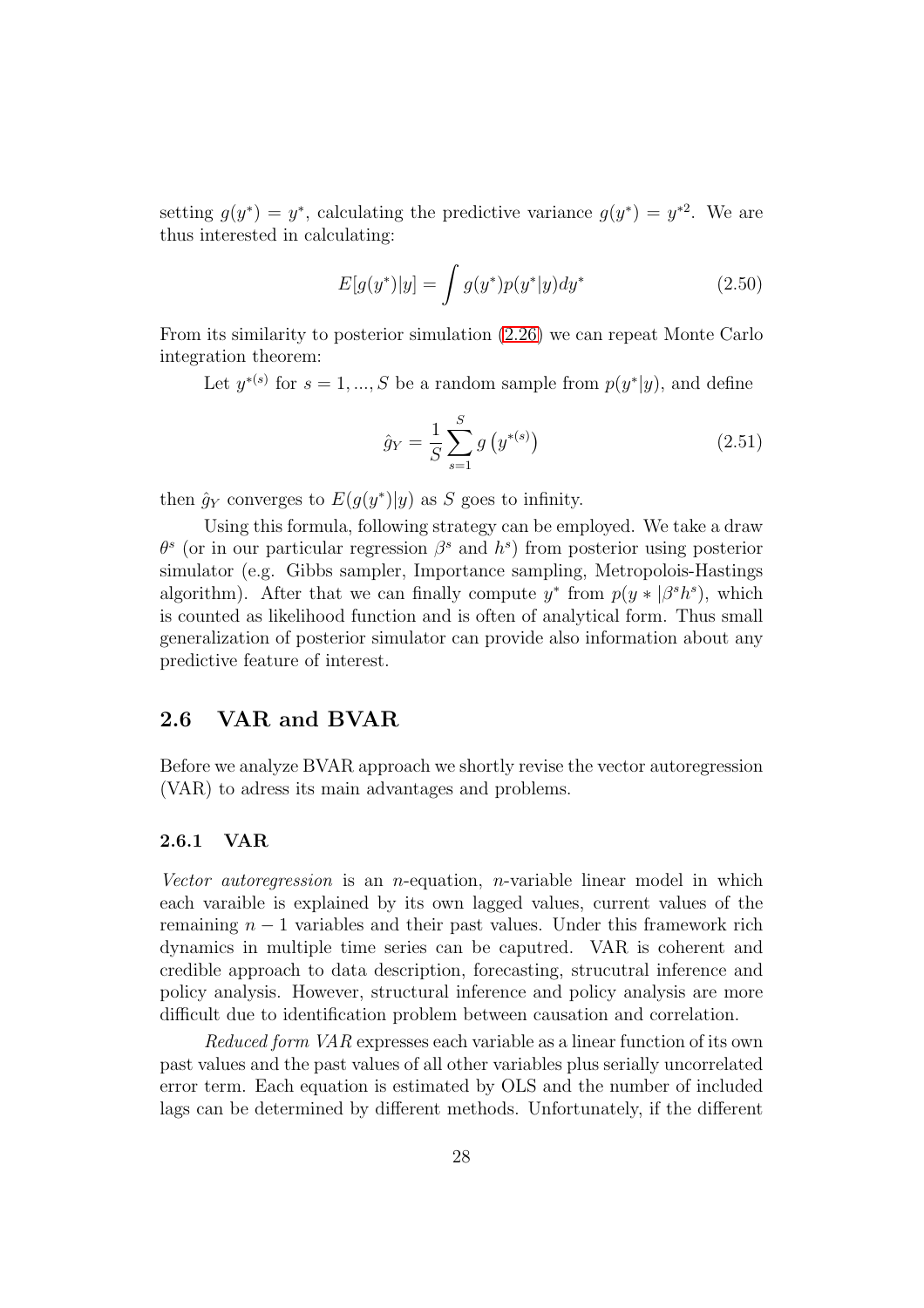variables are contemporaneously correlated with the others - as they typically are in macroeconomic applications - then the error term in the reduced form model will also be correlated across equations.

Recursive VAR includes some contemporaneous values as regressors. This is usually systemized by some ordering of equations. As a result, error term in each regression equation is uncorrelated with the error in the preceeding equatons. Problem is that all the results depend on the ordering of equations and variables and there are n! possible recursive VARs representing all posible orderings.

Structural VAR uses economic theory to sort out the contemporaneous links among the variables, thus ordering of equations. Structural VAR (SVAR) requires identifying assumptions under which correlations can be interpreted causally. The number of SVARs is limited only to the fantasy of the researcher. SVAR is also common name for any VAR in that contemporaneous relationships occur.

Estimates of the VAR's coefficients or  $R^2$  are often unreported. More important are other analyses. Granger-causality statistics examine whether lagged values of one variable help to predict the dependent one. Impulse response analysis exhibits the response of current and future values of each of the variables to a one-unit increase in the current value of one of the VAR errors, under assumptions that error returns to zero in next period and other errors are all zeros. This thought experiment makes more sense when the errors are uncorrelated across equations, so impulse responses are typically calculated for recursive and structural VARs. Forecast error decomposition is the percentage of the variance.

Ultimate test of a forecasting model is its out-of-sample performance. However, it is common to test pseudo out-of-sample performance. We thus estimate model using some old data and make prediction that can be immediately compared to the newer but still past data. We can predict in different forecast horizons that are interesting in the pracitcal application. It is common to compare prediction performance to simpler models like univariate AR models or even to its its naive variant: Random walk models.

Standard VARs miss nonlinearities, conditional heteroskedasticity and breaks in parameters. VAR model (mainly small VAR models) are often unstable. However, adding variables to VAR creates the biggest complication. Nine-variable, four-lag VAR has 333 unknown parameters including intercepts. Macroeconomic series data cannot provide reliable estimates of all these coefficients. In the case when there are more parameters then observations, then, obviously, model cannot be estimated. However even when there are less parameters then observation, but still quite an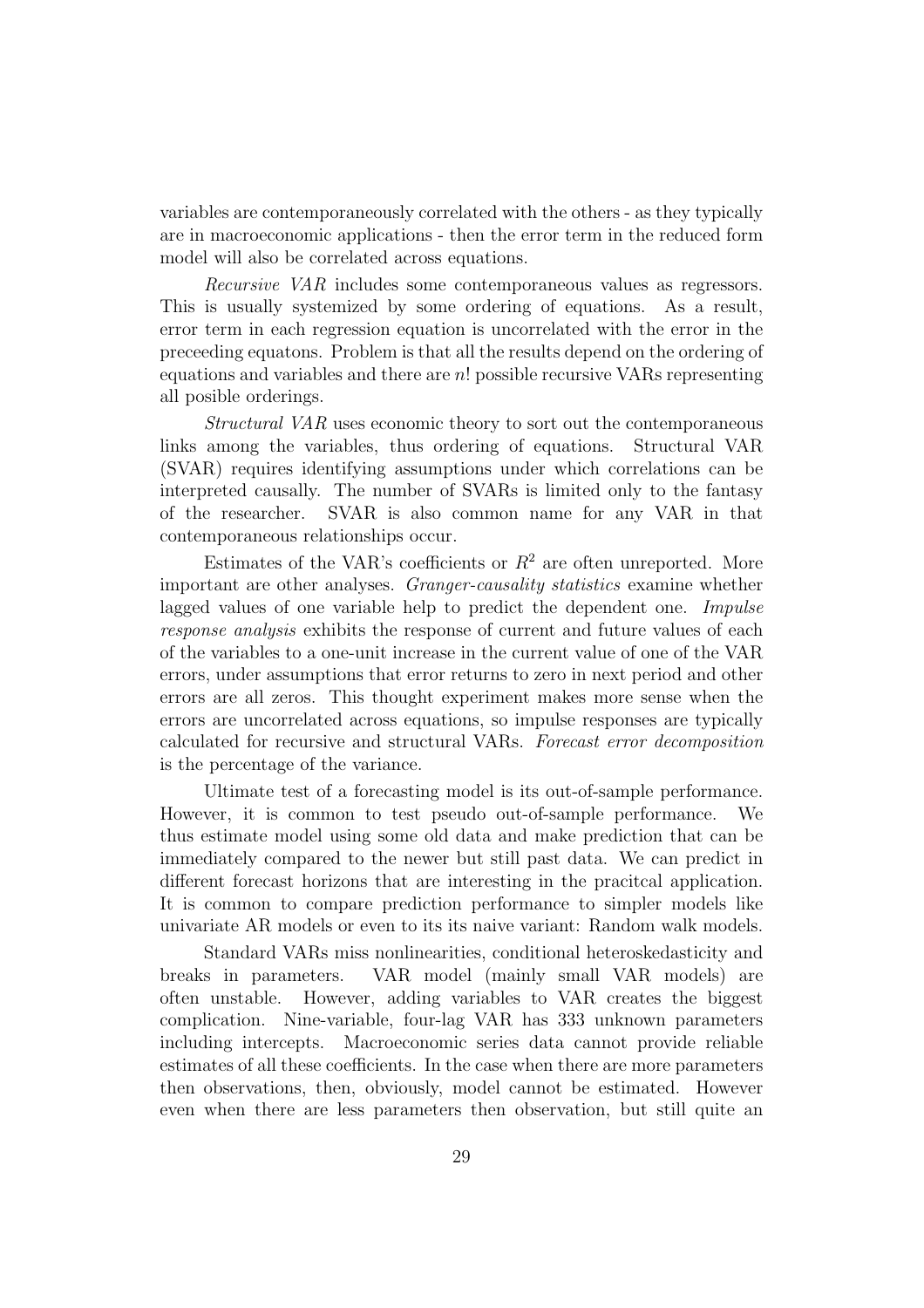amount, then we speak about *overparametrization* or *overfitting*, since model estimates and forecasts are not reliable anymore. Generally, this problem is reffered to as 'degrees of freedom' problem.

Common solution is to impose ad hoc restrictions to parameters acording to more or less plausible assumptions from economic theory. Some relationships are then suppressed (this effectively means setting some groups of parameters to zero) and thus number of parmaters is reduced (so called 'parsimonious VAR approach'). Such models then go from being overparametrized to being overindentified [\[4\]](#page-78-4).

Another option, prefferd in this work, is to impose common structure on the coefficients using Bayesian methods.

#### <span id="page-30-0"></span>2.6.2 BVAR

Bayesian VAR approach was introduced by Litterman (1979), expanded by Doan, Litterman and Sims (1984) and somewhat summarized in Litterman (1985) with 'five years of experience' proving the forecasting ability of BVAR models [\[5\]](#page-78-5). BVAR approach has proven to be a fleixble and effective forecasting method [\[6\]](#page-78-6).

BVAR model with general prior is atheoretical or statistical time-series model as well as VAR without any structural restriction to parameters. This advantege over macroeconomic structural models is already pointed in Litterman, 1985 [\[5\]](#page-78-5). Short quotation right from the second paragraph of this forty-pages article is more than illustrative: '(BVAR) does not require judgemental adjustment. Thus it is a scientific method which can be evaluated on its own, without reference to the forecaster running the model' (Litterman, 1985). However, complete specification requires, among others, to specify the model variables. Variables are often selected according to their economic plausibility (and thus dependent on the forecaster's judgement). Nevertheless, in this work, variables are selected according to their pseudo out-of-sample forecast ability. Litterman's call for scientific method is then satisfied.

Under Bayesian framework, a priori information can be incorporated into models through priors. Priors impose general restrictions on parameters avoiding the problem of overfitting. Many different priors were defined and used, though the majority of works still keep in with originally proposed prior by Litterman: Minnesota prior.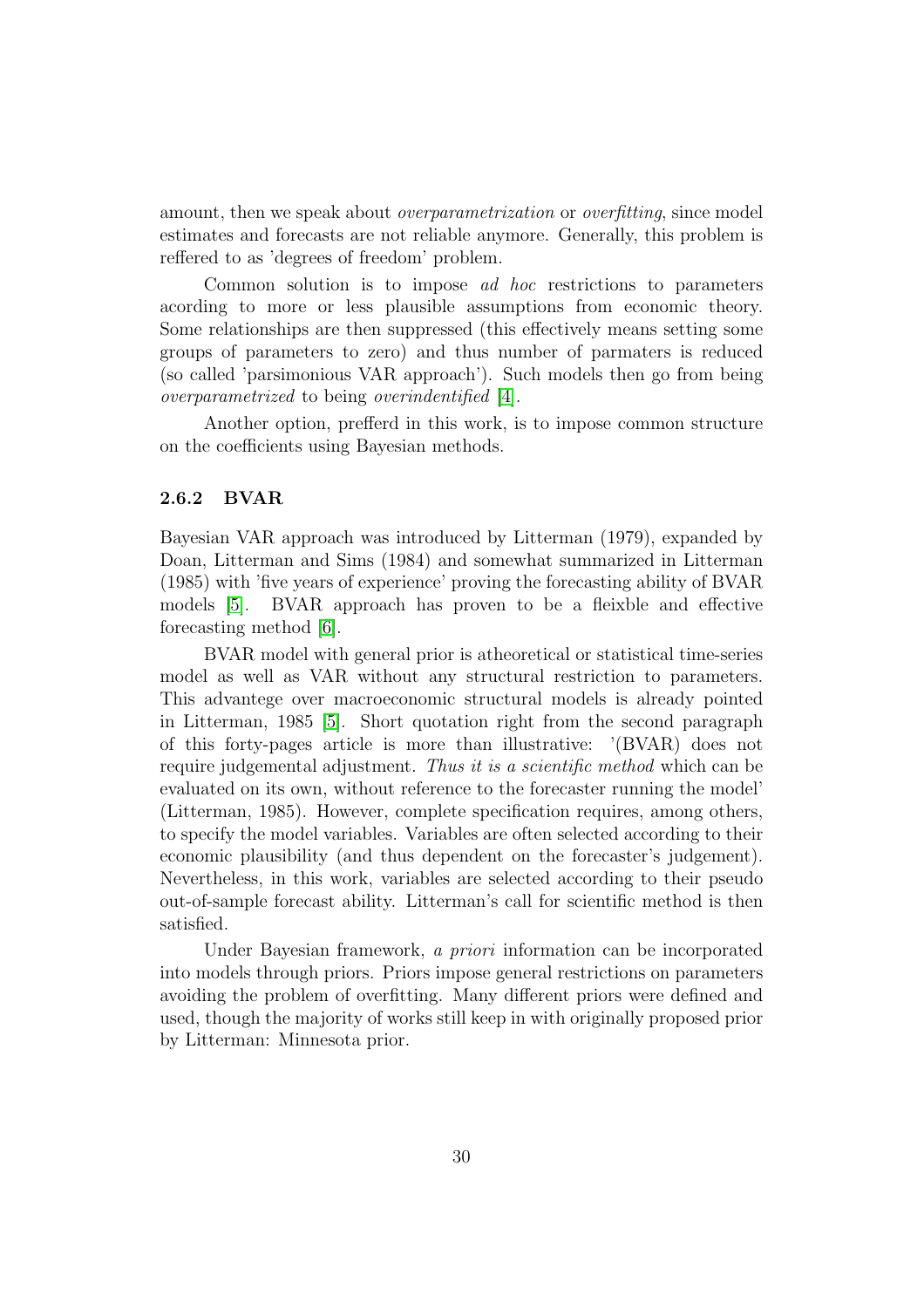#### <span id="page-31-0"></span>2.6.3 Minnesota Prior

Minnesota prior was originally proposed by Litterman, Doan and Sims (1984). Priors restrict parameters of the VAR model and they are in the form of normal distribution. Normal distribution is defined by mean and variance thus prior for each parameter is defined by its mean and variance.

Concerning the means, Minnesota prior is based on the belief that random walk is a good proxy for the behavior of ecconomic vaiables through the time.[9](#page-31-1) This means that mean of the prior for the parameter is equal to one for first lag of the dependent variable. All other parameters (connected to all other variables and also to all higher lags of the dependent variable) are endowed with the prior with zero mean. Minnesota prior thus take the form  $[2]$ :

$$
\underline{\beta_i} \sim N\left(1, \sigma_{\beta_i}^2\right) \tag{2.52}
$$

$$
\underline{\beta_j} \sim N\left(0, \sigma_{\beta_j}^2\right) \tag{2.53}
$$

- $\beta_i$  parameters associated with first lag of dependent variable in each equation
- $\beta_j$  all other parameters

This implies that each variable included in the model is assumed to be dependent mainly on its own first lag. Higher-order lags and lags of other model variables are thus viewed as less important.

The prior variances  $\sigma_{\beta_i}^2$  spiecify uncertainty about the prior means  $\beta_i = 1$ , and  $\sigma_{\beta_j}^2$  indicates uncertainty regarding the means  $\beta_j = 0$ . Since we are interested in model without judgemental adjustment and generally model can contain a large number of parameters, it is useful to employ certain formula<sup>[10](#page-31-2)</sup> to generate the standard deviations as a function of small number of hyperparameters. This approach allows to specify individual prior variances for a large number of coefficients in the model using only few hyperparameters:

$$
\sigma_{ijk} = \theta w(i,j) k^{-\phi} \left( \frac{\hat{\sigma}_{uj}}{\hat{\sigma}_{ui}} \right)
$$
\n(2.54)

<span id="page-31-1"></span><sup>&</sup>lt;sup>9</sup>It should be peferred to use 'random walk with drift' when dealing with non-stationar series. This was originally proposed by Litterman [\[5\]](#page-78-5). In this work we use priors without drift because we predominantly use series expressed in growth rates and we are interested in forecasting of inflation which is stationary series.

<span id="page-31-2"></span><sup>&</sup>lt;sup>10</sup>This was suggested already by Doan, Litterman and Sims, 1984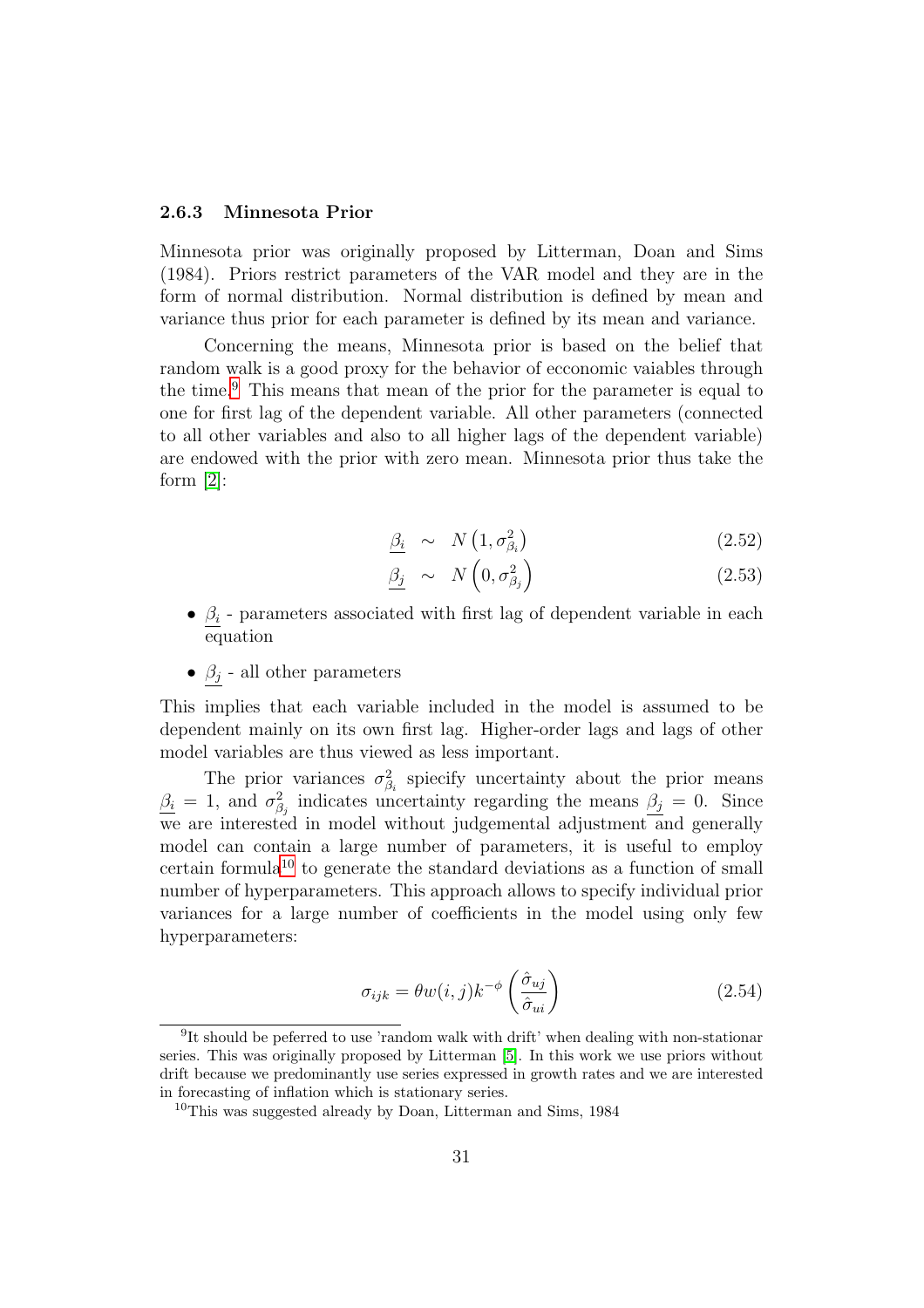- $\hat{\sigma}_{ui}$  estimated standard error from a univariate autoregression involving variable  $i^{11}$  $i^{11}$  $i^{11}$
- $k$  number of lag
- $\bullet$   $\theta$  overal tightness parameter
- $\bullet$   $\phi$  decay parameter
- $w$  weighting parameter or matrix

The variances of coefficients on lags of other than the dependent variable are not scale invariant. Thus term  $\left(\frac{\hat{\sigma}_{uj}}{\hat{\sigma}_{ui}}\right)$  is a necessary scaling factor. Hyperparameter  $\theta$  indicates the tightness of the 'random walk' restriction, or the relative weight of the prior distribution (the higher  $\theta$  the lower weight of the prior). Another restriction is based on the assumption that, in general, second-order lags contain more information than third-order lags and so on. Using an harmonic lag decay function, the infomation content decay with  $k^{-\phi}$  and so the prior tightens to zero. The higher is the decay parameter  $\phi$ the faster is the decay.

Last restriction needs more explanation since it allows some useful manipulation. This restriction is based on the assumption used for each equation, that the variable's own lags contain more information than the lags of other variables. This might be represented by scalar weight parameter  $w$ . For example, if we want to restrict prior of other variables than the dependent by setting the variance lower by one half, we set  $w$  being equal to 0.5.

By this general prior specification we fulfill the requirements for the model to be atheoretical, without judgement adjusting and also giving reliable results even for many variables included in the model with literally any amount of included lags.<sup>[12](#page-32-2)</sup>

#### <span id="page-32-0"></span>2.6.4 Weight parameter under matrix notation

Last discussed prior restriction - weight parameter - might be extended to a matrix notation. Following weight matrix represents the same exmaple that was given in previous paragraph:

<span id="page-32-1"></span><sup>&</sup>lt;sup>11</sup>This means that for each variable an univariate autoregression model with some meaningful number of lags must be estimated in order to get standard error  $\hat{\sigma}_{ui}$  of the residuals.

<span id="page-32-2"></span> $12$ until it is computationally feasible or econometrically meaningful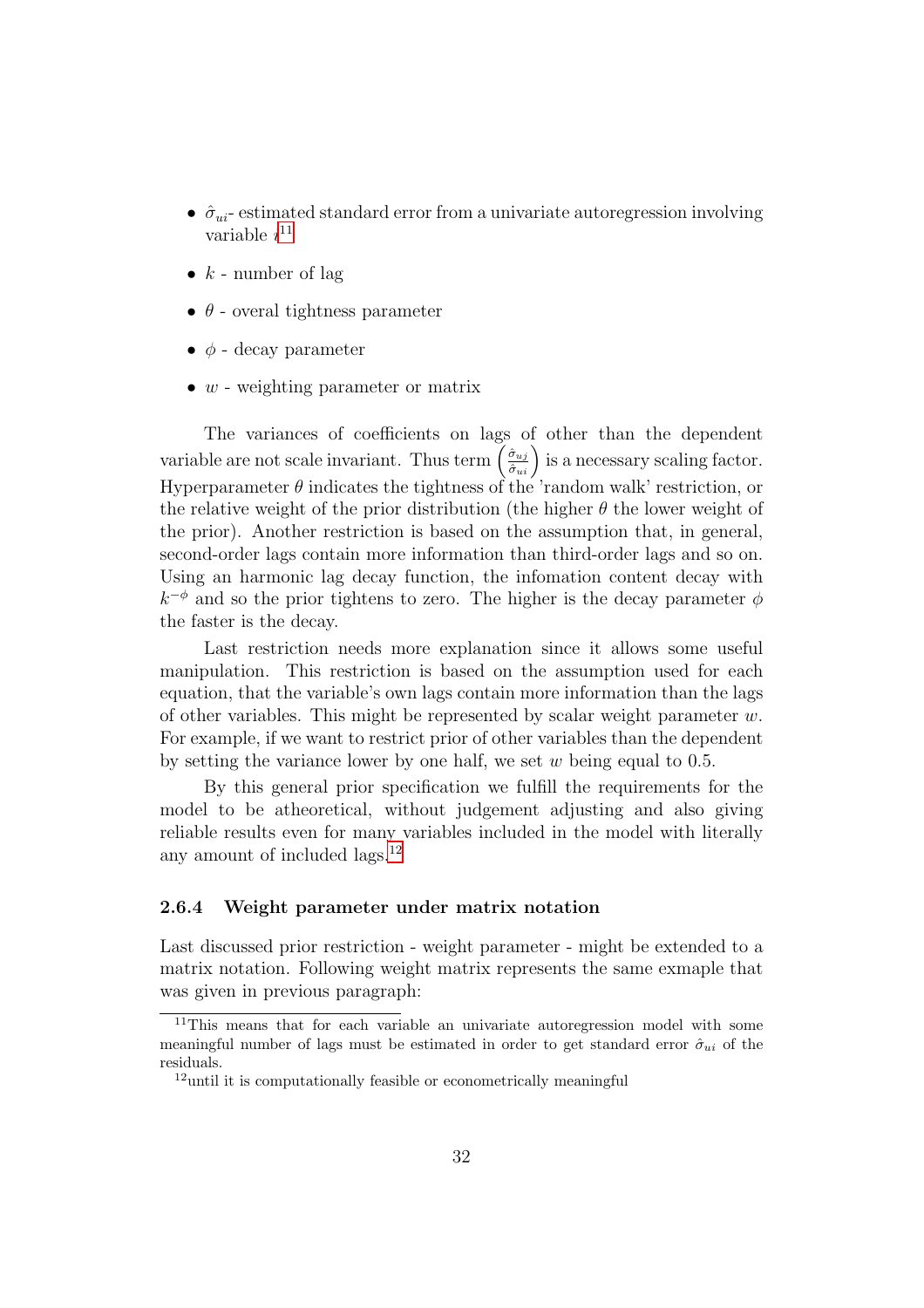$$
w = \left(\begin{array}{cccc} 1 & 0.5 & \cdots & 0.5 \\ 0.5 & 1 & & 0.5 \\ \vdots & & & \vdots \\ 0.5 & 0.5 & \cdots & 1 \end{array}\right)
$$

'Ones' on the diagonal represent that the prior variances of the coefficients corresponing to the lags of the dependent variables in each equation are not further tightened by this 'weight' restriction. However 'halves' in the rest of the matrix represent that there is imposed further shrinkage of prior to its zero mean value. These priors correspond to the coefficients of the lags of all variables except of the dependent one in each equation. Rows, obviously, correspond to the equations of vector autoregression. Columns then correspond to the different variables (diagonal terms thus reffer to the dependent variable lags as it is clear from previous discussion). One matrix element reffers to whole variable in the equation disregarding the number of lags, since lag dependence of the prior variance is already given by decay function.

#### <span id="page-33-0"></span>2.6.5 Structural restrictions in BVAR

Matrix notation of weight parameter allows to impose different restrictions to the priors' variances of different variables in each equation. Setting weight parameter close to  $zero^{13}$  $zero^{13}$  $zero^{13}$  results in setting the coefficient value efficiently to zero. This is very similar to imposing restriction (setting the parameters to zero) in the VAR models. Through weight parameter can thus be implied any structural assumptions. This, of course, contradicts the original Litterman's idea of BVAR being atheoretical model. However this setting might be very useful in the models where some structural restrictions are undoubted or when some variable has obviously bigger influence on the dependent variable than other one. This is of particular interest when e.g. some economic activity over different regions is simultaneously modeled. It is clear that neighbouring regions affect each other more than distant regions. This kind of information that does not origin from the measured data can be efficiently implied by weight parameter under matrix notation [\[2\]](#page-78-2).

#### <span id="page-33-1"></span>2.6.6 VAR as a spiecial case of BVAR

Interestingly enough, VAR models can be regarded as special case of BVAR model. We can equalize the variances of Minnesota prior over all variables

<span id="page-33-2"></span> $13$ It is not possible to set the parameter equal to zero, since prior would be improper (non-integrable).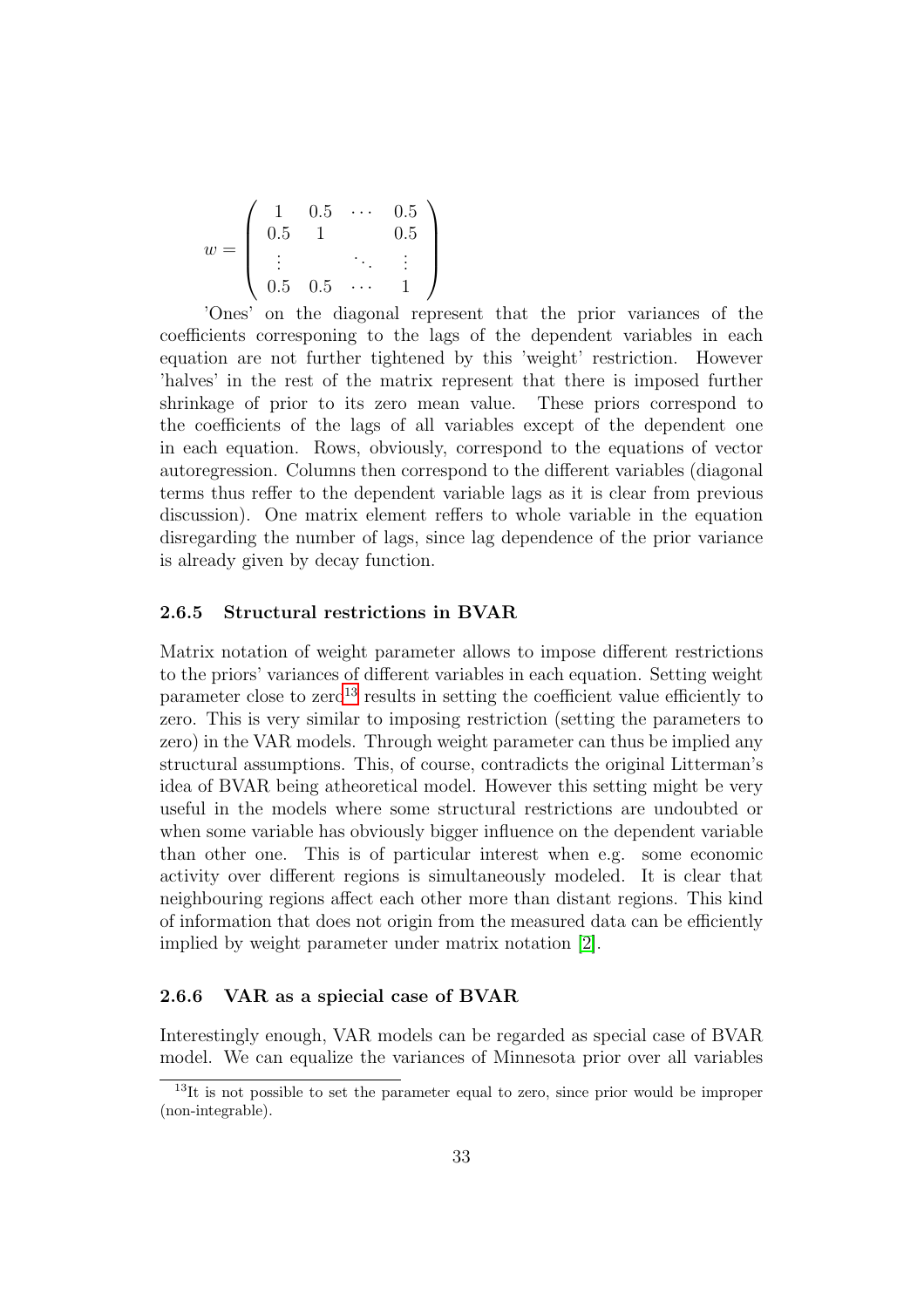by setting weight parameter  $w = 1$ . We can also erase lag decay function by setting  $\phi = 0$ . Thus all the variances are now equal. We know that main difference between VAR and BVAR is that VAR does not use any prior infomation. In principle, this can be done by setting overal tightness of the prior parameter distribution to be infinite ( $\theta = \infty$ ). However, this is not really possible. Nevertheless efficiently non-informative prior can be attained by setting the tightness to be sufficientinly large (e.g.  $\theta \doteq 1000$ ) [\[1\]](#page-78-0). BVAR estimated using this choice of the parameters then corresponds to the VAR model.

#### <span id="page-34-0"></span>2.6.7 Other priors

Modified Litterman prior Though it is not obvious, Minnesota prior corresponds only to the situation of reduced VAR form[\[4\]](#page-78-4), since it assumes that the covariance matrix of the resiudals of the model is diagonal, fixed and known. However, this does not hold if we intend to use structural model rather than the reduced form, thus allow some variables to be mutually contemporaneously dependent [\[7\]](#page-78-7). Improved prior is required to allow such more flexible implementation of Minnesota prior. This improvement was captured by Sims and Zha (1998) [\[8\]](#page-78-8). They added a prior for covariance matrix of the residuals in the form of inverse-Wishart distribution. This generalized prior is often called inverse-Wishart prior even though priors for coefficients are still normally distributed.

It must be pointed that at the extent of this generalization, the weight parameter must be erased from the Minnesota prior. The reason is that once we allow contemporaneous relationships in VAR model, we get, in fact, simultaneous equations. In this case it is impossible to distinguish in each equation which variable is in fact dependent because this depends on the chosen transformation from structural to reduced form. As a result we cannot distinguish between the lags of the dependent variable ('own lags') and lags of other variables ('others lags'). Therefore inclusion of weight paramater is of no meaning.

There are many different extensions to Minnesota prior that allow for different flexible specifications. These extensions are usually reffered to as modified Litterman prior [\[9\]](#page-78-9).

Random walk averaging prior There are myriads of different priors suitable for BVAR estimation. Random walk average prior, suggested by LeSage and Krivelyova (1999) [\[10\]](#page-78-10), alters not only the variances of parameters but also their means. Basic idea is very similar to the idea of weight parameter under matrix notation. In the weight matrix we can express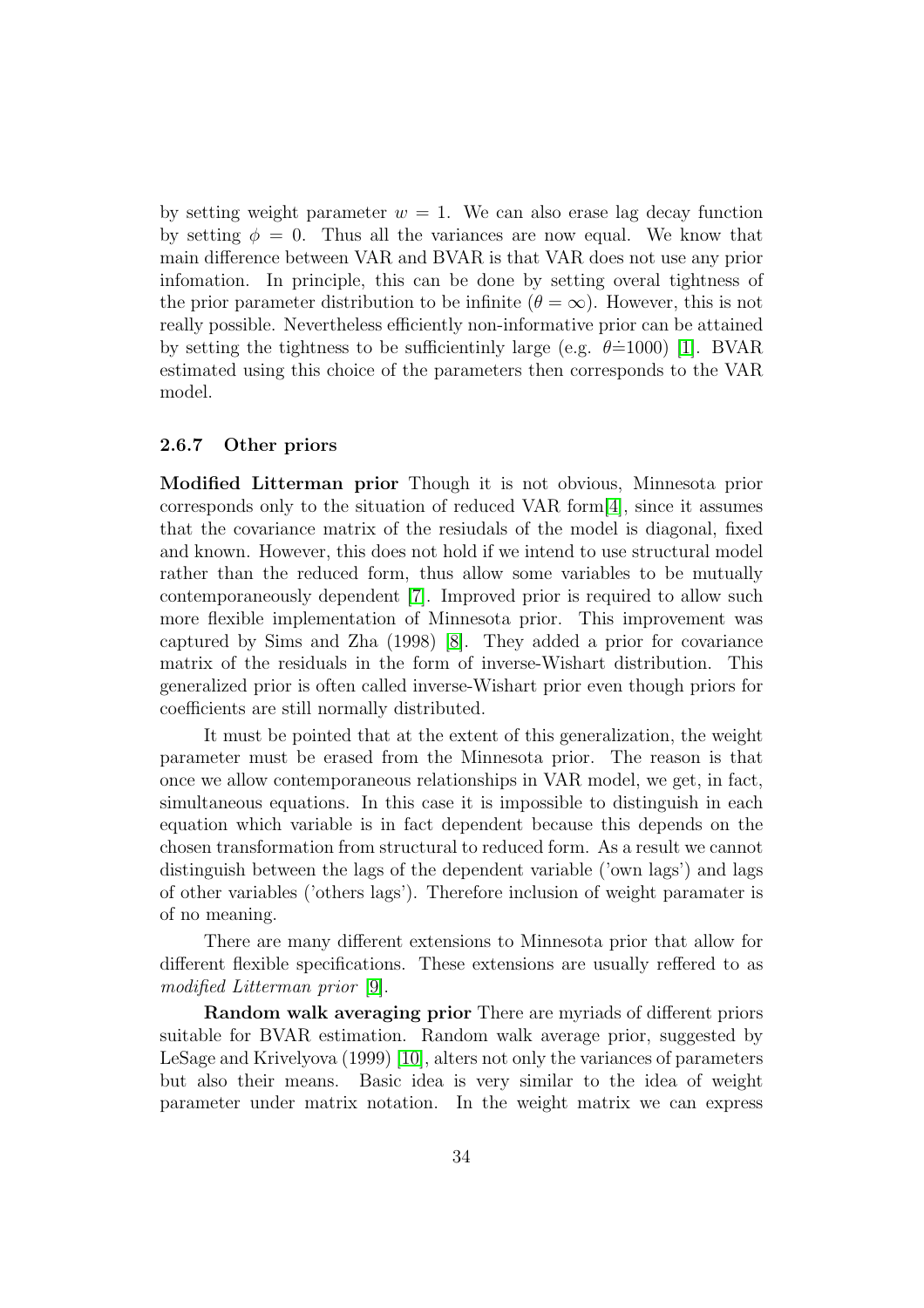higher impact of certain variable to the dependent one through widening the prior distribution that is spread around zero mean. The ratio of the weight parameters in one row of the matrix (one equation in the VAR) express the relative importance of the parameters in the equation. However, under Minnesota prior, this relative importance is represented only through the variance of the prior.

On the other hand, we are interested in setting the mean of the prior to be correspondent with the importance of the parameter in random walk averaging prior. This can be done in an analogy with weight matrix in a following manner. Firstly, let us normalize each row of the weight matrix (the row then sums to 'one'). Secondly, we use this new paameters as the mean of the priors for the first lag of corresponding variable (means of all subsequent lags remain being 'zero' - as in the Minnesota prior). Sum of the means of the priors in each equation is equal to 'one'. In fact, the means of the priors of the first lags of all variables sum to 'one' and the others are zero. It is similar to Minnesota prior where the mean of the first lag of the dependent variable is equal to 'one' and all the others are zero (thus also means sum to 'one'). Hence, both discussed prior are based on the assumption of random walk behavior.

The advantage of random walk averaging prior is that it enlarges the distinction between important and unimportant variables in each equation. It can also suppress the autoregressive behavior that is always heavily imposed by Minnesota prior. Serious disadvantage is that the time series for the variables in the model need tobe scaled or transformed to have equal magnitudes. Otherwise, it would make little sense to say that the mean value of the inflation is equal to one half of US GDP measured in US dollars. This shortcoming may limit the usage to certain data set or call for some transformation of the data. More detailed discussion, computational solution and illustrative example can be found in [\[2\]](#page-78-2).

#### <span id="page-35-0"></span>2.6.8 Bayesian computer software

The myriad of possible priors and likelihoods, we can choose, make it difficult to construct a universal Bayesian computer package. Several software packages that are useful for doing Bayesian analysis in certain classes of model exist though many Bayesian econometricians create their own programs in programming languages such as e.g. matrix programming environment Matlab.<sup>[14](#page-35-1)</sup> To Matlab can be linked some useful Bayesian packages such

<span id="page-35-1"></span><sup>&</sup>lt;sup>14</sup>Though implentation in quite traditional programming language Fortrean can be also found [\[11\]](#page-78-11).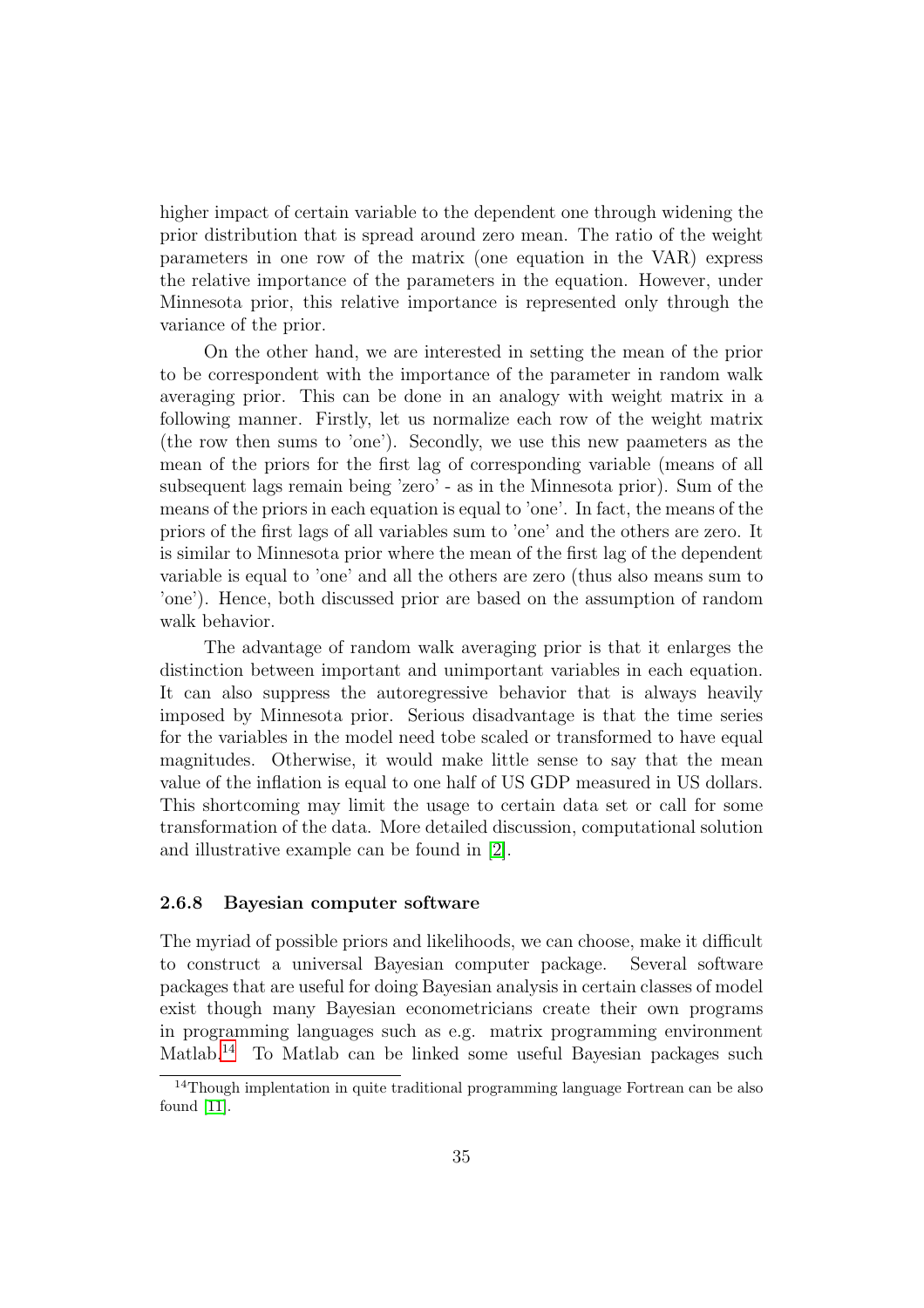as BUGS (Bayesian Inference Using Gibbs Sampling), BACC (Bayesian Analysis, Computation and Communication) or LeSage's Econometric Toolbox [\[2\]](#page-78-0), which was extensively used in this work.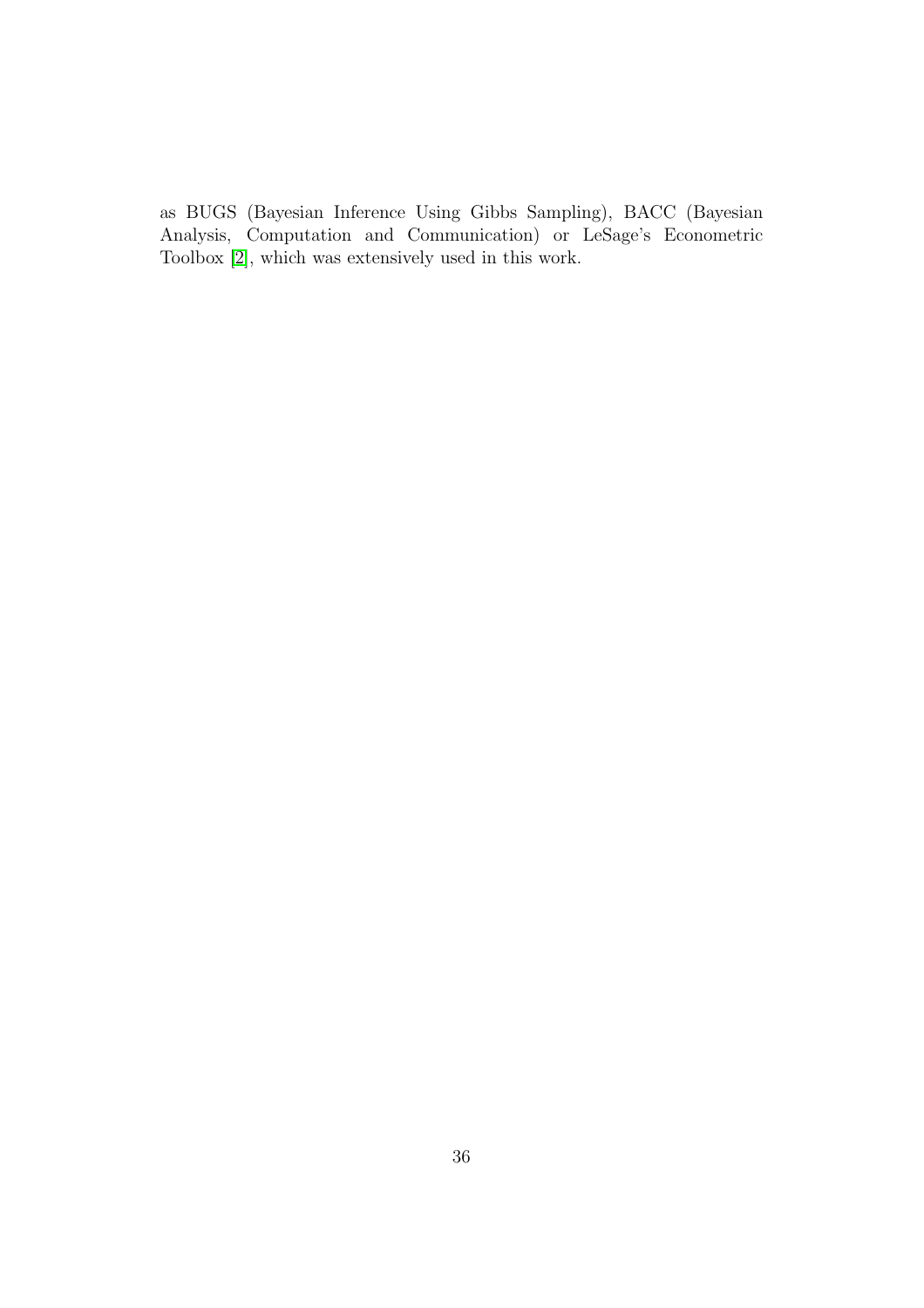# 3 Inflation Forecasting

## 3.1 Phillips curve

The traditional Phillips curve is heavily discussed trade-off relationship between inflation and unemployment It is the most common econometric basis for prdeiction of inflation, however the usefullness of the Phillips curve has been questioned by several authors. Critiques follow two main directions. The first is that there exist economic variables (e.g. confidence indices) that allow for more accurate inflation forecasts [\[12\]](#page-78-1), moreover parameters of models based on Phillips curve change over time. The second is that any forecast based on Phillips curve is worse than naive forecasts or simple univariate autoregression [\[13\]](#page-78-2). This stream of critique makes Phillips curve certainly unappropriate for efficient inflation forecasts.

# 3.2 Other approaches

There were attempts to forecast inflation using large number of different models, each with a single predictor. However, most of the models do not forecast inflation more accurately than naive steady state forecasts. Moreover, even when a model has relatively higher predictive power, it tends to be unstable over time. Thus even if model has good predicitve power in one subperiod has little or no propensity to have good predictive power in another subperiod.

Two approaches recently proved improved forecasting accuracy. First is based on using large datasets - large number of predictive variables. It is thus necessary to impose restriction on the huge amount of parameters e.g. by employing BVAR estimation. Second approach consists of averaging the forecasts of different models. This approach dates back to the work of Granger and Bates (1969) [\[14\]](#page-78-3). It is widely discussed that the best predictive performance is obtained by equalt weight averaging of forecasts from many models. It is unlikely that the 'true' optimal weights of many different models are exactly equal, but the error, introduced by estimating these weights, may more than offset any benefits [\[15\]](#page-79-0). However, Bayesian model averaging (BMA) is succesfully used in current literature. This method averages the models according to their posterior model probability (see section [2.4\)](#page-26-0) [\[11\]](#page-78-4).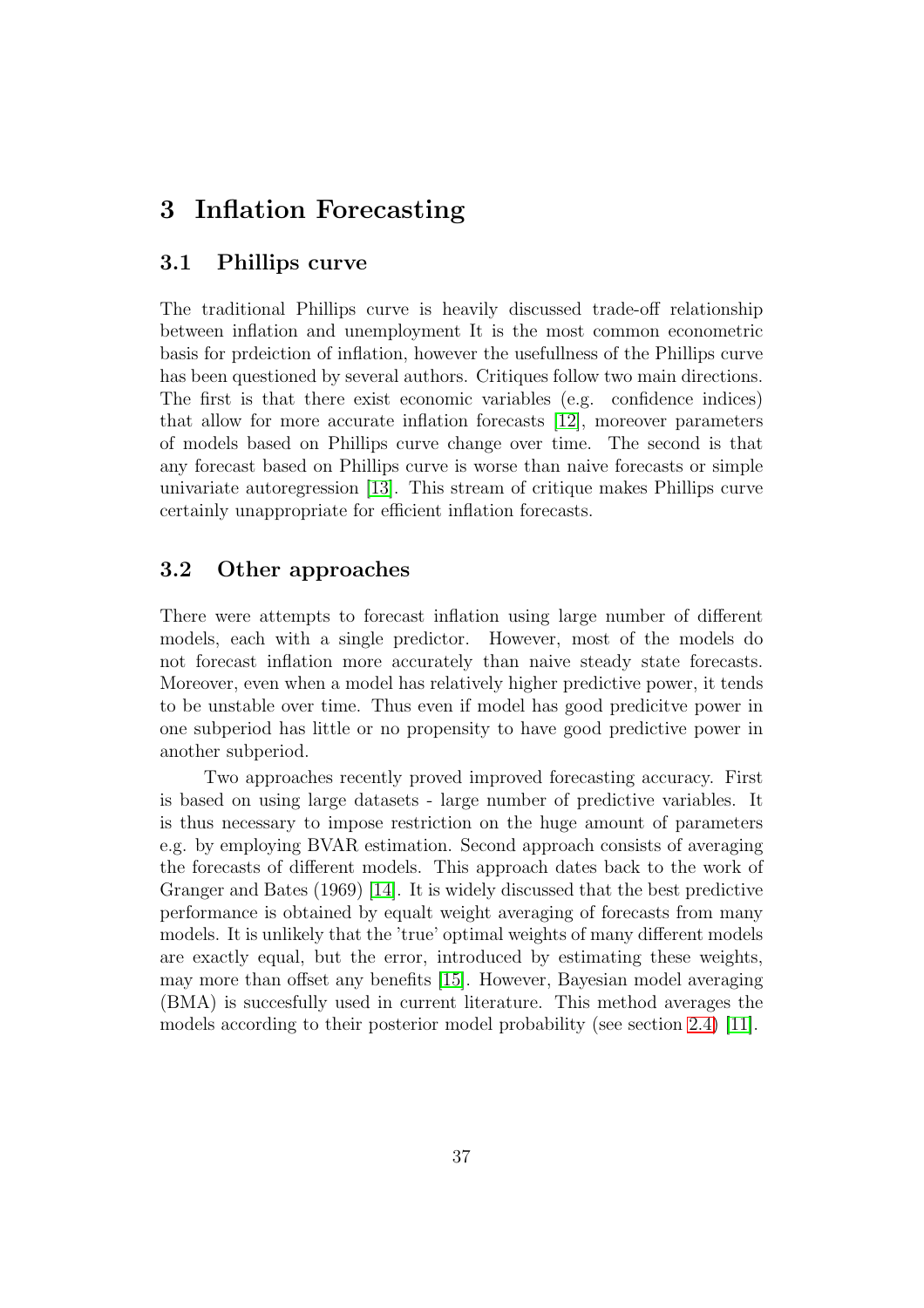## 3.3 Inflation targeting

Forecasting of inflation rates has become crucial for both policy makers and private agents who try to understand and react to Central Bank decisions since many Central Banks implemented inflation targeting rules instead of control of monetary aggregates. The transmision of monetary policy to inflation and other real economic variables is not perfectly understood. Nevertheless policy interventions are assumed to affect the economy with a considerable lag. Succesful policy thus depends upon accurate forecasts of relevant variables, mainly target variable - inflation. Apart of exploring the monetary transmission, it is forecasting issue that needs to be dwelled on for succesful monetary policy conducting.

Since this work is concerned with forecasting inflation in Czech republic, it must be said that Czech national bank started to be pure inflation targeter by January 1998.

## 3.4 Pseudo out-of-sample forecasts

Literally indefinite amount of models can be produced with an attempt to forecast inflation. However, an economist would have to keep all her models in mind (computer) and run time consuming real-time experiments to validate the models. Another option is to run pseudo out-of-sample experiment. Once the model is specified, we allow it to use only some old data and produce forecasts for the horizon for which the real data are also already known. It allows immediate comparison between model pseudo forecast and the real value. This is by far the most common procedure in the literature and it is also used in this work.

However, Litterman [\[5\]](#page-78-5) warns against overestimating forecast ability of pseudo out-of-sample forecasts, because it is very difficult to know what kind of after-the-fact information was osed for generating the specifications of the model. Regarding VAR and BVAR modelling it is mainly the choice of the variables and the tuning of the model. This doubt arises the need for tests of robustness of the model (mainly the stability of the parameters over different periods). Revisions of the data must be also considered. Only data that were readily available might be used.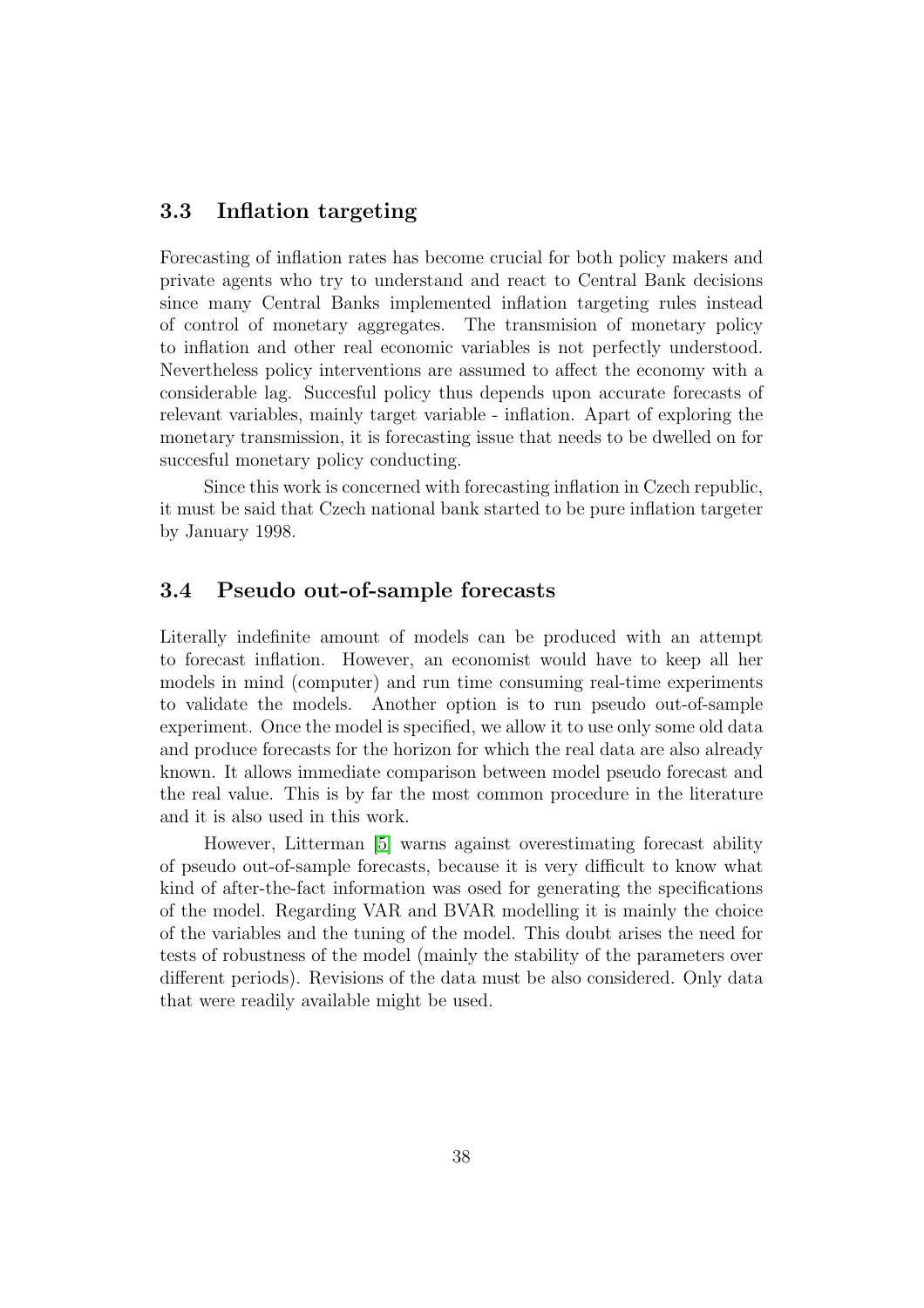## 3.5 Forecasting and vector autoregression

Estimated values provided by reduced form of VAR are infact one step ahead forecast. However, we are usually interested in multi step forcasting. Common solution (also used in this work) is to use the chain rule of forecasting. This means that estimated one-step-ahead forecasts are taken as the basis for two-step-ahead forecasts and so on.

Another option is estimating the model whose dependent variables are directly the (pseudo) future value and explanatory variables are lagged by intended forecasting horizon (let's say one year). Thus only the information that was available one year before is used for estimating the dependent variable. Similarly, using current values we can directly estimate the value of the dependent variable one year ahead. This approach can be also used in simple regression model [\[11\]](#page-78-4)

Additional variables that are not estimated by the model can be included on the right side of the VAR equations. These variables then can influence dependent variables. This variables are thus exogenous (exogenous external block of variables) [\[16\]](#page-79-1). Introducing this exogenous block is usually connected with assumption of 'small open economy'. This block then represents influence of foreign sector onto domestic economy (typically oil prices or GDP growth of some important trading partner). However, inducing this exogenous block effectively disallow using multi-step chain forecasting, since it would be then necessary to employ seperate models for each exogenous variable. In this context direct estimation described in the last paragraph appears to be very beneficial.

# 3.6 Literature review

This section covers the most important results that influenced tis work. It is in no meaning comprehensive summary of literature concerning inflation targeting.

Litterman [\[5\]](#page-78-5), apart of other already discussed things, provides short discussion about fundamental scarcity of the data in economics. One of the reasons the phenomenon of business cycles. In fact, business cycles are to be predicted, but even if we measrue macroeconomic data with higher frequency (e.g. monthly) and we have the time series as long as possible, the number of the business cycles included in the data set is quite low, thus hard to predict by statistical methods. Moreover structure of economy and government policies are constantly changing. However,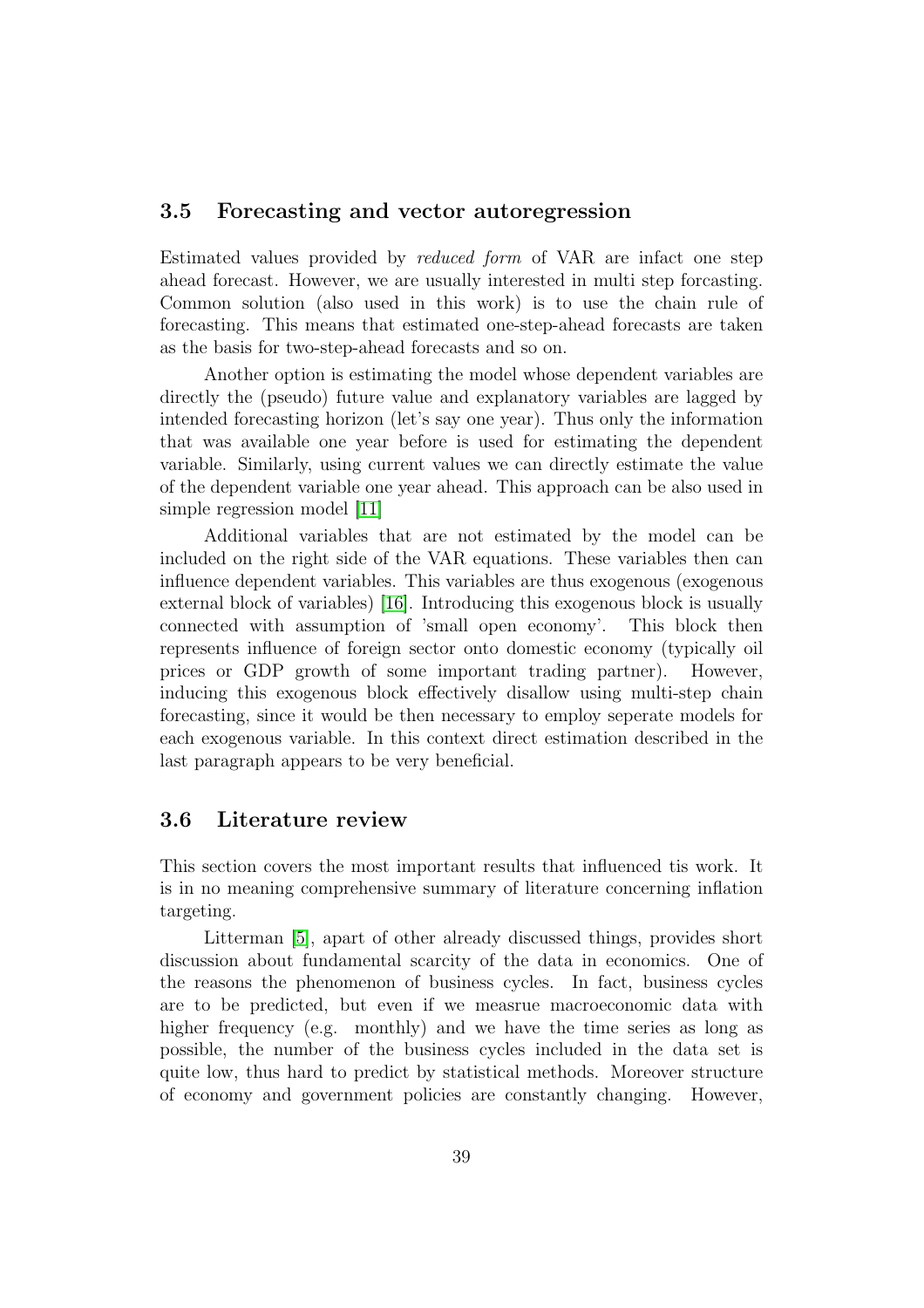this uncertainty about the structure of the economy can be overcome y bemploying Bayesian estimation techniques. Litterman provides results form five year real-time experiment and shows that BVAR estimation and forecasting show better performance than commercially available forecasts. He also partly defends common criticism that the time-series models never forecast turning points, nevertheless, it is admitted that time series modelling is suitable for short-term forecasts, whereas structural models are needed to capture the turning points.

One of the most influential articles for this work is by Fabio Canova [\[1\]](#page-78-6). This 'horserace' article compares different approaches to forecast inflation in G7 countries. ARIMA models are used along with bivariate theory-based models, VAR and BVAR models. Important forecasting horizons are set to be one quarter, one year and two years (used also in this work). All the models are estimated recursively and pseudo out-of-sample forecasts are compared to the real values via Theil-U statistics (see in detail below).<sup>[1](#page-40-0)</sup> AR models are generally better than naive steady-state forecast. Theory-based models improve over univariate specification only at long but not at short horizons. However theory-based models tend to be unstable over chosen subperiods and over different countries (Phillips curve specification is relatively stable, on the other hand not very useful). BVAR models are better then VAR, however, perception of turning points is unimpressive. Significant improve over univariate models can be only attained by employing time-varying coefficients.

Bikker (1998) [\[6\]](#page-78-7) provides estimations of BVAR models for EU-7 and EU-14 countries and compares forecasts of these models to forecasts by OECD. Author used 15 time series concerning the most important economic indicators, however each model consists of eight variables only. BVAR forecasts compare well to OECD forecasts at both one year and two years forecasting horizons.

Authors Ballabriga and Castillo (2003) [\[16\]](#page-79-1) provide BVAR model for forecasting aggregate EMU inflation. They conclude that forecasting yields favorable results with respect to forecasts of other analysts. Important influence to inflation comes from external sector - GDP growth in outter states and commodity prices.

Bayesian model averaging method is succesfully used to forecast inflation by Wright (2009) [\[15\]](#page-79-0) and Jacobson and Karlson (2004) [\[11\]](#page-78-4). Both articles conclud that Bayesian averaging outperform simple equal-weight averaging models. It can be also concluded that there is a dramatic difference

<span id="page-40-0"></span><sup>&</sup>lt;sup>1</sup>Theil-U statistics was succesfuly used already by Litterman as a Theil coefficient.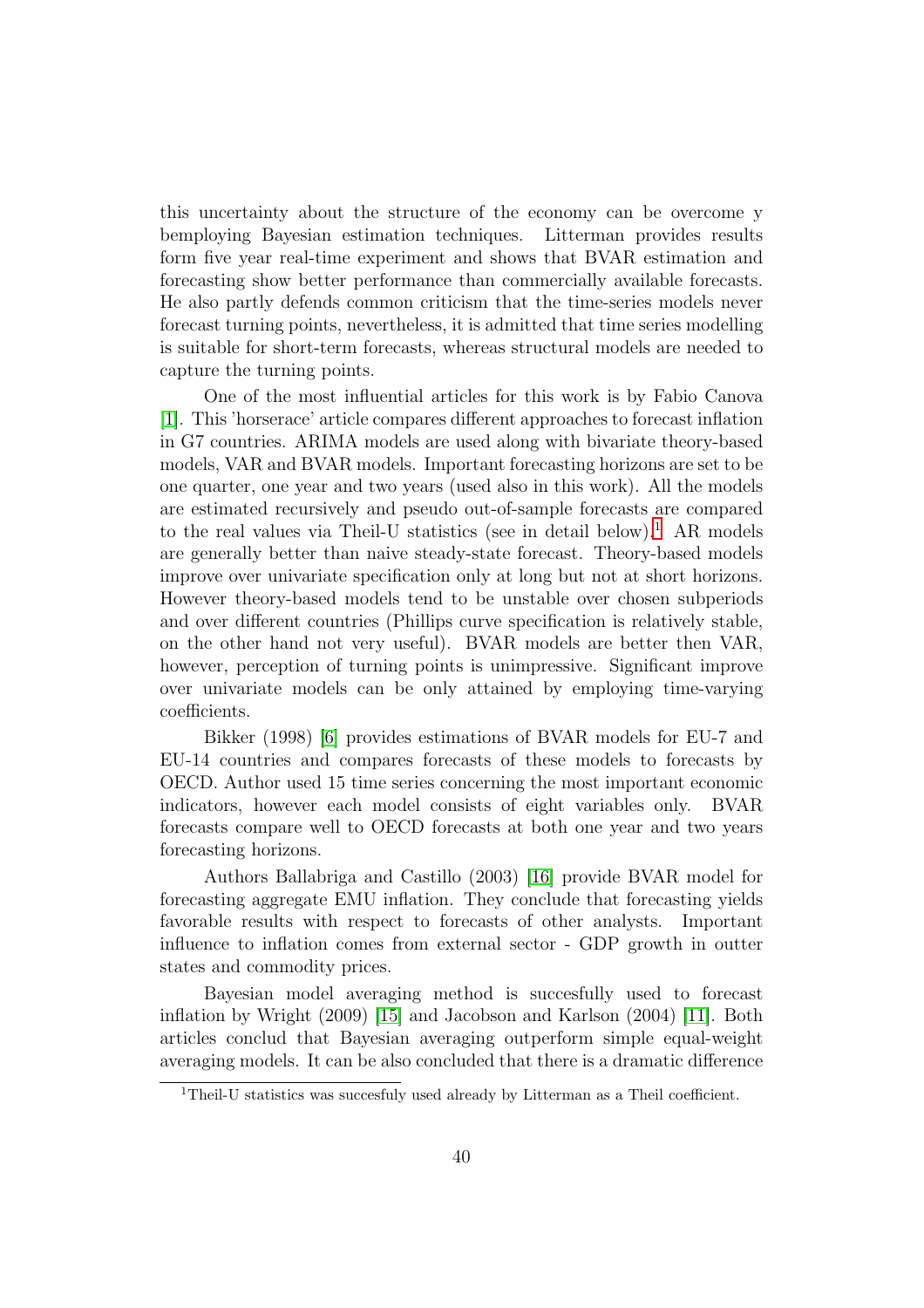in forecasting perfromance between one year a two years forecasting horizons.

The most related paper from Czech economic environment is Borys and Horváth  $(2007)$  [\[17\]](#page-79-2). Paper concerns the understanding the transmission mechanism of monetary policy to inflation and other real economic variables. Principle component analysis is employed onto large number of economic time series to overcome the problem of limited number of variables that can be included in VAR model. Factor augmented VAR (FAVAR) model is subsequntly estimated. Providedv discussion concerning the data is important for this work. Sample is restricted to the data from 1998 on, since inflation targeting has been adopted by Czech national bank by January 1998. While other studies often employ quarterly data, given the length of the sample authors decided to work at monthly frequency (and so it is in this work). Authors also discuss the drawback of VAR literature for its backward-looking dimension. On the other hand, inflation targeting monetary policy is typically forward looking. However, this fundamental drawback of VAR can be weaken by including forward looking variables.

Joiner (2002) and Bloor and Matheson (2009) used BVAR to describe monetary policy effects in Australia and New Zealand respectively. However, there must be used methodology which incoroporates restrictions in both contemporaneous and lagged relationships in the model [\[8\]](#page-78-8) to decompose particular effects in BVAR.

Finally, it must be stressed, that there are already some developed methods that allow for using Bayesian framework in identification of popular DSGE models (e.g. An and Schorfheide, 2007 [\[19\]](#page-79-3)).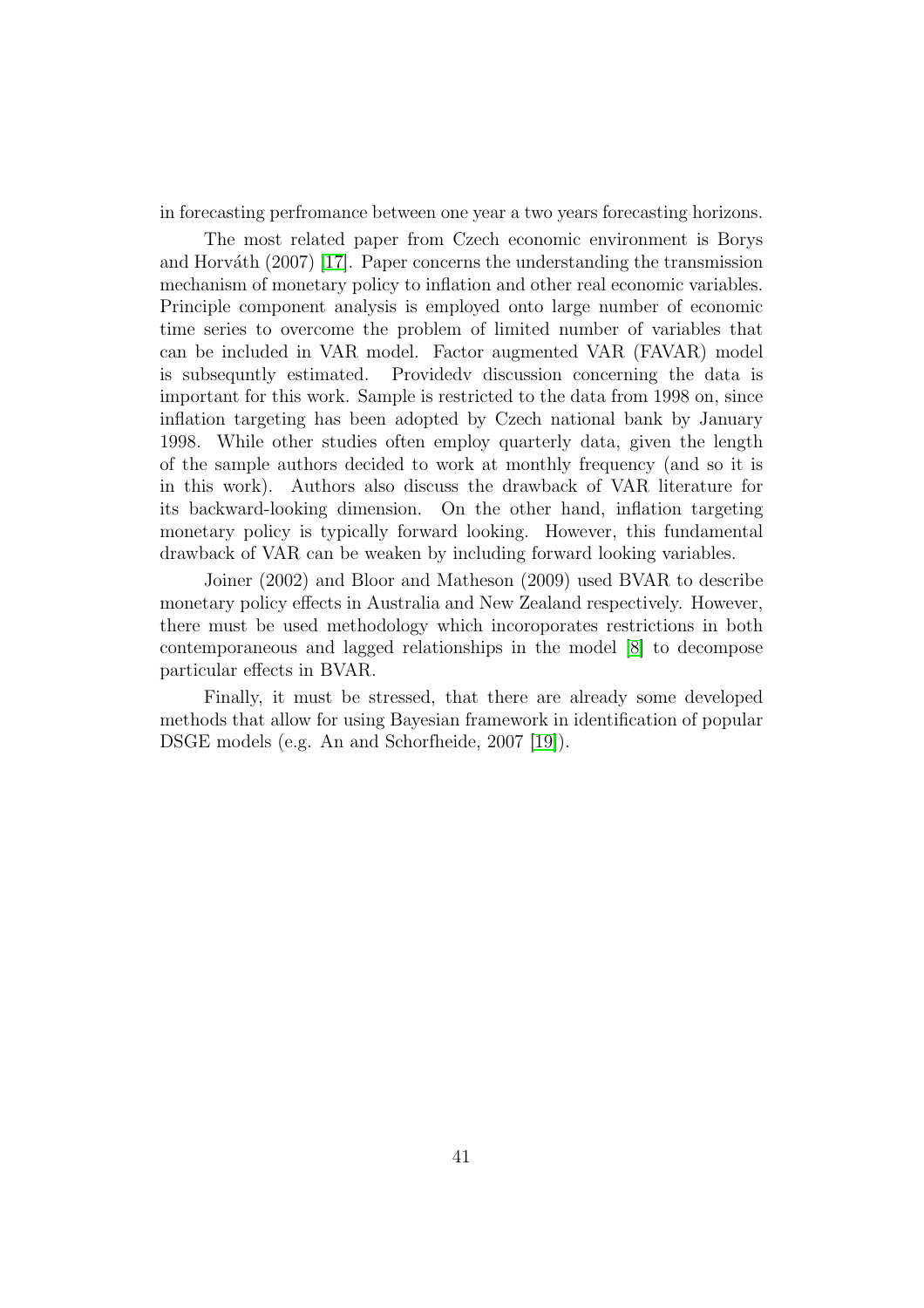# 4 Data

Following Borys and Horváth [\[17\]](#page-79-2) we use data from January 1998. This is the time of adoption of pure inflation targeting by Czech National Bank. Due to the reduced length of the sample we decided to use monthly data. When possible, we chose data in the form of percentage change on the same period of the previous year. Data were downloaded on the 8th of April 2010 and have not been furthermore updated in any way.

## 4.1 Data sources

#### 4.1.1 ARAD database

The data were downloaded from two different sources. First source was the database ARAD. ARAD is a public database presenting time series of aggregated statistical data. Most of these data origins from Czech National Bank (CNB), however data from external sources (mainly Czech Statistical Office - CZSO) are also provided. Choice of the time series is heavily limited by their availability. Only data that covers whole period from January 1998 were used, altogether 30 time series:

- discount rate, lombard rate by the end of each month
- PRIBOR (3 months, 6 months, 1 year)
- registered unemployment
- sources and the use of the monetary base and their components (levels)
- GDP (by the type of expenditure) and its components percentage change on the same period of the previous year
- gross capital formation and its components percentage change on the same period of the previous year
- export and import and their components percentage change on the same period of the previous year

The last three groups of data origin from Czech statistical office and are available only with quarterly frequency. Monthly data were eveluated by employing linear inerpolation between two neighbouring values. As a result these last three groups of data are generally available with one quarter delay.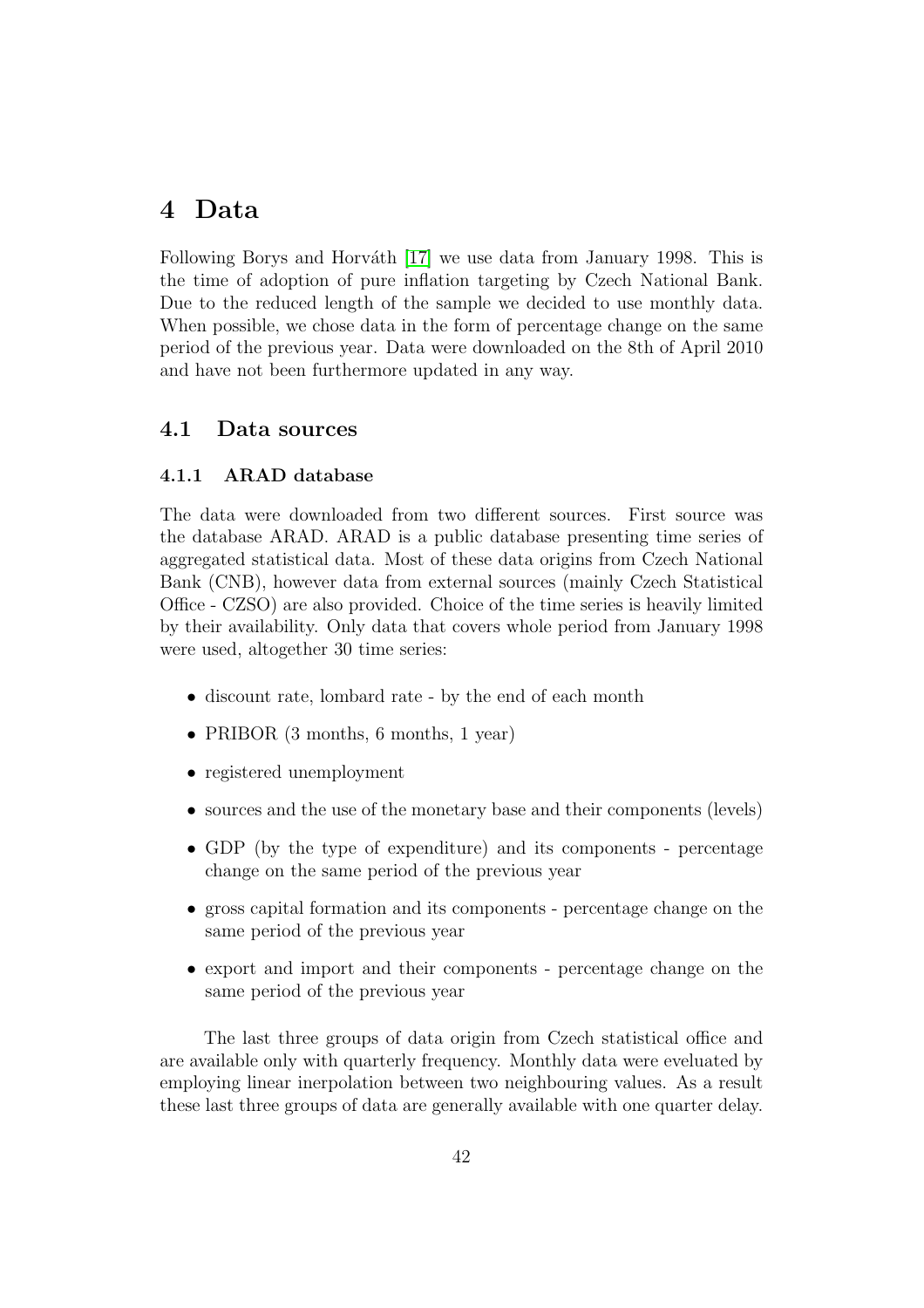#### 4.1.2 OECD database

As a second source serves database OECD Stats that is available for subscribers. 49 time series were downloaded from this database, however only 27 of them are available immediately:

- consumer and producer prices and their components (percentage change on the same period of the previous year)
- share prices, industrial production (ratio to trend, smoothed), business confidence - percentage change on the same period of the previous year
- overnight interbank rate, exchange rate (USD, percentage change on the same period of the previous year of monthly averages)
- block of indicators from business tendency surveys (concerning manufacturing industry, construction industry, retail trade, etc.) levels

Other time series are only available with one quarter lag (see discussion below):

- industrial production, retail trade, broad money, imports and exports - percentage change on the same period of the previous year
- harmonized unemployment
- leading indicator (aplitude adjusted) OECD main cyclical indicator providing qualitative information on short-term economic movements
- GDP and its components, service exports and imports (balance of payments), total exports and imports and their difference - percentage change on the same period of the previous year
- current account as a percentage of GDP

Last two groups of time series are published only with quarterly frequency thus linear interpolation was again employed.

Precedings lists of used variables serve only as a summary. Complete list of data can be found on the attached CD and their detail description is publicly available.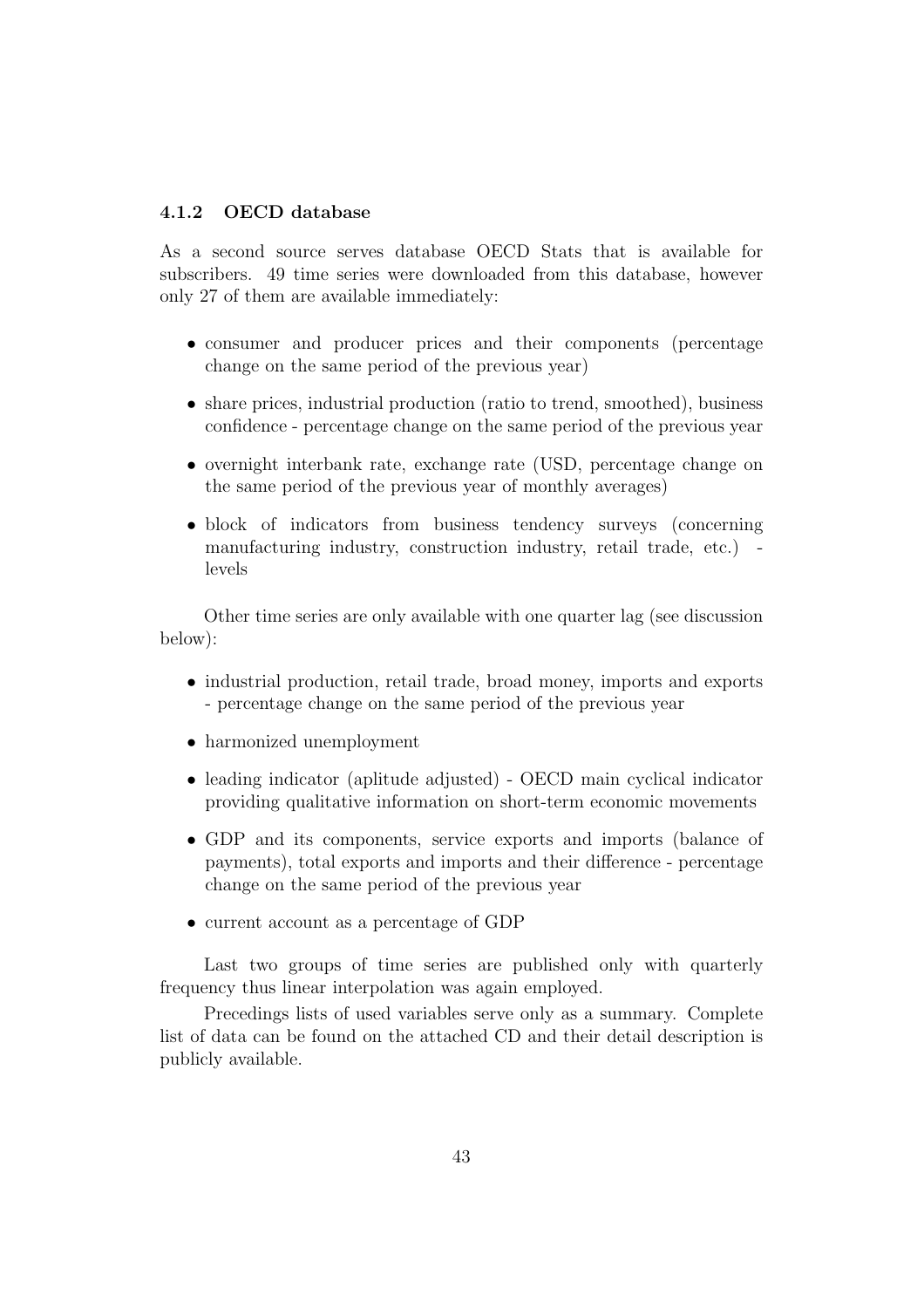## 4.2 Forecasting horizons

We use percentage change on the same period of previous year of consumer price index as inflation data. This choice is quite common (e.g. [\[11\]](#page-78-4)). This time series origins from OECD data, thus this choice allows for direct comparison of forecasting performance between other European countries in future work. However, it obscures the comparison to CNB forecasts.

All the data were divided into two groups. In the first group, data were available until March 2010 - together 44 time series (27 by OECD, 17 from ARAD). In the other group, the data were available only up to December 2009 - 35 additional time series (22 by OECD, 13 from ARAD).

Let us say that we want to provide reliable forecast one quarter to the future (out-of-sample forecast). If we use only the data from the first group, it is enought to compute the forecast three steps (months) ahead. However, if we allow for using data from second group we need to employ longer forecast (up to 6 steps) in order to get forecast one quarter to the future. It must be admitted that in estimating ourr model this has not be taken into account and the data from both groups were mixed.

Forecasting horizons were set to 3, 12 and 24 steps (months) for one quarter, one year and two years predtictions, respectively.

Revisions of the data were not analyzed. Model must be adjusted for both availability and revisions of the data in the future work.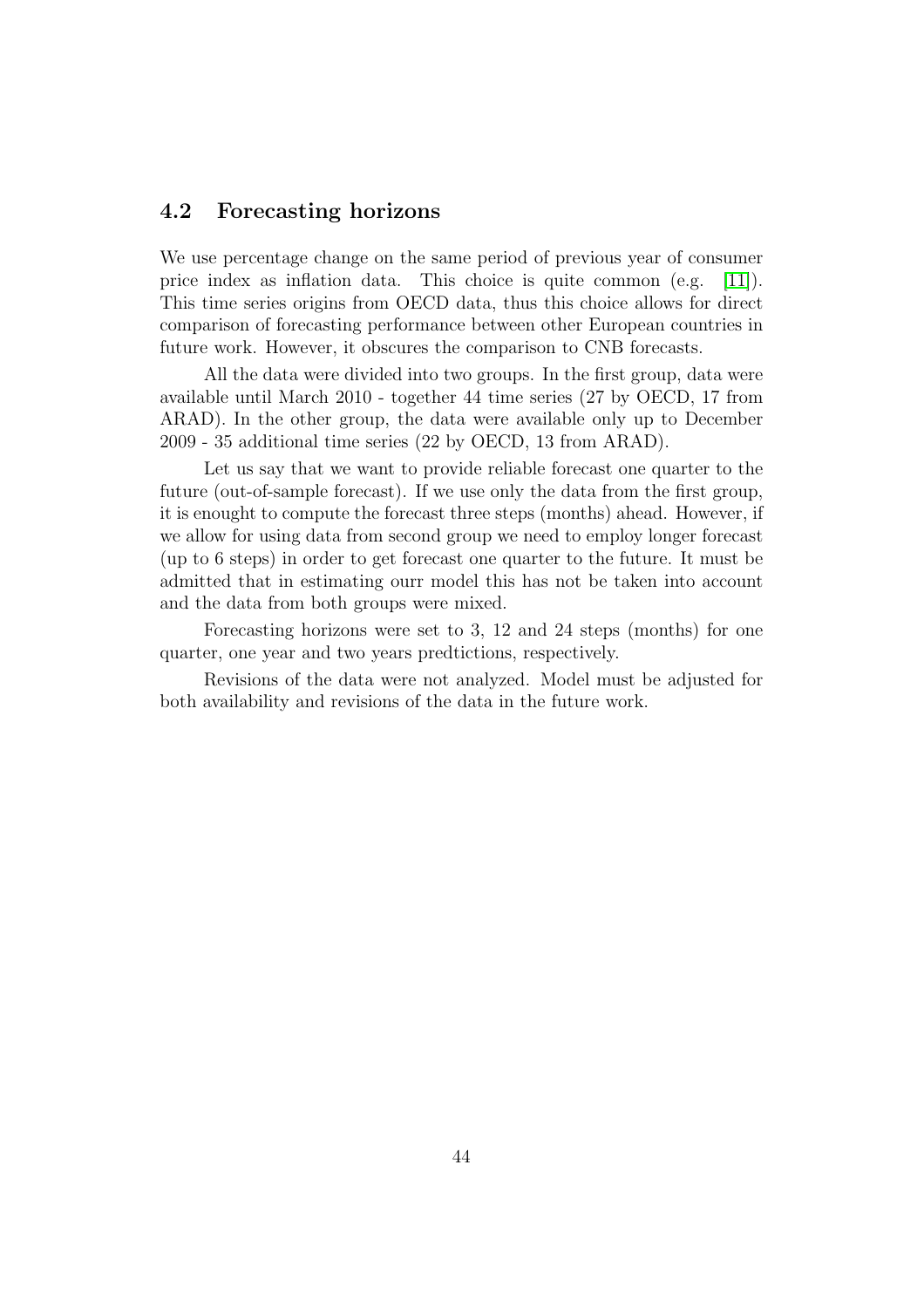# 5 Methodology

For all the computations, except of some basic manipulations in MS Excel, was used mathematic environment Matlab version 2007b<sup>[1](#page-45-0)</sup>. Econometric toolbox for Matlab by James P. Le Sage [\[2\]](#page-78-0) was extensively used for estimating VAR and BVAR models.

## 5.1 RW and AR model

Ljung-Box test and Augmented Dickey Fuller test were used for initial tests whether inflation data are random or follow random walk or can be generally further modeled. Both Ljung-Box test and Augmented Dickey Fuller test are preprogrammed in GARCH toolbox as lbqtest and dfARTest, respectively. Lag structure of Ljung-Box is chosen to be 24, which also serves as degrees of freedom for chi-square distribution (asymptotic distribution of Q-statistice that is calculated employing Ljung-Box test).

Random walk (or naive or steady state) forecasts are easily performed only by shifting the vector of data forward by required forecasting horizon (forecast horizon - steps of forecast - were in all functions denoted as parameter k, thus we will reffer to forecast horizon also in text as  $k$ ). These RW forecasts then serve as a benchmark for forecasts provided by all other models.

ARMA modelling is based on function armax from System Identification toolobx. This function estimates ARMA model, once lags of both AR and MA processes are stated. However, it is straightforward to program short script (using other functions from the toolbox such as selstruc and predict), which automatically chooses optimal lag for AR process (according to Akaike criterion), estimates the ARMA model and provides vector of forecasts in the required horizon. Except of data and forecast horizon, we need to input also lag of the MA process, since this cannot be computed by the procedure. Thus best AR lag is set according to the optimal estimation of the model (Akaike criteron), whereas optimal MA lag is set manually according to pseudo out-of-sample forecast performance (from comparison of forecast and the data).

When computing the forecast at time  $t$ , model uses only data upto time  $t - k$ . Model computes forecast k-steps forward employing the chain rule. Then time  $t$  is moved one step forward (thus for estimation we use one further value of the data). Model is reestimated and new k-steps ahead forecast is

<span id="page-45-0"></span><sup>&</sup>lt;sup>1</sup>Version 7.5.0.342, released on 15 August 2007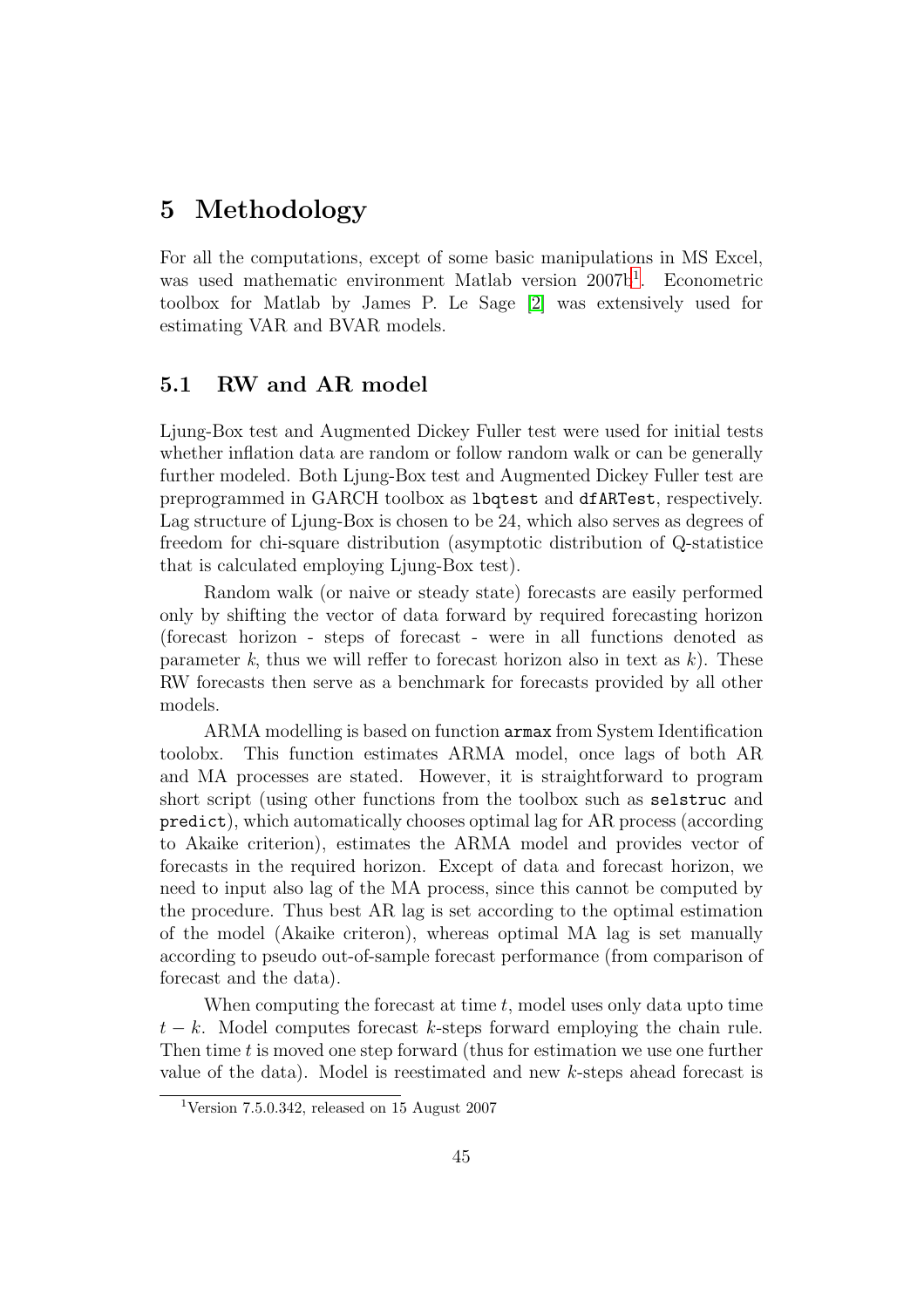computed. The result of the procedure is then the vector of forecasts.

It is clear that pseudo out-of-sample forecast close to the beginning of the data cannot be computed (up to forecast horizon plus number of lags) and few more values are not reliable, since model estimation is there based on a very short period of the data. It makes sense to test forecast accuracy only several steps from the beginning of the data (we usually use whole first half of the data for model learning and only the second half is compared to the actual forecast; exceptions are explicitly stated in results chapter). Short script, which was written for estimating AR model, employs functions that were programmed to compute following statistics concerning the accuracy of the forecast.

## 5.2 Forecast comparison

Forecast accuracy is calculated from comparing pseudo out-of-sample forecasts vector and the vector of the real data. Forecast is absolutely accurate when both vectors are equal. There are several statistics used for comparing forecast to the data.

#### 5.2.1 Mean square error

$$
MSE = \frac{1}{T} \sum_{t=1}^{T} (f_t - y_t)^2
$$
\n(5.1)

- $f$  vector of forecast
- $y$  vector of data
- $T$  the lenght of the time period that was used for comparing the forecast and the data

Mean square error is common statistics used for estimation of differences between two vectors (e.g. also between data and regression line errors). The lowest bound is obviously zero (absolutely exact forecast), there is no upper bound. The lower value the better forecast. Compared to Mean absolute error (MAE), MSE places a greater penalty on large forecast errors. However, both these statistics fail to provide information on forecasting accuracy relative to the scale of the series examined.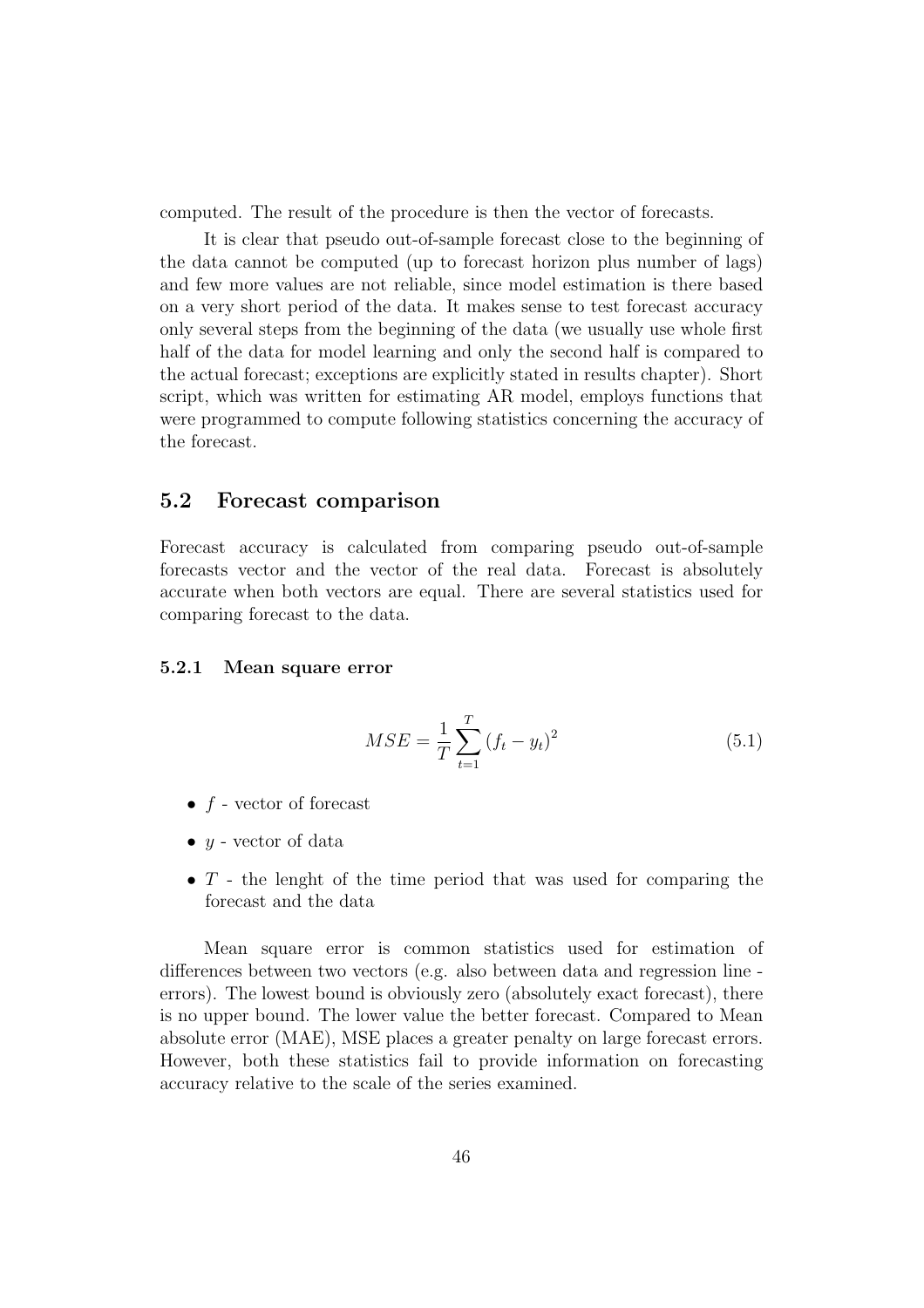#### <span id="page-47-0"></span>5.2.2 Theil statistics

This subsection follows [\[20\]](#page-79-4). We use two different Theil statistics in this work. First of these provides scaling to MSE.

#### Theil1

$$
TheilU_1 = \frac{\sqrt{\frac{1}{T} \sum_{t=1}^{T} (f_t - y_t)^2}}{\sqrt{\frac{1}{T} \sum_{t=1}^{T} y_t^2} + \sqrt{\frac{1}{T} \sum_{t=1}^{T} f_t^2}}
$$
(5.2)

Meaning of the symbols is the same as in the definition of MSE.

This statistics takes into account scale of the time series and the forecast. It is bounded between 0 and 1, with values closer to 0 indicating greater forecasting accuracy. However, this statistics proved to be misleading in some cases. Our data do not have zero mean (in fact, except of very few values, inflation is positive). Thus forecast can systematically underestimate the data (produce significant errors) but the scaling term  $\sum_{t=1}^{T} f_t^2$  remains very low. On the other hand, if the forecast systematically overestimates the data (such that the MSE can be equal in both cases - and so is the nominator of Theil1 statisitics), the term  $\sum_{t=1}^{T} f_t^2$  is now much higher and as a result Theil1 statistics is lower and signalizes improved forecast. Moreover, it may easily happen that even obviously worse forecast (by MSE and from the charts comparing forecasts with the data) shows improved forecast accuracy according to Theil1 statistics. To sum up, this statistics can be used for forecast coparison only combined with non-scaled statistics like MSE and, preferably, with graphical representation.

Theil2 The notation follows [\[20\]](#page-79-4). However, in the literature is often used Theil-U statistics [\[1\]](#page-78-6), Theil statistics or Theil coefficient [\[5\]](#page-78-5):

$$
TheilU_2 = \frac{\sqrt{\sum_{t=1}^{T-k} (f_{t+k} - y_{t+k})^2}}{\sqrt{\sum_{t=1}^{T-k} (y_t - y_{t+k})^2}}
$$
(5.3)

- $f$  vector of forecast
- $y$  vector of data
- $T$  time period that was used for comparing the forecast and the data (see discussion above in previous subsection)

Theil2 statistics is the most extensively used statistics for comparing pseduo out-of-sample forecast to the real data throughout the work. Detailed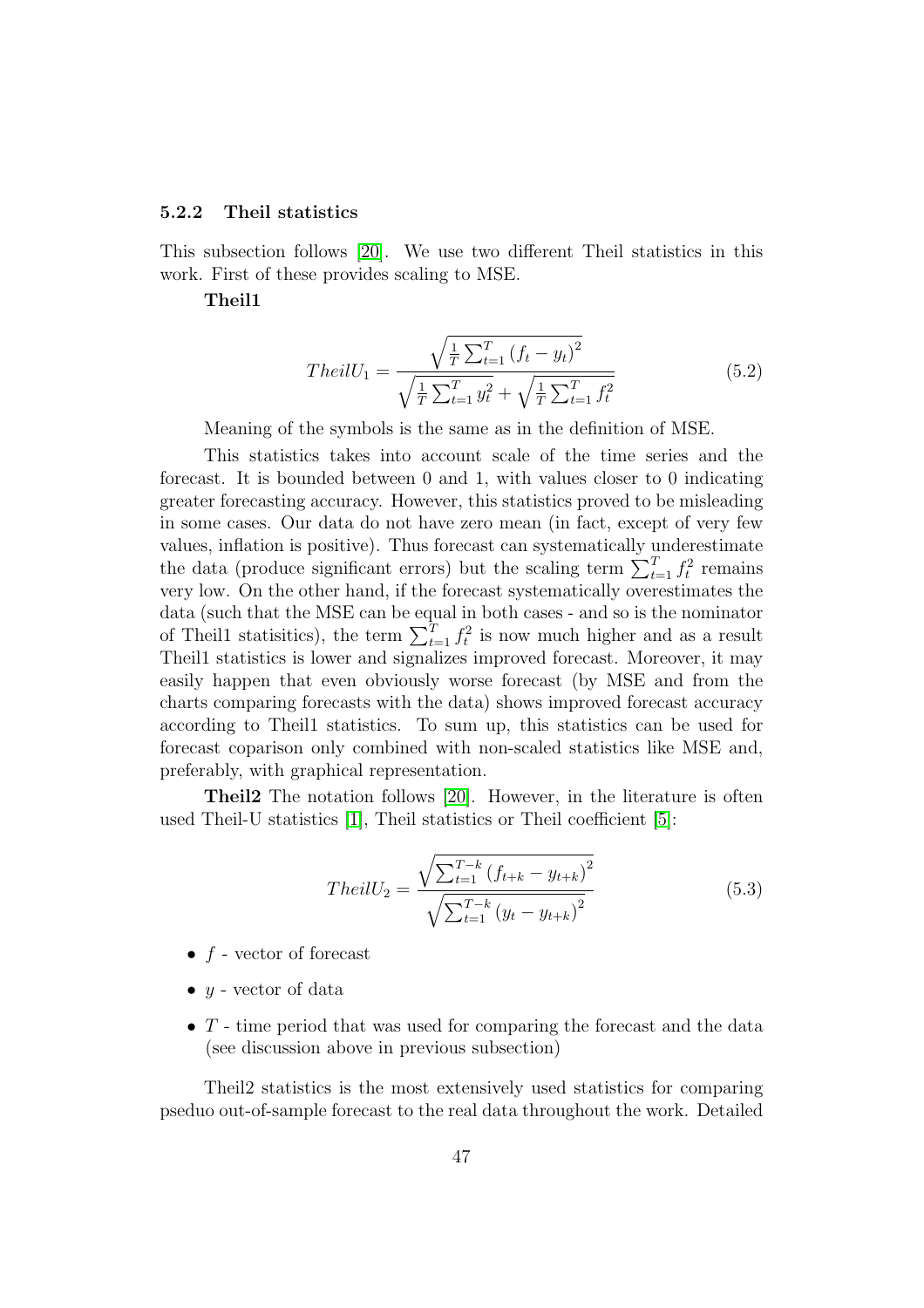inspection shows that in the nominator we find again square root of MSE. In the denominator is square root of errors of random walk (steady state) forecast. Theil2 statistics thus compares given forecast to potential random walk forecast.

The lower is the value of the Theil2 statistics, the better is the forecast. '0' represents exact forecast. '1' describes forecast that is the same accurate as random walk forecast. Values lower than '1' signalize that forecast is better than steady state forecast, on the other hand, values higher than '1' signalize that the forecast is worse than the random walks forecast, thus quite useless.

Theil2 statistics allows for comparison between the forecasts until the potential random walk forecast remains unchanged (e.g. for one forecasting horizon). However, comparison betwen the forecasts is problematic when we also change random walk forecast (change forecasting horizon, truncate the data,...). It cannot then be distinguished, whether given forecast improved or random walk forecast became less accurate.

### 5.3 VAR and BVAR - pseudo out-of-sample forecast

Production of pseudo out-of-sample forecast is one of the main issue of estimation procedure in this work. Generating these forecasts is almost the same for both VAR and BVAR, thus it will be described at once.

Procedure is based on two important functions from James P. LeSage's Econometric Toolbox [\[2\]](#page-78-0). These are called varf and bvarf. They compute multi-step ahead forecasts of VAR and BVAR model, respectively. The input of the functions is matrix of the data, number of lags of the model, the number of required forecasting steps and the beginning of the forecasting (usually the end of the data that are available to the model). Function bvarf also uses parameters specifying the prior of BVAR model.

The functions estimate VAR and BVAR models. Multi-step forecasts are computed for all variables of the estimated model. Forecasts are produced by chain procedure up to given horizon. Each step of the forecast is written in the output (the 12th row of this forecast is the one year ahead forecast from the end of the data, when employing monthly data). Thus if we want e.g. 12 steps ahead forecast we need to compute all the forecasts up to 12 and then we use only the last one.

I programmed two new functions varpred and bvarpred based on the two preprogrammed. These functions are intended to compute vector of pseudo out-of-sample forecast for given forecasting horizon. Procedure is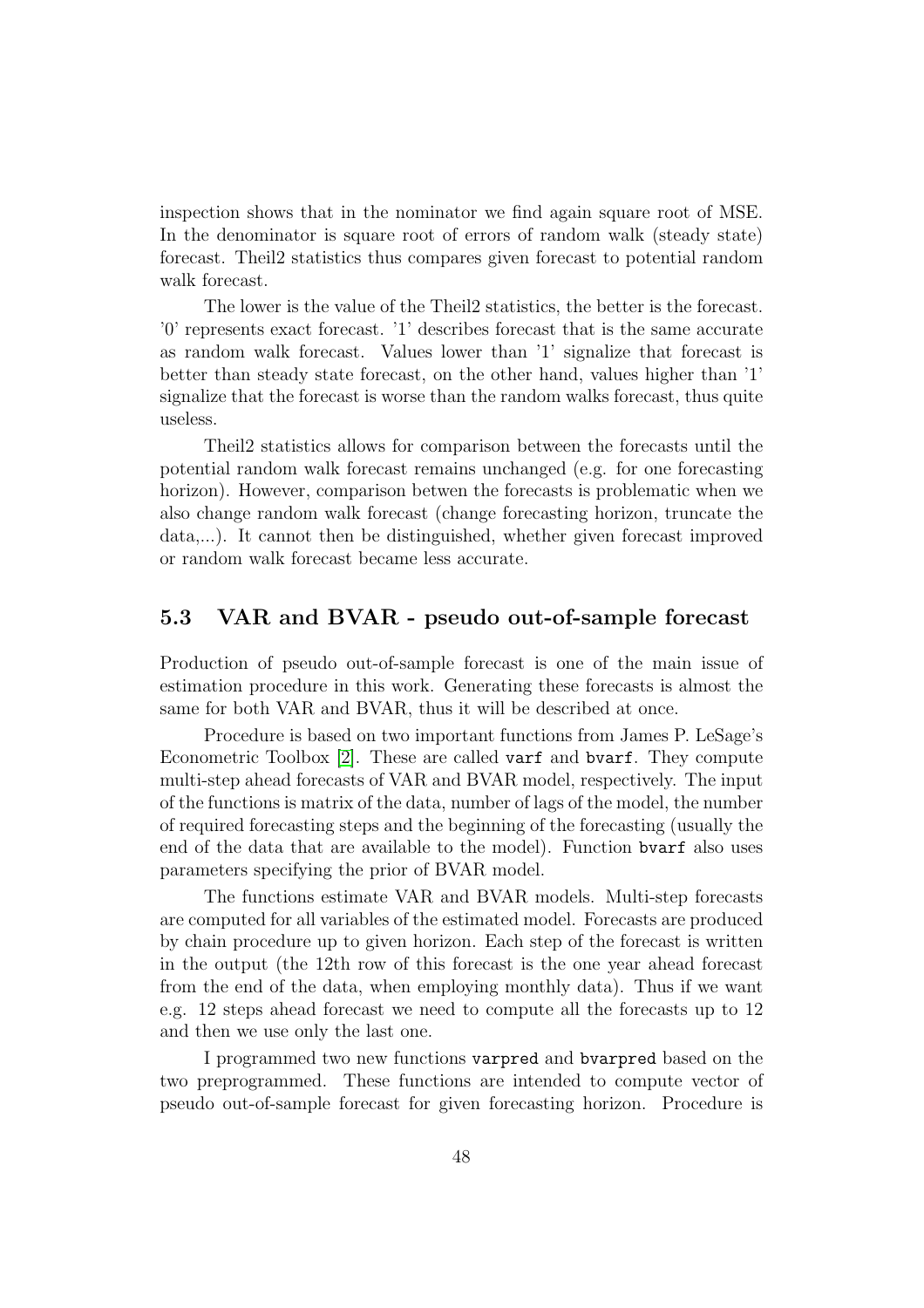multi-step. The function varpred takes some part of the data (e.g. first half) and let the function varf compute forecasts up to the given forecasting horizon. varpred function then saves the last value (row) of the forecast, because this is the forecast for given horizon. Then one more value (row) of the data is added (procedure moves one step forward), model is again reestimated (!), and next forecast is computed (by varf function). Procedure moves up to the end of the data (in fact only up to  $k$  steps before the data end, so even the last forecast can be compared to the last value of the data). The result is vector of the forecasts, computed for given forecast horizon.

Finally, this forecast vector is compared to the data and values of MSE and both Theil statistics are computed. Vector of forecasts is also used in graphical representation.

## 5.4 VAR and BVAR - finding good predictors

Procedure that is described in previous section can be used after the predictors of inflation are chosen. Following procedure describes how to choose predictors according to their forecast accuracy.

Procedure is a straightforward generaliztaion of previous functions varpred and bvarpred. We use these functions whose input is given matrix of data (inflation plus chosen predictors) and output is, among others, Theil2 statistics. Newly programmed functions varpredn and bvarpredn use parameter  $n$  that defines how many variables should be included in the VAR or BVAR model (including inflation). Functions also use all the data that are available[2](#page-49-0) . Functions generate all the combinations of predictors (according to the parameter n and number of used time-series) and produce the matrix of corresponding data for each combination. Functions varpred and bvarpred are consequently used for each generated data matrix and the forecast accuracy statistics are saved along with the corresondent choice of the predictors. Finally, predictors combinations are sorted with respect to Theil2 statstics. As a result we get MSE and Theil statistics and the correspondent predictors for the best models according to Theil2 statistics.

<span id="page-49-0"></span><sup>2</sup>The more time-series we use, the longer is the computational time. This might be substantial limit to the amount of used time-series. In our case we needed to divide the data to halves to lower the computational burden.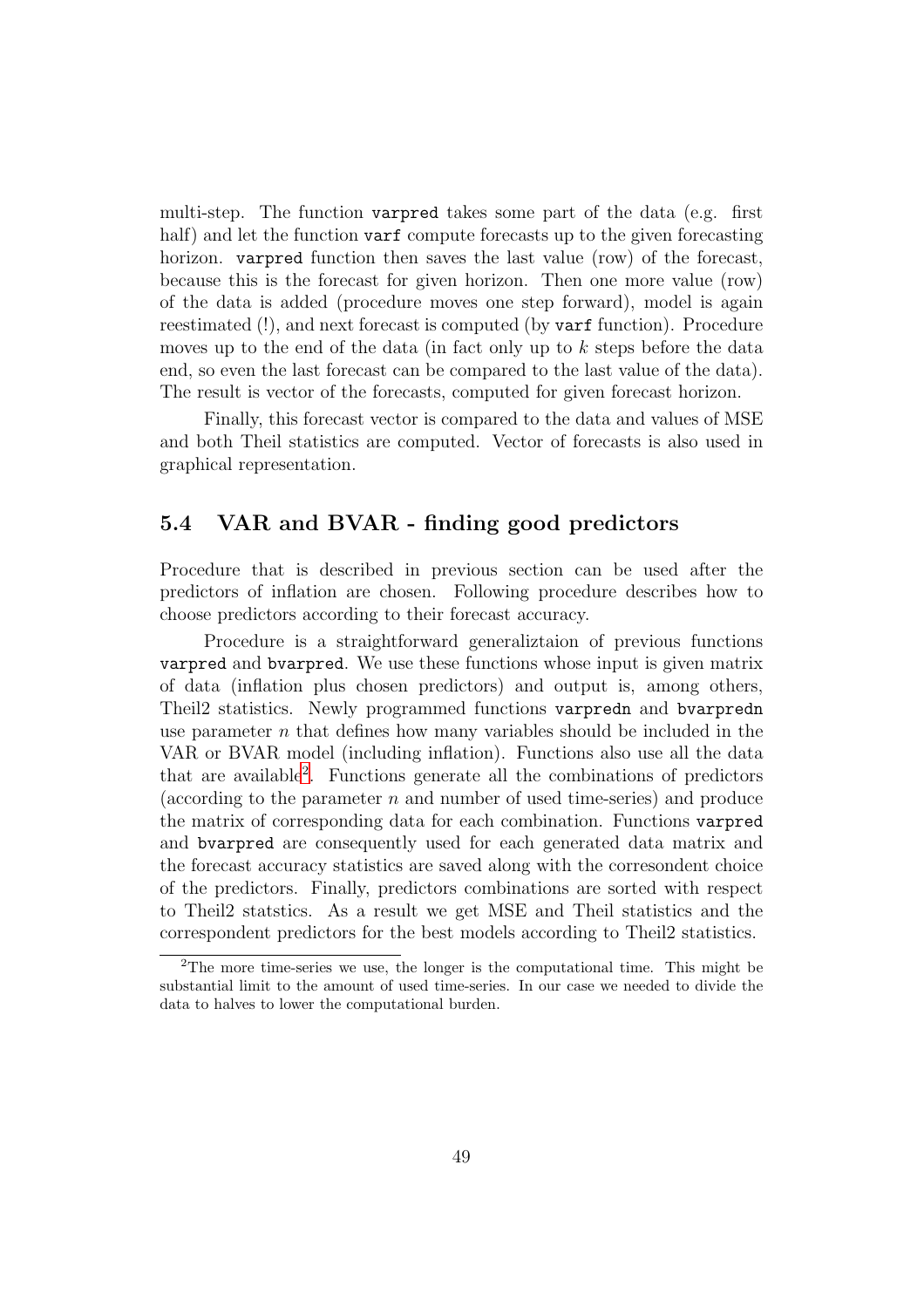## 5.5 Turning points

I programmed two additional function to analyze further the quality of the forecast. Function tp analyze whether the forecast is able to find turning points in the data.

Let us have vector of data y. We define upturn of y at  $t$  if true:

$$
y_{t-2} > y_{t-1} > y_t < y_{t+1} < y_{t+2}
$$
\n
$$
(5.4)
$$

downturn of series  $y_t$  is then defined by:

$$
y_{t-2} < y_{t-1} < y_t > y_{t+1} > y_{t+2}.\tag{5.5}
$$

The definition allows that the trend of the data can be changed (if the change is not direct) without measuring the turning point. On the other hand, we can measure the turning point and the data do not show any long-term change in the trend. Turning points analysis must always be accompanied by graphical representation.

Function tp is designed to find all the turning points in the data  $y$ and then to find out whether turning point (of the same kind) is present also in the forecast. However, forecast usually hardly predicts the turning point exactly at the same date (especially when employing monthly data). That is why we add parameter q that can be manually set. If  $q = 0$  then turning point of the forecast must be found exactly at the same date as the turning point in the data to be evaluated as the succesfuly found turning point. However, if  $q = 2^3$  $q = 2^3$  then turning point is eveluated to be succesfuly found even if turning point in the forecast is found up to 2 positions earlier or 2 position later.

Analyzing the turning points can be used as an additional statistics to compare quality of the forecast. However, if there are not enough turning points in the data, the results of this statistics are less useful.

### 5.6 Direction of forecast

This additional function analyses, whether forecast follow the same direction (upward or downward) as the data, over the forecasting horizon (let us say one year). Funtion analyses whether the value of the data one year ahead is lower or higher than the current value. The same is evaluated for the forecast. If the direction of the data disagrees with the forecast function

<span id="page-50-0"></span><sup>&</sup>lt;sup>3</sup>This choice we use throughout the work.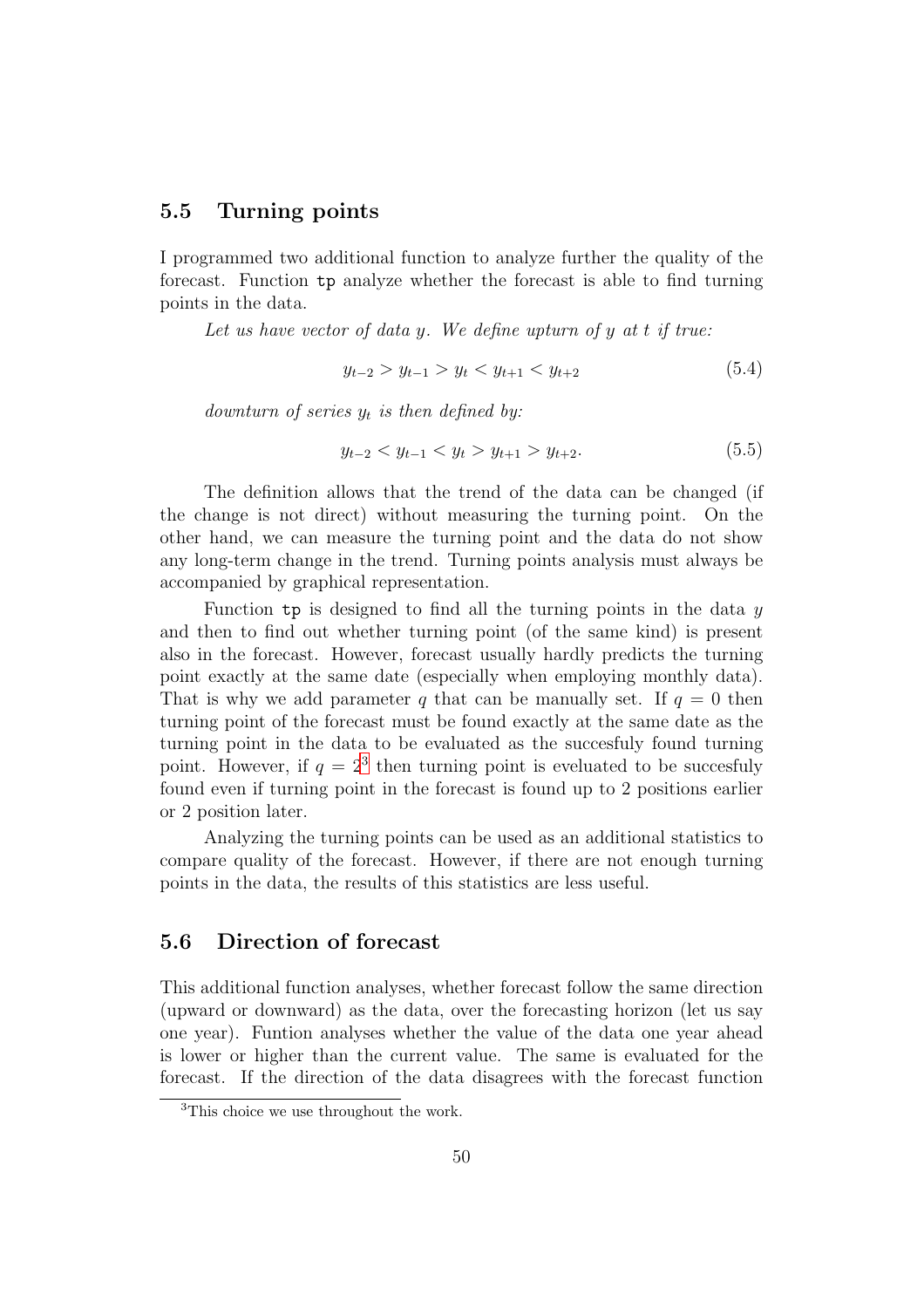adds '1' to 'wrong direction variable'. Function scans through the data. Finally, function divide its 'wrong directions' by the number of points that it has searched through. Output e.g. 0.40 means that at the 40% of the data points the one year ahead forecast is higher than is the current forecast (that have been established one year ago) but the future data value will be lower than is the current value (or vice-versa). The function always analyses only difference between two points that can be quite far from each other, thus we can hardly speak about 'slopes' of the forecast and of the data.

The best forecasts should receive the value close to zero, on the other hand, completely wrong forecast receives '1'.

### 5.7 Out-of-sample forecasts

Out-of-sample forecasts need only tiny modification of varpred and bvarpred functions. Once the model is chosen (predictors and number of lags), we can use these functions to provide the vector of the forecast. The only difference is that now (functions varpredout and bvarpredout) we use the final values of the data to compute forecast by chain rule (the end of the data were originally not used in this respect). No MSE or Theil statistics can be calculated, since we do not have any real data to be compared. The only output is then the vector of the forecasts that is as long as is the forecast horizon.

It must be noted that only the last value of the out-of-sample forecast need the last value of the data, since the forecasts are still computed on the basis of given forecast horizon.

All the programmed functions with comments about its inputs and outputs are given in the Appendix A.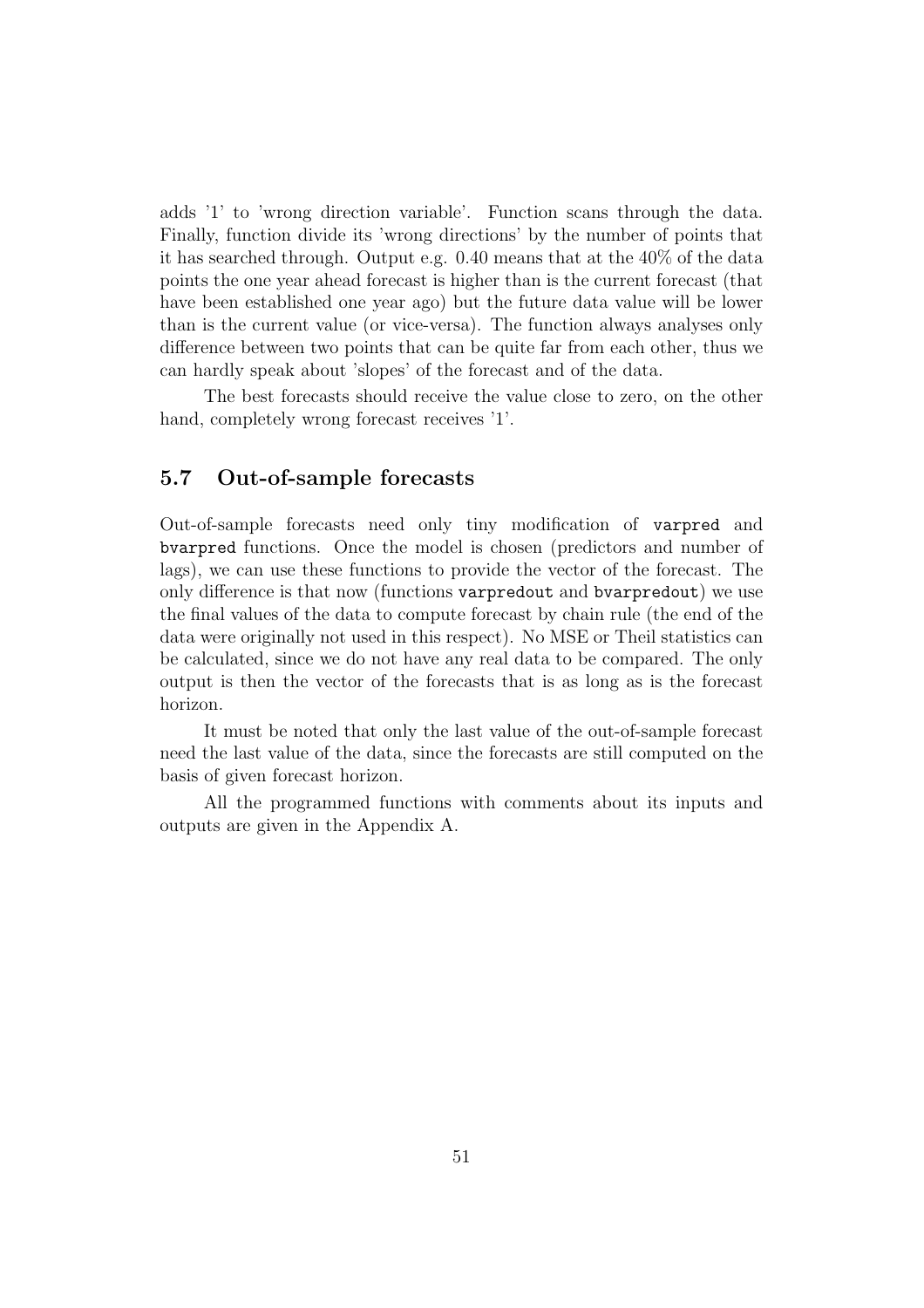# 6 Results

## 6.1 Random walk and AR model

Inflation data time series consists of 144 values, however only last 80 observations are shown in the chart [6.3,](#page-52-0) since only these last 80 values were compared with different forecasts from AR model. Previous data are left for model learning. In the figure [6.3](#page-52-0) three cycles can be seen, the first two quite indistinctive and, on the contrary, the last one longer in period and much more apparent due to outstanding amplitude. Since we have just three cycles in the data to be forecasted, we can recall the discussion of the scarcity of economic data [\[5\]](#page-78-5).

Data were tested by Ljung-Box test whether they are random. This hypothesis was rejected with p-value below computer discrimination ability.[1](#page-52-1) The rejection of random data hypothesis can be also observed form autocorrelation functions (ACF) chart [6.1.](#page-52-2) Data were also tested by augmented Dickey-Fuller test for a unit root. Hypothesis was also strongly rejected.[2](#page-52-3)

<span id="page-52-2"></span>

#### <span id="page-52-0"></span>Figure 6.3: Data

<span id="page-52-5"></span><span id="page-52-4"></span>Figure 6.4: AR - estimation

<span id="page-52-3"></span><span id="page-52-1"></span> $1\text{pValue} = 0$ ; Qstat = 534.1447; CriticalValue = 36.4150  ${}^{2}$ pValue = 0; TestStat = -3.5524; CriticalValue = -1.9428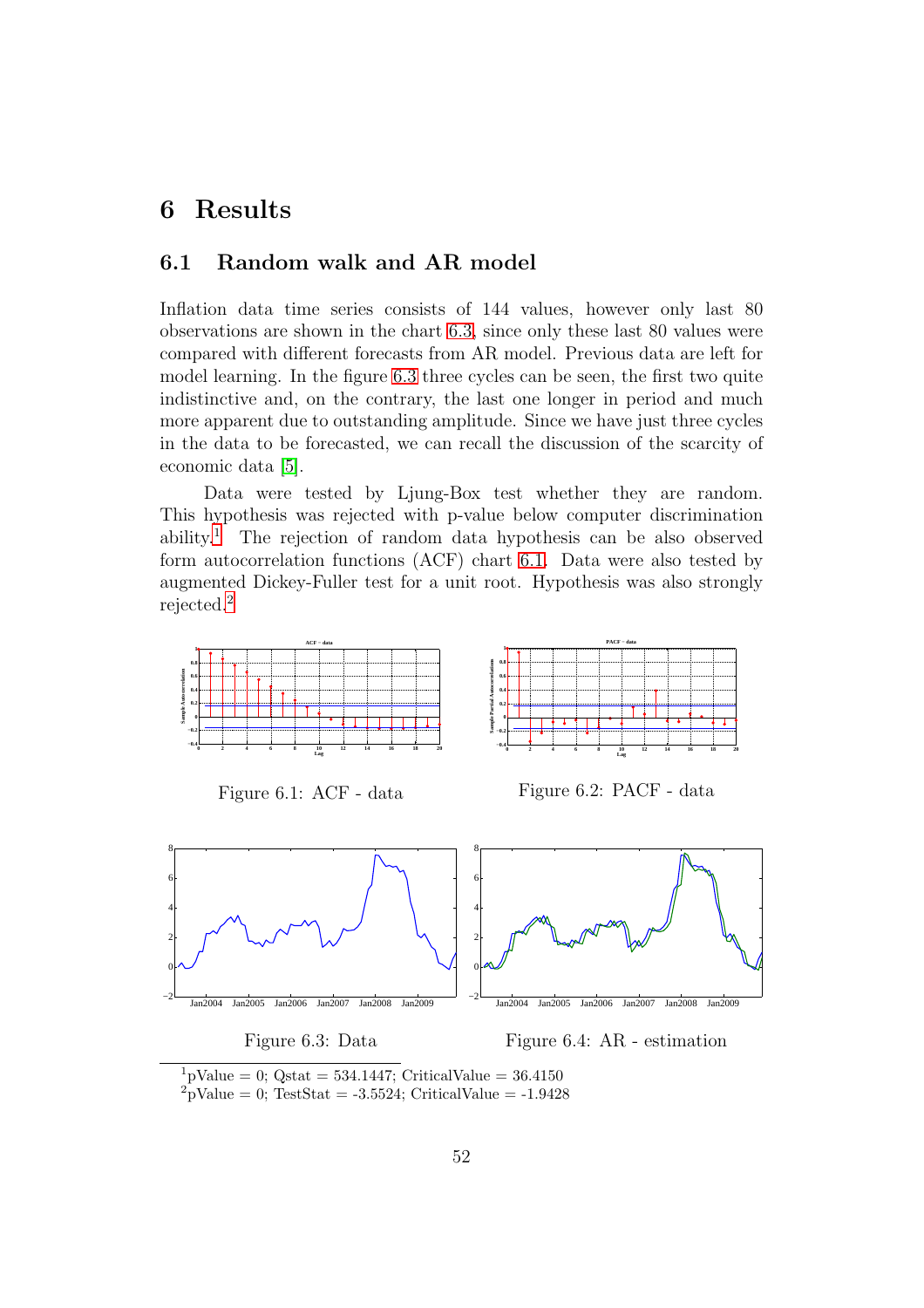Data were modeled by univariate ARMA model. Since adding MA lags did not lead to improvement in forecast accuracy, AR(3) model was finally chosen (autoregression lag according to Akaike criterion, choice is confirmed by the chart of partial autocorrelation function - figure [6.2\)](#page-52-4). Values, which can be estimated by the model using step-by-step calculation, are shown in figure [6.4](#page-52-5) along with the data (blue line - data, green line - estimate, for more detailed legend - see below).[3](#page-53-0)

Residuals of this model were again tested by Ljung-Box test. Hypothesis that the residuals are random was again rejected<sup>[4](#page-53-1)</sup>, however autocorrelation functions charts for both residuals (figure [6.5\)](#page-53-2) and squared residuals (figure [6.6\)](#page-53-3) do not show any autocorrelation effects remaining, except of some seasonality in residuals at one year period.

Due to no clear corellations remaining in the squared residuals, GARCH analysis was not undertaken.



<span id="page-53-2"></span>Figure 6.5: ACF -  $r$ 

<span id="page-53-3"></span>Figure 6.6: ACF -  $r^2$ 

Vector of forecasts was estimated from AR(3) model by chain rule. Forecast was compared to the data in means of MSE and both Theil statistics. Values of two additional functions (concerning turning points and correct direction of forecast) were also calculated. Results are compared to steady state naive forecast (Random Walk - RW) and summarized in table [6.1.](#page-54-0) Numbers 3, 12 and 24 reffer to forecasting horizon of one quarter, one year a two years, respectively.

Direct comparison between Random Walk and Autoregressive model is given by figures [6.7](#page-55-0) to [6.12.](#page-56-0) In these figures (and all other similar figures) we skip legend since it would worsen the readability, so the legend is given now and for all:

• blue line - data (always the same values)

<sup>3</sup>This calculated values from the AR(3) model can be regarded to as one step forecast  $(k = 1).$ 

<span id="page-53-1"></span><span id="page-53-0"></span> $^{4}$ pValue = 0.0048; Qstat = 45.6736; CriticalValue = 36.4150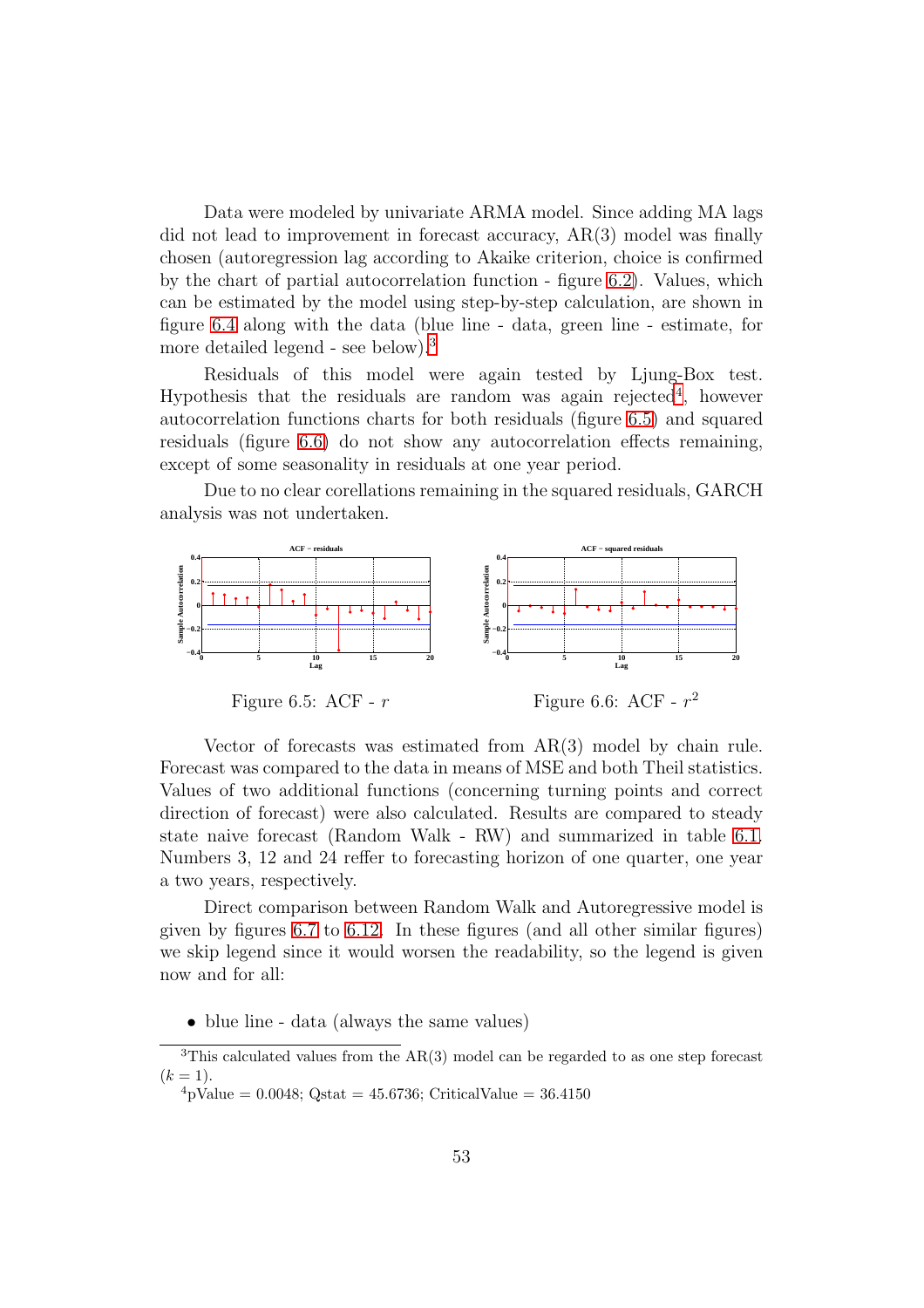| Model   | MSE              | Theil1                      | Theil2               | Turns                       | Directions |
|---------|------------------|-----------------------------|----------------------|-----------------------------|------------|
| $RW-3$  | 1.3658           | 0.1770                      |                      | $\cup$                      | 0.39       |
| $RW-12$ | $ 9.1068\rangle$ | 0.4584                      |                      | $\mathcal{D}_{\mathcal{L}}$ | 0.85       |
| $RW-24$ | 7.1524           | 0.4404                      |                      | $\left( \right)$            | 0.68       |
| $AR-3$  | 1.1734           | $\mid$ 0.1722 $\mid$ 0.9263 |                      | $\Omega$                    | 0.42       |
| $AR-12$ | 7.1944           | 0.5029                      | 0.8881               | 2                           | 0.85       |
| $AR-24$ | 7.9378           |                             | $0.6597 \mid 1.2767$ |                             | 0.64       |

<span id="page-54-0"></span>Table 6.1: RW and AR models results

- green line forecast FOR given time (no matter at what time it had been generated)
- vertical axis percentage change on the same period of the previous year of consumer price index (CPI) - provided by OECD Stats
- horizontal axis time in months (period under consideration slightly changes among different models and horizons)

It is clear that RW forecasts only shift the data curve by given number of steps forward (this is the steady state forecast - the inflation after 12 months will be the same as it is today, figures [6.7,](#page-55-0) [6.9](#page-56-1) and [6.11\)](#page-56-2). AR model estimates the data quite succesfully (fig. [6.4\)](#page-52-5), on the other hand, it is not particularly suitable for forecasting, since it improves RW forecast just slightly (figs. [6.8,](#page-55-1) [6.10\)](#page-56-3), and sometimes not even that (fig. [6.12\)](#page-56-0).

Using the figures we may provide some discussion to the results in table [6.1.](#page-54-0)[5](#page-54-1) Concerning Theil2 statistics, RW obviously returns value of '1'. AR-3 and AR-12 models are better than the RW, whereas AR-24 is significantly worse. Moer over two counterintuitive results can be identified.

Firstly, Theil1 statistics is lower (better) for RW-12 than for AR-12, but MSE is much higher (worse). The reason can be explored by looking at appropriate charts [\(6.9,](#page-56-1) [6.10\)](#page-56-3). RW-12 is worse forecast (especially in the end of the observed period), that is why MSE is high, however, RW-12 forecast is generally higher (containing higher values) comparatively to AR-12, which usually underestimates the real data. As a result scaling factor in Theil1

<span id="page-54-1"></span><sup>5</sup>We remind that the lower MSE the better the forecast. The same holds for both Theil statistics. Theil1 statistics is bounded between '0' and '1'. Theil2 compares forecast to steady state forecast (this benchmark is represented by '1'). The higher value of turning points statistics (maximum is 5) the better turning point prediction. The lower direction statistics the better the forecast follows the slope of the data (bounded between '0' and '1').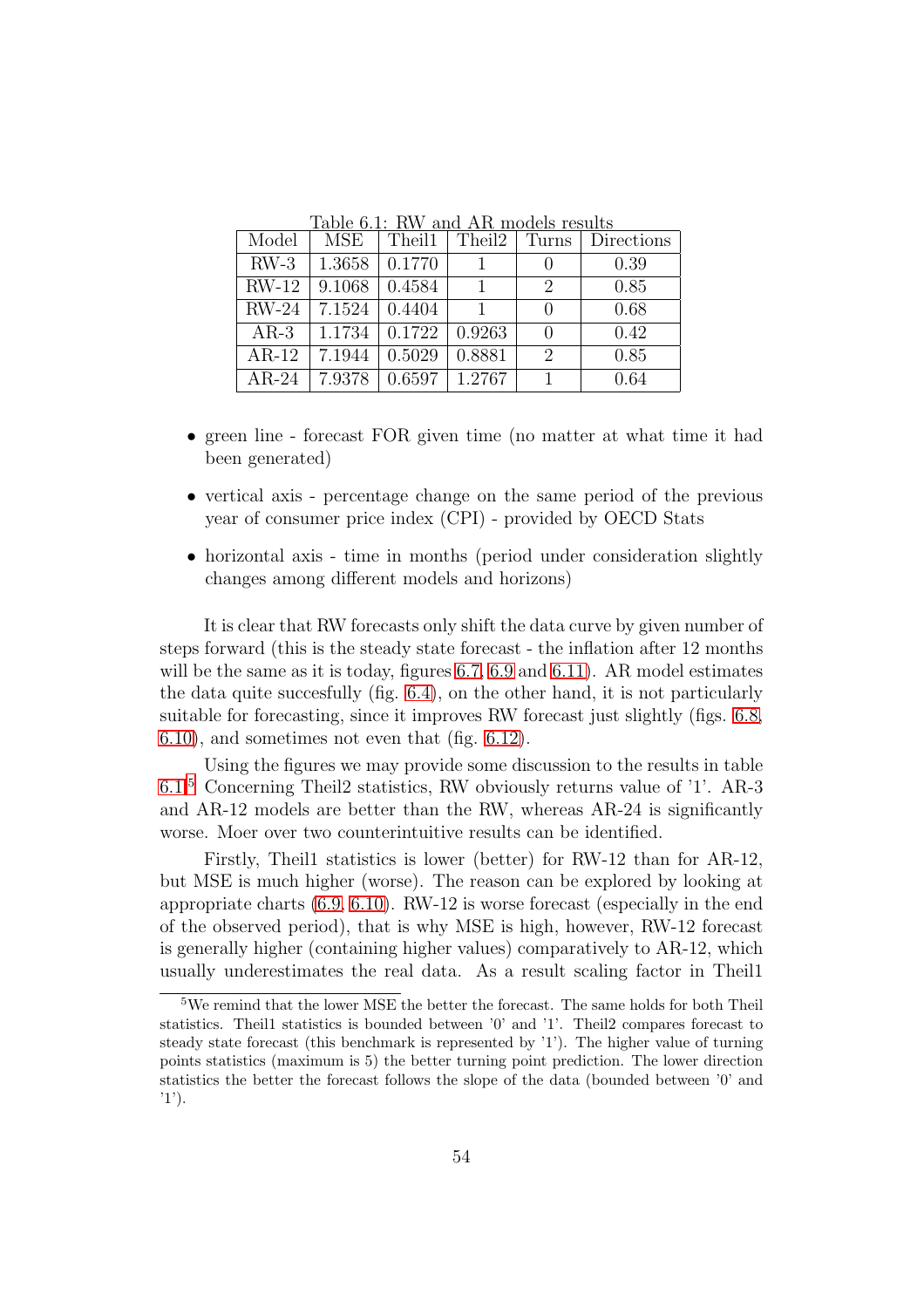statistics is higher in the case of R-12 and resulting statistic value is lower, signalizing better forecast. This supports discussion in section [5.2.2](#page-47-0) that Theil1 statistic must be taken into account with a great care.

Secondly, Theil2 statistics is better for AR-12 model than for AR-3. The reason lies in fact in RW models. RW-3 is still quite succesful, thus the basis of comparison is better (the denominator of Theil2 statistics is  $\text{low}$ )<sup>[6](#page-55-2)</sup>. On the other hand, RW-12 forecast is poor. As a result AR-12 shows bigger improvement with respect to RW-12 than AR-3 to RW-3. Hence, it must be always taken into account that value of Theil2 statistics depends heavily on how succesful is the random walk forecast. The accuracy of RW forecast must be considerd also in the discussion of results of VAR and BVAR models represented by Theil2 statistics.

Concerning the turning points, there are only 5 turning points in the data, two downturns and three upturns. Two turning points were identified by both RW-12 and AR-12 (one upturn in the beginning of the data and one downturn in the middle). However, these findings were just fortunate. Identified turning points in the forecast represent only local change of the slope instead of long-lasting change in trend. The only conclusion is that this statistics (having only 5 turning points in the data) does not say much about forecast accuracy in the mean of prediction of turning points.

We can non-surprisingly conclude from the second additional statistics, that one quarter forecast follows the direction of the data best. However, interesting is very poor performance of one year ahead forecast. High value of this statistics alerts that forecast moves often in the opposite direction than the data. This can be confirmed from the charts [6.9](#page-56-1) and [6.10.](#page-56-3) Forecast and the data seem to be in antiphase for both RW-12 and AR-12 models. This is no longer true for 24 steps ahead forecasts and thus the statistics 'directions' improves.



<span id="page-55-2"></span><span id="page-55-1"></span><span id="page-55-0"></span> ${}^{6}$ The square root of MSE of RW models is in fact the denominator in Theil2 statistics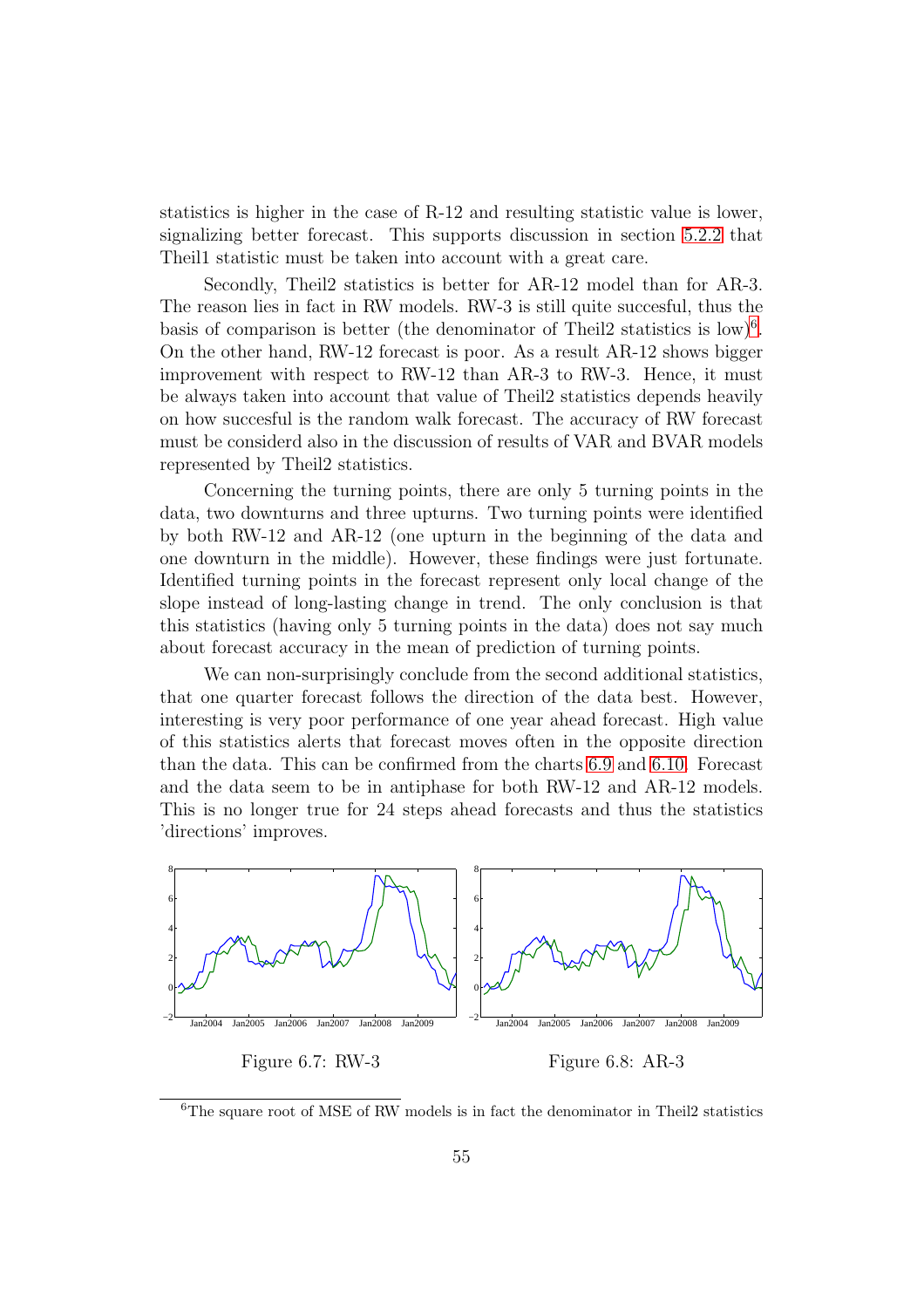<span id="page-56-1"></span>

<span id="page-56-3"></span><span id="page-56-2"></span><span id="page-56-0"></span>To conclude, AR model does not provide accurate forecasts and, moreover, it does not markedly improve Random walk forecasts (in fact AR forecast is even worse under 24 steps horizon). This section also covered the principles of presentation of the results that will be kept throughout the chapter.

# 6.2 VAR and BVAR

This section covers the most important results of this work - results from both VAR and BVAR modeling. Results are divided according to forecasting horizon. However, first we describe the estimation procedure, discuss the optimization of BVAR models and comment out-of-sample forecasts.

### 6.2.1 Estimation procedure

First we use functions described in methodology to find the best predictors according to the Theil2 statistics. We use only second half of the forecast and the data for the comparison.<sup>[7](#page-56-4)</sup> First half is devoted only to learning of

<span id="page-56-4"></span> ${}^{7}p = 0.5$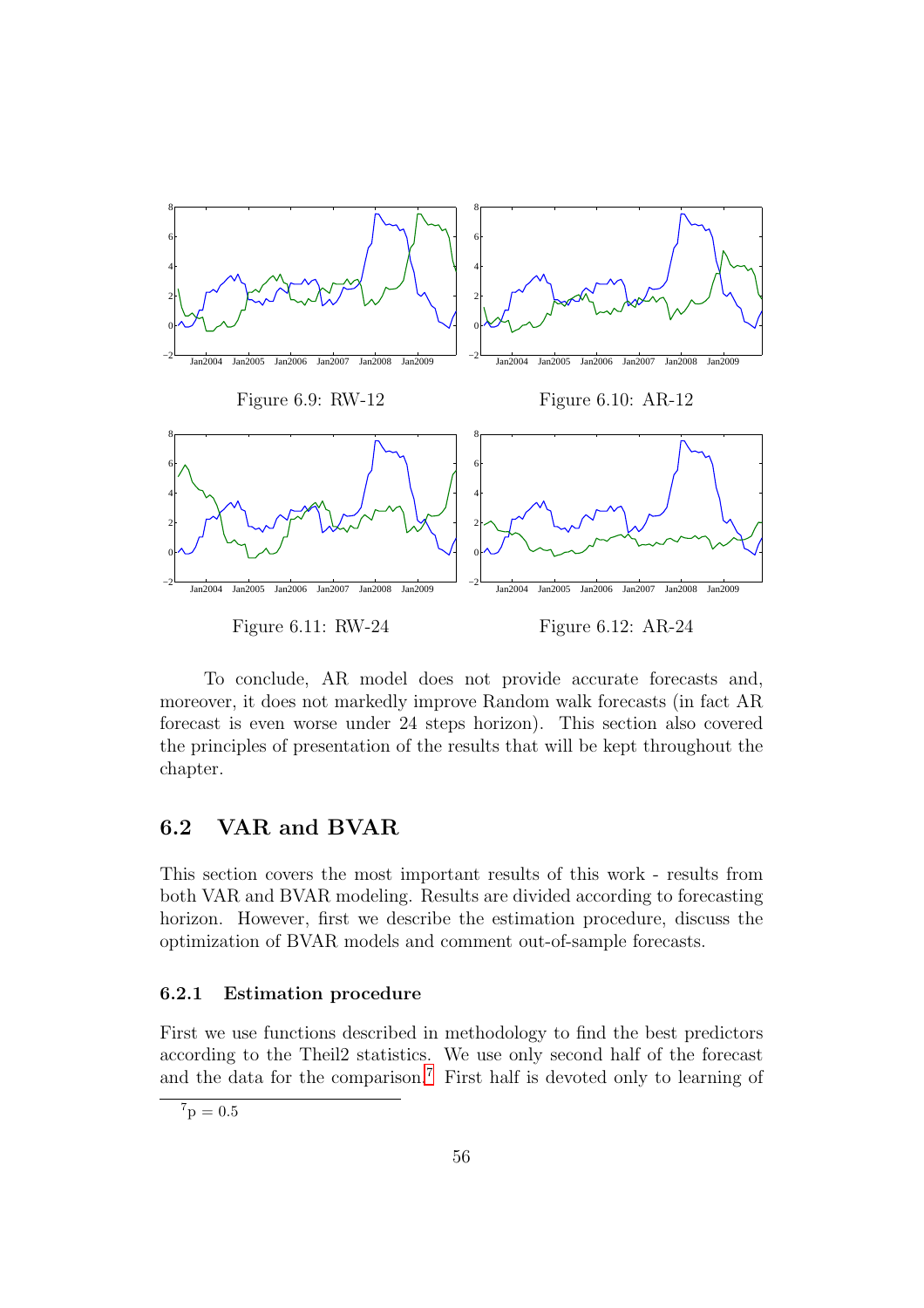the model. (When we compute the Theil2 statistics, the truncated sample is furthermore shortened by the number of forecasting steps. Data that are used for comparison in the case of two years forecast horizon are thus too short. That is why we use 70% of the data for the comparison in this case.)

Unfortunately, due to computation burden, it is impossible to analyse all 79 time series at once<sup>[8](#page-57-0)</sup>. Data set was thus divided into two groups<sup>[9](#page-57-1)</sup>. In the first half we chose ten best predictors, according to the procedure described in the next paragraph. These time series were then added into second half and the search for best predictors was repeated.

This time consuming procedure was undertaken simultaneously for both VAR and BVAR models (the sets of best predictors were very similar for both types of models). We considered models with up to three dependent time series (equations in  $VAR$ )<sup>[10](#page-57-2)</sup>. Bigger models would have allowed much more combinations of the predictors and thus computational burden would have rised substantially. The procedure was, of course, repeated absolutely separately for each forecasting horizon. Number of lags was also varied during the estimation procedure (best forecast accuracy has been usually found with 3 to 5 lags). Finally, top ten predictors were identified.

Detailed analysis was performed among this reduced dataset, employing bigger models (arbitrarily big, e.g. including all ten time series) and concerning the stability of the respective models. Reduced data were produced for this reason. Data were shortened from the beginning by 12 and 24 values, respectively. Thus the learning sample differed significantly. It might have been more accurate to delete some data from the period where forecast is already compared to data, however, too short data would have been then left for the forecast comparisons. Anyway, some models proved to be unstable even after this slight change, whereas others remained in top rated models. These stabile models were then chosen (with optimized number of lags) as the best VAR and BVAR models for each forecasting horizon. The results of these models are shown separately for each horizon and are denoted by numbers (VAR2, BVAR2).

#### 6.2.2 Optimization of BVAR models

BVAR models were further optimized in order to get improved forecast by adjusting the parameters defining the variances of the priors. Parameters were optimized 'manually' one by one and forecast was always immediately

<sup>8</sup>Will be significantly improved by using more powerful computer in future work

<span id="page-57-2"></span><span id="page-57-1"></span><span id="page-57-0"></span><sup>9</sup>Division follows the data availability, as discussed in the chapter Data  $10_{\rm n} = 3$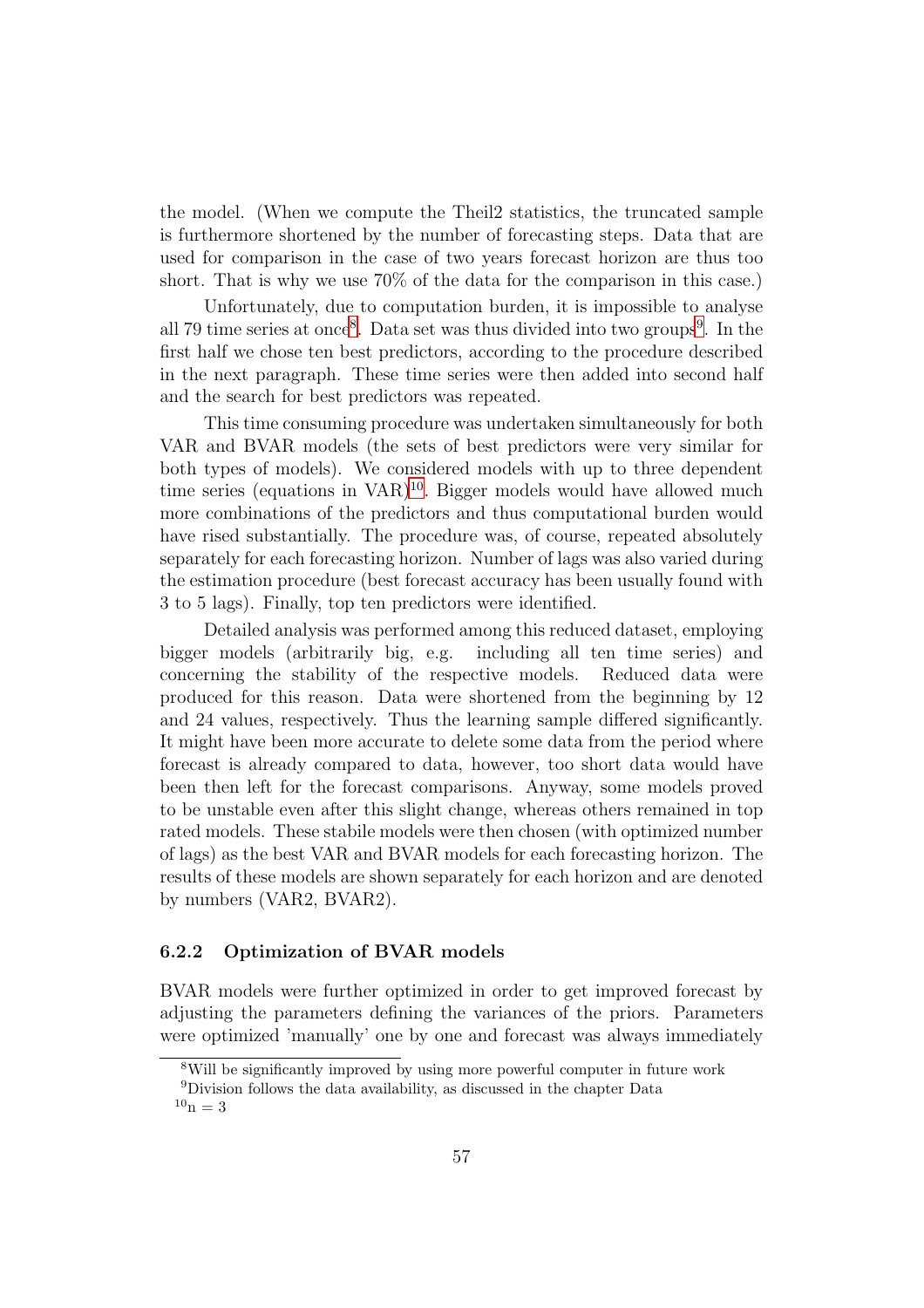computed. Optimization continued until change of single parameter did not provide improved forecast (according to Theil2 statistics). This procedure, of course, does not necessarily find global extreme (the most accurate forecast). However, forecast accuracy does not vary dramatically when we fine tune the final parameters. It is also checked, whether it is not advantegous to use different number of lags with new parameters (if so, then parameter optimization must be undertaken again with new number of lags). Optimized BVAR models are denoted by letter 'b' (e.g. BVAR2b) and optimized parameters of prior variance are shown along with used lags. Used predictors are the same as in the correspondent non-optimized model.

#### 6.2.3 Out-of-sample forecasts

The out-of-sample forecast is computed in the same manner as pseudo out-of-sample forecast. Only such data are used that were available 3 (or 12 or 24) months before the declared forecast. Thus we need all the data (up to December 2009) only for the last value of each forecast.

Forecasts are also compared to inflation forecasts of Czech National Bank (CNB). CNB provides its forecast that are based on the percentage change on the same period of the previous year of the consumer price index. This time series is measured by Czech Statistical Office. However, the methodics of the Czech Statistical Office is obviously (see table [6.2.4\)](#page-62-0) different from OECD methodics.<sup>[11](#page-58-0)</sup> Hence, CNB forecast is only partially comparable to provided forecasts.

One and two years forecasts can be compared to real data in the future. Such real-time experiment will allow for decision, which models are stable over time. However, all models seem to underestimate inflation in years 2010 and 2011, at least when compared to CNB forecasts.[12](#page-58-1)

Following three sections concerning three forecasting horizon are organized as follows. First we revise the predictors that are used by all the models concerning given forecast horizon. Predictors for each model and the number of lags are then presented. Models are enumerated (e.g. VAR2 and BVAR2), the same number for both VAR and BVAR means that the same predictors were used for both. Optimized BVAR parameters are also given. Subsequently the table with forecasting comparison results is shown. Finally, out-of-sample forecasts are provided. Some comments on the results are provided continuously.

<sup>11</sup>Notes on the methodics can be found on the webpages of both institutions www.czso.cz; www.oecd.org.

<span id="page-58-1"></span><span id="page-58-0"></span><sup>12</sup>Some more comments are provided in the chapter Discussion.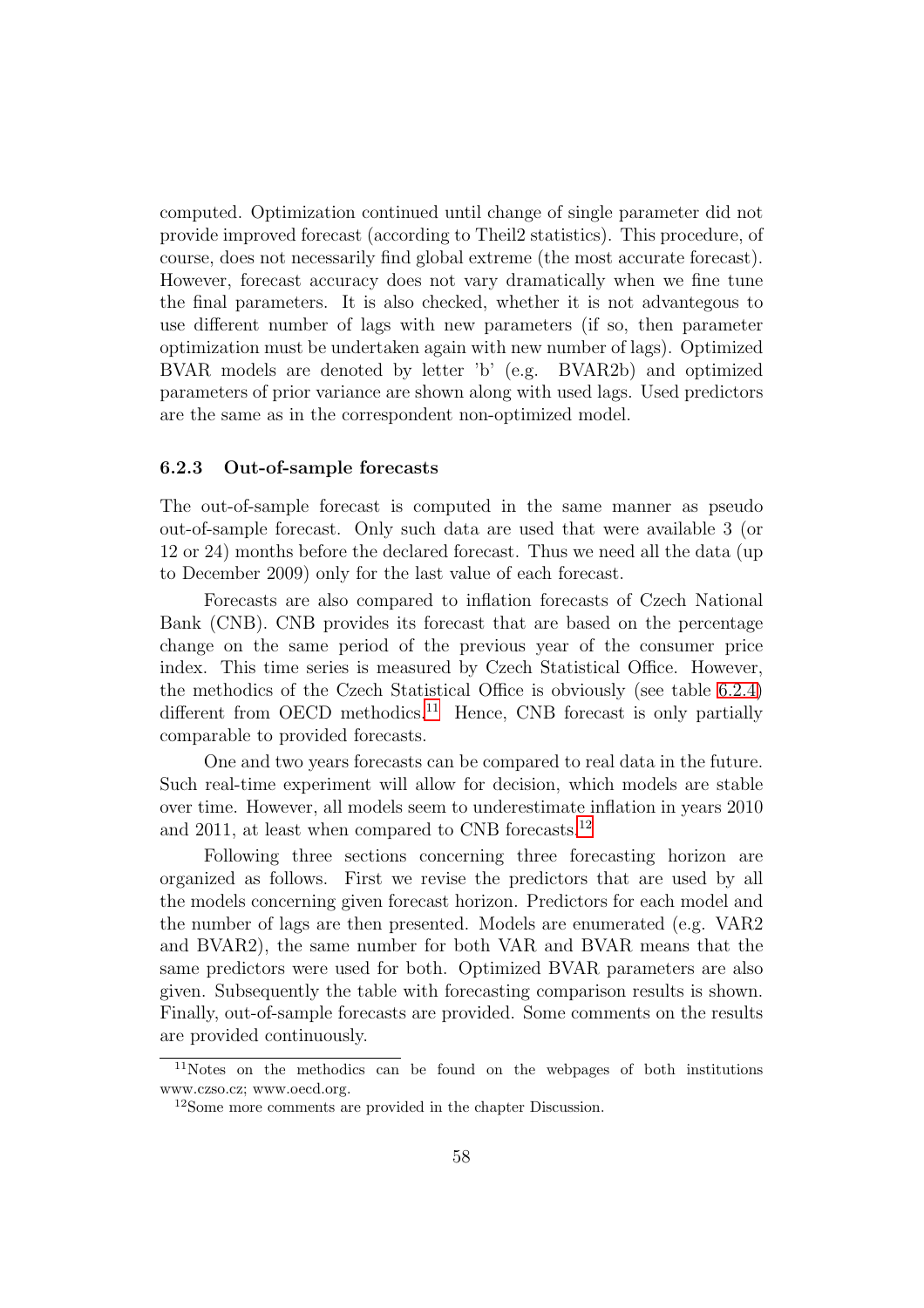#### 6.2.4 Forecasting horizon - one quarter

For this horizon, three different combinations of parameters were chosen. First combination consists of three time series (except of inflation series) and other two consist of four predictors (in fact three from the first model and one more added predictor in each of these subsequent models). Altogether we used 5 different predictors<sup>[13](#page-59-0)</sup>.

- Share price provided by OECD, belongs to financial indicators, national all-share price index, based on arithmetic average of the closing daily values
- Leading indicator provided by OECD, belongs to cyclical indicators, composite indicator formed by aggregating a variety of component indicators, designed to provide qualitative information on short-term economic movements
- Volume of sterilisation provided by CNB, belongs to monetary policy factors of sources of the monetary base, end of month position
- Exports of goods and services provided by  $CZSO<sup>14</sup>$  $CZSO<sup>14</sup>$  $CZSO<sup>14</sup>$ , belongs to national accounts
- Consumer prices food provided by OECD, consumer price index comprising only food as a product group

It is of particular interest that no GDP measure appeared in these top five indicators, nor in the top ten (from national accounts only export have appeared). Moreover no measure of interest rate is present (e.g. PRIBOR), not speaking about unemployment at all. Broad money measure appeared in the top ten as well as business confidence. Appearance of cyclical indicator is not accidental at all - all the succesful models used some cyclical indicator. This is also proved by forecasting with one year horizon.

Following three combinations of parameters led to succesful model in both VAR and BVAR variants, BVAR models were subsequently optimized.

VAR1 (lags - 4), BVAR1 (lags - 6), BVAR1b (lags - 5)

<span id="page-59-0"></span><sup>13</sup>Details on each precictor can be found on the webpages of OECD and CNB, depending on the origin of particular time series.

<span id="page-59-1"></span> $14$ Data are collected (calculated) by Czech statistical office (CZSO) and published also through time series databaze ARAD that is run by CNB.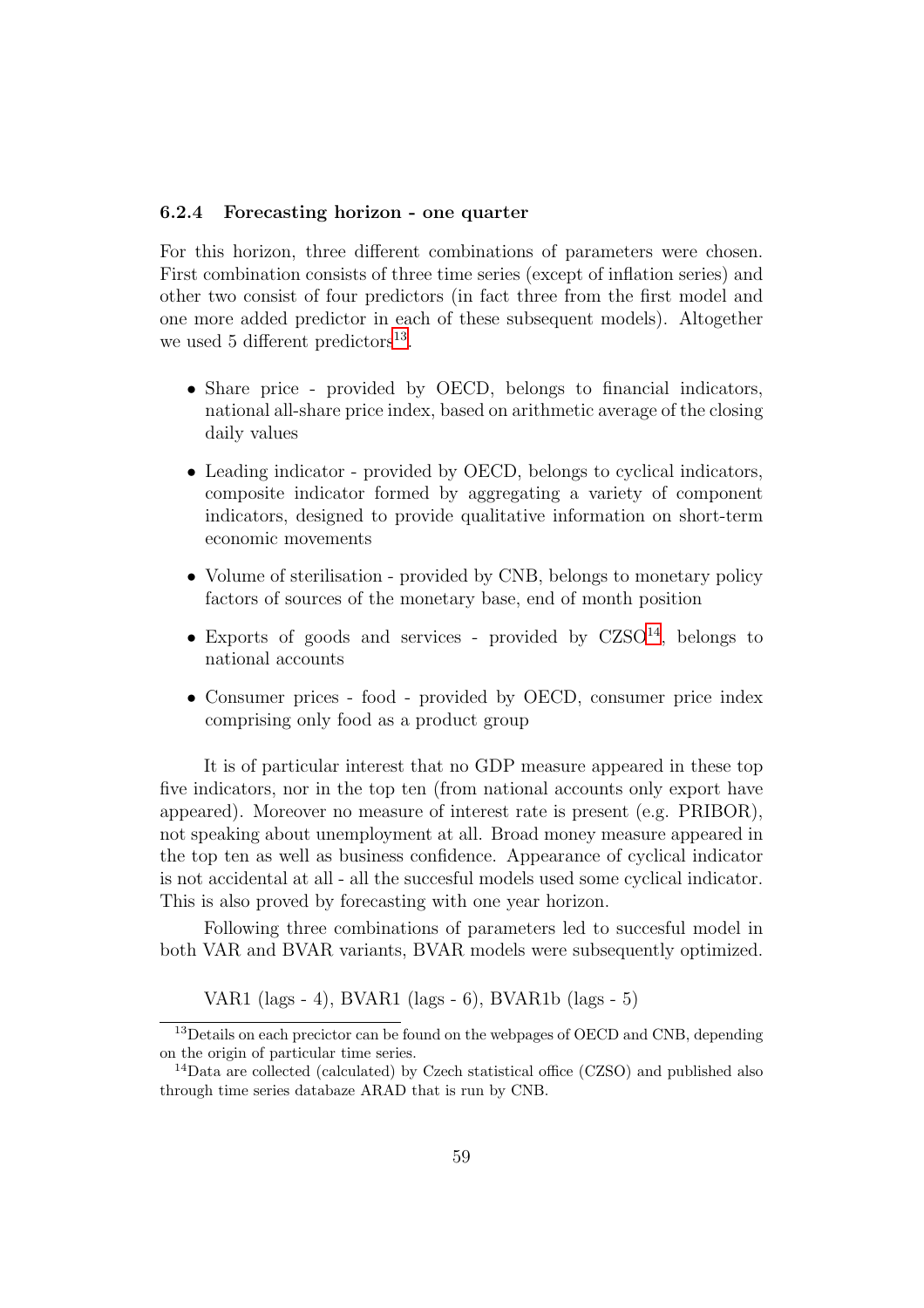• predictors: Share price, Leading indicator, Volume of sterilisation

VAR2 (lags - 4), BVAR2 (lags - 7), BVAR2b (lags - 5)

• predictors: Share price, Leading indicator, Volume of sterilisation, Exports of goods and services

VAR3 (lags - 4), BVAR3 (lags - 7), BVAR3b (lags - 5)

- predictors: Share price, Consumer prices food, Leading indicator, Volume of sterilisation
- BVAR1b parameters:  $\theta=0.5, \, w=1$  ,  $\phi=1^{15}$  $\phi=1^{15}$  $\phi=1^{15}$
- BVAR2b parameters:  $\theta = 0.5$ ,  $w = 1$ ,  $\phi = 1$
- BVAR3b parameters:  $\theta = 0.5, w = 1, \phi = 1$

We must note that optimized parameters define bigger variance than the default and this means loosening the prior. Improved forecast is thus reached when the BVAR is less restricted, this may signalize that the assumptions of the prior are not perfectly fulfiled by the time series under consideration (as it is partly suggested by Augmented Dickey-Fuller test).

| Model               | <b>MSE</b> | Theil1 | Theil2 | Turns            | Directions |
|---------------------|------------|--------|--------|------------------|------------|
| VAR1                | 0.8917     | 0.1361 | 0.7845 | $\left( \right)$ | 0.31       |
| BVAR1               | 1.1220     | 0.1537 | 0.8828 | 1                | 0.34       |
| BVAR1b              | 0.8941     | 0.1377 | 0.7857 | $\theta$         | 0.31       |
| VAR <sub>2</sub>    | 0.9181     | 0.1355 | 0.7904 | 3                | 0.31       |
| BVAR <sub>2</sub>   | 1.1178     | 0.1486 | 0.8872 | 0                | 0.33       |
| BVAR <sub>2</sub> b | 0.9262     | 0.1365 | 0.8055 | 3                | 0.34       |
| VAR <sub>3</sub>    | 1.0368     | 0.1481 | 0.8466 | 1                | 0.39       |
| BVAR <sub>3</sub>   | 1.1303     | 0.1537 | 0.8881 | 1                | 0.36       |
| BVAR <sub>3</sub> b | 0.9472     | 0.1422 | 0.8164 | 3                | 0.40       |

<span id="page-60-1"></span>Table 6.2: VAR and BVAR results - one quarter

Few conlcusions can be made from the results in the table [6.2.](#page-60-1) Firstly, BVAR in its default specification is always worse than the VAR. Secondly,

<span id="page-60-0"></span><sup>&</sup>lt;sup>15</sup>It might be worth to repeat the default values:  $\theta = 0.1, w = 0.5, \phi = 1$ .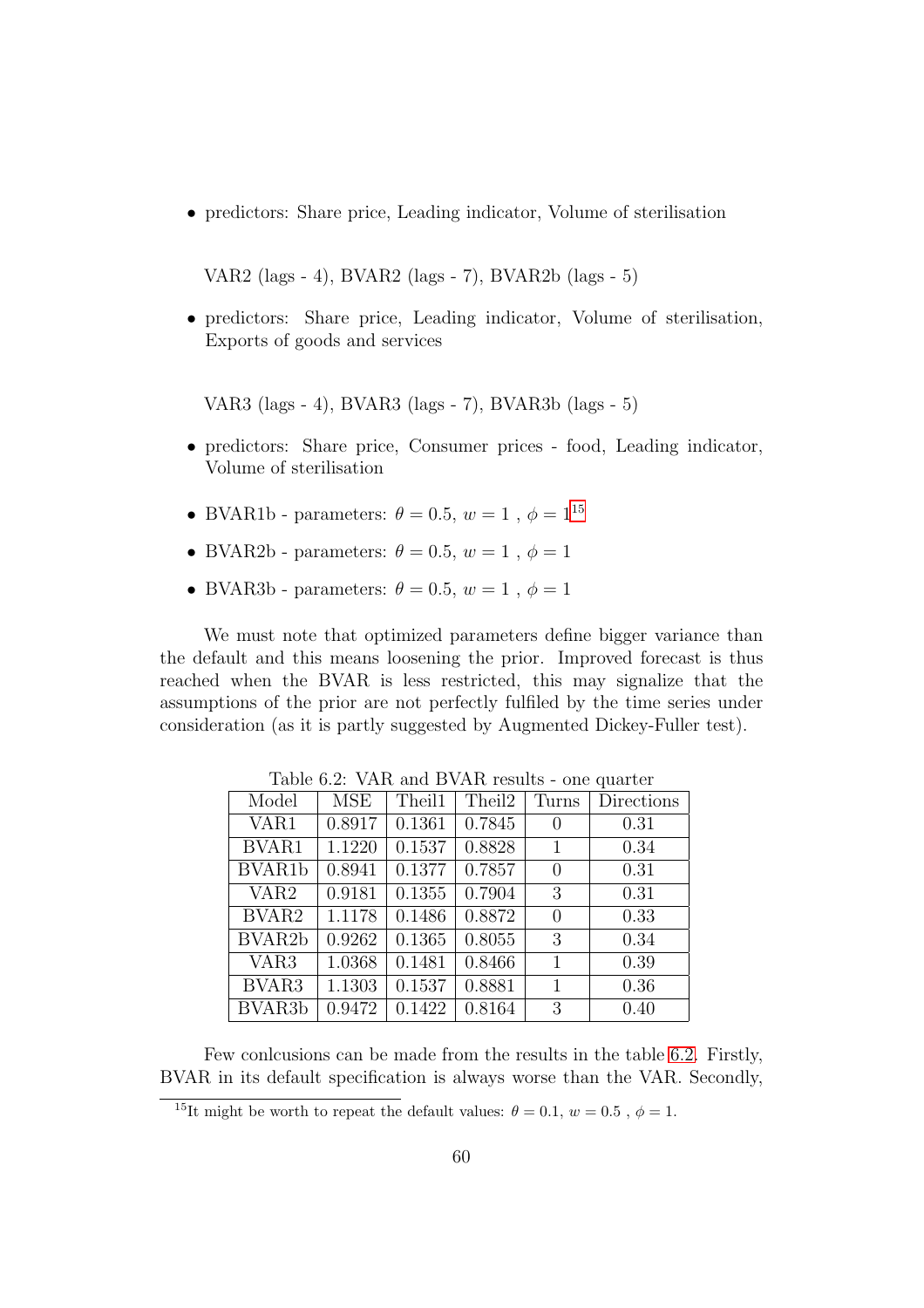

<span id="page-61-0"></span>Figure 6.15: VAR3-3

once BVAR parameters are adjusted, BVARs reach the VAR models in forecast accuracy. Further we can state that turning points are found with more often by models that show generally better prediction ability (does not hold for VAR1 model). No clear consideration can be made about the accuracy of directions of the forecast (the third group of models falls out slightly worse).

It must also be noted that bigger models did not outperform these (quite) small in the forecast accuracy (not even in the BVAR form, which is quite surprising if not disappointing). **However, the most** important result is that VAR and BVAR models (under improved specification) clearly outperformed autoregressive and random walk models at one quarter forecasting horizon. This can be observed from both the table [6.2](#page-60-1) and the figures [6.13](#page-61-0) to [6.21.](#page-62-0)

Out-of-sample forecasts of particular models can be compared from the table [6.3.](#page-63-0) Only data up to December 2009 are used. Data from the first quarter 2010 that are already provided by OECD and CNB (in fact by CZSO) are added in table [6.3.](#page-63-0) OECD inflation measurement is probably heavily influenced by rise of the excise duty by January 2010, which affected mainly fuel prices. Data by CNB does not show any inflation jump in the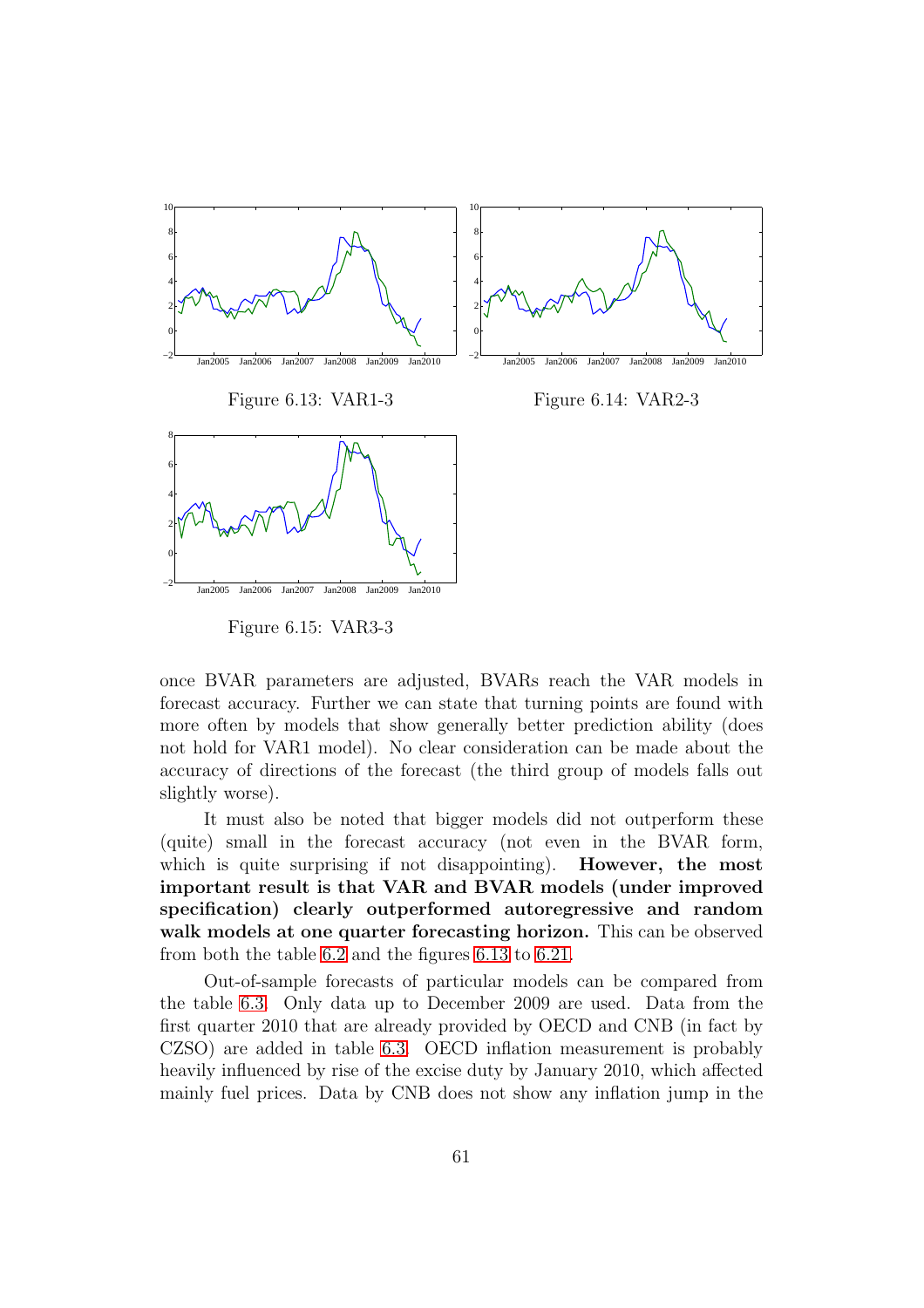

<span id="page-62-0"></span>beginning of the year.

It is clear that our forecasts follow decreasing trend from the end of the used for two months further. In fact the most restricted models (BVAR without adjustment) show the lowest decrease below zero inflation. However, forecast for the March2010 was already very good.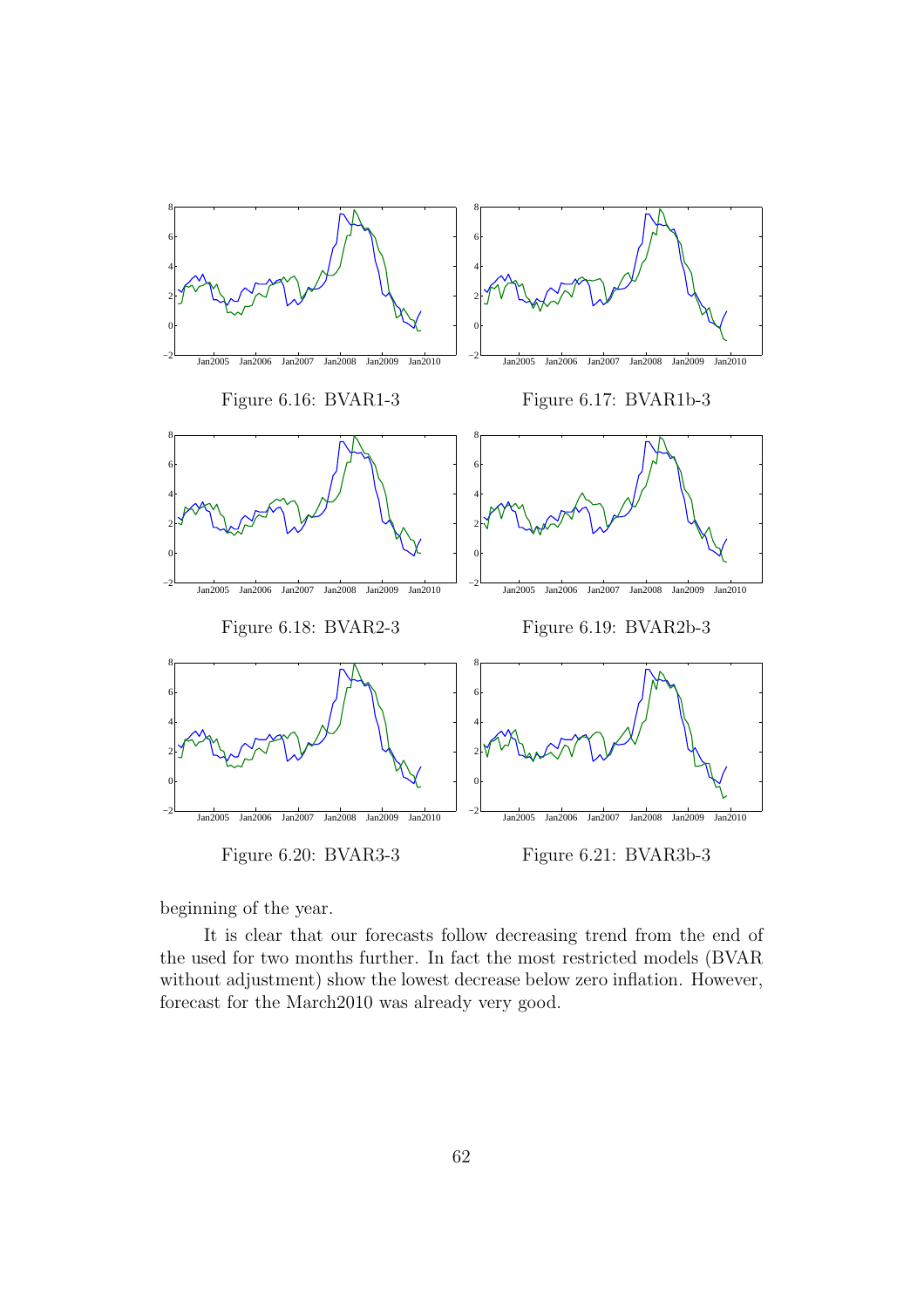<span id="page-63-0"></span>

| Table 6.3: Out of sample - one quarter |  |
|----------------------------------------|--|
|----------------------------------------|--|

| Forecast-3 | /AR1   | VAR2   | VAR3    | RVAR1  | BVAR <sub>1</sub> b |
|------------|--------|--------|---------|--------|---------------------|
| Jan2010    | $-1.3$ | $-0.9$ | $-1.0$  | $-0.4$ |                     |
| Feb2010    | $-12$  | $-1.0$ | $-1, 2$ | $-0.3$ |                     |
| Mar2010    |        |        | 0.1     | 0.6    |                     |

| Forecast-3 | RVAR <sub>2</sub> | $\rm RV\Delta$ R <sub>2</sub> h | BVAR <sub>3</sub> | BVAR <sub>3</sub> b |     |  |
|------------|-------------------|---------------------------------|-------------------|---------------------|-----|--|
| Jan2010    | $-0.1$            | $-0.6$                          | $-0.3$            | -0.9                |     |  |
| Feb2010    | $-0.1$            | $-0.7$                          | $-0.2$            | -1                  | 0.C |  |
| Mar2010    | $0.8\,$           | 0.5                             | $0.7\,$           |                     |     |  |

#### 6.2.5 Forecasting horizon - one year

For one year horizon we estimated two different VAR models (VAR1 and VAR2) and two different BVAR models (BVAR2 and BVAR3) plus adjusted BVARs. Models' labels indicate the fact that two models (VAR2 and BVAR2) use the same predictors. BVAR3 model uses five predictors, whereas others only three. BVAR variant of the VAR1 is not shown since it does not follow high forecast accuracy of its counterpart. This holds vice-versa for BVAR3 model.

We need altogether six different predictors. The sets of the predictors used with one year and one quarter horizons are completely disjoint.

- Broad money provided by OECD, belongs to financial indicators, M3 monetary aggregate, seasonally adjusted
- Order books indicator provided by OECD, belongs to business tendency and consumer opinion surveys indicators
- PRIBOR1year provided by CNB, one year PRIBOR
- Producer prices maufacturing provided by OECD, producer pice index that covers the branch of manufacturing
- Exports of goods provided by OECD, belongs to international trade, seasonally adjsuted
- Business confidence indicator belongs to cyclical indicators, collected from Business tendency and consumer opinion surveys

Order books indicator deserves further comment since it proved to be very useful, since it appeared literally in all succesful. Indicator represents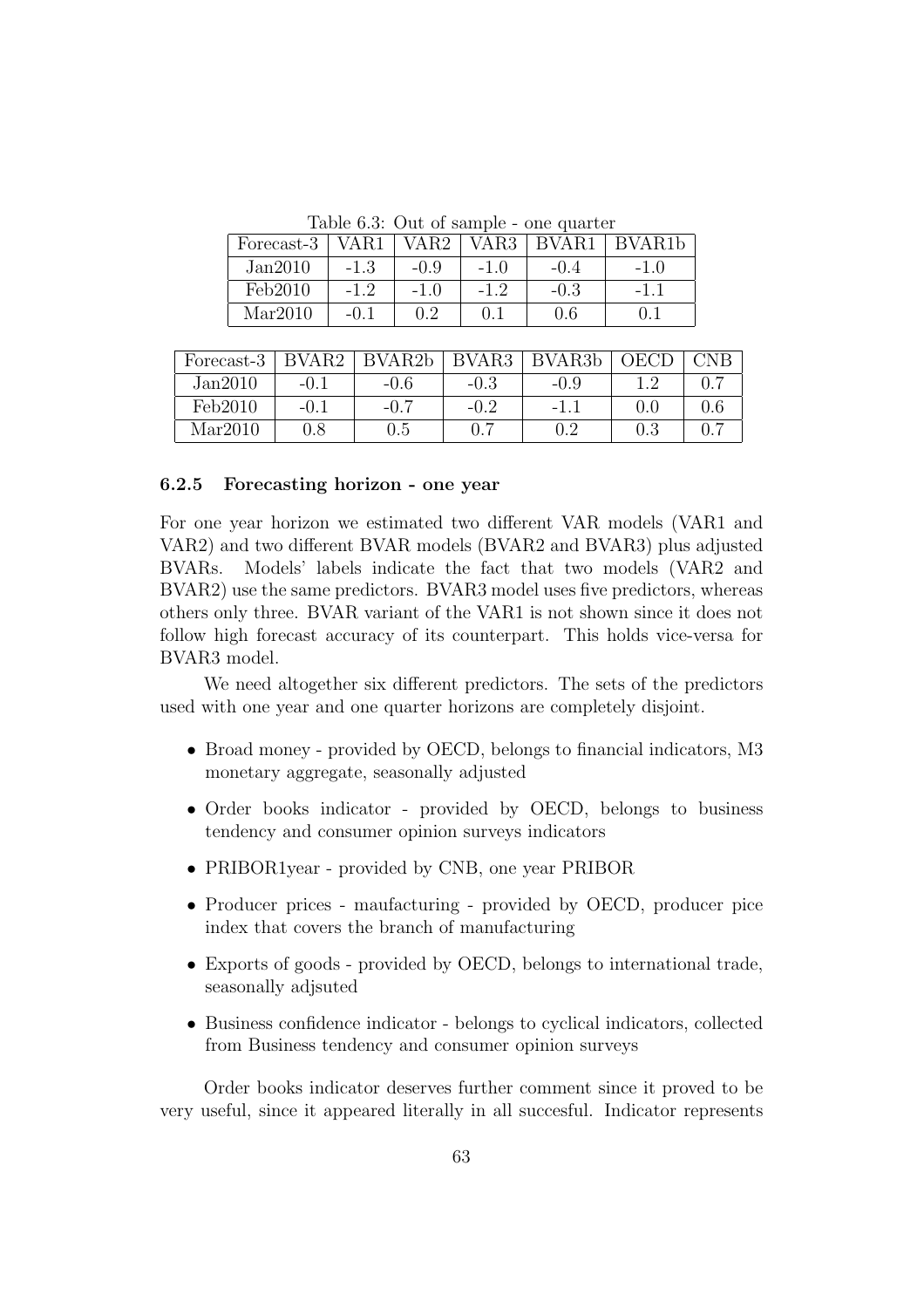data that are collected from surveys from 1100 enterprises covering 65% of total turnover in the manufacturing sector. The enterprises answer every month to the question 'Do you consider your current overall order books to be...  $+$  more than sufficient (above normal),  $=$  sufficient (normal for the season), - not sufficient (below normal)'. This indicator can be considered as future looking and important for future behavior of real economy, thus it is not surprising that it is useful in forecasting. Business confidence indicator plays similar role.

It must be again noted that no direct GDP measure neither unemployment are represeted in the top ten predictors.

VAR1 (lags  $-3$ )

• predictors: Broad money, Order books indicator, PRIBOR1year

VAR2 (lags - 3), BVAR2 (lags - 5), BVAR2b (lags - 5)

• predictors: Broad money, Producer prices - manufacturing, Order books indicator, PRIBOR1year

BVAR3 (lags - 3), BVAR3b (lags - 3)

- predictors: Broad money, Producer prices manufacturing, Order books indicator, Exports of goods, Business confidence indicator
- BVAR2b parameters:  $\theta = 0.8$ ,  $w = 1$ ,  $\phi = 5$
- BVAR3b parameters:  $\theta = 0.8$ ,  $w = 1$ ,  $\phi = 10$

BVAR parameters optimization agian call for loosening the restrictions of the prior, however in this case only for the first lag. The effect of further lags is strongly suppressed by enormous decay parameter.

From the table [6.4](#page-65-0) we can see that the best model is again of the VAR type. However BVAR3b outperformed all other VAR models in the means of Theil2 statistics. Poor peformance of RW model under one year forecast horizon allows for eminent values of Theil2 statistics. However, contrary to some results from literature [\[1\]](#page-78-6), there is no doubt that forecast performance of VAR models outperform the forecast ability of both Random walk and AR models (though some robustness and stability tests might be required to support this statement).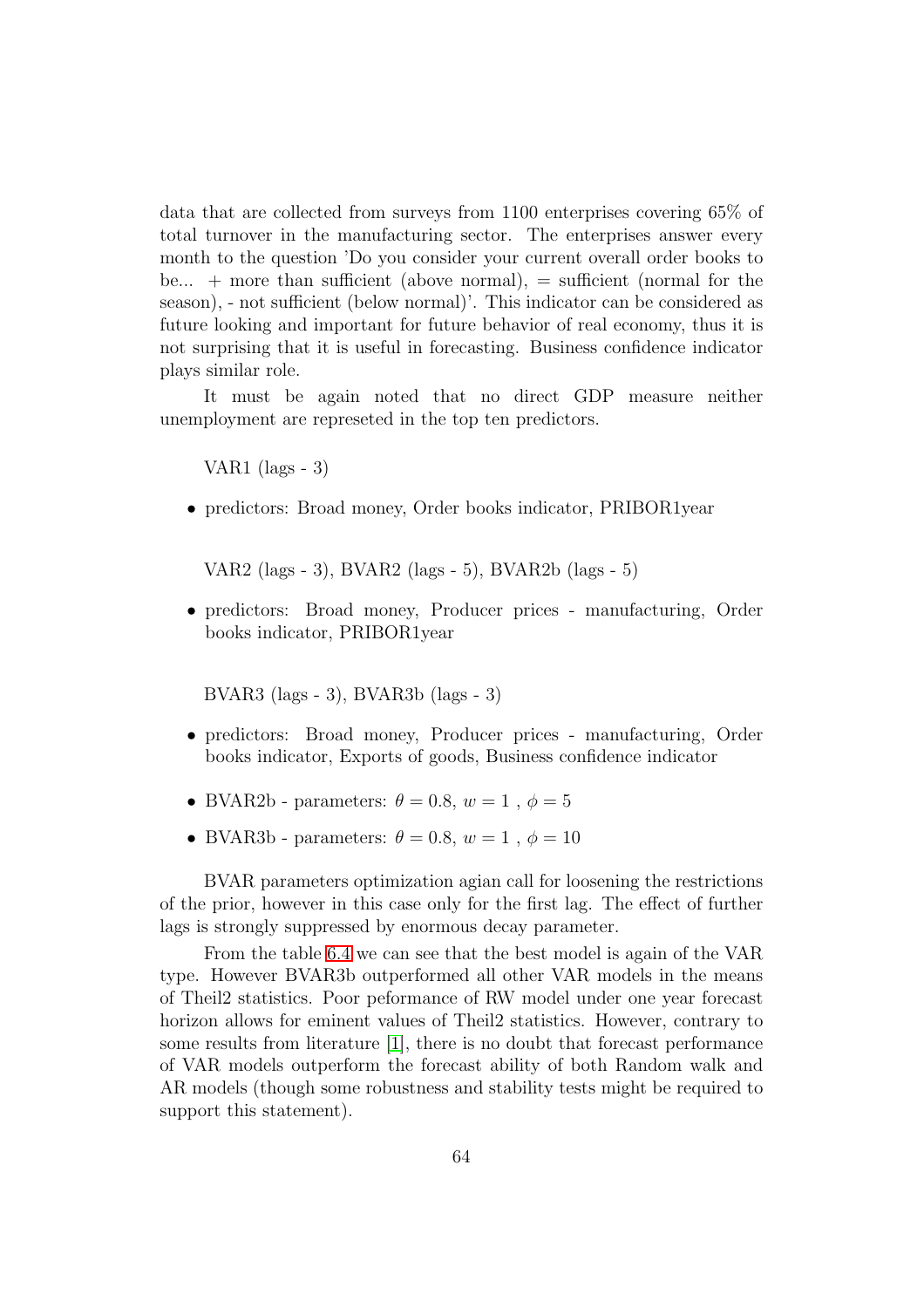|                     | Lable 0. T. VIIIt alle D VIIIt results One year |                                  |                                     |                  |            |  |  |  |
|---------------------|-------------------------------------------------|----------------------------------|-------------------------------------|------------------|------------|--|--|--|
| Model               | MSE                                             |                                  | Theil $1 \mid$ Theil $2 \mid$ Turns |                  | Directions |  |  |  |
| VAR1                | 2.4639                                          |                                  | $0.2626$   $0.4782$                 | $\left( \right)$ | 0.35       |  |  |  |
| VAR <sub>2</sub>    |                                                 | $3.4734 \pm 0.2758 \pm 0.5305$   |                                     | -3               | 0.39       |  |  |  |
| BVAR <sub>2</sub>   |                                                 | $3.7616$   0.3000   0.5780       |                                     | $\mathcal{D}$    | 0.39       |  |  |  |
| BVAR <sub>2</sub> b |                                                 | $3.3297 \mid 0.2760 \mid 0.5212$ |                                     | 3                | 0.37       |  |  |  |
| BVAR <sub>3</sub>   |                                                 | $3.7224 \pm 0.2880$              | 0.5434                              | $\mathcal{D}$    | 0.39       |  |  |  |
| BVAR <sub>3</sub> b |                                                 | $3.5454$   0.2784   0.4983       |                                     | 3                | 0.37       |  |  |  |

<span id="page-65-0"></span>Table 6.4: VAR and BVAR results - one year

It is also of interest that the best model (VAR1) did not adress single turning point in the data since all the other models found 2 or 3 out of 5. Directions statistics proves again to be quite useless.

<span id="page-65-1"></span>

From the figures [6.22](#page-65-1) to [6.27,](#page-66-0) we can observe that the forecast does not look like moved and deformed copy of the data (it was the case of one-quarter horizon). Cycles in the data seem to be at least partially forecasted (mainly by VAR1 model), however the forecasts do not catch steep decrease in the end of the data and furthermore forecasts then swing down to negative values. It is also visible that the data that are used for forecast comparison are slightly shortened due to longer forecasting horizon and the need for calculation the Theil2 statistics.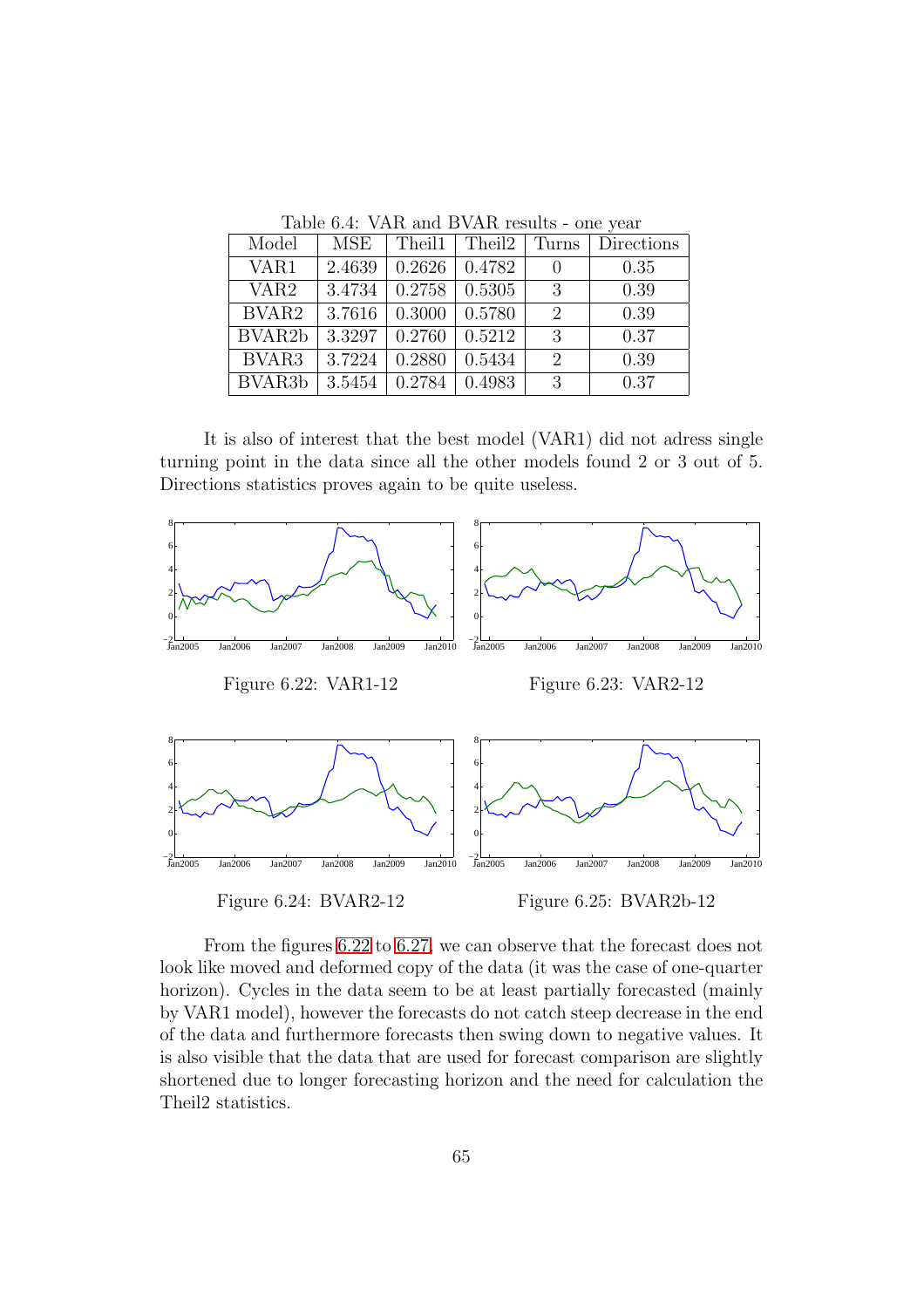

Figure 6.26: BVAR3-12

<span id="page-66-0"></span>Figure 6.27: BVAR3b-12

| Forecast-12 | VAR1   | VAR2   | BVAR2  | BVAR2b | BVAR3  | BVAR <sub>3</sub> b | CNB |
|-------------|--------|--------|--------|--------|--------|---------------------|-----|
| Jan2010     | $-0.8$ | 0.4    | 1.1    | 1.1    | $-0.7$ | $-0.6$              | 0.7 |
| Feb2010     | $-0.5$ | 0.7    | 1.0    | 1.2    | $-1.7$ | $-1.7$              | 0.6 |
| Mar2010     | $-0.6$ | 1.3    | 1.5    | 1.8    | $-0.7$ | $-0.7$              | 0.7 |
| Apr2010     | $-1.8$ | 0.2    | 0.5    | 0.4    | $-0.3$ | $-0.3$              | 0.9 |
| May2010     | $-1.6$ | $-0.2$ | 0.6    | 0.6    | $-0.2$ | $-0.2$              | 0.9 |
| Jun2010     | $-1.7$ | $-0.6$ | $-0.1$ | $-0.2$ | $-0.6$ | $-0.7$              | 0.9 |
| Jul2010     | $-1.3$ | $-0.4$ | $-0.1$ | $-0.3$ | $-0.4$ | $-0.6$              | 1.4 |
| Aug2010     | $-1.5$ | $-1.1$ | $-0.7$ | $-0.9$ | $-0.7$ | $-0.9$              | 1.9 |
| Sep2010     | $-1.4$ | $-1.2$ | $-0.9$ | $-1.5$ | $-0.7$ | $-1.1$              | 2.0 |
| Oct2010     | $-0.1$ | $-0.1$ | $-0.3$ | $-1.0$ | $-0.7$ | $-1.3$              | 2.2 |
| Nov2010     | 0.0    | 0.0    | $-0.3$ | $-1.0$ | $-0.5$ | $-1.0$              | 2.3 |
| Dec2010     | 0.2    | 0.6    | 0.4    | $-0.4$ | 0.2    | $-0.4$              | 2.1 |

<span id="page-66-1"></span>Table 6.5: Out of sample - one quarter

Table [6.5](#page-66-1) shows out-of-sample forecasts computed at one year forecast horizon (thus all the available data are necessary only for the last value of the forecast). Forecasts are also depicted in figure [6.28.](#page-67-0)

CNB forecasts are added for the comparison. First three months are already known data, next three months (up to June 2010) are monthly forecasts, however then CNB provides only quarterly forecasts. To get monthly data, we put these forecasts to the middle month of the quarter and missing values are then computed by linear interpolation between two neighbouring known values. CNB forrecasts also reflect its inflation target - 2% (see Discussion).

It is very probable that all the forecasts underestimate the future values of inflation. Models VAR2, BVAR2 and BVAR2b show the shortest swing to negative values and thus are expected to be the most succesful.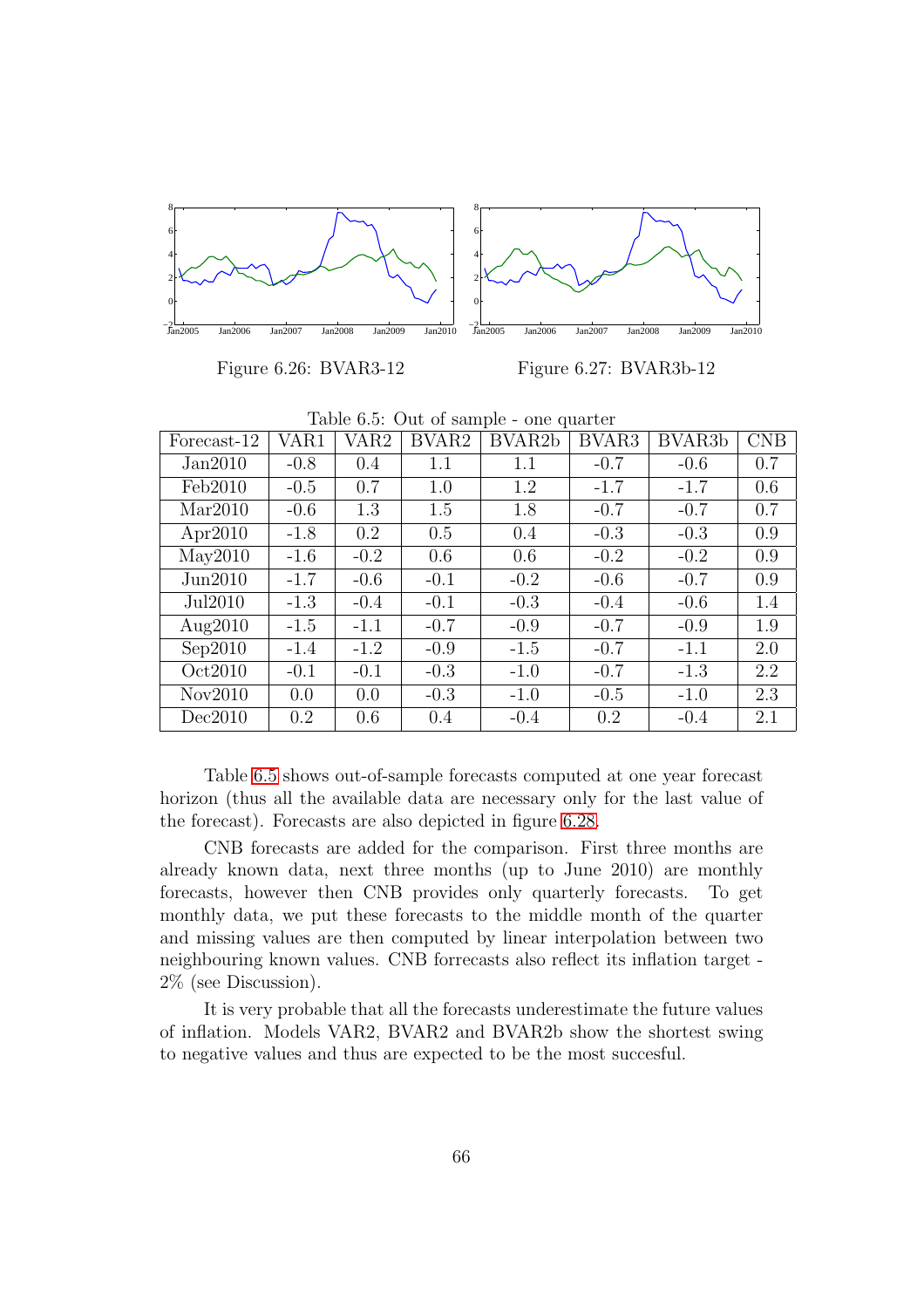

<span id="page-67-0"></span>Figure 6.28: Forecast-12

#### 6.2.6 Forecasting horizon - two years

In the line with the literature, two years ahead forecasting using statistical models revealed to be very complicated issue. The biggest problem arises with the stability of models and the best predictors. Already our easy robustness check (shortening the learning data) appeared to have an incredible effect on the top rated models. It was then very hard to decide which predictors allow for the most accurate forecasts. Strong disbalance between VAR and BVAR models resulted in that no set of predictors allow for succesful forecast employing both VAR and BVAR models. Finally, three different VAR models and only one BVAR model (plus its adjustment) were estimated. Each model uses four predictors. However, we have altogether eight predictors.

- Consumer prices energy provided by OECD, consumer price index comprising only energy as a product group
- Leading indicator provided by OECD, belongs to cyclical indicators, composite indicator formed by aggregating a variety of component indicators, designed to provide qualitative information on short-term economic movements
- Overnight interbank rate provided by OECD, belongs to financial indicators
- GDP provided by CZSO, constant prices
- GDP Gross fixed capital formation provided by CZSO, constant prices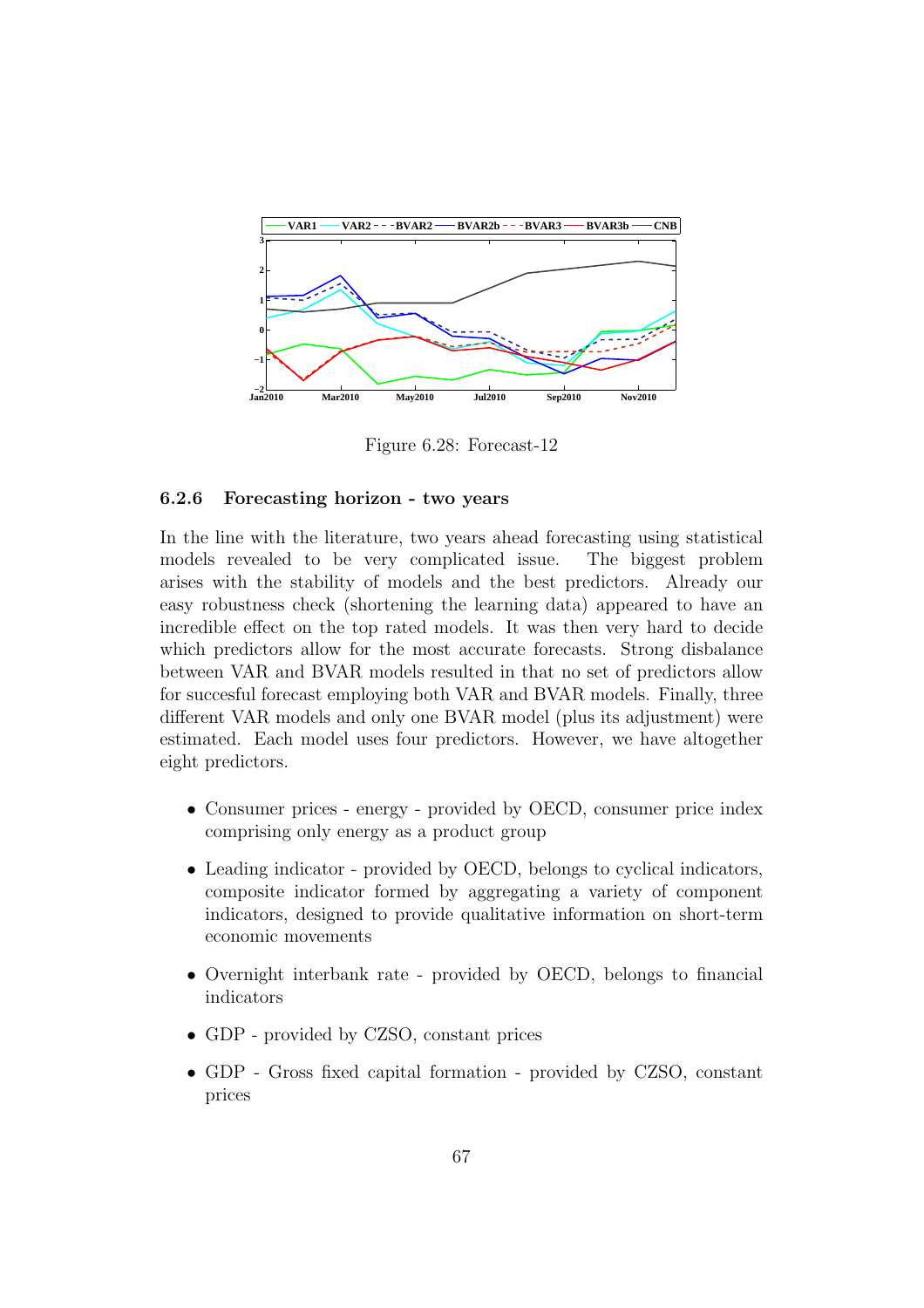- GDP provided by OECD, constant prices, seasonally adjusted
- GDP Gross fixed capital formation provided by OECD, constant prices, seasonally adjusted
- Service exports provided by OECD, belongs to balance of payments, derived from both surveys and administrative records

This set of variables (no matter that doubled due to two different data sources) might be theoretically supported. This is in accordance with the hypothesis that theoretically based models are superior when dealing with long-term horizons. However, unemployment is again missing.

VAR1 (lags - 4)

• predictors: Consumer prices - energy, Leading indicator, Overnight interbank rate, GDP (CZSO)

VAR2 (lags  $-4$ )

• predictors: GDP (OECD), Overnight interbank rate, GDP (CZSO), Gross fixed capital formation (CZSO)

VAR3 (lags - 1)

• predictors: Consumer prices - energy, GDP (OECD), Gross fixed capital formation (OECD), Gross fixed capital formation (CZSO)

BVAR4 (lags - 4), BVAR4b (lags - 3)

- predictors: Consumer prices energy, GDP (OECD), Service exports, Leading indicator
- BVAR4b parameters:  $\theta = 0.06$ ,  $w = 0.5$ ,  $\phi = 1$

It must be noted that VAR3 is not really proper VAR model since using only one lag is not common choice. Including only one lag reminds in fact structural model, just instead of conemporanous values the first lag is used and furthermore one autoregression parameter. Anyway this specification appeared to give the best forecast. On the contrary to other forecasting horizons, BVAR optimization now calls for tightening the prior, thus for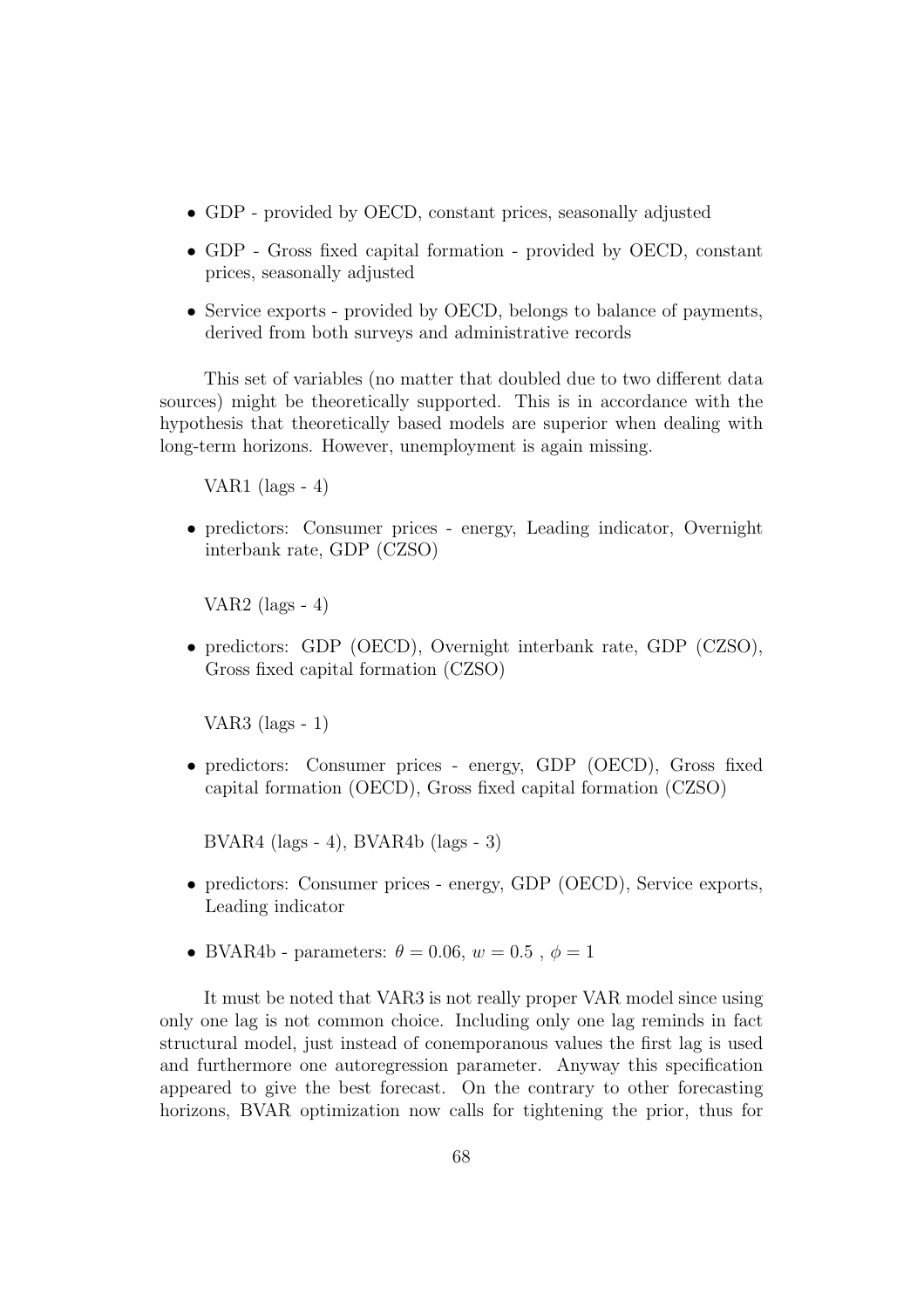| Model               | <b>MSE</b> |                                  | Theil $1  $ Theil $2  $ Turns |               | Directions |  |  |
|---------------------|------------|----------------------------------|-------------------------------|---------------|------------|--|--|
| VAR1                |            | $5.3775 \pm 0.3299 \pm 0.9574$   |                               |               | 0.33       |  |  |
| VAR <sub>2</sub>    |            | $4.6570 \pm 0.3492$              | 0.8544                        |               | 0.35       |  |  |
| VAR <sub>3</sub>    |            | $3.2757 \mid 0.2919 \mid 0.7751$ |                               |               | 0.24       |  |  |
| BVAR4               | 2.8181     | $0.2474 \pm 0.5164$              |                               | $\mathcal{D}$ | 0.43       |  |  |
| BVAR <sub>4</sub> b |            | $2.7053$   0.2418   0.4898       |                               | $\mathcal{D}$ | 0.39       |  |  |

<span id="page-69-0"></span>Table 6.6: VAR and BVAR results - two years

stronger restriction. This may be appointed to that unrestricted forecasts are very poor thus prior restriction comparatively improves the performance.

The superior performance of BVAR models is obvious from the table [6.6.](#page-69-0) However, this is partly due to poor performance of other models. Anyway, BVAR forecast accuracy is far better than performance of other used method (especially AR model). In fact, the forecast performance is better (see MSE and Theil1 statistics) than one year ahead forecast, which is suspicious. Thus robustness and stability of this model should be further tested, e.g. by real-time experiments.



<span id="page-69-1"></span>Figure 6.31: VAR3-24

It is clear from figures [6.29](#page-69-1) to [6.33](#page-70-0) that VAR forecasts are very very wild and thus almost useless. On the other hand BVAR forecasts seem to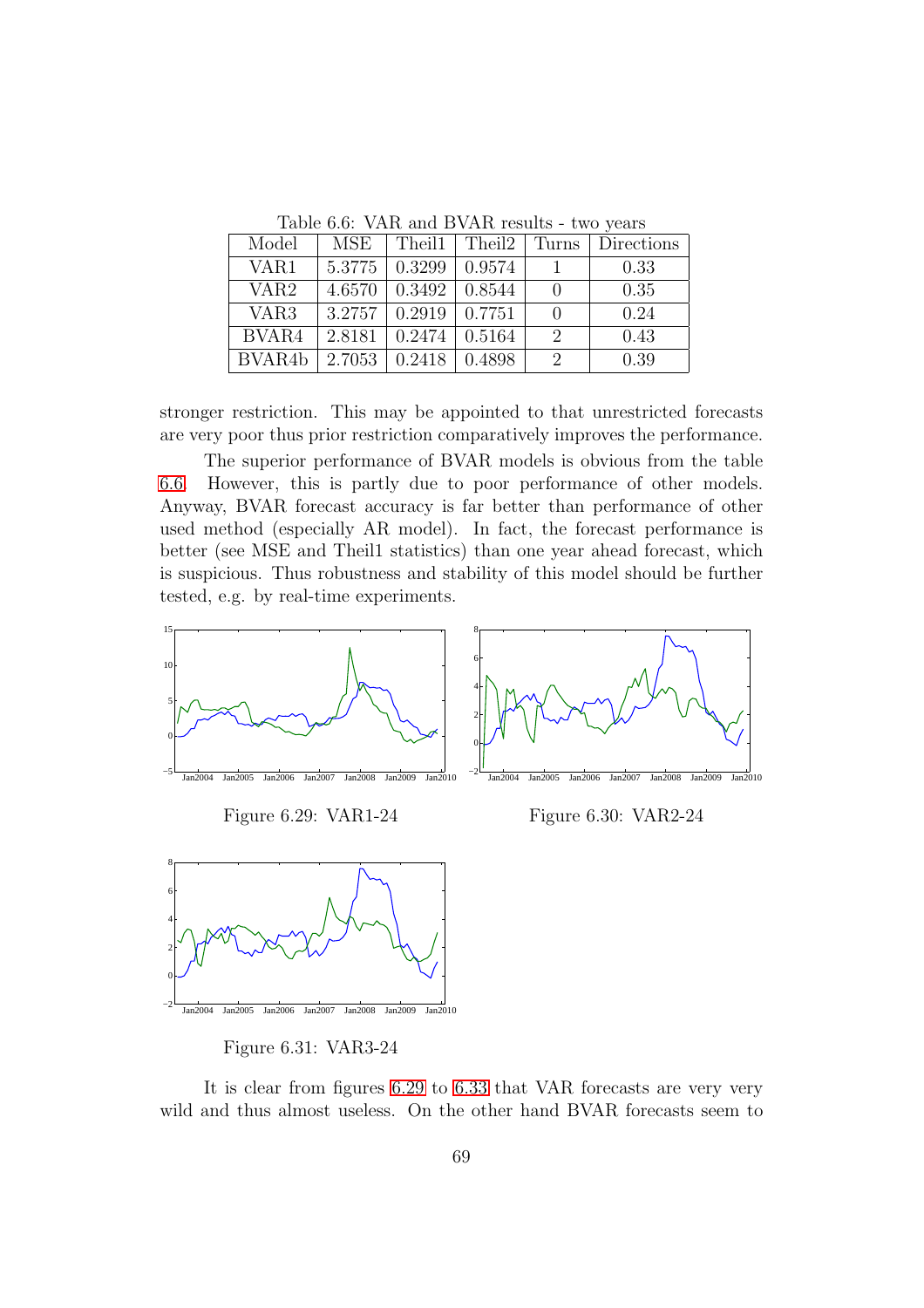

be very succesful. However, the completely wrong beginning of the BVAR forecasts suggest that fortune might have played crucial role.

| Forecast-24          | VAR1    | VAR2   | VAR <sub>3</sub> | BVAR4   | BVAR <sub>4</sub> b | CNB     |
|----------------------|---------|--------|------------------|---------|---------------------|---------|
| Jan2010              | 0.7     | 2.4    | 2.4              | 3.4     | 3.4                 | 0.7     |
| Feb2010              | $-0.6$  | 2.6    | $2.8\,$          | 4.5     | 4.1                 | 0.6     |
| Mar2010              | $-0.7$  | 2.9    | 2.7              | 3.8     | $3.8\,$             | $0.7\,$ |
| Apr2010              | $-0.9$  | 3.1    | 2.8              | $3.5\,$ | 3.3                 | 0.9     |
| May2010              | 0.1     | 3.6    | 3.1              | 3.6     | $3.5\,$             | 0.9     |
| Jun2010              | 0.1     | 4.1    | 3.1              | 4.4     | 3.8                 | 0.9     |
| Jul2010              | 0.5     | 4.3    | 3.3              | 4.7     | 4.0                 | 1.4     |
| Aug2010              | 0.5     | 3.7    | $2.8\,$          | 4.0     | $3.6\,$             | 1.9     |
| Sep2010              | $1.0\,$ | 3.9    | $2.9\,$          | $3.8\,$ | $\!3.2\!$           | 2.0     |
| Oct2010              | 0.9     | 4.7    | 2.7              | 3.3     | $2.9\,$             | 2.2     |
| Nov2010              | 0.3     | 3.4    | 2.5              | $2.9\,$ | $2.5\,$             | 2.3     |
| Dec2010              | 0.4     | 2.9    | 2.4              | 1.9     | 1.7                 | 2.1     |
| Jan2011              | $-1.0$  | 2.4    | 2.2              | 1.3     | 1.1                 | 2.0     |
| Feb2011              | $-0.4$  | 1.0    | 2.0              | 0.7     | $-0.5$              | 1.8     |
| Mar2011              | $-0.9$  | 0.1    | 2.3              | 0.1     | $-1.9$              | 1.8     |
| Apr2011              | $-2.0$  | $-1.6$ | 1.3              | $-1.1$  | $-3.5$              | 1.8     |
| $May2\overline{011}$ | 0.4     | 1.9    | 2.4              | $-1.2$  | $-3.1$              | 1.8     |
| Jun2011              | $-0.2$  | 0.2    | 2.1              | $-1.4$  | $-3.4$              | 1.8     |
| Jul2011              | 0.0     | $-1.7$ | 2.0              | $-1.7$  | $-3.5$              | 1.8     |
| Aug2011              | 1.7     | 0.6    | 2.7              | $-1.4$  | $-3.7$              | 1.8     |
| Sep2011              | $1.0\,$ | 0.3    | $2.9\,$          | $-0.7$  | $-2.9$              | 1.8     |
| Oct2011              | 1.4     | $-0.3$ | 2.6              | $-0.8$  | $-2.7$              | 1.8     |
| Nov2011              | 2.2     | 2.2    | $\!3.2\!$        | $-0.2$  | $-1.7$              | 1.9     |
| Dec2011              | $2.5\,$ | 2.0    | 3.7              | 1.8     | $-0.1$              | 1.9     |

<span id="page-70-1"></span><span id="page-70-0"></span>Table 6.7: Out of sample - two years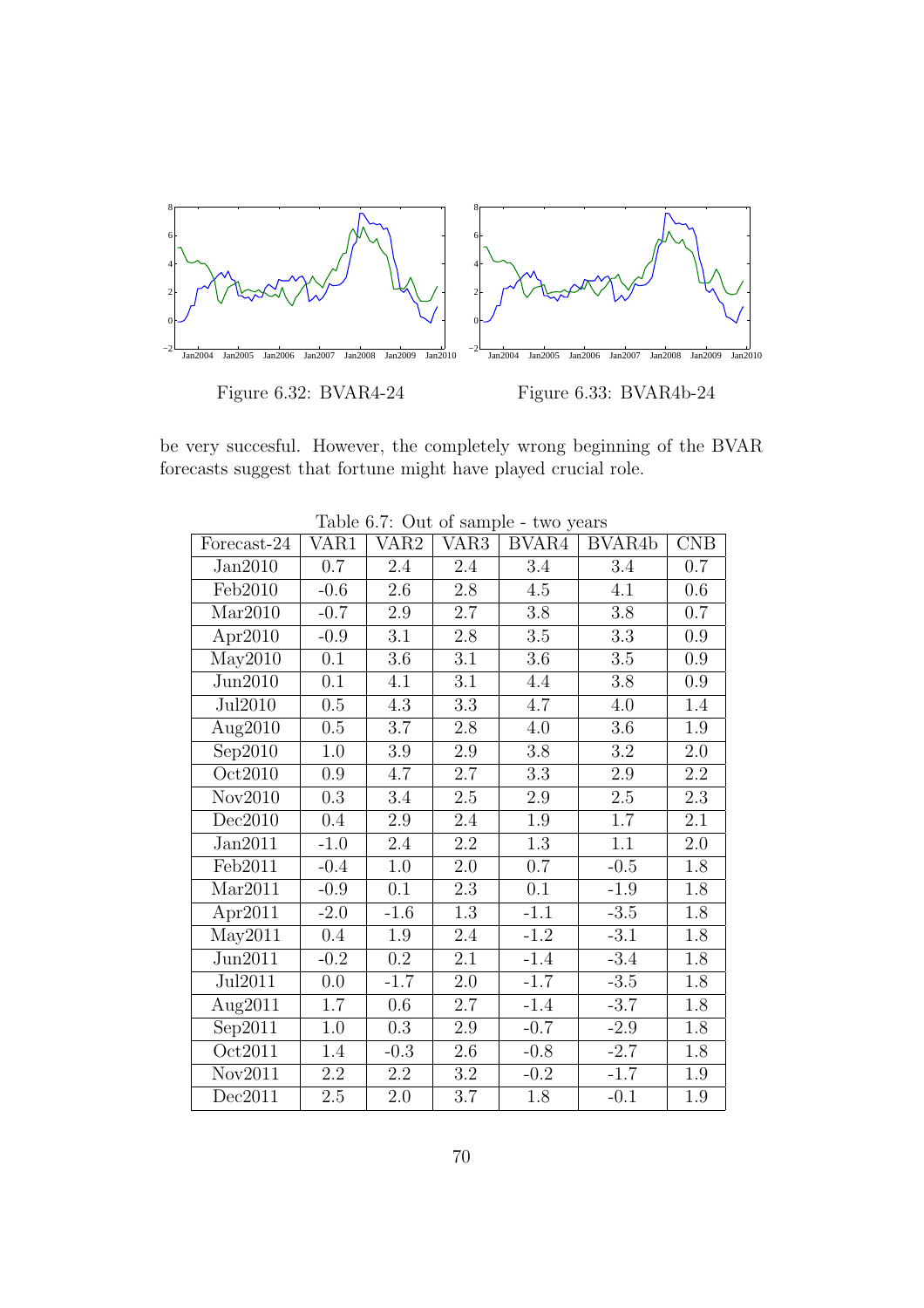Out of sample forecasts that are summarized in table [6.7](#page-70-1) and depicted in figure [6.34](#page-71-0) show different behavior of VAR and BVAR models. VAR predictions are very wild, whereas those of BVAR models follow clear pattern. However, VAR predictions might be more accurate, because once they did not catch fast decline in the and of used data, they do not swing deep into negative values as the BVAR does. Time-series models seem to be unappropriate for providing inflation predictions two years ahead.



<span id="page-71-0"></span>Figure 6.34: Forecast-24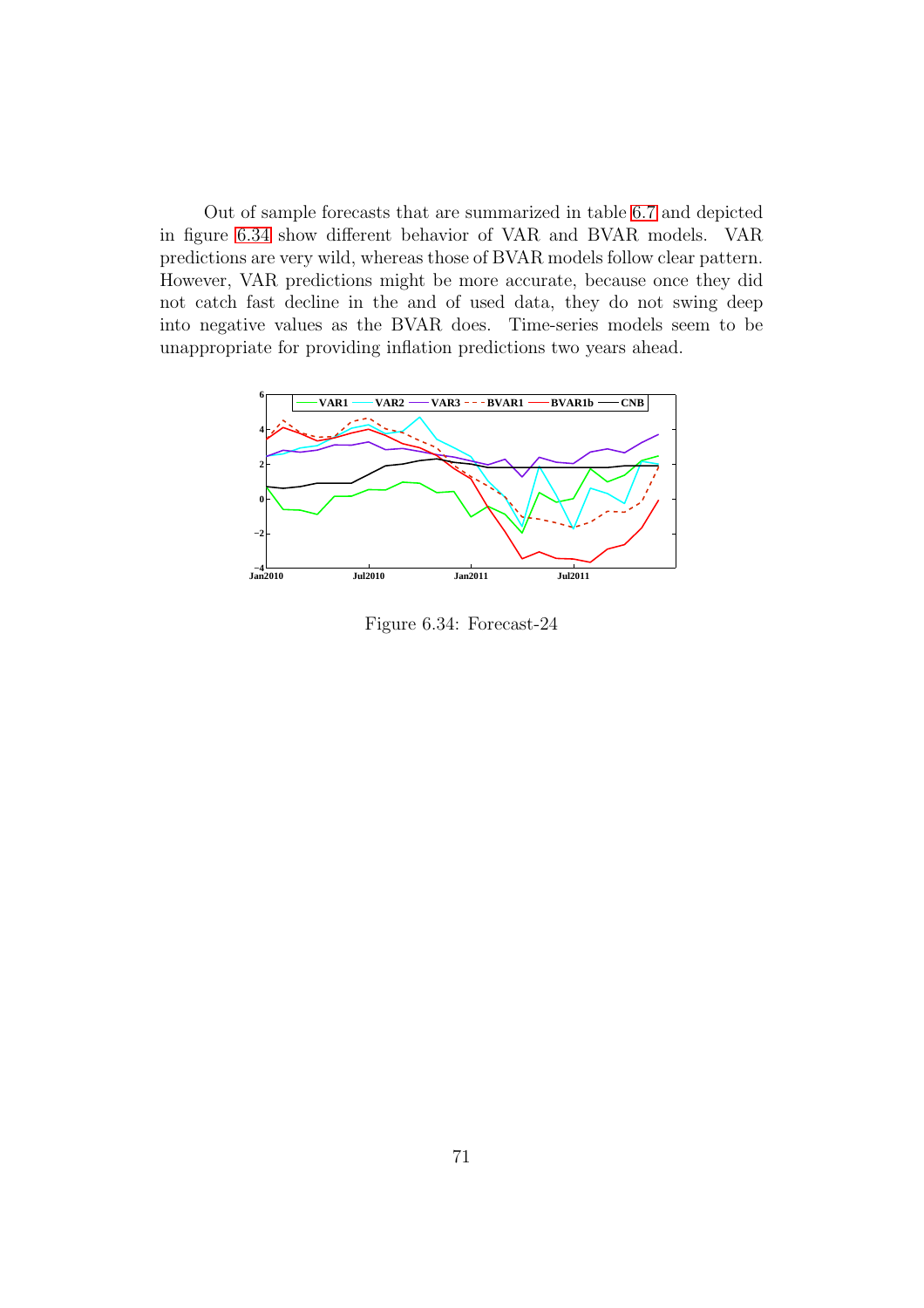### 7 Discussion

The chapter Discussion points out the most important results of the work and comments them shortly. However, it also reveals all the imperfections and thus opens lots of issues for future work.

### 7.1 Data

The choice of the data was as wide as possible, but from the two sources only - OECD Stats and the databaze ARAD by Czech National Bank. One of the reason is that these data are easily downloadable. However, the data from Czech Statistical Office should be widely included into the used data, since ARAD databaze contains only an extract of these data. Including some more time series is considered to be beneficial. These might be some important commodity prices (oil, steel, gold...) and important economic indicators from other important countries (Germany, USA, etc.). However, these time series should be contained in the external exogenous block of the data and usage of this block is strongly limited because we use chain rule of forecasting. Once direct future estimation is used (see Future work), the exogenous data will be easily included into estimation and forecasting procedure.

The data sources commonly provide the methodics of the measurement and comments on data revisions. These comments must be taken into account when using the data to ensure that forecast is reliable, i.e. that we use in pseudo out-of-sample only such data that were available.

Time series should also be divided by their availability (they partly were) and if the availability of the time series is lagged behind the real time, the forecasting horizon must be appropriately prolonged once this series is used. It is quite possible that comparatively less powerful models will be used just because the data they use are immediately available.

### 7.2 RW and AR models

Random walk model served as a benchmark for all other models, since Theil2 statistics was used as the main tool for comparison. It is important to depict this benchmark estimation. We could see very poor performance of RW model at one year forecasting horizon which clearly helped VAR and BVAR models to reach excellent values of Theil2 statistics (incomparably better then in Canova [\[1\]](#page-78-0)).

AR model is suitable for esimation of the data. Structure of its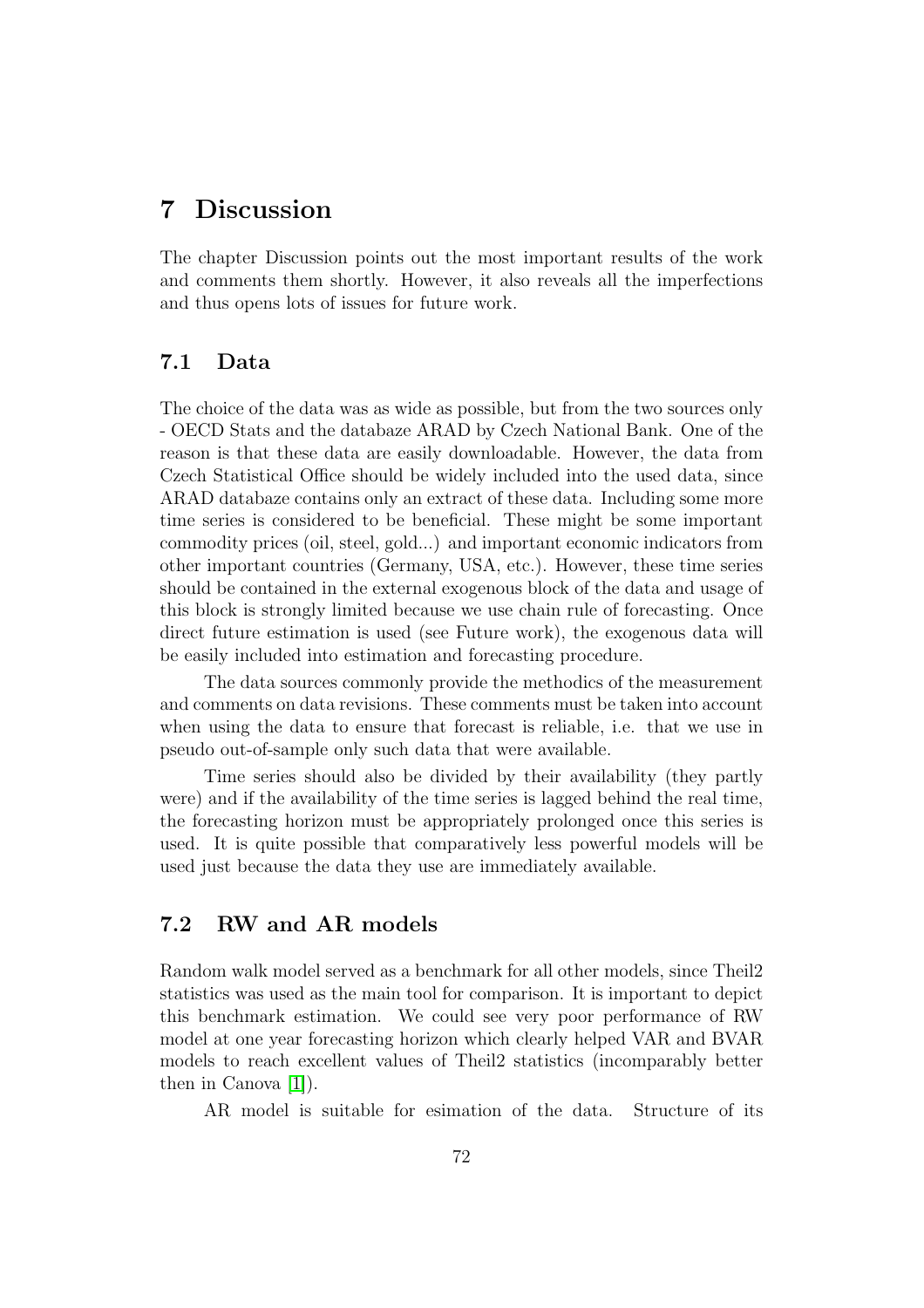residuals does not seem to allow for some further modelling (though this is not confirmed by Ljung-Box test). Autocorrelation functions also revealed some seasonality in inflation data. It might be useful to use some seasonal variable when modeling the data. AR prediction power is very poor and particularly in the case of two years horizon it is even worse than naive RW forecast. AR model also serves as the benchmark for subsequent VAR and BVAR modeling.

#### 7.3 VAR and BVAR

Foremost, we must point that all the shown VAR and BVAR models (the best VAR and BVAR models) have higher forecasting accuracy than both AR and RW models.

On the other hand it must be pointed that generally believed idea that BVAR modeling ensures improved forecasting accuracy over VAR models cannot be confirmed. Results are mixed. The only case in that BVAR was superior over VAR is the two years horizon. Nevertheless, this might be attributed to poor performance of VAR models. Concerning other two forecasting horizons, BVAR showed rougly the same forecasting accuracy.

It is of interest that in the case of one quarter and one year horizons, the optimizing of BVAR parameters always lead to looseining of the prior. This might suggest that the prior is not appropriate in these cases and some other prior specification shoud be used. On the other hand, under two years horizon (BVAR was superior), the prior variances were tightened by optimizing the parameters, thus prior seems to be more accurate in this case.

One of the possible priors might be random walk averaging prior proposed by LeSage [\[10\]](#page-78-1). However, it is not particularly favorable choice since all the time series would have to be scaled. The prior assumes solely positive impact on the dependent variable and moreover there must be some mechanism that reveal which variables are important before seeing the data to elicit precise form of the prior. It might be also helpful to include contemporaneous variables into BVAR by employing approach by Waggoner and Zha [\[18\]](#page-79-0).

The biggest concern about the reliability of forecast lies in the problematics of the stability and robustness of models, mainly the stability of the choice of the predictors. Real-time experiment and adding further data might reveal whether these models are succesful. In fact some robustness test might have been already undertaken, but the problem is in the scarcity of the data (it is common problem of the data from Central European states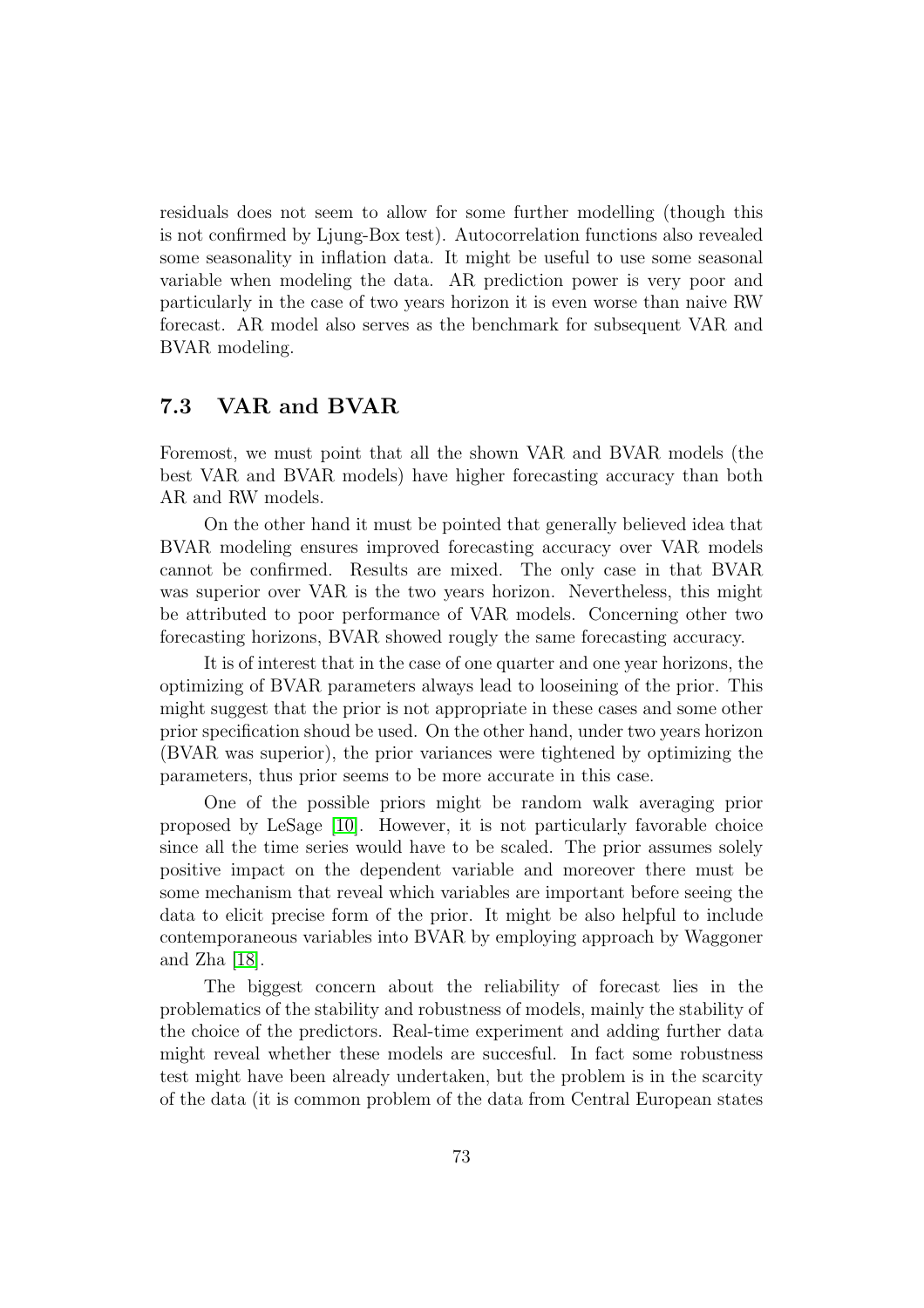since the period without any major structural changes is still very short). Such stability tests usually comprise of dividing the data into subperiods and checking the model stability. However, subperiods in our case would be so short that estimates in each of the subperiod would not be reliable anyway.

#### 7.4 Future work

Many issues that might be covered in future work are already mentioned in previous section. It comprises mainly of checking the availability and the revisions of the data, employing different prior and testing stability of the predictors.

Interesting issue of direct future value estimations was also partly discussed. Model is of this general form  $([11], [1])$  $([11], [1])$  $([11], [1])$  $([11], [1])$  $([11], [1])$ :

$$
y_{t+k} = \beta_0 x_t + \beta_1 x_{t-1} + \dots \tag{7.1}
$$

 $y_{t+k}$  may represent only inflation data or whole set of dependent variables.  $x_t$  is a set of explanatory variables (may include the lags of the dependent variables as well),  $k$  represents the forecasting horizon (e.g. 12) or 24). The notation should emphasize that required future value is directly estimated from currently available data. For pseudo out-of-sample forecast we use only data that were available 'k steps before or earlier' to estimate the 'current' value of the dependent variable. By this process we get rid of chain type step-by-step forecasting.

This approach seems to be quite advantageous. It allows to include external exogenous block of the data. Moreover data might be organized according their availability, disregarding what time they in fact describe. (This might lead to less messy carrying of statistical inference, however interpretation would then be quite obscured.) Finally, there is a promise of improved forecasting accuracy.

Depending on the type of the dependent variables (whether it is just one variable or whole set) and on the type of explanatory variables (whether there are lags of the dependent variables) we may use (Bayesian) OLS estimation or (B)VAR. These two types of estimation are not, in fact, so different. Other estimation techniques are also available (GLS, Ridge regression, SUR etc.). However we would like to focus an Bayesian estimation techniques.

Inflation forecasts should also take into account monetary policy rules of the Central Bank (so called conditional estimation), since monetary policy can seriously affects the inflation in the important forecasting horizons.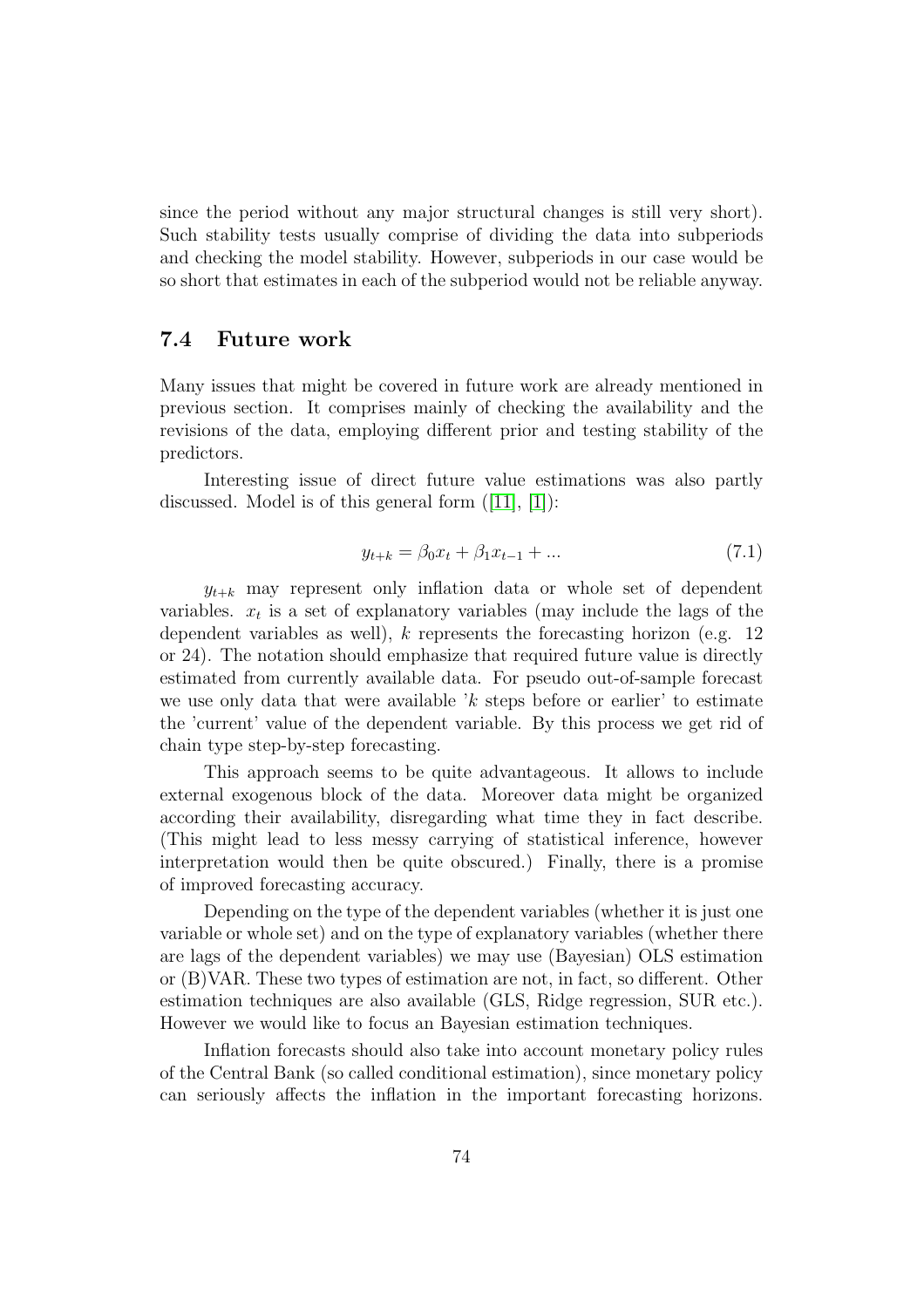(In fact the reasoning is vice-versa, important horizons are those at which monetary policy can influence the inflation.) Assessing the monetary policy is also very important and interesting issue. Moreover Bayesian estimation techniques are suitable for analysing monetary policy effects [\[4\]](#page-78-3), [\[7\]](#page-78-4).

Finally, it might be of interest, and it is not so demanding (apart of searching for all usefal data), to provide inflation forecasts also for other (Central European) countries. Inter alia, it is interesting analysis of stability of inflation predictors among the countries.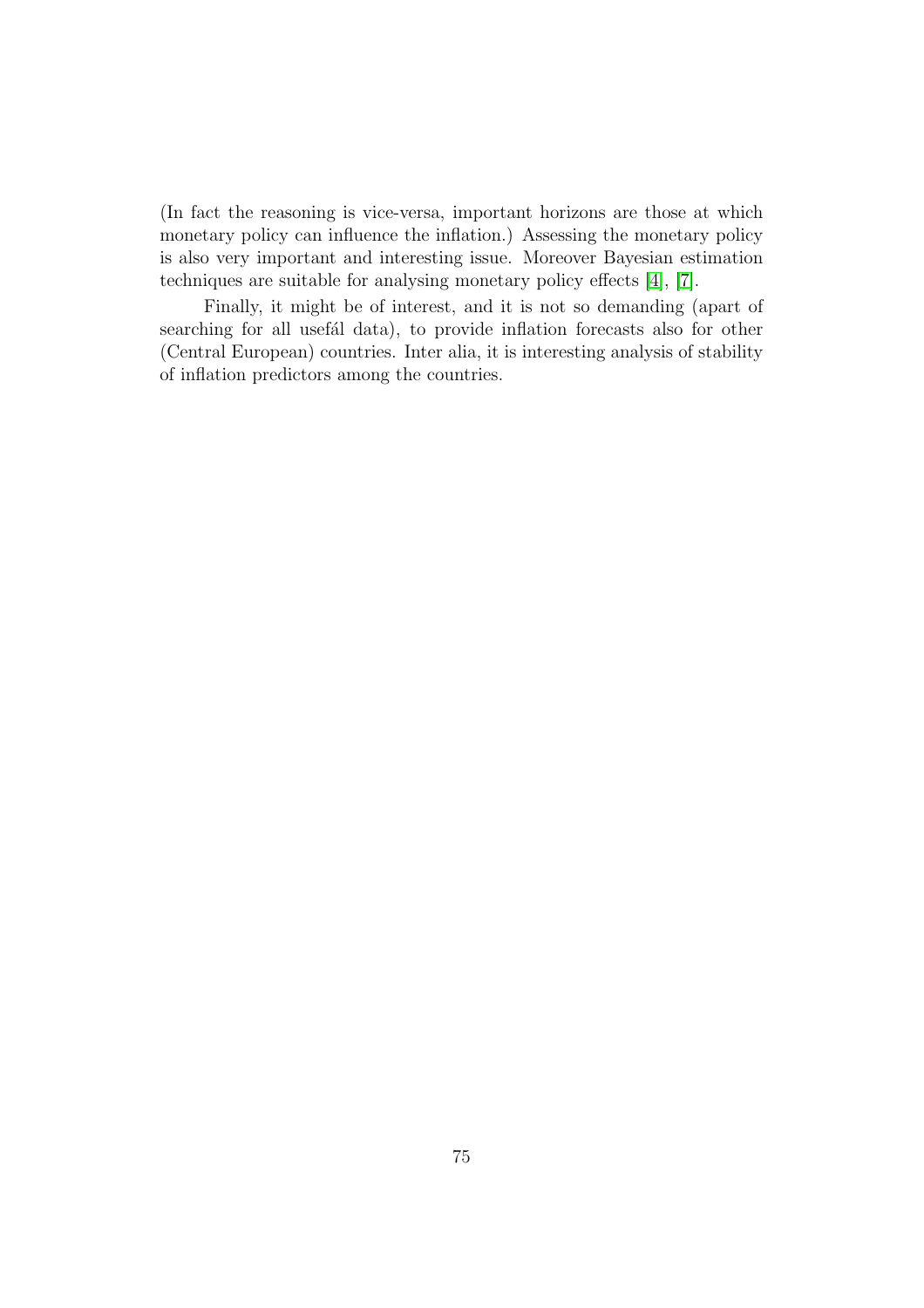### 8 Conclusion

This work starts with double theoretical introduction. The first is comprehensive introduction to bayesian econometrics and bayesian estimation techniques with emphasis on Bayesian vector autoregression and Minnesota Prior. The second theoretical introduction comments the importance of inflation forecasting under inflation targeting governed by Central Bank. Generally the issue of forecasting in economy and particularly forecasting by VAR are discussed. Short literature review is also provided. Important forecasting horizons are said to be one quarter, one year and two years.

The work concentrates on forecasting of Czech inflation. Monthly data (almost 80 time series) were downloaded from two sources: OECD Stats and ARAD, the latter is the time series databaze by Czech National Bank (CNB) and Czech Statistical Office (CZSO). The choice of the data and handling with them is not particularly elaborated and it is discussed throughout the work.

Time consuming and computationally demanding procedure of estimation is described in a detail. Main features are realization in Matlab supplemented by James P. LeSage toolbox [\[2\]](#page-78-5), multi-step choice of the best predictors, optimization of BVAR parameters and calculation of pseudo out-of-sample and out-of-sample forecasts by chain rule. Forecast comparison statistics (particulary Theil statistics) are presented and extensively used.

Random walk and Autoregressive models were estimated as the benchmark for VAR and BVAR modelling. AR model does not show good forecast accuracy (in the case of two years horizon even worse than naive Random walk forecast). VAR and BVAR modelling outperform both RW and AR models for all three forecast horizons in forecasting accuracy. The set of the best predictors is completely different for each forecasting horizon. Interesting is that no GDP measure neither unemployment are among the best predictors for one quarter and one year forecast horizon. On the other hand, GDP is one of the used predictors in models for two years ahead forecasts along with e.g. fixed capital formation (this agrees with the literature that argues that structural relationships are useful when forecasting horizon is long). Overall succes of various OECD indicators based on business and consumers surveys is also surprising.

For the two shorter horizons (one quarter and one year) BVAR forecasts are hardly better than the VAR. Moreover, optimizing of the BVAR parameters comprises of loosening the prior. This suggest that Minnesota prior is not particularly appropriate. Different situation arises under two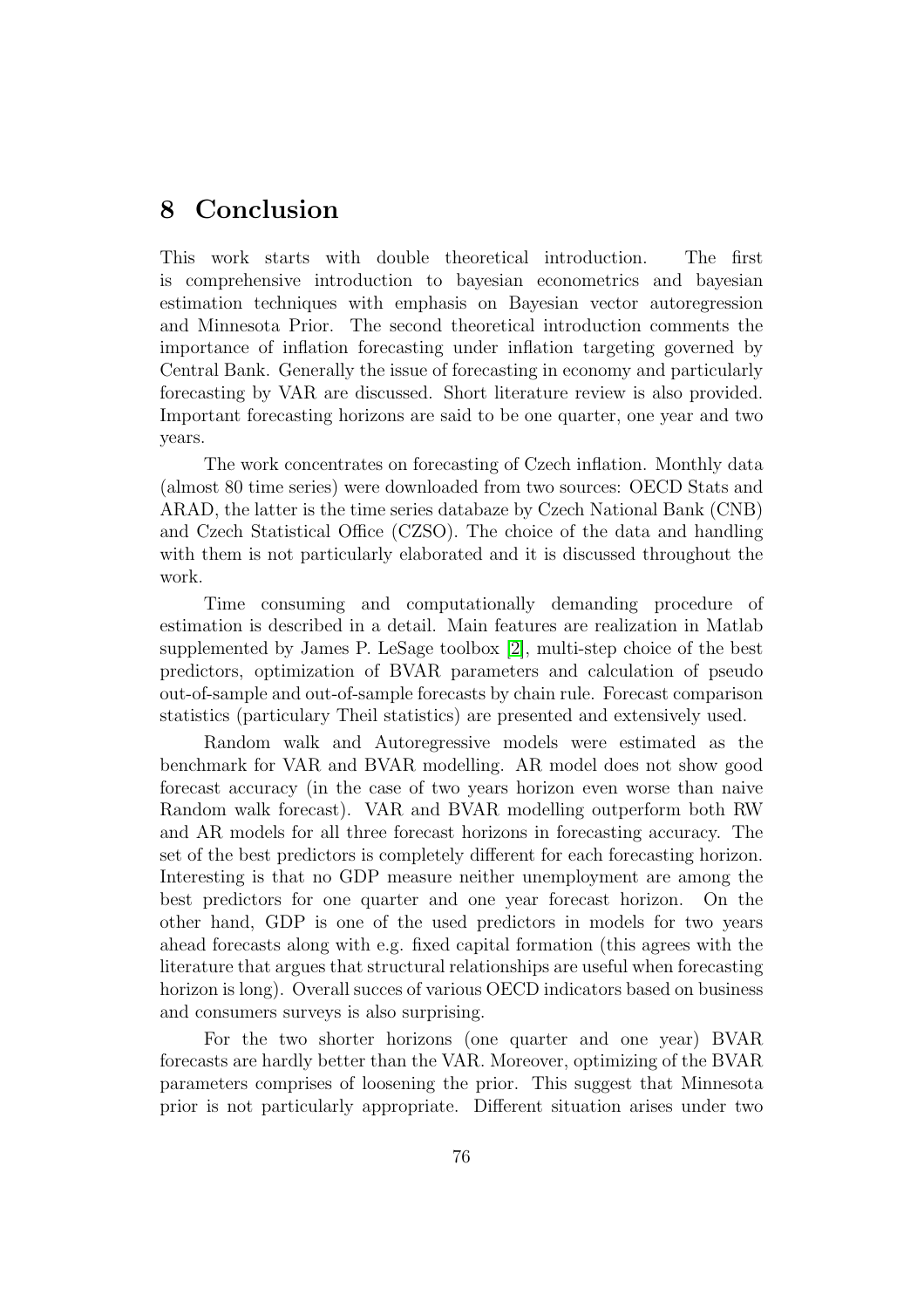years horizon. BVAR models clearly outperform the VAR models and optimized parameters in fact tightened the prior.

Out-of-sample forecasts are compared to forecasts of Czech National Bank. Almost all the forecasts showed improbable swing into negative values of inflation during year 2010 or 2011. All the results are discussed in detail and fairly enough issues are opened for future work.

The only reliable answer to the title question is: 'it depends.'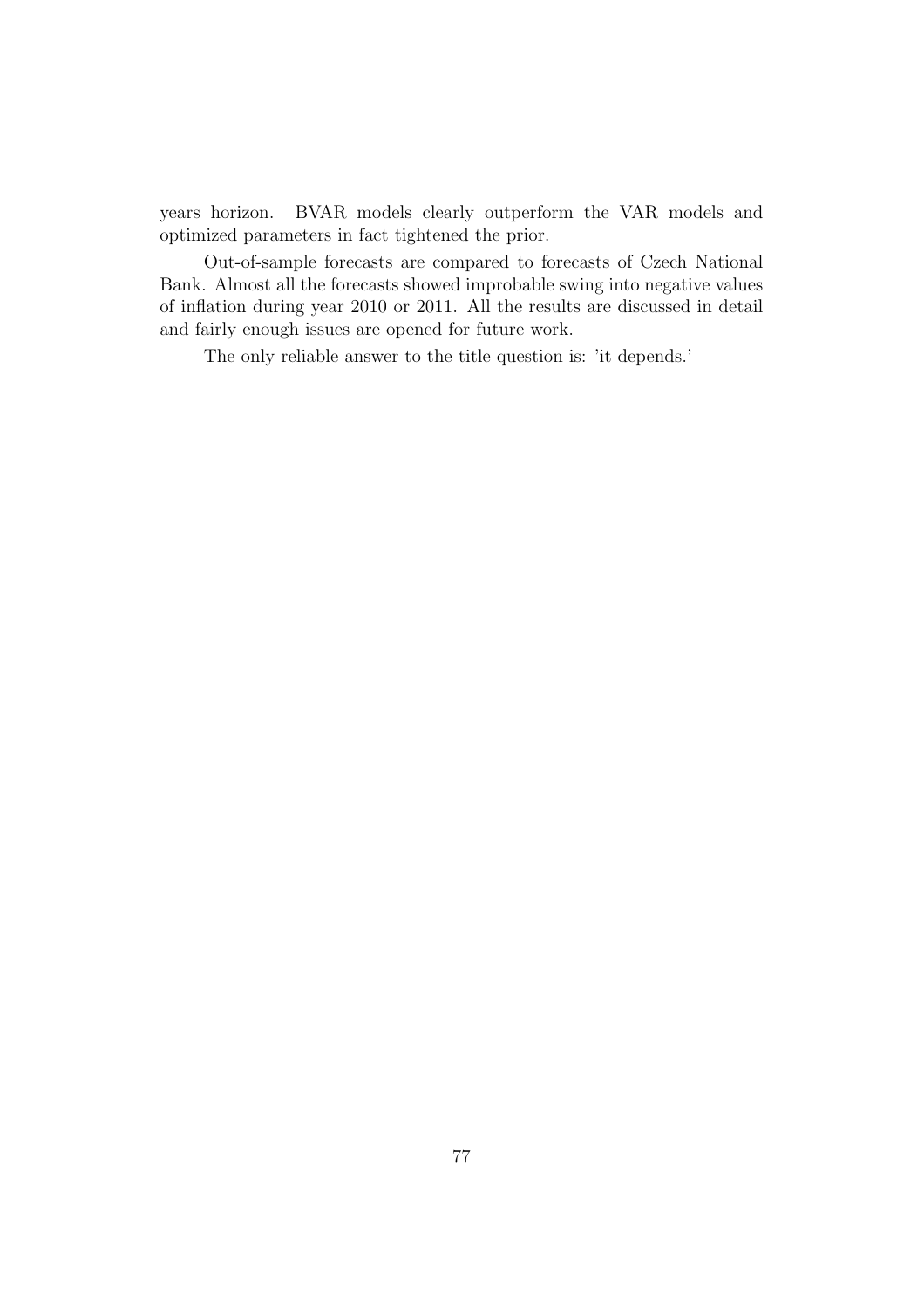# <span id="page-78-0"></span>9 Bibliography

- <span id="page-78-5"></span>[1] Canova, Fabio; G-7 Inflation Forecasts: Random Walk, Phillips Curve or What Else?; Macroeconomic Dynamics, 2007
- [2] LeSage, J. P.; Applied Econometics using MATLAB; Department of Economics, University of Toledo, 1999
- <span id="page-78-3"></span>[3] Koop, Gary; Bayesian Econometrics, John Wiley &Sons Ltd, 2003
- [4] Joiner, Alex; Monetary Policy Effects in an Australian Bayesian VAR Model; Australasian Macroeconomics Workshop, 2002
- [5] Litterman, Robert B.; Forecasting with Bayesian Vector Autoregressions - Five Years of Experience; Federal Reserve Bank of Minneapolis, 1985
- <span id="page-78-4"></span>[6] Bikker, J. A.; Inflation Forecasting for Aggregates of the EU-7 and EU-14 with Bayesian VAR Models; Journal of Forecasting, 1998
- [7] Bloor, Chris; Matheson, Troy; Analysing shock transmission in a data-rich environment: A large BVAR for New Zealand, Reserve Bank of New Zealand Discussion Paper Series, 2009
- [8] Zha, T., Sims, C. A.; Bayesian Methods for Dynamic Multivariate Models; International Economic Review, 1998
- [9] Robertson, J. C., Tallman, E. W.; Prior parameter uncertainty Some implications for forecasting and policy analysis with VAR models; Federal Reserve Bank of Atlanta, 1999
- <span id="page-78-1"></span>[10] LeSage, J. P., Krivelyova, A.; A Spatial Prior for Bayesian Vector Autoregressive Models; Journal of Regional Science, 1999
- <span id="page-78-2"></span>[11] Jacobson, Tor; Karlsson Sune; Finding Good Predictors for Inflation: A Bayesian Model Averaging Approach, Journal of Forecasting, 2004
- [12] Stock, J. H., Watson M. W.; Forecasting Inflation; Journal of Monetary Economics, 1999
- [13] Atkeson, A., Ohanian, L. E.; Are Philips curves useful for forecasting inflation?; Federal Reserve Bank of Minneapolis, 2001
- [14] Granger, C. W. J., Bates, J.; The combination of forecasts; Operation Research Quarterly, 1969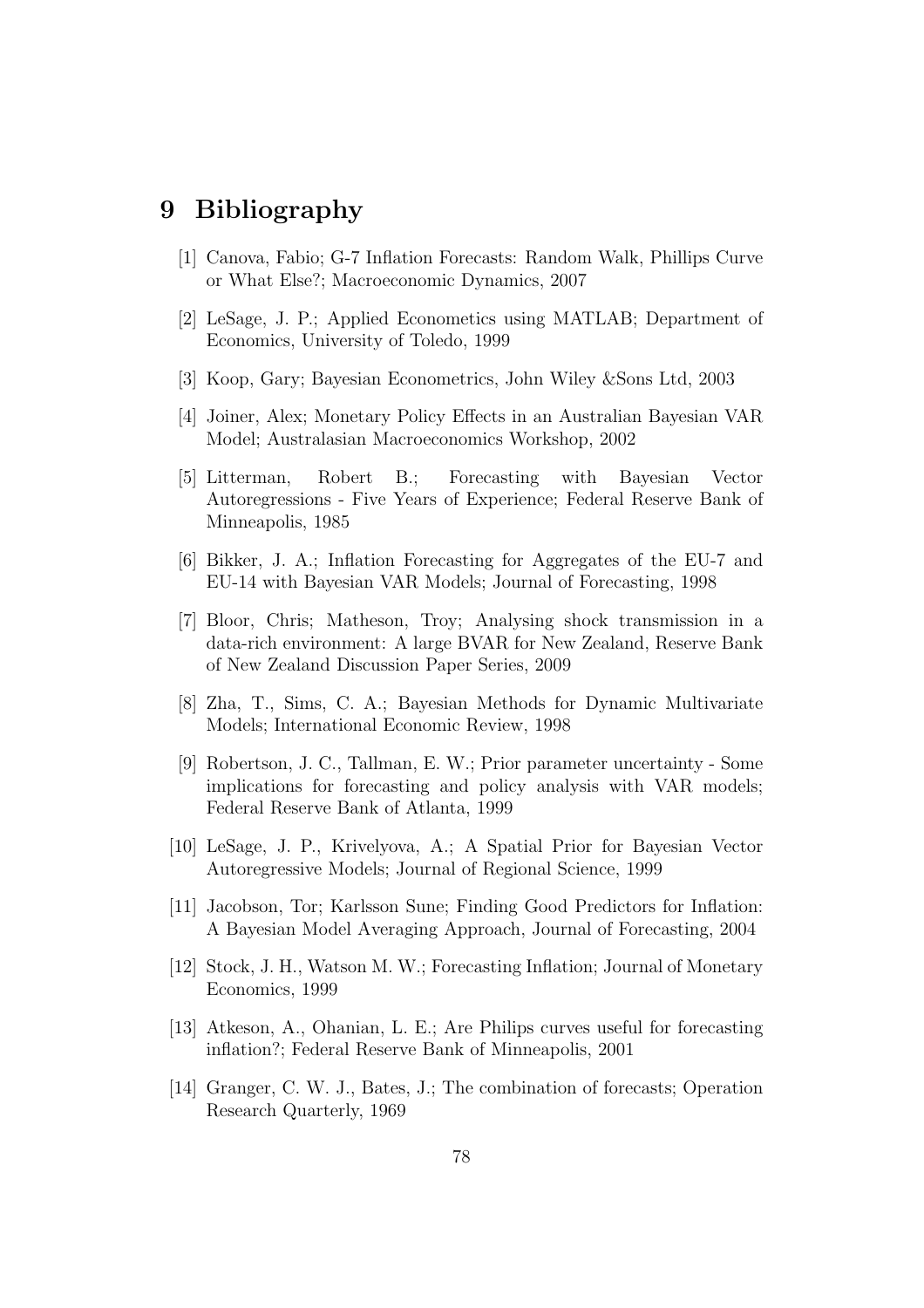- [15] Wright, J. H.; Forecastin US Inflation by Bayesian Model Averaging; Journal of Forecasting, 2009
- [16] Ballabriga, F. C.; Castillo, S.; BBVA-ARIES: A Forecasting and Simulation Model for EMU; Journal of Forecasting, 2003
- [17] Borys, M. B.; Horváth, R.; The Effects of Monetary Policy in the Czech Republic: Evidence from Factor Augmented VAR, Czech National Bank Working Paper, 2008
- <span id="page-79-0"></span>[18] Waggoner, D.F., Zha T.; A Gibbs simulator for restricted VAR models; Federal Reserve Bank of Atlanta, 2000
- [19] An, Sungbae; Schorfheide, Frank; Bayesian analysis of DSGE models, Econometric Reviews, 2007
- [20] Cook, Steven; Understanding the construction and interpretation of forecast evaluation statistics using computer-based tutorial exercises; Swansea University, published by Economics Network, 2006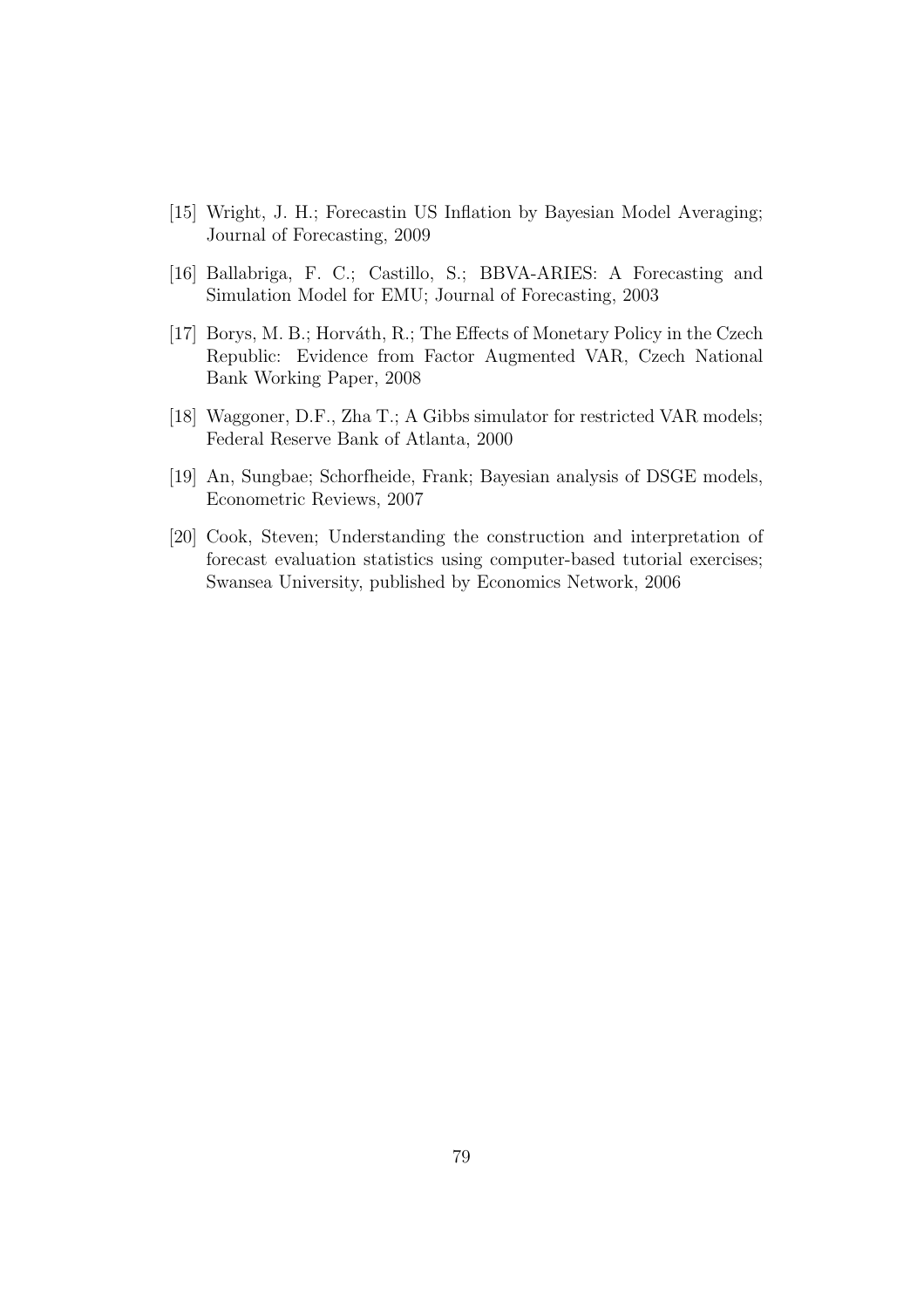## 10 Appendix A - List of used functions

This appendix contains the list of all used functions. We provide only names of functions that are contained in the Matlab toolboxes. Functions that I consequently programmed are accompanied with short comment on the inputs and outputs. All functions can be found on the attached CD, however without proper documentation.

- lbqtest Ljung-Box Q test
- dfARTest Augmented Dickey-Fuller test
- autocorr Computes and plots autocorrelation functions
- parcorr Computes and plots partial autocorrelation functions

arma2 - programmed script

- inputs:  $y data vector$ ,  $nc number of MA lags$ ,  $k forecast horizon$
- output: ypar vector of forecast

function createfigure80(y,f,s,name,sizex,sizey)

- inputs: y data matrix, f forecast matrix, s the column number of the variable that we want to depict, name - name of the chart, sizex horizontal size of the chart, sizey - vertical size of the chart
- output: automatically generated chart depicting the forecast and the data in the .eps format

function  $[MSE, th1] = thei11(y,f,s)$ 

- inputs: y data matrix, f forecast matrix, s the column number of the variable that we want to forecast
- outputs: MSE Mean square error of the forecast, th<sub>1</sub> Theill statistics

function  $[th2] = theil2(y, f, s, k)$ 

- inputs: y data matrix, f forecast matrix, s the column number of the variable that we want to forecast, k - forecast horizon
- output: th2 Theil2 statistics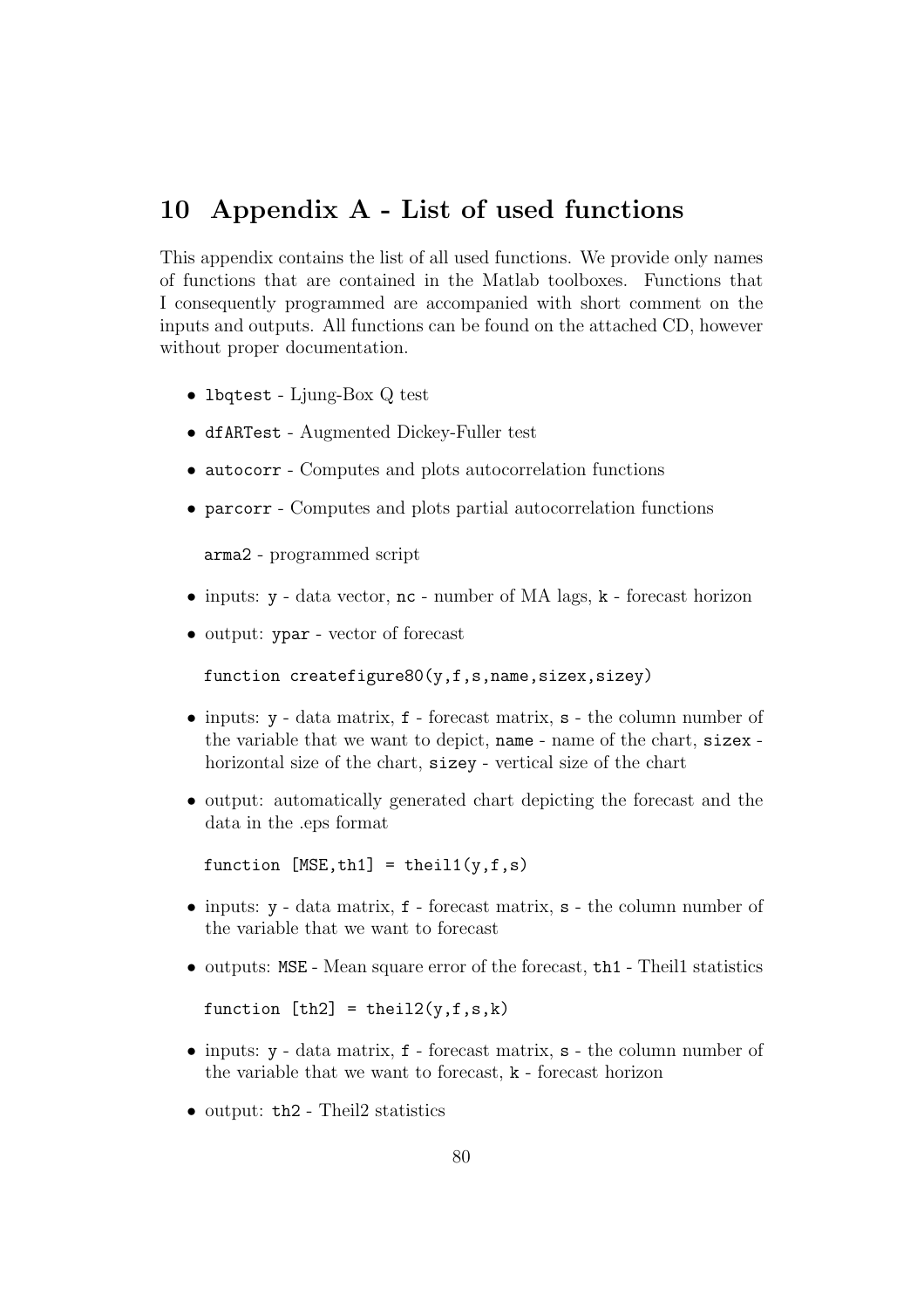function[MSE,th1,th2,y3,f]=varpred(y,k,nlag,s,p)

- inputs: y data matrix, k forecast horizon, nlag number of lags included in the model, s - the column number of the variable that we want to forecast, p - fraction of the data used to compare to froecast with the data
- outputs: MSE Mean square error of the forecast, th1 Theill statistics, th2 - Theil2 statistics, y3 - truncated data that are compared to the forecast, f - forecast matrix

 $function[MSE,th1,th2,y3,f]=bvarpred(y,k,nlag,s,p,tight,weight,decay)$ 

- inputs: y data matrix, k forecast horizon, nlag number of lags included in the model, s - the column number of the variable that we want to forecast, p - fraction of the data used to compare to froecast with the data, tight - tightness parameter  $\theta$ , weight - weight parameter w (scalar or matrix), decay - decay parameter  $\phi$
- outputs: MSE Mean square error of the forecast, the 1 Theill statistics, th2 - Theil2 statistics, y3 - truncated data that are compared to the forecast, f - forecast matrix

function[e2,e3]=varpredn(z,k,nlag,s,p,n)

- inputs: z complete data matrix, k forecast horizon, nlag number of lags included in the model, s - the column number of the variable that we want to forecast, p - fraction of the data used to compare to froecast with the data,  $n$  - number variables included in VAR
- outputs: e2 matrix that contains in each row in this order: MSE, Theil1, Theil2 and reference numbers of the used predictors (according to their column number in z matrix), matrix  $e^2$  is sorted by ascending order with respect to Theil2, e3 - the first tenth of e2 matrix - just for better orientation if  $e2$  is too big

```
function[e2,e3]=bvarpredn(z,k,nlag,s,p,tight,weight,decay,n)
```
• inputs: z - complete data matrix, k - forecast horizon, nlag - number of lags included in the model, s - the column number of the variable that we want to forecast, p - fraction of the data used to compare to froecast with the data, tight - tightness parameter  $\theta$ , weight - weight parameter w (scalar or matrix), decay - decay parameter  $\phi$ , n - number variables included in VAR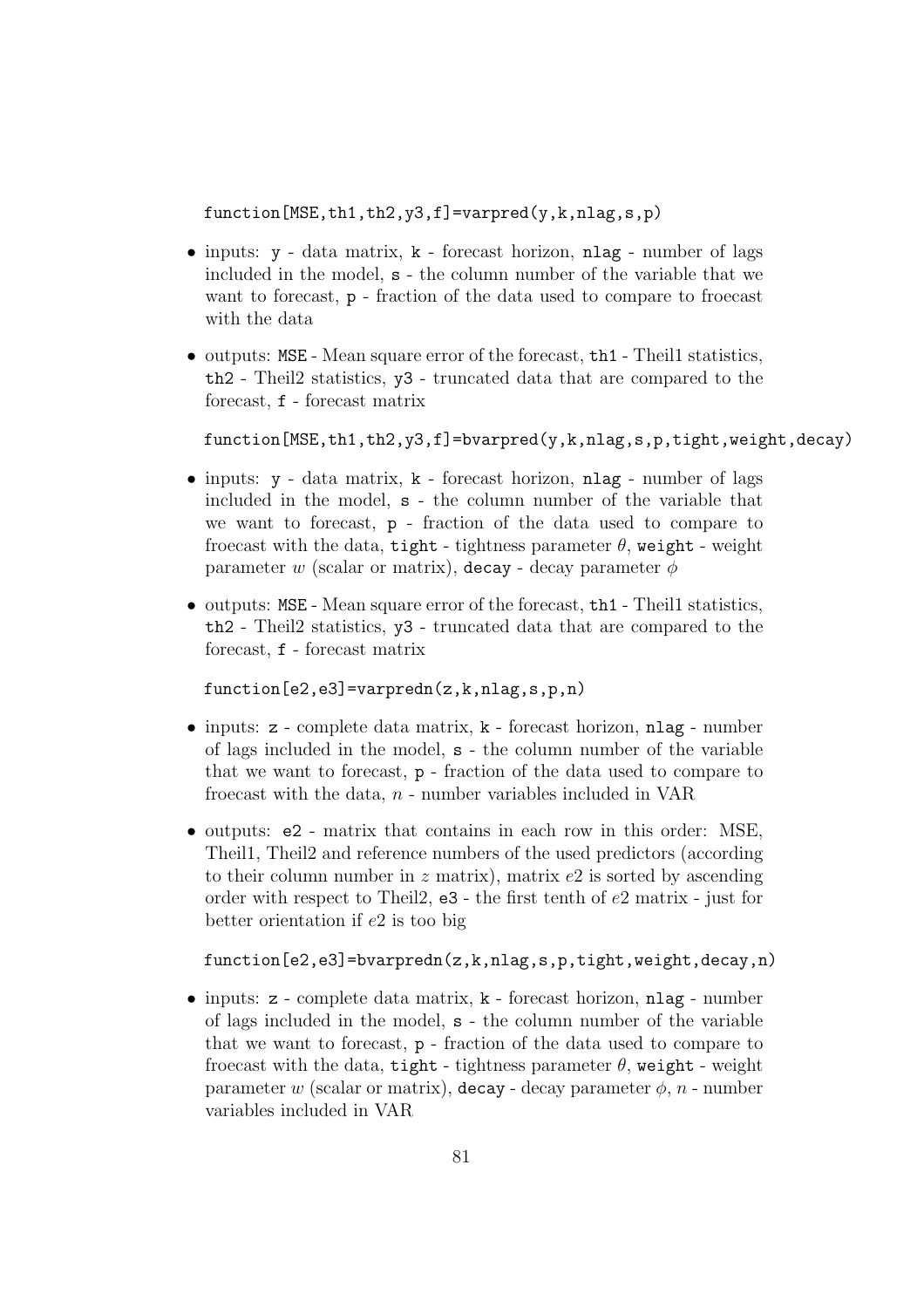• outputs: e2 - matrix that contains in each row in this order: MSE, Theil1, Theil2 and reference numbers of the used predictors (according to their column number in  $z$  matrix), matrix  $e2$  is sorted by ascending order with respect to Theil2, e3 - the first tenth of e2 matrix - just for better orientation if  $e2$  is too big

```
function [otp,ftp,tpr,otpm,ftpm] = tp(y,f,q)
```
- inputs:  $y data vector$ , forecast vector, q parameter that allows forecast not to hit the turning point in the data precisely
- outputs: otp number of turning points in the data, ftp number of correspondent turning points in the forecast, tpr - ftp/otp, otpm - positions of turning points in the data, ftpm - positions of correspondent turning points in the forecast,

function  $[dm, dh, dl, dt] = td(y, f, k)$ 

- inputs: y data vector, forecast vector, k forecast horizon
- outputs: dm all positions marked by either '1' (forecast rises whereas data decrease), '-1! (vice-versa), or '0' (forecast follows the same direction as the data, dm - number of points from where the forecast rises and the data decrease, dl - number of points from where the forecast decrases and the data rise, dt - total number of points where do statistics was evaluated

```
function[f] =varpredout(y,k,nlag)
```
- inputs:  $y data$  matrix,  $k 6$  recast horizon, nlag number of lags included in the model
- output: f forecast matrix

```
function[f]=bvarpredout(y,k,nlag,tight,weight,decay)
```
- inputs:  $y data$  matrix,  $k -$  forecast horizon, nlag number of lags included in the model, tight - tightness parameter  $\theta$ , weight - weight parameter w (scalar or matrix), decay - decay parameter  $\phi$
- output: f forecast matrix